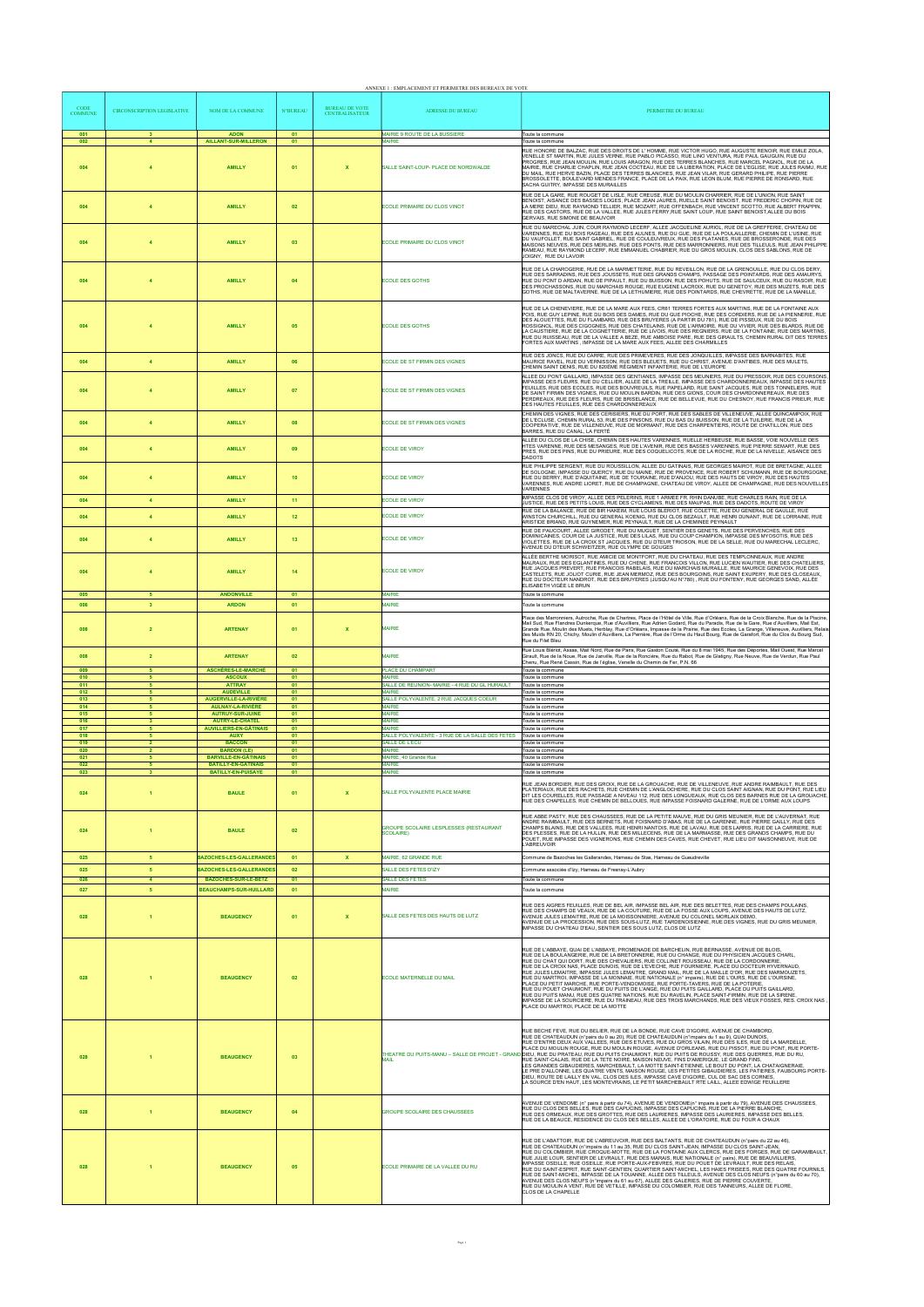| <b>CODE</b><br><b>COMMUNE</b> | <b>CIRCONSCRIPTION LEGISLATIVE</b>    | NOM DE LA COMMUNE                                                                     | <b>N°BUREAU</b>      | <b>BUREAU DE VOTE</b><br><b>CENTRALISATEUR</b> | ADRESSE DU BUREAU                                                                     | PERIMETRE DU BUREAU                                                                                                                                                                                                                                                                                                                                                                                                                                                                                                                                                                                                                                                                                                                                                                                                                                                                                                                                                                                                                                                                                                                                                                                                                                                                                                                                                         |
|-------------------------------|---------------------------------------|---------------------------------------------------------------------------------------|----------------------|------------------------------------------------|---------------------------------------------------------------------------------------|-----------------------------------------------------------------------------------------------------------------------------------------------------------------------------------------------------------------------------------------------------------------------------------------------------------------------------------------------------------------------------------------------------------------------------------------------------------------------------------------------------------------------------------------------------------------------------------------------------------------------------------------------------------------------------------------------------------------------------------------------------------------------------------------------------------------------------------------------------------------------------------------------------------------------------------------------------------------------------------------------------------------------------------------------------------------------------------------------------------------------------------------------------------------------------------------------------------------------------------------------------------------------------------------------------------------------------------------------------------------------------|
| 028                           | -1                                    | <b>BEAUGENCY</b>                                                                      | 06                   |                                                | ECOLE MATERNELLE DE LA VALLEE DU RU                                                   | RUE BASSE, RUE DE CHATEAUDUN (n°pairs à partir du 48), RUE DE CHATEAUDUN (n°impairs à partir du 37),<br>CHEMIN DES CLOS NEUFS, RUE DU CORMIER, RUE DE MESSAS, RUE DES QUINTAUX, RUE DES SABLONS, IMPASSE SAINT-<br>MICHEL, RUE DES FONTAINES, RUE DE LA SOURCE, LE VERGER, RUE DE LA POINTE MAUBINEE, RUE DE L'EGLISE,<br>RUE DU VAL MACE, AVENUE DES CLOS NEUFS (n°pairs du 0 au 58), AVENUE DES CLOS NEUFS (n°impairs du 1 au 59),<br>ALLEE DE LA PERRINE, CHEMIN DES BUISSONS, RUE ROBERT BOTHEREAU, RUE JEAN VOISIN, CLOS DES FOURNEAUX                                                                                                                                                                                                                                                                                                                                                                                                                                                                                                                                                                                                                                                                                                                                                                                                                                 |
| 028                           | $\overline{1}$                        | <b>BEAUGENCY</b>                                                                      | 07                   |                                                | MAISON DES ASSOCIATIONS - ALLÉE PIERRE DE<br>RONSARD à l'AGORA - 59 avenue de Vendome | RUE DES ACACIAS, RUE DE LA FONTAINE APPIA, RUE DE LA GARE, RUE DE L'ORME, RUE DES TOITS, AVENUE DE VENDOME<br>(n° pairs du 2 au 72), AVENUE DE VENDOME (n° impairs du 1 au 77), RESIDENCE BALGENTIENNE, RESIDENCE DE L'ORME,<br>IMPASSE DES TOITS, RUE JOACHIM DU BELLAY, Rue CASSANDRE SALVIATI                                                                                                                                                                                                                                                                                                                                                                                                                                                                                                                                                                                                                                                                                                                                                                                                                                                                                                                                                                                                                                                                            |
| 029                           | $\overline{\mathbf{3}}$               | <b>BEAULIEU-SUR-LOIRE</b>                                                             | 01                   | $\mathbf x$                                    | SALLE DES FETES                                                                       | Allée des Charmes, Allée des Églantines, Allée des Erables, Allée des Tilleuls, Chemin de la Creusette, Chemin de la Fertisse, Chemin<br>de la Fontaine, Chemin des Césains, Chemin des Ruettes, Chemin des Tournures, Chemin des Vignes( n° impairs du 1 au 135, n° pairs<br>du 2 au 134), Chemin du Cabinet, Chemin du Vignot, Grande Rue, Impasse des Césains, Place d'Armes, Place de l'Église, Place des<br>Lilas, Place des Poiriers, Place du 11 Novembre, Place du Général de Gaulle, Route de Savigny, Route des Plessis, Rue Chamaillard,<br>Rue de Beugnon, Rue de Bourgogne, Rue de Châtillon, Rue de la Gaîté, Rue de la Poste, Rue des Alisiers, Rue de l'Abreuvoir, Rue de<br>Pierrefitte, Rue de Sancerre, Rue de Santranges, Rue des Cytises, Rue des Ouches, Rue des Pilliers, Rue des Trembles, Rue des<br>Vergers, Rue du Canal, Rue du Champs de la Cure, Rue du Christ, Rue du Gratte-Chien, Rue du Huit Mai, Rue du Point du Jour, Rue<br>du Stade, Rue Jean Moulin, Rue Jean Moulin - Résidence Le Cormier, Rue Le Marteau                                                                                                                                                                                                                                                                                                                          |
| 029                           | $\overline{\mathbf{3}}$               | <b>BEAULIEU-SUR-LOIRE</b>                                                             | 02                   |                                                | <b>SALLE DES FETES</b>                                                                | Hameaux de : ASSAY, L'ÉTANG (toutes les voies, dont le Chemin des Vignes (n° impairs du 455 au 499, n° pairs du 468 au 500)),<br>MAIMBRAY: LE PUITS D'HAVENAT: LES CROTTETS: LES PERDREAUX: Chenevières, Le Bois Herbault, La Boulaye, Les<br>Les Crocs Froids, La Chesnaie, La Diarde, Les Doucets, Le Foulon, Les Gauvins, Le Grand Bois, La Gravière, Les Gravins, Les<br>Griffons, Les Guimards, Les Henrions, Le Jarlat, Les Limousins, La Maison des Vignes, Les Manceaux, Les Masliers, Les Médards, Les<br>Moëllons Entiers, La Mothe, Les Moulins Neufs, Les Papillons, Les Plessis, Les Plissons, Le Pont des Beurthes, La Prébenderie, La<br>Ronde, Les Rousseaux, Le Rozoir, Les Septiers, Les Theurots, Les Trappes, Les Tremblays, Les Vallées                                                                                                                                                                                                                                                                                                                                                                                                                                                                                                                                                                                                                |
| 030                           | 5                                     | <b>BEAUNE-LA-ROLANDE</b>                                                              | 01                   | $\mathbf{x}$                                   | MAIRIE, Place de l'Hôtel de Ville, Salle des mariages                                 | Rue de l'abreuvoir, Rue des Alouettes, Rue de Batilly, Rue Frédéric Bazille, Rue de Boiscommun, Rue du Colonel Boisson, Avenue Paul<br>Cabanis, Rue du Moulin de la Chapelle, Place Docteur Chatel, Rue de la Cité, Rue du Général Crouzat (n° impairs du 1 au 35), La<br>Distillerie, Faubourg de Batilly, Rue de la Fontaine, Avenue de la Gare, Impasse du Juge de Paix, La Montagne, Rue de Montargis, Rue<br>Neuve, Rue du 28 novembre (n° impairs du 1 au 37), Mail Ouest, Chemin du Juge de Paix, Rue de Pithiviers, Rue des Plantes, Rue de<br>Puiseaux (n° impairs du 1 au 13), Rue Serpente, Rue du Silo, Rue du stade, Mail Sud, Chemin de la fontaine, Lotissement Frédéric<br>Bazille, Place de l'hôtel de Ville, Rue du Moulin Lambart, Route d'orléans, Rue de la Maizerie, Rue du Clos Chapeau, Chemin du Bois<br>d'orme, Rue des Jardins, Rue de la Plaine, Route de Montargis, Rue des Vallées, Les Grouettes, Le Bois de la Leu, Rue des Saules,<br>Rue de la Raterie, Rue des Buissons, Villiers,                                                                                                                                                                                                                                                                                                                                                       |
| 030                           | 5                                     | <b>BEAUNE-LA-ROLANDE</b>                                                              | 02                   |                                                | MAIRIE, Place de l'Hôtel de Ville, Salle des mariages                                 | Rue Du Colonel Basseries, Place Beaudichon, Chemin Des Roches, Rue Du Coq, Rue Du Général Crouzat (n° Pairs Du 2 Au 34), Rue<br>Des Déportés, Rue Des Écoles, Rue De L'eglise, Impasse Des Érables, Mail Est, Faubourg Du Clos Thibault, Route De Juranville, Place<br>Du Marché, Rue De Montargis, Mail Nord, Rue Du 28 Novembre (n° Pairs Du 2 Au 28), Rue De Puiseaux (n° Pairs Du 2 Au 14), Rue<br>Des Roches, Rue Roland, Rue Du Docteur Rousse, Rue Du Clos Thibault, Passage De Clairault, Route d'Auxy, Passage De Chantecoq<br>Rue Des Fauvins, Chemin De L'ecluse, Rue Du Puit Ferre, Route De Gondreville, Grande Rue, Le Moulin, La Rue Boussier, Rue Des<br>Buissons, Rue De La Garenne, Ormetrou, Rue Des Fossés Du Gué, Rue De La Bretonniere, Rue De La Pointe Colette, Chemin De<br>Beaune, Rue De La Pierre Percée                                                                                                                                                                                                                                                                                                                                                                                                                                                                                                                                        |
| 031                           | 5                                     | <b>BELLEGARDE</b>                                                                     | 01                   | $\mathbf{x}$                                   | SALLE DE L'AMITIE                                                                     | Avenue du 21 Août 1944, Route d'Auvilliers, Impasse Beethoven, Place Charles Desvergnes, Allée du Château, Rue Duhamel Du<br>Monceau, Allée de la Fontaine, Allée Gilbert de Voisins, Avenue d'Havixbeck, Place d'Havixbeck, Rue Jacques de l'Hospital, La Petite<br>Île, Route de Lorris, Avenue Madame de Montespan, Allée Maria Montessori, Allée Mozart, Avenue Nicolas Braque, Allée du Parc,<br>Avenue de la Quiétude, Avenue du Recteur Baunard, Résidence de la Prairie, Résidence Saint Lary, Allée des Roses, Rue Voltaire                                                                                                                                                                                                                                                                                                                                                                                                                                                                                                                                                                                                                                                                                                                                                                                                                                        |
| 031                           | 5                                     | <b>BELLEGARDE</b>                                                                     | 02                   |                                                | SALLE DE L'AMITIE<br><b>MAIRIE</b>                                                    | Rue des Aubiers, Avenue du Chanoine Danthon, Impasse Chanzy, Rue Demersay, Rue des Estivaux, Allée Flandres Dunkerque, Allée<br>des Fossardière, Rue du Four à Plâtre, Rue Gambetta, Rue du Gué Racine, Rue des Jardins, La Madeleine, Les Policettes, Les Vallées<br>Avenue du Maréchal Leclerc, Rue des Oiseaux, Rue Orléanaise, Rue des Pervenches, Chemin des Préquins, Rue de Quiers, Rue de la<br>République, Résidence des Tilleuls<br>Toute la commune                                                                                                                                                                                                                                                                                                                                                                                                                                                                                                                                                                                                                                                                                                                                                                                                                                                                                                              |
| 032<br>033                    | $\overline{4}$<br>5                   | <b>BIGNON-MIRABEAU (LE)</b><br><b>BOËSSES</b>                                         | 01<br>01             |                                                | <b>MAIRIE</b>                                                                         | Toute la commune                                                                                                                                                                                                                                                                                                                                                                                                                                                                                                                                                                                                                                                                                                                                                                                                                                                                                                                                                                                                                                                                                                                                                                                                                                                                                                                                                            |
| 034                           | 6                                     | <b>BOIGNY-SUR-BIONNE</b>                                                              | 0 <sub>1</sub>       | $\mathbf{x}$                                   | SALLE DU CONSEIL MUNICIPAL                                                            | allée des Perdreaux, impasse des Géraniums, impasse des Jacinthes, impasse des Roses, impasse des Tulipes, impasse des Violettes,<br>impasse Louis VII le Jeune, Les Barres, Les Epoisses, Les Tertres, Mail des Chênes Rouvres, Rue Abbé Leluc, Rue Bosquet du Parc,<br>Rue de la Clé des Champs, Rue de la Commanderie, Rue de la Planche, Rue de la Verniche, Rue de Ponchapt, Rue des Vignes, Rue<br>du Canal, Rue du Coteau, Rue du Moulin à Eau, Rue du Parc, Rue du Vieux Bourg, Rue des Six Arpens, Rue du Grand Bouland                                                                                                                                                                                                                                                                                                                                                                                                                                                                                                                                                                                                                                                                                                                                                                                                                                            |
| 034                           |                                       | <b>BOIGNY-SUR-BIONNE</b>                                                              | 02                   |                                                | SALLE POLYVALENTE DE L'ECOLE PRIMAIRE<br><b>MONTESQUIEU</b>                           | allée des Chaufourniers, allée des Levrauts, impasse Constante de Castille, impasse des Douves, impasse des Peupliers, rue Firmin<br>Chappellier, Place des Chevaliers de Saint Lazare, Place du Centre Bourg, Rue aux Loups, Rue de Jérusalem, Rue de la Métairie, Rue<br>de la Rochelle, Rue de la Sente aux Veneurs, Rue de la Tour, Rue de Verdun, Rue des Bas Prés, Rue des Ecureuils, Rue des Hauts<br>Bois, Rue des Piverts, Rue du Château d'Eau, Rue du Moulin à Vent, Rue du Poirier Bonneau, Rue des Mésanges, Rue des Pinsons,<br>Rue des Bouvreuils, Rue des Fauvettes, impasse des Vergers                                                                                                                                                                                                                                                                                                                                                                                                                                                                                                                                                                                                                                                                                                                                                                    |
| 035<br>035<br>036             | 5<br>5<br>$\mathbf{R}$                | <b>BOISCOMMUN</b><br><b>BOISCOMMUN</b><br><b>BOISMORAND</b>                           | 01<br>02<br>01       | <b>X</b>                                       | SALLE POLYVALENTE - 5 FAUBOURG BOISSIN<br>MAIRIE ANNEXE DE CHEMAULT<br><b>MAIRIE</b>  | COMMUNE DE BOISCOMMUN HORS COMMUNE ASSOCIEE DE CHEMAULT<br>COMMUNE ASSOCIEE DE CHEMAULT<br>Toute la commune                                                                                                                                                                                                                                                                                                                                                                                                                                                                                                                                                                                                                                                                                                                                                                                                                                                                                                                                                                                                                                                                                                                                                                                                                                                                 |
| 037<br>038<br>039             | 5<br>5<br>$\mathbf{3}$                | <b>BOISSEAUX</b><br><b>BONDAROY</b><br><b>BONNÉE</b>                                  | 01<br>01<br>01       |                                                | <b>MAIRIE</b><br><b>MAIRIE</b><br><b>FOYER COMMUNAL</b>                               | Toute la commune<br>Toute la commune<br>Toute la commune                                                                                                                                                                                                                                                                                                                                                                                                                                                                                                                                                                                                                                                                                                                                                                                                                                                                                                                                                                                                                                                                                                                                                                                                                                                                                                                    |
| 040                           | $\overline{\mathbf{3}}$               | <b>BONNY-SUR-LOIRE</b>                                                                | 01                   | $\mathbf{x}$                                   | SALLE POLYVALENTE                                                                     | GRANDE RUE. RUE DES VARICHARDS. LE TIERS ETAT. LES BEAUVA1S, ROB1NSON ROUTE DU CAMPING. RUE DES MURS<br>DE VILLE, RUE DES REMPARTS, RUE DU 14 JUILLET, RUE DU CHATEAU D'EAU, RUE DU 4 SEPTEMBRE, LES LOUPS, ALLEE<br>DU PUITS DE L'ANGE. LE PRESSOIR, RUE DE LA CHAMPAGNE, LES CARRIERES, RESIDENCE DES PUISEAUX, LE COUDRAY,<br>RUE DU DOCTEUR LEGENDRE, LE PRADO, RUE DE LA MALITORNE, ALLEE DES GERANIUMS, FONTENAY, RUE DU PUITS<br>VENEAU, LE BERCEAU, ROUTE DE DAMMARIE, ALLEE DU NOYER VERT, LES BELLUS, ROUTE DU PRESSOIR, RUE DE PORTE<br>BOURGOGNE, LE PETIT FRUITIER, LA PICQUETIERE, LE FOUR A CHAUX, RUE DU CHATEAU, RUE DU FOUR, RUE DU<br>CHATEAU D'EAU. RUE MESLEE, LA R.N. 7, LES PETITS BELLUS, BETHLEEM, CHEMIN DE CHEUILLE, LE PUY DE L'ANGE, RUE<br>DUGUE, LES JARDINS DE LA LOIRE, LE PORTAIL, LES TERRES DE LA ROUTE NORD, LES TERRES DE LA ROUTE DU NORD,<br>LES RATAS, LA FONTAINE, RUE DE THOU, LA PERONNELLE, LE TREMBLAY, PLACE BEAUPIN LAGIER, LA RIVE DES BOIS,<br>JERUSALEM, RUE DU PRESSOIR, PLACE BEAUPIN-LAGIER, PISSAZON, LA GOMBARDERIE, LA SABLONNIERE, LA FERME DES<br>ROYS, MAISONS SEULES, BORDEBURE, LES JARDINS DE LA LOIRE Maison de retraite, GRANDE RUE, CHEMIN DU VAL, RUE<br>DU JUILLET, LES LOUPS, PLACE DE LA MAIRIE, POSTE RESTANTE, LES ROIS, LES PETITS ROIS, LA BORDE, BEL AIR, RUE<br>DES RUBIS, LES VALLEES (D 2007) |
| 040                           | $\overline{\mathbf{3}}$               | <b>BONNY-SUR-LOIRE</b>                                                                | 02                   |                                                | <b>SALLE POLYVALENTE</b>                                                              | RUE DE BON COEUR, RESIDENCE BON COEUR, RUE DU FAUBOURG VILLENEUVE, AVENUE JEAN JAURES, RUE DE LA<br>HERSE, AVENUE DU GENERAL LECLERC, LES ZODORS, RUE DES ACACIAS, RUE FLEURIE, RUE DES JONCS, IMPASSE DE<br>LANDES, RUE DE LA VILLENEUVE, TOURNEBRIDE, RUE DES CHARMIS, LES SAINJONCS, ROUTE DE VAUPY, RUE DES<br>JAMETS, ALLEE DES VIGNERONS, PLACE DE LA REPUBLIQUE, RUE DE LANDES, LES BOURGOGNES, RUE DE LA MARNIERE,<br>RUE DE BICETRE, LE BUISSON, ROUTE D'AUXERRE, ALLEE DE LA PUISAYE, RUE DU PILORI, LA GARDE, VAUPY, ALLEE DES<br>SOUPIRS, RUE DES JOLIES, LES PETITS BEAUMONTS, LES BEAUMONTS, LE MOULIN DE LANDES, LES VACHERS, ROUTE DE<br>BEAULIEU, LE CHAMP LINOT, AVENUE DE LA GARE, CHEMIN DE BON COEUR, AVENUE JEAN JAURES, ALLEE DES<br>VIGNERONS, RUE DES CHARMIS, AVENUE DE GENERAL LECLERC, RUE DE DU FAUBOURG VILLEN, EUVE, ALLEE DES<br>VERGERS, RUE DU FAUBOURG VILLENEUVE RESIDENCE DE, CHAMP LINOT                                                                                                                                                                                                                                                                                                                                                                                                                                              |
| 041<br>042                    | 5<br>$\overline{\mathbf{3}}$          | <b>BORDEAUX-EN-GÂTINAIS</b><br><b>BORDES (LES)</b>                                    | 01<br>01             |                                                | <b>MAIRIE</b><br>SALLE POLYVALENTE RUE CHATEAU D'EAU                                  | Toute la commune<br>Toute la commune                                                                                                                                                                                                                                                                                                                                                                                                                                                                                                                                                                                                                                                                                                                                                                                                                                                                                                                                                                                                                                                                                                                                                                                                                                                                                                                                        |
| 043<br>044                    | 6<br>5                                | <b>BOU</b><br><b>BOUGY-LEZ-NEUVILLE</b>                                               | 01<br>01             |                                                | MAIRIE - 8 RUE DU DU BOURG<br><b>MAIRIE</b>                                           | Toute la commune<br>Toute la commune                                                                                                                                                                                                                                                                                                                                                                                                                                                                                                                                                                                                                                                                                                                                                                                                                                                                                                                                                                                                                                                                                                                                                                                                                                                                                                                                        |
| 045<br>046<br>047             | 5<br>$\overline{2}$<br>5 <sup>5</sup> | <b>BOUILLY-EN-GÂTINAIS</b><br><b>BOULAY-LES-BARRES</b><br><b>BOUZONVILLE-AUX-BOIS</b> | 01<br>01<br>01       |                                                | <b>MAIRIE</b><br><b>MAIRIE</b><br><b>MAIRIE</b>                                       | Toute la commune<br>Toute la commune<br>Toute la commune                                                                                                                                                                                                                                                                                                                                                                                                                                                                                                                                                                                                                                                                                                                                                                                                                                                                                                                                                                                                                                                                                                                                                                                                                                                                                                                    |
| 049                           | 6                                     | <b>BOUZY-LA-FORÊT</b>                                                                 | 01                   |                                                | <b>MAIRIE</b>                                                                         | Toute la commune                                                                                                                                                                                                                                                                                                                                                                                                                                                                                                                                                                                                                                                                                                                                                                                                                                                                                                                                                                                                                                                                                                                                                                                                                                                                                                                                                            |
| 050<br>051<br>051             | 5<br>3<br>6                           | <b>BOYNES</b><br><b>BRAY-SAINT-AIGNAN</b><br><b>BRAY-SAINT-AIGNAN</b>                 | 01<br>01<br>02       | x                                              | <b>MAIRIE</b><br><b>MAIRIE</b><br><b>MAIRIE</b> annexe                                | Toute la commune<br>Toute la commune de Bray-en-Val<br>Toute la commune de Saint Aignan-des-Gués                                                                                                                                                                                                                                                                                                                                                                                                                                                                                                                                                                                                                                                                                                                                                                                                                                                                                                                                                                                                                                                                                                                                                                                                                                                                            |
| 052<br>053                    | $\overline{\mathbf{3}}$<br>3          | <b>BRETEAU</b><br><b>BRIARE</b>                                                       | 01<br>0 <sub>1</sub> | $\mathbf{x}$                                   | <b>MAIRIE</b><br>CENTRE SOCIO-CULTUREL                                                | Toute la commune<br>Boulevard Buyser, Rue Pierre de Ronsard, Rue du Port à Belleau, Avenue Yver Bapterosses, Rue de la Pépinière, Le Moulin à Vent,<br>Rue Maréchal, Rue de la Plaine, Rue du Stade, Rue de Picpoule, Rue du Marchais Barnault, Rue de la Justice, Rue des Roches, Rue<br>du Parc, Rue du Buisson Blondeau, Rue Victor Hugo, Rue du Moulin à Vent, Rue des Vergers, Rue des Prés Gris, Square Pierre<br>Armand Thiebaut, Rue Rémy Belleau, Route de Pontchevron, Route d'Arrabloy, Quai de la Trézée, Rue des Coteaux, Avenue de<br>Verdun, Résidence de la Ruette, Résidence Trousse-Barrière, Annexe Résidence Trousse-Barrière, Résidence du Moulin à Vent, Villa<br>Picpoule, Lotissement du Port à Belleau Route d'Arrabloy, Rue Emile Zola                                                                                                                                                                                                                                                                                                                                                                                                                                                                                                                                                                                                            |
| 053                           | $\overline{\mathbf{3}}$               | <b>BRIARE</b>                                                                         | 02                   |                                                | SALLE MARCEL GAIME                                                                    | Rue Saint Firmin, Boulevard Loreau, Rue de l'Espérance, Rue des Fossés, Rue du Clos des Bûchets, Rue de la Loire, Quai Alexis<br>Tchékoff, Rue du Pont Canal, Rue Jeanne d'Arc. Place de la République, Rue des Grandes Allées, Rue du Port aux Pierres, Rue des<br>Gageons, Rue Paul Rinjard, Rue Vasarely, Chemin du Val, Quai du Baraban, Rue des Grands Jardins, Rue des Emaux, Square<br>Frédéric, Cité Saint-Jean, Rue Tissier, Rue du Champ, Place Saint Roch, Rue du Cheval Blanc, Rue Pierre et Marie Curie, Quai<br>Mazoyer, Rue du 8 mai 1945, Rue Talbot, Rue du Cas Rouge, Rue du Hainaut, Place Jemappes, Rue du Maréchal Leclerc, Rue Saint-<br>Roch, Rue Cruveiller, Place Charles de Gaulle, Le Clos des Maisonnettes, Place du Rialto, Rue Etienne Jodelle, Résidence George<br>Sand                                                                                                                                                                                                                                                                                                                                                                                                                                                                                                                                                                      |
| 053                           | $\overline{\mathbf{3}}$               | <b>BRIARE</b>                                                                         | 03                   |                                                | SALLE JEAN JAURES                                                                     | Avenue de Lattre de Tassigny, Rue Duc de Sully, Route d'Ousson, Rue du Four à Chaux, Rue de l'Abbé Gaudry, Rue des Cent<br>Boisselées, Rue du Clos de Pierre Bise, Rue des Vignes, Rue des Gilles, Rue de l'Industrie, Rue du Clos de Sacreau, Rue Marguerite<br>de Valois, Rue Olivier de Serres, Rue Charpenet, Rue du Pont des Vignes,                                                                                                                                                                                                                                                                                                                                                                                                                                                                                                                                                                                                                                                                                                                                                                                                                                                                                                                                                                                                                                   |
| 053                           | 3                                     | <b>BRIARE</b>                                                                         | 04                   |                                                | CENTRE SOCIO CULTUREL                                                                 | Rue des Erables, Pisseloup, Le Chesnoy, Quai Hugues Cosnier, Route d'Ouzouer, Chemin de la Place, Rue des Acacias, Rue de la<br>Liberté, Le Haut des Caves, Clos de Pisseloup, Square Foch, La Vaudelle, Les Caves, Rue des Tourelles, Beauval, Beauvoir, La Petite<br>Thiau, Domaine de Beauvoir, Clos de la Place, La Ruette, La Thiau, Rue des Tilleuls, Rue de Bois Curé, Rue de l'Usine à Gaz, Bois<br>Louis, Château de Vaugereau, Les Combes, Impasse Clos des Prés, Le Buisson, Rue des Bordes, Rivotte, Clos des Noyers, Montaloy,<br>Trousse-Bois, La Métairie Godard, Clos des Caves, Le Brethou, La Croix Méry, Ferme de Vaugereau, Le Pré des Souches, Rue de<br>Chenevières, Le Point du Jour, La Grange des Champs, La Cognardière, Gare de Châtillon-sur-Loire, La Chabannerie, La Garderie, Le<br>Bois Rond, Les Rois, La Châtre, Pompadour, Le Clos du Nover, La Ruesse, Abri 29 Bal de Briare, Rue Joachim du Bellav, Aérodrome,<br>La Massicoterie, Rue Clément Marot, La Rougeollerie, Ruelle Saint-Vincent, La Foret, Val du Martinet, Le Martinet, Val Cité Saint-Jean,<br>Moulin de la Place, Rue de la Colline, Le Clos de la Croix Méry, Allée du Val de Loire, Clos de Beauvoir, Rue du Clos de la Place, La<br>Taupinière, Résidence Clos du Pavillon,                                                                                          |
| 054<br>055                    | 5<br>$\overline{2}$<br>5              | <b>BRIARRES-SUR-ESSONNE</b><br><b>BRICY</b>                                           | 01<br>01             |                                                | SALLE POLYVALENTE RUE DE L'ECOLE<br>MAIRIE                                            | Toute la commune<br>Toute la commune                                                                                                                                                                                                                                                                                                                                                                                                                                                                                                                                                                                                                                                                                                                                                                                                                                                                                                                                                                                                                                                                                                                                                                                                                                                                                                                                        |
| 056<br>058<br>059             | $\overline{2}$<br>$\overline{2}$      | <b>BROMEILLES</b><br><b>BUCY-LE-ROI</b><br><b>BUCY-SAINT-LIPHARD</b>                  | 01<br>01<br>01       |                                                | SALLE POLYVALENTE, PLACE DE LA MAIRIE<br><b>MAIRIE</b><br><b>MAIRIE</b>               | Toute la commune<br>Toute la commune<br>Toute la commune                                                                                                                                                                                                                                                                                                                                                                                                                                                                                                                                                                                                                                                                                                                                                                                                                                                                                                                                                                                                                                                                                                                                                                                                                                                                                                                    |
| 060<br>061                    | 3<br>$\overline{4}$                   | <b>BUSSIERE (LA)</b><br><b>CEPOY</b>                                                  | 01<br>01             | $\mathbf x$                                    | <b>MAIRIE</b><br>MAIRIE, 11 AVENUE DU CHATEAU                                         | Toute la commune<br>LES HAUTES VALLEES, RUE DE L'EGLISE, RUE DES VIGNES, RUE CREUSE, HAMEAU DE MONTIGNY, RUE SAINT-ANTOINE,<br>IMPASSE DES TULIPES, RUE DE LA CROIX ROUGE, HAMEAU DU MOULOIS, RUE DES QUATRE VENTS, RUE DES ROSEAUX -<br>HAMEAU DE PERCHES, RUE DES CHASSEURS, RUE DE L'ECLUSE, RUE DE LA LIBERATION, SENTIER DES VERGERS,<br>HAMEAU DE MONTENON, RUE ROBERT PICHON (n° pairs du 152 au 174), RUE DES GRILLONS, RUE DU TRANCHOIR, RUE DES<br>ALOUETTES, RUE ALICE FIEVET, RUE GEORGES PETIT                                                                                                                                                                                                                                                                                                                                                                                                                                                                                                                                                                                                                                                                                                                                                                                                                                                                 |
| 061                           | $\overline{4}$                        | <b>CEPOY</b>                                                                          | 02                   |                                                | MAIRIE, 11 AVENUE DU CHATEAU                                                          | "AVENUE DU CHÂTEAU, COUR DES MOULINS, RUE DU LOING, RUE DU LAC, RUE DE LA BREGAUDIERE, RUE DU LANCY (N<br>pairs du 2 au 16, N° impairs du 1 au 5), RUE GEORGE SAND (N° impairs du 1 au 9), RUE DE LA FORET, RUE DES CARRIERES,<br>ALLEE DES PINS, CLOS DES PINS, AVENUE DES ACACIAS (N° impairs du 1 au 45), RUE GUILLAUME APOLLINAIRE (N° pairs du 2<br>au 30). IMPASSE DES GENETS (N° pairs du 2 au 14. N° impairs du 1 au 13). RUE DE LA GARE. SENTIER DES GROSSETS. ALLEE<br>DE BEAUMONT, RUE DE LA PIERRE AUX FEES, RUE DU RELAIS (N° impairs du 1 au 49), RUE DES ETANGS (N° pairs du 28 au 38,<br>N° impairs du 1 au 7), QUAI DE MONTENON (N° impairs du 1 au 21), QUAI DE VAUSSEL (N° pairs du 2 au 30), QUAI DES<br>PECHEURS, QUAI DU PORT, CITE BAURET, PLACE ST LOUP, RUE DES GLYCINES, VENELLE DES BLEUETS, RUE DU VAL<br>FLEURI, RUE DES VALLEES, RUE DES EPINETTES, COUR DES LILAS                                                                                                                                                                                                                                                                                                                                                                                                                                                                            |
| 062<br>063<br>064             | $\overline{2}$<br>3<br>3              | <b>CERCOTTES</b><br><b>CERDON</b><br><b>CERNOY-EN-BERRY</b>                           | 01<br>01<br>01       |                                                | <b>MAIRIE</b><br><b>MAIRIE</b><br><b>MAIRIE</b>                                       | Toute la commune<br>Toute la commune<br>Toute la commune                                                                                                                                                                                                                                                                                                                                                                                                                                                                                                                                                                                                                                                                                                                                                                                                                                                                                                                                                                                                                                                                                                                                                                                                                                                                                                                    |
| 065<br>066                    | 5<br>6                                | <b>CÉSARVILLE-DOSSAINVILLE</b><br><b>CHAILLY-EN-GÂTINAIS</b>                          | 01<br>01             |                                                | <b>MAIRIE</b><br><b>MAIRIE</b><br>Page 2                                              | Toute la commune<br>Toute la commune                                                                                                                                                                                                                                                                                                                                                                                                                                                                                                                                                                                                                                                                                                                                                                                                                                                                                                                                                                                                                                                                                                                                                                                                                                                                                                                                        |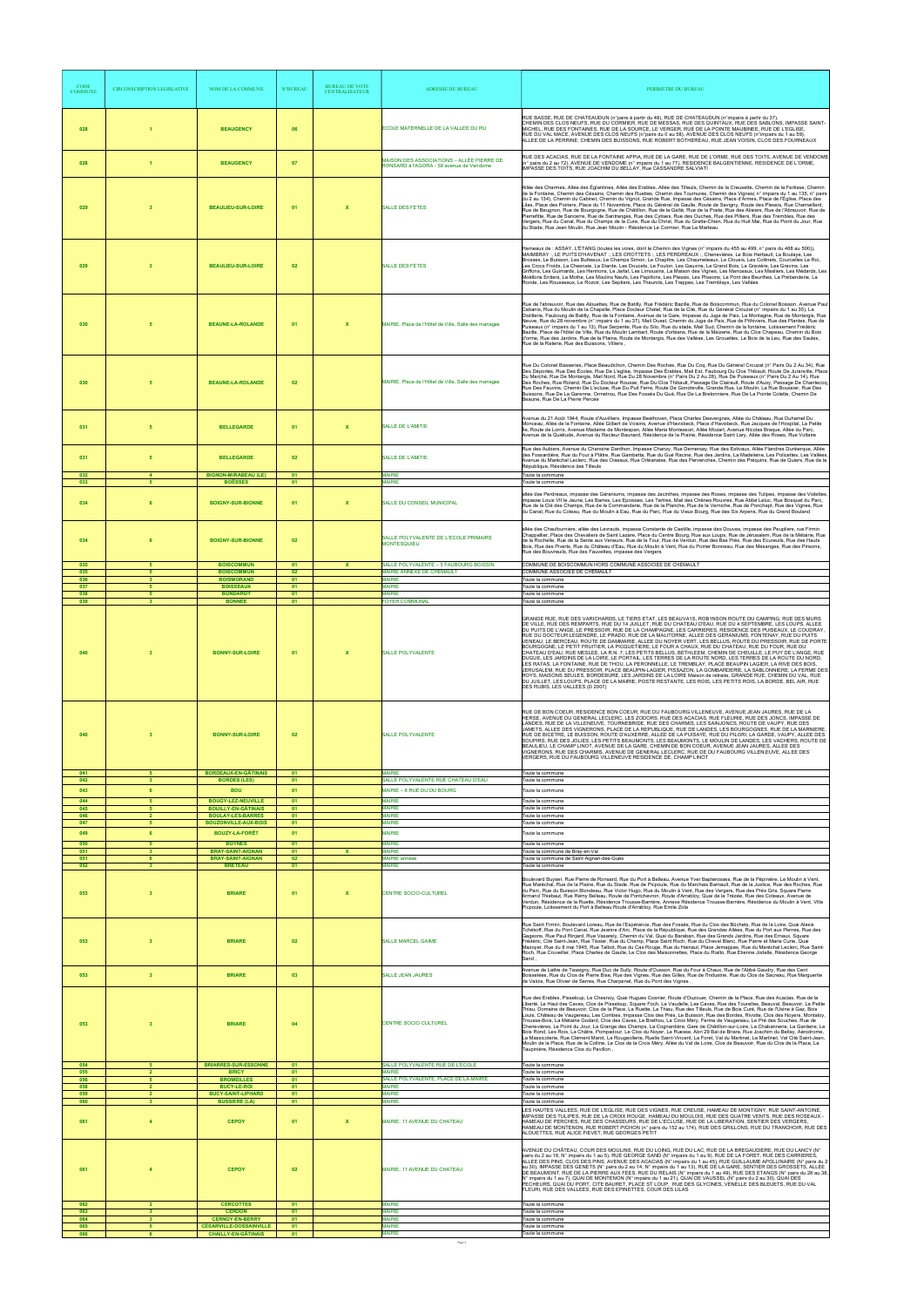| <b>CODE</b><br><b>COMMUNE</b> | <b>CIRCONSCRIPTION LEGISLATIVE</b> | <b>NOM DE LA COMMUNE</b>                                        | <b>N°BUREAU</b> | <b>BUREAU DE VOTE</b><br><b>CENTRALISATEUR</b> | <b>ADRESSE DU BUREAU</b>                                                                                      | PERIMETRE DU BUREAU                                                                                                                                                                                                                                                                                                                                                                                                                                                                                                                                                                                                                                                                                                                                                                                                                                                                                                                                                                                                                                        |
|-------------------------------|------------------------------------|-----------------------------------------------------------------|-----------------|------------------------------------------------|---------------------------------------------------------------------------------------------------------------|------------------------------------------------------------------------------------------------------------------------------------------------------------------------------------------------------------------------------------------------------------------------------------------------------------------------------------------------------------------------------------------------------------------------------------------------------------------------------------------------------------------------------------------------------------------------------------------------------------------------------------------------------------------------------------------------------------------------------------------------------------------------------------------------------------------------------------------------------------------------------------------------------------------------------------------------------------------------------------------------------------------------------------------------------------|
| 067                           | $\overline{2}$                     | <b>CHAINGY</b>                                                  | 01              | $\mathbf{x}$                                   | SALLE DU CONSEIL MUNICIPAL, ANNEXE DE LA MAIRIE                                                               | Ferme de la Bruère, Avenue de la Mandrille, Chemin de Bardy, Chemin de la Prévoté, Ferme Neuve, Goumat, hameau de Villemousson<br>Haute Levée, Impasse des Brosses, impasse des Petits Bois, Impasse du Clos de l'Echelle, Impasse du Genevret, La Mothe, Les Terres<br>Neuves, Longuevault, Passage des Violettes, Place du Bourg, Place du Cas Rouge, Place du Clos de l'Echelle, Route des Poiriers, Rue<br>de la Barre, Rue de la Charterie, Rue de la Porte, rue de la Prévoté, Rue de la Ribaudière, Rue de Montafiland, Rue des Coudras, Rue<br>des Déportés, Rue des Pains Perdus, Rue des Ratys, Rue du 8 Mai, Rue du Cas Rouge, Rue du Genevret, Rue Neuve, Venelle de la<br>Mairie, Venelle de l'Ancienne Poste, Rue du 11 Novembre, Rue du Château d'Eau, Route de Huisseau, Rue de la Gare                                                                                                                                                                                                                                                    |
| 067                           | $\overline{2}$                     | <b>CHAINGY</b>                                                  | 02              |                                                | ECOLE ELEMENTAIRE - 7 RUE DE LA GROUE                                                                         | mpasse de la Galanière, Passage de la Châtonière, Passage de l'Orme aux Chats, Place de Prenay, Place Louis Rivière, Route de la<br>Chapelle, rue de la Galanière, rue de la Génetraille, Rue de la Groue, Rue de la Haire, Rue de la Picornière, Rue de Pau, Rue du<br>Gouet, Venelle du Tertre, Rue de l'Oberlin, Rue du Rayon d'Or, Rue du Gris Meunier, Rue de l'Aurore, Impasse du Clos des Bois,<br>mpasse des Bruères, Rue des Bruères, Clos du Colombier, Rue du Pré Hatton, Impasse du Pré Hatton, Rue des Mère-Dieu                                                                                                                                                                                                                                                                                                                                                                                                                                                                                                                              |
| 067                           | $\overline{2}$                     | <b>CHAINGY</b>                                                  | 03              |                                                | CENTRE ASSOCIATIF ET CULTUREL - PASS CHATONIERE                                                               | Avenue de la Cerisaie, Avenue des Pierrelets, Chemin du Halage, Hameau de Mégreville, Impasse de Beaulieu, Impasse de la<br>Cormellerie, Impasse de la Groue, Impasse des Plantes, Impasse des Rousselettes, Impasse des Sablons, Le Moulin de Pierre,<br>Passage de Rollinville, Route de Blois, Route d'Orléans, Rue de Chantegrille, Rue de Fourneaux, rue de la Bouverie, Rue de la Grolle,<br>Rue de l'Epine, Rue des Cigales, Rue des Sablons, Rue du Louvre, Impasse des Carrieres, Rue du Clos Renard, Rue des Tournesols                                                                                                                                                                                                                                                                                                                                                                                                                                                                                                                          |
| 068                           | $\overline{4}$                     | <b>CHÂLETTE-SUR-LOING</b>                                       | 01              | x                                              | HOTEL DE VILLE - PLACE DE LA REPUBLIQUE                                                                       | ALLEE LOUISE MICHEL, AVENUE DU GAL LECLERC, AVENUE LEON BLUM, PLACE DE LA REPUBLIQUE, RUE CHARLES<br>PEGUY, RUE DE LA FONDERIE, RUE DE LA FORET, RUE DE LA GARENNE, RUE DES DEPORTES, RUE DU CHATEAU, RUE<br>RAYMOND FARRUGIA, RUE SANGNIER, RUE CHAMPFLEURY, RUE DE LA CROIX AUX ANGLAIS                                                                                                                                                                                                                                                                                                                                                                                                                                                                                                                                                                                                                                                                                                                                                                  |
| 068                           | $\overline{a}$                     | <b>CHÂLETTE-SUR-LOING</b>                                       | 02              |                                                | ECOLE ELEMENTAIRE CAMILLE CLAUDEL - 19 AVENUE<br><b>JEAN JAURES</b>                                           | AVENUE JEAN JAURES, BORDS DU CANAL, RUE ARISTIDE BRIAND, RUE EDOUARD BRANLY, RUE EDOUARD VAILLANT, RUE<br>EMILE ZOLA (pairs 0 à 18, impairs 1 à 19), RUE FERNAND BOUTTET, RUE GAMBETTA (pairs 0 à 54, impairs 1 à 55), RUE<br>MARCEAU, RÜE MORELL, RUE NELSON MANDELA, RUE VICTOR HUGO, RUE VICTOR HUGO PROLONGEE                                                                                                                                                                                                                                                                                                                                                                                                                                                                                                                                                                                                                                                                                                                                          |
| 068                           |                                    | <b>CHÂLETTE-SUR-LOING</b>                                       | 03              |                                                | CENTRE DE LOISIRS LOUIS ARAGON - IMPASSE<br><b>MARCEAU</b>                                                    | AVENUE DES TILLEULS, IMPASSE DE LA PRAIRIE, IMPASSE EMILE ZOLA, IMPASSE LAZARE CARNOT, PLACE MARIN LA<br>MESLEE, RUE ANATOLE FRANCE, RUE EDMOND GOUBIN, RUE EMILE ZOLA (N° pairs à partir du 20, N° impairs du 21 au 41), RUE<br>GAMBETTA (N° pairs à partir du 56, N° impairs du 57 au 159), RUE JEAN LAMY, RUE JEANNE D'ARC, RUE JULES FERRY, RUE<br>KLEBER, RUE LAMARTINE, RUE LAZARE CARNOT, RUE LEQUATRE, RUE PASTEUR, RUE PONCET, RUE RAIMBAULT, RUE<br>ROSA BONHEUR, SENTIER DU LONGEARD, RUE DU SOLIN, CITE DU STADE, ECLUSE DE LANGLEE                                                                                                                                                                                                                                                                                                                                                                                                                                                                                                            |
| 068                           |                                    | <b>CHÂLETTE-SUR-LOING</b>                                       | 04              |                                                | RESTAURANT SCOLAIRE DU LANCY - RUE FERDINAND<br><b>BUISSON</b>                                                | CHANTALOUP, RUE ANDRE GIDE (N° pairs jusqu'au 24, N° impairs jusqu'au 25), RUE CONDORCET, RUE DE LA DEMI LUNE, RUE<br>DU RENARD, RUE EMILE COMBES, RUE FERDINAND BUISSON, RUE HENRI BARBUSSE, RUE PIERRE SEMARD, RUE<br>VOLTAIRE (N° pairs jusqu'au 30, N° impairs jusqu'au 29), RUE VOLTAIRE PROLONGEE, RUE W. ROUSSEAU, ECLUSE DE BÛGES                                                                                                                                                                                                                                                                                                                                                                                                                                                                                                                                                                                                                                                                                                                  |
| 068                           | $\overline{a}$                     | <b>CHÂLETTE-SUR-LOING</b>                                       | 05              |                                                | COLLEGE PABLO PICASSO - RUE VOLTAIRE                                                                          | RUE ANDRE GIDE (N° pairs du 26 au 76, N° impairs du 27 au 77), RUE CHARLES BAUDELAIRE, RUE G. COLETTE, RUE GUY DE<br>MAUPASSANT, RUE HONORE DE BALZAC, RUE JEAN GIRAUDOUX, RUE LA FONTAINE (N° pairs jusqu'au 18, N° impairs jusqu'au<br>17), RUE MARALDE, RUE P. PROUD'HON, RUE PABLO PICASSO, RUE PAUL PAINLEVE, RUE PAUL VERLAINE, RUE ROMAIN<br>ROLLAND, RUE VOLTAIRE (N° pairs du 32 au 48, N° impairs du 31 au 49), RUE ANNE QUATRESOUS                                                                                                                                                                                                                                                                                                                                                                                                                                                                                                                                                                                                              |
| 068                           | $\overline{a}$                     | <b>CHÂLETTE-SUR-LOING</b>                                       | 06              |                                                | ECOLE MATERNELLE COSSON - 5 RUE GEORGES<br><b>COSSON</b>                                                      | ALLEE DU PETIT LANCY, RUE ANDRE GIDE (N° pairs à partir du 78. N° impairs à partir du 79), RUE APOLLINAIRE, RUE C.<br>DESMOULINS, RUE DES PINS, RUE G. DE MACHAUT, RUE GEORGE SAND, RUE GEORGÉS COSSON, RUE LA FONTAINE (N°<br>pairs à partir du 20, N° impairs à partir du 19), RUE PIERRE BROSSOLETTE, RUE RONSARD, RUE VOLTAIRE (N° pairs à partir du<br>50. N° impairs à partir du 51)                                                                                                                                                                                                                                                                                                                                                                                                                                                                                                                                                                                                                                                                 |
| 068                           |                                    | <b>CHÂLETTE-SUR-LOING</b>                                       | 07              |                                                | FOYER J DUCLOS - 44 RUE ROGER SALENGRO                                                                        | ALLEE JEAN ZAY, ALLEE JOLIOT CURIE, IMPASSE GEORGES MOREAU, RUE AMPERE, RUE ARAGO, RUE BECQUEREL, RUE<br>BERTHELOT, RUE CURIE, RUE DANTON, RUE DU GUE AUX BICHES, RUE GASTON JAILLON, RUE GUSTAVE NOURRY, RUE<br>LAPLACE, RUE LAVOISIER, RUE LEBERT, RUE MARLIN, RUE PASCAL, RUE REGNAULT, CHEMIN AISANCE DES PRES. RUE<br>ROGER SALENGRO                                                                                                                                                                                                                                                                                                                                                                                                                                                                                                                                                                                                                                                                                                                  |
| 068                           | $\overline{4}$                     | <b>CHÂLETTE-SUR-LOING</b>                                       | 08              |                                                | ECOLE PRIMAIRE MICHEL MOINEAU - 10 RUE ALBERT<br>CAMUS                                                        | ALLEE RENE LALANNE, IMPASSE MONTALIBERT, RUE ALBERT CAMUS, RUE CESAR FRANCK, RUE DE LA LISIQUE (jusqu'au<br>n°41), RUE DE VILLEMANDEUR (jusqu'au n° 73), RUE DES ORMES, RUE DES VIGNES, RUE DU 19 MARS 1962, RUE DU<br>CHATEAU D'EAU, RUE DU GATIÑAIS, RUE ROBESPIERRE,                                                                                                                                                                                                                                                                                                                                                                                                                                                                                                                                                                                                                                                                                                                                                                                    |
| 068                           | $\overline{4}$                     | <b>CHÂLETTE-SUR-LOING</b>                                       | 09              |                                                | MAISON DES ASSOCIATIONS - 32, RUE CLAUDE<br><b>DEBUSSY</b>                                                    | CHEMIN DE LA GROSSE HAIE, PLACE MARCEL QUETIN, RUE ANDRE MESSAGER, RUE CHARLES LECOQ, RUE CHOLET, RUE<br>CHOPIN, RUE CLAUDE DEBUSSY, RUE DE DNIEPROVSKI, RUE DE VILLEMANDEUR (à partir du n° 74), RUE GEORGES BIZET,<br>RUE GUERRE, RUE HECTOR BERLIOZ, RUE HENRI GUICHARD, RUE JULES MASSENET, RUE MARCEL BLANCHET, RUE<br>MOZART, RUE ROBERT PLANQUETTE,                                                                                                                                                                                                                                                                                                                                                                                                                                                                                                                                                                                                                                                                                                 |
| 068                           |                                    | <b>CHÂLETTE-SUR-LOING</b>                                       | 10              |                                                | SALLE MUNICIPALE PIERRE PERRET - 15 RUE SAINT<br><b>JUST</b>                                                  | ALLEE VINCENT VAN GOGH, BOULEVARD KENNEDY, CHEMIN LA PONTONNERIE, CITE SAINT-GOBAIN, RUE NILUFER, RUE<br>OLYMPE DE GOUGE, RES. VAN GOGH, RUE ARTHUR HONEGGER, RUE C. SAINT-SAENS, RUE DE LA PONTONNERIE, RUE DU<br>23 AOUT, RUE DU PONT A L'ANE, RUE EDOUARD LALO, RUE GABRIEL PIERNE, RUE LEO DELIBES, RUE MAURICE RAVEL,<br>RUE SAINT-JUST, RUE SAINT-SEBASTIEN, RUE ANDRE PETIT, RUE MARCEL PAUL, RES MONNET, RUE AUGUSTE RENOIR.<br>RUE GAY LUSSAC                                                                                                                                                                                                                                                                                                                                                                                                                                                                                                                                                                                                     |
| 068                           | $\overline{4}$                     | <b>CHÂLETTE-SUR-LOING</b>                                       | 11              |                                                | RESTAURANT SCOLAIRE DES VESINES - RUE DES<br><b>ECOLES</b><br>SALLE DES ASSOCIATIONS, 2 RUE DU CARDINAL DE LA | ALLEE LUCIENNE VILLECHENON, ALLEE RENE BRICARD, FERME DU BOUY, RUE AIME CESAIRE, RUE DE LA FOLIE, RUE DE<br>LA LISIQUE à partir du n° 42, RUE DE LA RONCE, RUE DE LA SOURCE, RUE DES ECOLES, RUE DU BOUY, RUE HELENE<br>BOUCHER. RUE JEAN MERMOZ. RUE LUCIE AUBRAC. RUE LUCIEN CHAUME. RUE LUCIENNE VILLECHENON. RUE MONGE.<br>RUE ROBERT PUISSANT, RUE SAINT-EXUPERY                                                                                                                                                                                                                                                                                                                                                                                                                                                                                                                                                                                                                                                                                      |
| 069<br>070<br>072             | 5<br>5                             | <b>CHAMBON-LA-FORÊT</b><br><b>CHAMPOULET</b><br><b>CHANTEAU</b> | 01<br>01<br>01  |                                                | <b>LUZERNE</b><br>WAIRIE<br>ANNEXE SALLE DU CONSEIL MUNICIPAL, SALLE PIERRE                                   | Toute la commune<br>Toute la commune<br>Toute la commune                                                                                                                                                                                                                                                                                                                                                                                                                                                                                                                                                                                                                                                                                                                                                                                                                                                                                                                                                                                                   |
| 073<br>074                    | $\overline{4}$                     | <b>CHANTECOQ</b><br><b>CHAPELLE-ONZERAIN (LA)</b>               | 01<br>01        |                                                | QUIVAUX, ROUTE D'ORLÉANS<br><b>MAIRIE</b><br><b>MAIRIE</b>                                                    | Toute la commune<br>Toute la commune                                                                                                                                                                                                                                                                                                                                                                                                                                                                                                                                                                                                                                                                                                                                                                                                                                                                                                                                                                                                                       |
|                               |                                    |                                                                 |                 |                                                |                                                                                                               | .<br>ALLEE DES ACACIAS,RUE DE L'ARCHE,RUE DE L'ARDOISE,IMPASSE DE L'ANE,RUE PIERRE BERGERARD,ROUTE DE BLOIS,R<br> UE DU COIN CHAUD,IMPASSE GASTON COUTE,RUE P. ET M. CURIE,RUE DU GRAND COURANT,CHEMIN DES GREVES,RUE C                                                                                                                                                                                                                                                                                                                                                                                                                                                                                                                                                                                                                                                                                                                                                                                                                                    |
| 075                           | $\overline{2}$                     | <b>CHAPELLE-SAINT-MESMIN (LA)</b>                               | 01              | $\mathbf{x}$                                   | MAISON DES SENIORS LE PLESSIS DES HAUTS                                                                       | LAUDE LERUDE. IMPASSE MANET.RUE DE MONTELOUP.RUE DES NEUF ARPENTS.RUE PASTEUR.RUE DU PETIT COURANT.R<br>UE DU PETIT PRE IMPASSE RODIN,LA SOURCE DU ROLLIN,RUE DE LA SOURCE,RUE DE LA TORTUE,RUE DE VAUSSOUDUN,<br>MPASSE VOLTAIRE.IMP.DE L'ORME AU LOUP.RUE DU POIRIER BARON.RUE AURELIEN HATTON                                                                                                                                                                                                                                                                                                                                                                                                                                                                                                                                                                                                                                                                                                                                                           |
| 075                           | $\overline{2}$                     | <b>CHAPELLE-SAINT-MESMIN (LA)</b>                               | 02              |                                                | MAISON DES SENIORS LE PLESSIS DES HAUTS                                                                       | RUE DE BEL AIR, RUE LOUIS BOUCHER, IMPASSE DU BOUVREUIL, RUE DE LA BREDAUCHE, SQ. DEPORTES-<br>SOUVENIR FRANCAIS,RUE DES HAUTS,RUE DU MOULIN,RUE NATIONALE,RUE DU PARC,ALLEE DES TILLEULS,RUE DE VERD<br>UN, PLACE DE L'HOTEL DE VILLE<br>RUE DE BELLEVUE,PLACE DU BOURG,RUE DES CHAFFAULTS,IMPASSE DES CHAFFAULTS,RUE CHANTELEAU,RUE DU CHAT                                                                                                                                                                                                                                                                                                                                                                                                                                                                                                                                                                                                                                                                                                              |
| 075                           | $\overline{2}$                     | <b>CHAPELLE-SAINT-MESMIN (LA)</b>                               | 03              |                                                | <b>ECOLE BEL AIR</b>                                                                                          | EAU, IMPASSE CLOS DU FOUR, RUE DE LA CURETTE, PLACE DE L'EGLISE, RUE DE L'EGLISE, RUE DU FOUR, RUE DU GAIGNEAU<br>RUE DE LA LIBERATION, ROUTE D'ORLEANS, RUE DU PETIT CHATEAU, RUE DES PERVENCHES, RUE DE LA ROCHE, RUE SAIN,<br>T-HONORE, IMPASSE DES ROSES                                                                                                                                                                                                                                                                                                                                                                                                                                                                                                                                                                                                                                                                                                                                                                                               |
| 075                           | $\overline{2}$                     | <b>CHAPELLE-SAINT-MESMIN (LA)</b>                               | 04              |                                                | <b>ECOLE BEL AIR</b>                                                                                          | RUE D'AQUITAINE, RUE DES BAS-CHAMPS, RUE DE L'ENFER, RUE DES HAUTS-<br>CHAMPS,RUE DU LEVEREAU,RUE ANDRE MALRAUX,RUE DE MARMOGNE,AVENUE DU 19 MARS 1962,RUE JEAN MOULIN,RUE<br>DE LA NOUE, RUE DU PARADIS, RUE EUGENE PREVOST, RUE DES TROIS FOSSES, IMPASSE GRATTELARD, RUE FRANZ SCHU<br>BERT,RUE CESAR FRANCK,RUE CLOVIS,PLACE ST MESMIN,IMPASSE DE L'IF,RUE DE LA CHISTERA,RUE MONTAIGNE,RUE D<br>ESCARTES, RUE LE TREBUCHET, CHEMIN DU PIGEON VERT, RUE MAZURET                                                                                                                                                                                                                                                                                                                                                                                                                                                                                                                                                                                        |
| 075                           | $\overline{2}$                     | <b>CHAPELLE-SAINT-MESMIN (LA)</b>                               | 05              |                                                | <b>ECOLE JEAN VILAR</b>                                                                                       | IMPASSE DE PAUL ABADIE,RUE VICTOR BALTARD,RUE DE BEAUVOIS,RUE BERAIRE,RUE HECTOR BERLIOZ,RUE GEORGES<br>BIZET,RUE FRANCOIS BLONDEL,BD LE CORBUSIER,IMP. ROBERT DE COTTE,RUE CLAUDE DEBUSSY,IMPASSE JACQUES DU<br>BAN,RUE EUGENE FREYSSINET,IMPASSE CHARLES GARNIER,IMPASSE GROS JEAN,RUE D'INGRE,RUE HARDOUIN MANSAR<br>T,RUE DE MONTAUT,RUE MAURICE RAVEL,RUE JOHANN STRAUSS,RUE DES TROIS CLES,IMPASSE LOUIS LE VAU,IMPASSE                                                                                                                                                                                                                                                                                                                                                                                                                                                                                                                                                                                                                              |
|                               |                                    |                                                                 |                 |                                                |                                                                                                               | VERDI, RUE CHARLIE CHAPLIN, IMPASSE BEAUVOIS                                                                                                                                                                                                                                                                                                                                                                                                                                                                                                                                                                                                                                                                                                                                                                                                                                                                                                                                                                                                               |
| 075                           | $\overline{2}$                     | <b>CHAPELLE-SAINT-MESMIN (LA)</b>                               | 06              |                                                | <b>ECOLE JEAN VILAR</b>                                                                                       | RUE DE L'AUTRUCHE,RUE DES BOULARDES,RUE DES BRUELLES,RUE CAHOTUS,RUE COTTERON,RUE ALPHONSE DAUDET<br>RUE DE CROQUECHATAIGNE, RUE DE LA GABELLIERE, RUE DE LA GARE, RUE GUILLAUME DE LORRIS, RUE DE LA PERRIERE,<br>MPASSE DE LA PERRIERE,RUE DU PETIT BOIS,RUE DU PLACEAU,RUE JEHAN DE MEUNG,RUE FRANCOIS RABELAIS,RUE DE<br>LA VERRERIE,CHEMIN DES CREVE COEURS,RUE GEORGE SAND,RUE HENRI BEAUDENUIT,IMPASSE DE LA MOUILLERE,RUE<br>DU CAMP DES INDIENS,RUE DU SENTIER,IMPASSE DES GROS CAILLOUX,RUE DU CLOS DE BOESSE,AVENUE DES GRANDS<br>CLOS, RUE ERNEST PILON, RUE ALEXANDRE COLIN, RUE DUPANLOUP, RUE DE LA CORNE                                                                                                                                                                                                                                                                                                                                                                                                                                   |
| 075                           | $\overline{2}$                     | <b>CHAPELLE-SAINT-MESMIN (LA)</b>                               | 07              |                                                | ECOLE ELEMENTAIRE DES VALLEES                                                                                 | RUE DES AUVERNAIS,RUE DES CARRIERS,RUE DES FORESTIERS,RUE DES MARINIERS,RUE DU PETIT MUID,AV. DE LA RIVIE<br>RE DES BOIS, RUE DES VIGNERONS, RUE DES VERRIERS, AVENUE DES VALLEES, IMPASSE DES COQUELICOTS, IMPASSE DES<br>BLEUETS, IMPASSE DES CHARPENTIERS, IMPASSE DES SABOTIERS, RUE DES TONNELIERS, IMPASSE DES MEUNIERS, CHEMI<br>N DE LA PORTE DE FER,RUE DE LA PORTE DE FER,AVENUE DES DANGEAUX,RUE DE GRAND MAISON,RUE DU CHATEAU GA<br>LLARD                                                                                                                                                                                                                                                                                                                                                                                                                                                                                                                                                                                                     |
| 075                           | $\overline{2}$                     | <b>CHAPELLE-SAINT-MESMIN (LA)</b>                               | 08              |                                                | ECOLE MATERNELLE DES VALLEES                                                                                  | RUE DE LA BUTTE, ROUTE DE CHAINGY, RUE DES CHESNATS, RUE JACQUES CHARLES, RUE DE GOUFFAULT, RUE DE LA GRE<br>SIE, RUE GUSTAVE EIFFEL, RUE DE MAISON-ROUGE, IMPASSE DE MAISON-<br>ROUGE.RUE DES MUIDS.IMPASSE DES MUIDS,RUE D'ORENTAY,RUE DE PAILLY,RUE DU PETIT PAILLY,RUE EUGENE VANNIE<br>R,RUE FRANCOIS VILLON,RUE MONTESQUIEU,RUE D'ALEMBERT,SQUARE CONDORCET,RUE JEAN-<br>JACQUES ROUSSEAU,RUE DIDEROT,RUE MAURICE LALIERE,CHEMIN DES VOISINS,RUE DES TERRES BLANCHES,CHEMIN D<br>U CHAMP DU MOULIN, IMPASSE BEAUMARCHAIS                                                                                                                                                                                                                                                                                                                                                                                                                                                                                                                             |
| 076                           | $\overline{4}$                     | <b>CHAPELLE-SAINT-SEPULCRE</b><br>(LA)                          | 01              |                                                | <b>MAIRIE</b>                                                                                                 | Toute la commune                                                                                                                                                                                                                                                                                                                                                                                                                                                                                                                                                                                                                                                                                                                                                                                                                                                                                                                                                                                                                                           |
| 077<br>078                    | $\overline{4}$<br>5                | <b>CHAPELLE-SUR-AVEYRON (LA)</b><br><b>CHAPELON</b>             | 01<br>01        |                                                | <b>MAIRIE</b><br>MAIRIF                                                                                       | Toute la commune<br>Toute la commune                                                                                                                                                                                                                                                                                                                                                                                                                                                                                                                                                                                                                                                                                                                                                                                                                                                                                                                                                                                                                       |
| 079<br>080                    | $\overline{a}$<br>5                | <b>CHARME (LE)</b><br><b>CHARMONT-EN-BEAUCE</b>                 | 01<br>01        |                                                | SALLE POLYVALENTE, 3 ROUTE D'AILLANT<br>SALLE POLYVALENTE - 2 RUE DE LA MAIRIE                                | Toute la commune<br>Toute la commune                                                                                                                                                                                                                                                                                                                                                                                                                                                                                                                                                                                                                                                                                                                                                                                                                                                                                                                                                                                                                       |
| 081<br>082                    | $\overline{2}$                     | <b>CHARSONVILLE</b><br><b>CHÂTEAUNEUF-SUR-LOIRE</b>             | 01<br>01        | $\mathbf{x}$                                   | <b>MAIRIE</b><br><b>ESPACE FLORIAN 1</b>                                                                      | Toute la commune<br>ALLEE DE LA CROIX BLANCHE, ALLEE DES CINQ TREMBLES, ALLEE GEORGES IMBAULT, AVENUE DU GATINAIS, BELLE<br>SAUVE, CHEMIN DE CHATENOY, CHEMIN DE L'AULNIERE, CHEMIN DU GRAND PUITS, CHEMIN DU GUE DE LA NOUETTE,<br>FERME DE LA TUILE, IMPASSE MARCHELOUP, L'ARDOISE, L'ETANG, LA BELLE ETOILE, LA BERGERIE, LA FERME DE<br>L'ETANG, LA GOUAIRIE, LA GRANDE GOUAIRIE, LA PAVILLIERE, LA PETITE NOUE, LA PIEDNOIRDIERE, LA RENAUDIERE, LE<br>CHALENCOIS, LE CHENE VERT, LE COLOMBIER, LE GUE PINSON, LE PETIT CHALENCOIS, LES CINQ ARPENTS, LINTRY,<br>MADAGASCAR, MAISON FORESTIERE DES 6 ROUTES, MONTIGNY, PIERRE BLANCHE, POCHY, ROUTE DE BELLEGARDE, RUE<br>DE LA BLONDELIERE, RUE DE LA BROSSE, RUE DE LA GENE, RUE DE LA NOUETTE, RUE DE LA TOUCHE, RUE DES GRANDS<br>CHAMPS, RUE DES GUERINES, RUE DES PRES BAS, RUE DU FOSSE GOUY, RUE DU GOUY, RUE DU POIRIER DE SAUGE,<br>RUE DU VALLON DE L'ANCHE. RUE EULALIE LEBRUN, RUE JEANNE CHAMPILLOU, SENTIER DES GUERINES, VENELLE DE<br>L'ARCHE, LA PETITE GOUAIRIE, ALLEE DU FAGOTIER |
| 082                           |                                    | <b>CHÂTEAUNEUF-SUR-LOIRE</b>                                    | 02              |                                                | <b>ESPACE FLORIAN 2</b>                                                                                       | ALLEE DES CEDRES, AVENUE ALBERT VIGER, RUE FERDINAND ARNODIN, HAMEAU DES FORGES, IMPASSE DU<br>COLOMBIER, IMPASSE MAUPIN, LA FONTAINE, PETITE RUE DU NOYER, PLACE ARISTIDE BRIAND, PLACE DE LA HALLE SAINT<br>PIERRE, PLACE DE LA LIBERTE, PLACE DE LA NOUVELLE HALLE, RUE ABBADIE, RUE BASILE BAUDIN, RUE BONNE DAME,<br>RUE CHAUDE, RUE DE L'EGALITE, RUE DE L'EPINOY, RUE DE LA FRATERNITE, RUE DE LA VRILLIERE, RUE DU VERGER, RUE<br>DES FONTAINES, RUE DES MAQUISARDS, RUE DU CROZIER, RUE DU LIEVRE D'OR, RUE DU PASSAGE AUX PRETRES, RUE<br>JEAN JOUDIOU, RUE MAURICE GENEVOIX, RUE SAINT MARTIAL                                                                                                                                                                                                                                                                                                                                                                                                                                                  |
| 082                           | 6                                  | <b>CHÂTEAUNEUF-SUR-LOIRE</b>                                    | 03              |                                                | <b>ESPACE FLORIAN 3</b>                                                                                       | ALLEE DE COSSIN, ALLEE DES BOULEAUX, CHEMIN DE LA GRANDE PATURE, CHEMIN DES BOULATS, CHOISY, L'ETANG<br>L'EVEQUE, LA NOUE, LE CAILLOT, LE HAUT DE NEVERS, LE HAUT DU GUE, LE SAUSSEUX, LE VOISON, LES BOULATS, LES<br>SAULES, NEVERS, ROUTE DU GUE GIRAULT, RUE DE LA MOQUE BARRIQUE, RUE DE LA POTERIE, RUE DE LA RUELLE AUX<br>BOIS, RUE DES BRUYERES, RUE DES CHAMPS CHETIFS, RUE DES CHANSERIES, RUE DES COMTESSES, RUE DES<br>MOUSSIERES, RUE DU CLOS MARTIN, RUE DU DOCTEUR SYLVAIN ROUSSEAU, RUE DU PETIT HAMEAU, RUE DE LA<br>FONDERIE                                                                                                                                                                                                                                                                                                                                                                                                                                                                                                             |
| 082                           | 6                                  | <b>CHÂTEAUNEUF-SUR-LOIRE</b>                                    | 04              |                                                | <b>GROUPE SCOLAIRE MORVANT</b>                                                                                | ALLEE DE LA REMISE, ALLEE DU PIPORETTE, BOULEVARD DE LA REPUBLIQUE, CHEMIN DES ANCIENS MOULINS, RUE DE<br>L'APANAGE, RUE DE L'ORMEAU, RUE DE LA CIGALE, RUE DE LA CROIX DES PLANTES, RUE DE LA FOURMI, RUE DES<br>CHAMPS, RUE DES GRANDS BILLONS, RUE DES TILLEULS, RUE DU CLOS NEUF, RUE DU GRILLON, RUE DU MORVANT, RUE<br><b>MARIUS MORIN</b>                                                                                                                                                                                                                                                                                                                                                                                                                                                                                                                                                                                                                                                                                                           |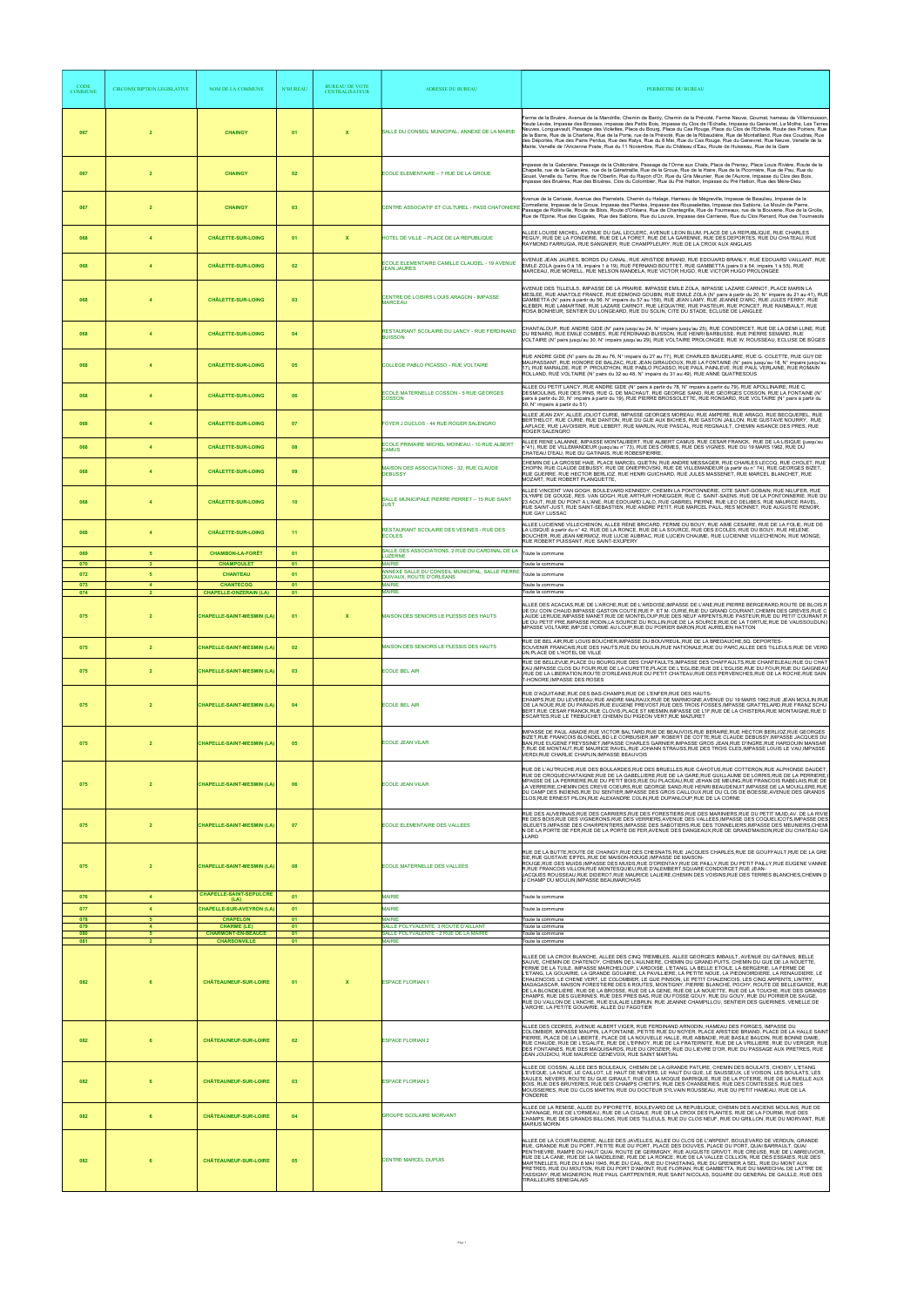| <b>CODE</b><br><b>COMMUNE</b> | CIRCONSCRIPTION LEGISLATIVE | <b>NOM DE LA COMMUNE</b>                            | <b>N°BUREAU</b> | <b>BUREAU DE VOTE</b><br><b>CENTRALISATEUR</b> | <b>ADRESSE DU BUREAU</b>                                                         | PERIMETRE DU BUREAU                                                                                                                                                                                                                                                                                                                                                                                                                                                                                                                                                                                                                                                                                                                                                                                                                                                                                                                                                                                                                                                                                                                                                                                                                                                                                                                                                                                                                                                                                                                                                                          |
|-------------------------------|-----------------------------|-----------------------------------------------------|-----------------|------------------------------------------------|----------------------------------------------------------------------------------|----------------------------------------------------------------------------------------------------------------------------------------------------------------------------------------------------------------------------------------------------------------------------------------------------------------------------------------------------------------------------------------------------------------------------------------------------------------------------------------------------------------------------------------------------------------------------------------------------------------------------------------------------------------------------------------------------------------------------------------------------------------------------------------------------------------------------------------------------------------------------------------------------------------------------------------------------------------------------------------------------------------------------------------------------------------------------------------------------------------------------------------------------------------------------------------------------------------------------------------------------------------------------------------------------------------------------------------------------------------------------------------------------------------------------------------------------------------------------------------------------------------------------------------------------------------------------------------------|
| 082                           | 6                           | <b>CHÂTEAUNEUF-SUR-LOIRE</b>                        | 06              |                                                | <b>GROUPE SCOLAIRE MAURICE GENEVOIX</b>                                          | ALLEE DES MESSAUDIERES, ALLEE DU CLOS GRIMAUD, CHEMIN DE SAINT VINCENT, CHEMIN DES LEVRETTES, CHEMIN<br>DES NOUES, CHEMIN DU GRAND VAL, LA BICHOIRE, ROUTE D'ORLEANS, RUE DE GABEREAU, RUE DE LA CROIX FALLEAU,<br>RUE DE LA CROIX SAINT JACQUES, RUE DE LA FONTAINE DU GARDE, RUE DE LA FONTAINE GOBY, RUE DE LA HOTTE, RUE<br>DE LA MALADRERIE, RUE DE LA MONNAIE, RUE DE LA PRIEUREE, RUE DE LEYRE, RUE DE SAINT BARTHELEMY, RUE DES<br>CINQ NOYERS, RUE DES NOUES, RUE DES PALIS, RUE DES VIGNES, RUE DU BUISSON COMBETTE, RUE DU CLOS RENARD,<br>RUE DU FER A CHEVAL, RUE DU MARECHAL LECLERC, RUE DU PRESSOIR, RUE HUILLARD D'HEROU, RUE DES CEPAGES,<br>RUE DU GRIS-MEUNIER, ALLEE DE L'AUVERNAT, ALLEE DU NOAH, PLACE DU BAN DES VENDANGES                                                                                                                                                                                                                                                                                                                                                                                                                                                                                                                                                                                                                                                                                                                                                                                                                                           |
| 083                           |                             | <b>CHÂTEAU-RENARD</b>                               | 01              | $\boldsymbol{\mathsf{x}}$                      | SALLE POLYVALENTE 99 PLACE HOTEL DE VILLE                                        | Rue Anquetil, Rue Aristide Briand, Ruelle aux chevaux, Belle Idée, Avenue Charles Roux, Collandon, Compiègne, Fauboug de<br>Courtenay, Rue de l'école, Place de l'égalité, Place de l'Hôtel de ville, Rue de la chèvrerie, Rue de la Gargouille, Rue de la Porte aux<br>Moines, Place de la République, Route de Montargis, Route de St Firmin Des Bois, Rue de Verdun, Rue des Anciens Combattants, Rue<br>des Cerisiers, Rue des Challerands, Faubourg des Martyrs de la Résistance, Rue des Peupliers, Rue des Terres Blanches, Rue du<br>Chemin Blanc, Chemin du Crémaillon, Rue du Donjon, Rue du Général de Gaulle, Route de Gy-Les-Nonains (côté pair du 4 au 200),<br>Avenue du Président Roosevelt, Rue du Vieux Château, Rue du Vieux Marché, Place du Vieux Marché, Impasse du Vieux Marché, Rue<br>Etienne Dolet, Glanderelle, Rue Guilbon, Ile de Canada, La Borde, La Bouzie, La Cassine, La Commassière, La DEGRELERIE, La<br>Lingonnière, La Pinardière, La Poussetière, Le Petit Courtoiseau, Le Vivier, Les Basses Créasses, Les Boyers, Les Champ de Vignelles.<br>Les Coudrettes, Les Courtins, Les Florins, Les Gauffaudières, Les Gravereaux, Les Guézards, Les Hautes Créasses, Les Hervés, Les<br>Jeannets, Les Luquettes, Les Mauclairs, Les Monts, Les Moreaux, Les Motteaux, Les Petits Prés, Les Rapées, Les Rosées, Rue Paul<br>Doumer, Rue Poncebert, Poussereau, Rue Victor Considérant,                                                                                                                                                                      |
| 083<br>084                    | 6                           | <b>CHÂTEAU-RENARD</b><br><b>CHÂTENOY</b>            | 02<br>01        |                                                | SALLE POLYVALENTE 99 PLACE HOTEL DE VILLE<br><b>MAIRIE</b>                       | Chevannes, Chevry, Courpin, Route de Châtillon Coligny, Route de Fontenouilles, Route de Melleroy, Impasse de Mocberry, Rue des<br>Abeilles, Rue des Acacias, Rue des Barniers, Rue des Bouvreuils, Allée des Buissons, Chemin des Buissons, Rue Fauvettes, Route de<br>Gy-Les-Nonains (n°360), Rue des Haies Vives, Rue des Hauts du Parc, Rue des Mésanges, Rue des Pinsons, Allée des Pinsons, Allée<br>des Pommiers, Rue des Rossignols, Rue des Sorbiers, Impasse des Sorbiers, Allée des Vergers, Rue du Stade, Rue François Villon,<br>Garenne de Chenevannes, L'Aubezy, La Bouzie, La Cage aux Loups, La Chenellerie, La Fontaine de Chevry, La Guillerie, La Martinière,<br>La Nouvelle France, La Savatterie, La Tuilerie, La Volve, Le Bois de la Bonde, Le Bourdillon, Le Cordon, Le Fougeret, Le Moulin de<br>Chenevannes, Le Moulin de Talot, Le Moulin Neuf, Le Retard, Le Vau, Les Augus, Les Bertheaux, Les Blossiers, Les Botteaux, Les<br>Cochereaux, Les Gombaults, Les Griffons, Les Jarrys, Les Lisiards, Les Marchaisons, Les Ménardières, Les Plesses, Les Quatre Vents,<br>Les Riglets, Les Rouets, Les Thenards, La Mardelle Vieille, Rue Mocberry, Pense Folie, Rue Pierre de Ronsard, Ramais, Saint<br>Sébastien, ZA du RU Charlot,<br>Toute la commune                                                                                                                                                                                                                                                                                                          |
| 085                           |                             | <b>CHÂTILLON-COLIGNY</b>                            | 01              | $\boldsymbol{\mathsf{x}}$                      | <b>PLACE COLIGNY</b>                                                             | BADIT, CAMEROLLE, CHATEAU DE MOUSSEAUX, CHEMIN DE PEUILLE, BADIT, CAMEROLLE, CHATEAU DE MOUSSEAUX,<br>CHEMIN DE PEUILLE, CHEMIN DES VIGNES, CHEMIN DU GAZON, CHEMIN DU RAZOIR, CLEREAU, CLIMAT DU CIMETIERE,<br>CLOS DE PRENANT, DOMAINES DES BRUNS, ECLUSE DE BRIQUEMAULT, ECLUSE DE CHATILLON, ECLUSE DU GAZON,<br>ESSONNE, FAUBOURG DU PUYRAULT, FAUBOURG MARCEAU, GATINES, IMPASSE DU CROT A MACON, IMPASSE DU<br>PUYRAULT, LA BORDE, LA BUCHETONNIERE, LA CROIX LOTEAU, LA GRANDE PIECE, LA LANCIERE, LA SABLONNIERE, LE<br>CHATEAU, LE FOUR A CHAUX, LE GAZON, LE GRENIER A SEL, LE PUYRAULT, LE RAZOIR, LES AUDENETS, LES AUDENETS -<br>N° 1, LES BOTTEMINES, LES BRUNS, LES DREUX, LES FIRMINS, LES PERRAULTS, LES RICASSEAUX, LES SABLONS, LES<br>TERRES DE PRENANT, MALINES, MALTAVERNE, MOULIN A TAN, MOULIN BRULE, PLACE BECQUEREL, PLACE DE LA CROIX<br>BLANCHE, PLACE MONTMORENCY-LUXEMBOURG, PONTON, PONTON - LE PETIT BOIS, PRENANT, ROUTE D'AILLANT, ROUTE<br>DES CACODEAUX, ROUTE OU FAUBOURG DE DAMMARIE, RUE BELLE-CROIX, RUE CLAUDE VIGNON, RUE DE CONDE, RUE<br>DE CULLION, RUE DE LA CIGOGNE, RUE DE LA CROIX LOTEAU, RUE DE LA GLACIERE, RUE DE L'EGALITE, RUE DE L'EGLISE<br>RUE DE PEUILLE, RUE DES BLEUETS, RUE DES BOTTEMINES, RUE DES BOUCHERIES, RUE DES CANETTES, RUE DES LILAS<br>RUE DES PRIMEVERES, RUE DU CHATEAU, RUE DU FOUR BANAL, RUE DU LOING, RUE DU MARTINET, RUE DU MILLERON,<br>RUE DU PRE BREAU, RUE DU TEMPLE, RUE JEAN GOUJON, RUE JEAN MARCHAND, RUE MAC-MAHON, RUE PORTE DES<br>BOURGEOIS, RUE SAINT-HONORE, RUE SAINT-PIERRE, VILLEFRANCHE |
| 085<br>086                    | 5                           | <b>CHÂTILLON-COLIGNY</b><br><b>CHÂTILLON-LE-ROI</b> | 02<br>01        |                                                | PLACE COLIGNY<br><b>MAIRIE</b>                                                   | ALLÉE DE TARTEMBOIS, ALLÉE DES CERISIERS, ARBON, BONNIERES, BOULEVARD DE LA REPUBLIQUE, CHASSIN, CHEMIN<br>DE LA MESSE, CHEMIN DU MOULIN DE LA NATION, COLLEGE HENRI BECQUEREL, FAUBOURG BEAUREGARD, IMPASSE<br>CHAULIN, IMPASSE DU CLOS JAVOT, LA LOGE, LA MALARDIERE, LA MARECHAUDIERE, LA PANNIERE, LE BREAU, LE PATIS,<br>LE REJEAU, LES BARDEAUX, LES CACODEAUX, LES ECOLES, LES GRANDS MOULINS, LES PLANCHES, LES RAIMBAULTS,<br>LES TRANCHANTS, LES VIVIENS, MAISON DE RETRAITE, MOULIN DE LA FOSSE, PLACE ARISTIDE BRIAND, PLACE COLIGNY,<br>PLACE GIRODET, ROUTE DE BONNIERES, ROUTE DE LA CHAPELLE, ROUTE DE SAINT-MAURICE, ROUTE OU FAUBOURG DE<br>MONTARGIS, RUE COLETTE, RUE D'ANDELOT, RUE DE LA LIBERATION, RUE DE LA POTERNE, RUE DE LA PRAIRIE, RUE DE<br>L'ENFER, RUE DES ANC. COMBATTANTS AFN, RUE DES DEPORTES, RUE DES FAUVETTES, RUE DES GRANDS MOULINS,<br>RUE DES POMMIERS, RUE DOM MORIN, RUE DU 8 MAI 1945, RUE DU CLOS JAVOT, RUE DU CLOS SAINT-LAZARE, RUE DU<br>GENERAL DE GAULLE, RUE DU GENERAL GUDIN, RUE DU PARADIS, RUE EUGENE LEMAIRE, RUE JEAN JAURES, ZA CHEMIN<br><b>DES ECORCES</b><br>Toute la commune                                                                                                                                                                                                                                                                                                                                                                                                                                               |
| 087                           | $\mathbf{3}$                | <b>CHÂTILLON-SUR-LOIRE</b>                          | 01              | $\boldsymbol{\mathsf{x}}$                      | <b>MAIRIE RUE FRANCHE</b>                                                        | CHEMIN DES CROBASONS, CHEMIN DES FOURREAUX, CHEMIN DES MURAILLES, CHEMIN DU PATIS, CHEMIN SAINT-<br>HUBERT, GRANDE RUE, LA CAILLE, LA CENSUERE, LA CHAVANIERE, LA GUERRIERE, LA PASSERELLE, LA PETITE METAIRIE,<br>LE CHALLONGE, LE GRAND BEAUCHOT, LE PETIT BEAUCHOT, LE GRAND TREQUOY, LE LIEU JOLY, LE MOULIN DE<br>ETHELIN, LE PETIT TREQUOY, LE PONT DES MARNES, LES BRULIS, LES CHATAIGNIERS, LES GUELINOTS, LES".<br>MARDRELLES, LES MENIGAULTS, LES MERLINS, LES PRES DU DESERT, LES QUETINS D'EN BAS, LES QUETINS D'EN HAUT,<br>LES RABUTELLOIRES, LES ROYS - ROUTE DE CERNOY, PLACE DE L'EGLISE, PLACE GEORGES CLEMENCEAU, PLACE<br>SAINTE ANNE, RUE CHAMPAULT (n°impairs sauf le 15), RUE DE CERNOY, RUE DE CHAMBON, RUE DE L'HOTEL DE VILLE, RUE<br>DE PIERREFITTE, RUE DE SANTRANGES, RUE DES PRES, RUE DU CHATEAU GAILLARD, RUE DU CIMETIERE, RUE DU<br>CORMIER, RUE DU GUE, RUE DU PORT, RUE FRANCHE, RUE GELEE, RUE HAUTE, RUE MARTIAL VUIDET, RUE O, ET R.<br>MONTEMBAULT, RUE SAINT-HUBERT, RUE SAINT-POSEN, RUE SAINT-VINCENT, RUELLE AUX PECHES, RUELLE DES<br>GRANDES MONTEES, RUELLE DU FERTON, SQUARE DE LA VICTOIRE, TOUTOUET, TROMPE SOURIS, VENELLE DU VIVIER                                                                                                                                                                                                                                                                                                                                                                                                      |
| 087                           | $\mathbf{3}$                | <b>CHÂTILLON-SUR-LOIRE</b>                          | 02              |                                                | CENTRE MEDICO SOCIAL R BOYAUDIERE                                                | AVENUE DE LA REPUBLIQUE, BRAILLE GRENOUILLE, BRAME PAIN, CHEMIN DE LA BOTTELOUP, CHEMIN DES DESERTS<br>CHEMIN DES MALUZEAUX, CHEMIN DES MARNES, CHEMIN DES NOUES, CHEMIN DES TERRES DES MARNES, CHEMIN DU<br>PATIS, IMPASSE DU BIEF DU GLACIS, IMPASSE DU MAROIS, LA BOYAUDIERE, LA FONTAINE BENAT, LA MOUTONNE, LA<br>NOUE - RUE D'AUTRY. LA RETONNIERE. LA RIGOLE. LE CORAL. LE FINAGE. LE MAROIS. LE PINOIS. LE VIEUX CHATEAU. LES<br>BONNETS, LES BROSSES, LES CHAILLOUX, LES GAUVINS, LES HAUTES RIVES, LES LOMBARDS, LES MARNES, LES<br>MENIGAUDIERES. LES OISSES. LES PERRIERES. LES PINNOIS. LES USAGES. MADAGASCAR. PLACE DU CHAMP DE FOIRE.<br>RUE CHAMPAULT (n°pairs du 12 au 20, n°impairs le 15), RUE D'AUTRY, RUE DE CERNOY, RUE DE GIEN, RUE DE LA<br>BOTTELOUP, RUE DE LA BOYAUDIERE, RUE DE LA MARNE, RUE DE LA MENIGAUDIERE, RUE DE LA PAIX, RUE DE LA<br>SOURCE, RUE DE VILLIERS, RUE DES BRUYERES, RUE DES FOSSES, RUE DES NOUES, RUE DU 19 MARS 1962, RUE DU 27<br>JANVIER 1945, RUE DU FAUBOURG DE NANCRAY, RUE DU GENERAL DE GAULLE, RUE DU GLACIS, RUE DU MARECHAL<br>JOFFRE, RUE DU MAROIS, RUE DU PUITS, RUE JEAN ZAY, RUE SAINT-VINCENT, RUELLE DES JARDINS, RUELLE DES<br>MARNES, VENELLE DU PUITS                                                                                                                                                                                                                                                                                                                                                               |
| 087<br>088                    | $\mathbf{3}$<br>-5          | <b>CHÂTILLON-SUR-LOIRE</b><br><b>CHAUSSY</b>        | 03<br>01        |                                                | IM.ANCIEN COLLEGE (ROUTE BEAULIEU)<br><b>MAIRIE</b>                              | AVENUE DES TRAVARDS, CHARPIGNON, CHEMIN CREUX, CHEMIN DES BASINES, CHEMIN DES CHENES, CHEMIN DU BOUT<br>DES PLANTES, CLOS DES CHARDONNERETS, CLOS DES FAUVETTES, IMPASSE DE LA FOLIE, IMPASSE DES CHÊNES, LA<br>FOLIE, LE COLOMBIER, LES TREVAUX, MAISONNEUVE, PLACE DES CLAIRONS, PLACE DES ROSSIGNOLS, PLACE DU 11<br>NOVEMBRE, RUE DE BEAULIEU, RUE DE CHIOVENT, RUE DE LA CORDERIE, RUE DE LA FOLIE, RUE DE LA MOISSON, RUE DE<br>L'INDUSTRIE, RUE DES ALOUETTES, RUE DES BLEUETS, RUE DES BONS VIVANTS, RUE DES CHAMPTOUX, RUE DES IRIS,<br>RUE DES LILAS, RUE DES MESANGES, RUE DES PAURNELLES, RUE DES PRIMEVÈRES, RUE DES VENDANGES, RUE DES<br>VERGERS, RUE DES VIOLETTES, RUE DU CLOS DES OISEAUX, RUE DU GRAND CHANOY, RUE DU LIN, RUE DU PLATEAU,<br>RUE DU STADE<br>Toute la commune                                                                                                                                                                                                                                                                                                                                                                                                                                                                                                                                                                                                                                                                                                                                                                                            |
| 089                           |                             | <b>CHÉCY</b>                                        | 01              | $\mathbf x$                                    | ESPACE GEORGE SAND 1 PLACE DU VIEUX PAVE                                         | AVENUE DE LA PAIX EN ALGERIE, ALLEE D'ALSACE, RUE D'ANJOU, PLACE JEANNE D'ARC, ALLEE DES FLEURS D AUTOMNE,<br>RUE DE L'AVE, AVENUE JEAN BEAUDOIN, ALLEE DE BELLEVUE, RUE DU BERRY, RUE DE LA BONNETTE, RUE BOUCHOT,<br>ALLEE DE BOURGOGNE, ALLEE DU CENS, ALLEE DE CHAMPAGNE, PLACE DU CLOITRE, ALLEE DE L'ILE DE FRANCE, RUE DU<br>GATINAIS, RUE DE GAUDIGNY, RUE DE SAINT GERMAIN, VENELLE DE SAINT GERMAIN, RUE DE LA HERPINIERE, AVENUE DU<br>VAL DE LOIRE, RESIDENCE DU VAL DE LOIRE, ALLEE DE LORRAINE, CHEMIN DES MAURES, PLACE F. MITTERRAND, ALLEE<br>DU MORVAN, RUE DE LA PIERRE PERCEE, CHEMIN DU PORT, RUE DU PORT, ALLEE DU PRESSOIR, ALLEE DE PROVENCE,<br>RUE DE LA ROUCHE, RUE DU SANCERROIS, ALLEE DE SOLOGNE, RUE DE TOURAINE, RUE DES VIGNES, PLACE JEAN ZAY                                                                                                                                                                                                                                                                                                                                                                                                                                                                                                                                                                                                                                                                                                                                                                                                              |
| 089                           |                             | <b>CHÉCY</b>                                        | 02              |                                                | ESPACE GEORGE SAND 1 PLACE DU VIEUX PAVE                                         | RUE BERNE, RUE DE LA BOURBONNIERE, RUE DE LA CHARPENTERIE, ALLEE DE CHINON, RUE DES COURTILS, AVENUE DE<br>DOMREMY, RUE DUNOIS, ALLEE DU FENNERY, CHEMIN DU FENNERY, AVENUE CHARLES DE GAULLE, ALLEE LAHIRE, RUE<br>DU MARECHAL LECLERC, PLACE DU 8 MAI, RUE DE SAINT MARC, RUE DU PORT MORAND, VENELLE DES MUIDS, AVENUE<br>DE PATAY, CHEMIN DES PATURES, RUE DES PLANTES, AVENUE GEORGES POMPIDOU, RUE ISABELLE ROMEE, RUE DU<br>TAMBOURINET, RUE DE LA TUILERIE, RUE DE LA VALLEE,                                                                                                                                                                                                                                                                                                                                                                                                                                                                                                                                                                                                                                                                                                                                                                                                                                                                                                                                                                                                                                                                                                        |
| 089                           |                             | <b>CHÉCY</b>                                        | 03              |                                                | ESPACE GEORGE SAND 1 PLACE DU VIEUX PAVE                                         | RUE DE VAUCOULEURS, RUE DE VERDUN, ALLEE XAINTRAILLES, RUE DES AJONCS, ALLEE DES ALOUETTES, ANCIENNE<br>RUE BLANCHE, ALLEE DE L'AUBEPINE, CHEMIN DE L'AUVERNAT, IMPASSE DU GARDE BARRIERE, RUE BLANCHE, ALLEE DE<br>BONN, RUE DE BRUXELLES, RUE DU CABERNET, CHEMIN DU CABERNET, ALLEE DE LA BUTTE AUX CAILLES, CHÉMIN DU<br>CHARDONNAY, ALLEE DES CHARTREUX, RUE DE LA CHEVILLE, RUE DU CYGNE, ALLEE DU FAISAN DORE, CHEMIN DES<br>ECOLIERS, RUE DE LA GARE, AVENUE DE GIEN, ALLEE DU GIRAUDON, RUE DE GRAINLOUP, ALLEE DE LA HAYE, RUE<br>ALFRED KASTLER, PLACE DE LISBONNE, RUE DE LONDRES, RUE DES FRERES LUMIERES, ALLEE DU LUXEMBOURG, PLACE<br>DE MADRID, RUE DE LA MALECOTIERE, CHEMIN DU GRIS MEUNIER, ALLEE DES MOINES, ALLEE DES PERDRIX, ALLEE DE<br>REUILLY, RUE DU ROTISSOIR, ALLEE DU SABLIER, ALLEE DU SABLIER, RUE DE LA SAUGE,                                                                                                                                                                                                                                                                                                                                                                                                                                                                                                                                                                                                                                                                                                                                             |
| 089                           |                             | <b>CHÉCY</b>                                        | 04              |                                                | ESPACE GEORGE SAND 1 PLACE DU VIEUX PAVE                                         | RUE GEORGES SIROT, RUE DE LA TOURTOISIE, SENTIER DES TREILLES NEUVES, RUE DES VENDANGES, RUE VERTE,<br>ALLEE DE VIENNE, ALLEE DU CLOS DE BEAUVIN, RUE DE LA BOURDE, ALLEE DE LA BOURDINETTE, RUE DU GRAND<br>BOURGNEUF, RUE DU PETIT BOURGNEUF, RUE DE LA BRETAUCHE, ALLEE DES CARNUTES, CHEMIN DE LA PIECE CARREE,<br>ALLEE DES CELTES, ALLEE DES CHAUMIERES, ALLEE DES CHENES, RUE DU CROC, RUE DU PLAT D'ETAIN, RUE DES<br>GAULOIS, RUE DE GERGOVIE, RUE DE GRIGNEVILLE, IMPASSE DU VAUROGER, RUE DU LIEVRE, PLACE DU MENHIR, RUE<br>DE LA MERIE, RUE DE MOLLIEAU, IMPASSE DE LA MOMELEE, RUE DU COIN D'OLON, IMPASSE DE LA PEPINIERE, RUE DE LA<br>PIECE CARREE, RUE DE PONCHAPT, RUE DU PONT DE BOIGNY, IMPASSE DU PUIT,                                                                                                                                                                                                                                                                                                                                                                                                                                                                                                                                                                                                                                                                                                                                                                                                                                                                |
| 089                           |                             | <b>CHÉCY</b>                                        | 05              |                                                | ESPACE GEORGE SAND 1 PLACE DU VIEUX PAVE                                         | IMPASSE DU PUITS, RUE DES SABLONS, ALLEE DES SAPINS, RUE DU BOIS SAUSSIER, IMPASSE DU BOIS SAUSSIER, RUE<br>DES VASLINS, RUE DU VAUROGER, RUE VERCINGETORIX, IMPASSE DE LA VERDETTE, CHEMIN DES ACTUELLES, ALLEE<br>DES ARENES, RUE DE L'ARPENT, ALLEE DU BALANCIER, RUE HENRI BERGSON, AVENUE BLANCHE, MAIL GEORGES<br>BRASSENS, ROUTE DES BRETEAUX, RUE DE CACIACUS, ALLEE DU CAPITOLE, ALLEE DES CENTURIONS, RUE JEAN<br>BAPTISTE CLEMENT, PLACE DU COLISEE, CHEMIN LEO FERRE, ALLEE DES GLADIATEURS, PLACE DE L'HORLOGE, SENTIER<br>DE L'ILLAIE, AVENUE D'ILVESHEIM, ALLEE DU POINT DU JOUR, RUE DE LAVEAU, ALLEE DU MARCHAIS LOISEAU, RUE DE<br>LUTECE, RUE DE MASSILIA, CHEMIN DU MERIDIEN, RUE OLIVIER MESSIAEN, ALLEE DU MONT ROUSSEAU                                                                                                                                                                                                                                                                                                                                                                                                                                                                                                                                                                                                                                                                                                                                                                                                                                               |
| 089<br>091                    | 6<br>$\overline{4}$         | <b>CHÉCY</b><br><b>CHEVANNES</b>                    | 06<br>01        |                                                | ESPACE GEORGE SAND 1 PLACE DU VIEUX PAVE<br><b>MAIRIE</b> (Chemin des Fontaines) | E CLOS DU PAILLOT, PLACE DU VIEUX PAVE, RUE DES CENT PERCHES, RUE DE LA POUEE DE VIGNE, ALLEE DES<br>PRETORIENS, CHEMIN DU TEMPS RETROUVE, AVENUE DES ROMAINS, ALLEE DES SENONS, LE COURS DU TEMPS, RUE DU<br>TERCIER DE VIGNE, SENTIER DU QUARTIER DE TERRE, ALLEE DES THERMES, RUE DU PORT A L'ARDOISE, RUE DE LA<br>BARRE, RUE DU CLOS DU BUDIN, RUE DE LA CHELETTE, RUE DE LA CIGOGNE, ALLEE DU CIGOIN, ALLEE DU COLOMBIER,<br>RUE DU GIVROUX, ALLEE DU CLOS DU GODET, RUE DU GODET, RUE DE LA GRANGE, ALLEE DE SAINT LOUIS, RUE DU<br>MAILLEBOIS. IMPASSE DU MARAICHER. RUE DE LA NASSE. AVENUE NATIONALE. AVENUE D'ORLEANS. RUE DE<br>'ORMETEAU, ALLEE DU PETIT ORMETEAU, ALLEE SAINT PAUL, RUE CHARLES PEGUY, RUE DE LA POMME DE PIN, RUE DE<br>SAINT PIERRE EN PON, ALLEE DU PONCEAU, ALLEE DES PRAIRIES, RUE DU QUILLARD, CHEMIN DU TERAFORT, RUE DU<br>PONT TOURNANT,<br>Toute la commune                                                                                                                                                                                                                                                                                                                                                                                                                                                                                                                                                                                                                                                                                          |
| 092                           | $\overline{4}$              | <b>CHEVILLON-SUR-HUILLARD</b>                       | 01              | $\mathbf{x}$                                   | SALLE POLYVALENTE - 2 RUE DE BEL-AIR                                             | IMPASSE DES BARRES, ROUTE DU BREUILLET, ROUTE DE LA BROSSE, ROUTE DE LA CHAPELLE, CHEMIN DU CLOS ROY,<br>ROUTE DU CORMIER, RUE DES COUDROIS, IMPASSE DE COURBOIN, ROUTE DE LA DAUVERNERIE, GRANDE RUE, ROUTE<br>DU GRAND AULNOY, CHEMIN DE LONLEUVRE, RUE DES PICHOTTERIES, CHEMIN DES RAINS, RUE DU RATIBEAU, CHEMIN<br>DES REBISES, RUE SAINT-MARTIN, SENTIER DU CHAMP DE FOIRE, ROUTE DE CHAILLY, ROUTE DE PRESNOY, ROUTE DES<br>QUATRE CROIX, ROUTE DE SAINT-MAURICE, IMPASSE DE L'EPINEAU, FERME DE GAUDON, CHEMIN DE L'EPINEAU, BEL-AIR,<br>CHEMIN DE BEL-AIR, IMPASSE DE LA PIGEONNERIE, IMPASSE DES PICHOTTERIES, LE BOIS PIGEON, ROUTE DES BRÛLYS,<br>ROUTE DE VIMORY, ROUTE DU MAY                                                                                                                                                                                                                                                                                                                                                                                                                                                                                                                                                                                                                                                                                                                                                                                                                                                                                                 |
| 092                           | $\overline{4}$              | <b>CHEVILLON-SUR-HUILLARD</b>                       | 02              |                                                | SALLE POLYVALENTE - 2 RUE DE BEL-AIR                                             | CHEMIN DU BOIS CROTTET, CHEMIN DU BUCHETON, ROUTE DU CASSEAU, CHEMIN DE LA CITADELLE, ROUTE DE LA CROIX<br>SAUNIER, CHEMIN DES LANDES, MIGNERET, ROUTE DE LA RAVAUDERIE, ROUTE DE SAINT BLAISE, IMPASSE DES<br>SÈCHERONS, ROUTE DU TOURNEAU, VILLOISEAU, ROUTE DE LA DAME BLANCHE, LOTISSEMENT DE LA FONTAINE<br>BROCHET, ROUTE DE LA FONTAINE BROCHET, ROUTE DE LORRIS, ROUTE DU LIMETIN, CHEMIN RURAL DIT DU CASSEAU                                                                                                                                                                                                                                                                                                                                                                                                                                                                                                                                                                                                                                                                                                                                                                                                                                                                                                                                                                                                                                                                                                                                                                       |
| 093                           | $\overline{2}$              | <b>CHEVILLY</b>                                     | 01              | $\mathbf{x}$                                   | MAIRIE (SALLE DES MARIAGES)                                                      | RUE DE PARIS, AVENUE DU CHÂTEAU, RUE DU STADE, RUE DES ACACIAS, PN 75, RUE SOURDE, RUE DE SAINT JACQUES,<br>RUE DES MARRONNIERS, RUE DE L'AVENIR, RUE DE MONCHENE, LE PETIT CHEVILLY, LE CHÂTEAU, RUE DU CORDONNIER,<br>CITE MORINIERE, RUE DE LANGENNERIE, RUE DE LA GARE, RUE DU CHÂTEAU D'EAU, RUE DU 8 MAI 1945, PN 73, FERME DE<br>CHAMEUL, LA FERME DU GRAND CHEVILLY, FERME DES FRANCS, L'ETOILE, FERME DE NOGENT, PAVILLON DU PETIT<br>CHEVILLY, LE CLOS FLEURY, CHAMEUL                                                                                                                                                                                                                                                                                                                                                                                                                                                                                                                                                                                                                                                                                                                                                                                                                                                                                                                                                                                                                                                                                                             |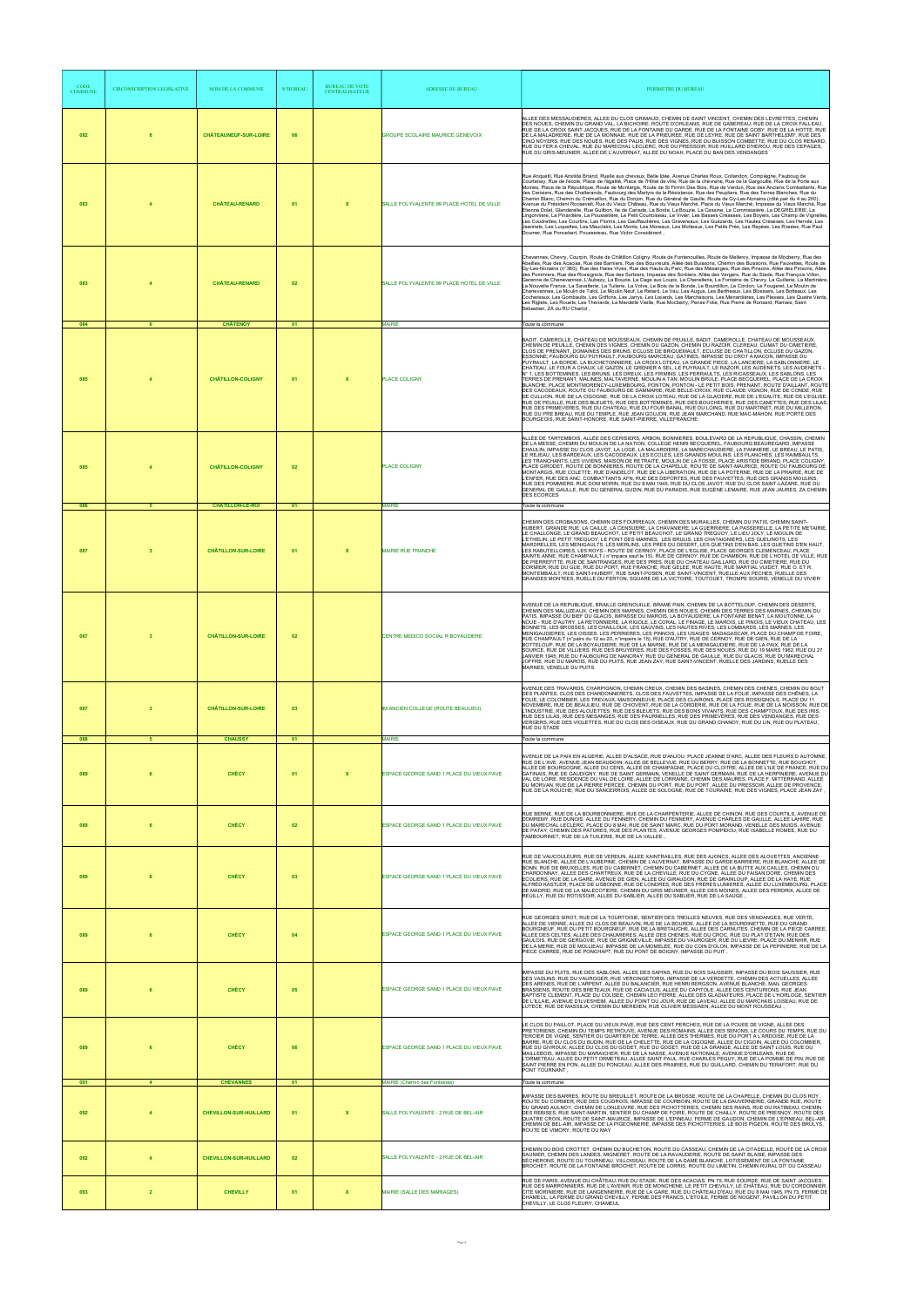| <b>CODE</b><br><b>COMMUNE</b> | <b>CIRCONSCRIPTION LEGISLATIVE</b>        | NOM DE LA COMMUNE                                                        | <b>N°BUREAU</b> | <b>BUREAU DE VOTE</b><br><b>CENTRALISATEUR</b> | <b>ADRESSE DU BUREAU</b>                                                          | PERIMETRE DU BUREAU                                                                                                                                                                                                                                                                                                                                                                                                                                                                                                                                                                                                                                                                                                                                                                                                                                                                                                                                                                                                                                                                                                                                                                                                                                                                                                                                                                                                                                                                                                                                                                                                                                                                                                                                                                                                                                                                                                                                                                                                                                                                                                                                                                                                                                                                                                                                                                                                                                                                                                                                                                                                                                                                                                                                                                                                                                                                                                  |
|-------------------------------|-------------------------------------------|--------------------------------------------------------------------------|-----------------|------------------------------------------------|-----------------------------------------------------------------------------------|----------------------------------------------------------------------------------------------------------------------------------------------------------------------------------------------------------------------------------------------------------------------------------------------------------------------------------------------------------------------------------------------------------------------------------------------------------------------------------------------------------------------------------------------------------------------------------------------------------------------------------------------------------------------------------------------------------------------------------------------------------------------------------------------------------------------------------------------------------------------------------------------------------------------------------------------------------------------------------------------------------------------------------------------------------------------------------------------------------------------------------------------------------------------------------------------------------------------------------------------------------------------------------------------------------------------------------------------------------------------------------------------------------------------------------------------------------------------------------------------------------------------------------------------------------------------------------------------------------------------------------------------------------------------------------------------------------------------------------------------------------------------------------------------------------------------------------------------------------------------------------------------------------------------------------------------------------------------------------------------------------------------------------------------------------------------------------------------------------------------------------------------------------------------------------------------------------------------------------------------------------------------------------------------------------------------------------------------------------------------------------------------------------------------------------------------------------------------------------------------------------------------------------------------------------------------------------------------------------------------------------------------------------------------------------------------------------------------------------------------------------------------------------------------------------------------------------------------------------------------------------------------------------------------|
| 093                           | $\overline{2}$                            | <b>CHEVILLY</b>                                                          | 02              |                                                | <b>ECOLE DES CHAPELLES</b>                                                        | RUE DU GRAND MARCHAIS, RUE DES CHATELLIERS, RUE DES BALLETS, RUE DE LA FORET, IMPASSE DE SAINT-<br>BARTHELEMY, RUE DU PETIT COSSOLLE, RUE DU COUVENT, IMPASSE DES CHATELLIERS, RUE DES GLORIEUX, COSSOLLE,<br>MONCHENE, RUE DE LA MARDELLE, RUE DE CHANTELOUP, L'ETENDARD, EZOLLES, RUE DE CROUTE SECHE, LE MOULIN<br>DES CHAPELLES, RUE DE LA MALMUSSE, LE MOULIN DE MONCHENE, ROUTE DE SAINT-LYE, ANDEGLOU, LA FOLIE, RUE DU<br>LEVRAIN, RUE DE SAINT-BARTHELEMY, LES PAS RONDS, FERME DE BEAUVAIS, MOULIN DE MONCHENE, BEL AIR, LE CHENE<br><b>VFRT</b>                                                                                                                                                                                                                                                                                                                                                                                                                                                                                                                                                                                                                                                                                                                                                                                                                                                                                                                                                                                                                                                                                                                                                                                                                                                                                                                                                                                                                                                                                                                                                                                                                                                                                                                                                                                                                                                                                                                                                                                                                                                                                                                                                                                                                                                                                                                                                           |
| 093                           | $\overline{2}$<br>$\overline{4}$          | <b>CHEVILLY</b><br><b>CHEVRY-SOUS-LE-BIGNON</b>                          | 03              |                                                | MAIRIE (SALLE DU CONSEIL MUNICIPAL)<br>SALLE POLYVALENTE 10 RUE DE LA FLAMENDERIE | RUE DE CREUZY, RUE DE BEL AIR, RUE DES HIRONDELLES, RUE DES BERGERONNETTES, RUE DES CHARDONNERETS,<br>RUE DE L'HERMITAGE, PLACE DES HIRONDELLES, RUE DE LA MOUCHETERIE, RUE DES ALOUETTES, IMPASSE DES<br>SANSONNETS, RUE DES MARTINETS, RUE DE LA CROIX BRIQUET, IMPASSE DES TILLEULS, RUE DES FAUVETTES, RUE DES<br>VANNEAUX, PLACE DES BOUVREUILS, RUE DU BOUT FILANT, RUE DES SORBIERS, RUE DES PRUNUS, RUE DES<br>MESANGES, RUE DES BLEUETS, CREÚZY, RUE DE SOUGY, RUE JEAN MARTIN, IMPASSE DES PINSONS, IMPASSE DES<br>ROSSIGNOLS, RUE DE LA BONNE DAME, IMPASSE DES PLUVIERS, RUE DE MONTGAMMIER, RUE DU VIEUX MOULIN<br>Toute la commune                                                                                                                                                                                                                                                                                                                                                                                                                                                                                                                                                                                                                                                                                                                                                                                                                                                                                                                                                                                                                                                                                                                                                                                                                                                                                                                                                                                                                                                                                                                                                                                                                                                                                                                                                                                                                                                                                                                                                                                                                                                                                                                                                                                                                                                                     |
| 094<br>095                    | 5                                         | <b>CHILLEURS-AUX-BOIS</b>                                                | 01<br>01        | $\mathbf{x}$                                   | SALLE DU RELAIS, RUE DES TIRELLES                                                 | Rue du Vivier, Grande Rue (côté impair), Marcilly, Rue de Marcilly, Route de Neuville, Rue Neuve, Rue du Moulin de Pierre, Rue de<br>Rabajou, Rue du Moulin de l'Epine, Rue du Fort, Rue des Sablonnets, Impasse d'Olivet, Rue de Laveau, Le Petit Beaulieu Bât. A-B-C-D-<br>E, Rue de la Gare, Rue de Ramoulu, Rue Madeleine Vionnet, Rue de la Boulangère, Le Coudray, La Rive du Bois, Rue de la Gervaise,<br>Rue des Cottards, Rue des Tirelles, Le Charme, La Chotterie, La Chênetière, Olivet, Climat de la Martinière, La Croix de Givry, Rue du 8<br>Mai, Rue du Moulin, Rue du Grand Orme, La Butte Montgrolle, Rue des Granges, Les Chipotières, La Gare, Le Linantin, La Noue<br>Glaçon                                                                                                                                                                                                                                                                                                                                                                                                                                                                                                                                                                                                                                                                                                                                                                                                                                                                                                                                                                                                                                                                                                                                                                                                                                                                                                                                                                                                                                                                                                                                                                                                                                                                                                                                                                                                                                                                                                                                                                                                                                                                                                                                                                                                                   |
| 095                           | 5                                         | <b>CHILLEURS-AUX-BOIS</b>                                                | 02              |                                                | SALLE DU RELAIS, RUE DES TIRELLES                                                 | Route de Gallerand, Rue du Libéra, Rue de l'Eglise, Place de Romand, Rue des Déportés, Rue du 13 août 1944, Rue des Violettes, Rue<br>des Primevères, Impasse de Belleville, Place des Myosotis, Rue des Jonquilles, Rue des Bruyères, Allée du Muguet, Rue du Gymnase,<br>Rue du Pied Boiteux, Impasse du Pied Boiteux, Rue de la Cour, Rue de Rabajou, Lotissement Climat du Plessis, Route de la Prée,<br>Grande Rue (côté pair), Beauregard, La Nourricerie, Rabajou, La Galazière, Le Plessis, Torfou, Le Croulet, La Saussaye, Maison<br>Forestière St Nicolas, Tréfontaine, La Cerclerie, Route de Courcy, Château de Chamerolles, Plaimbert, Belle Croix, Le Bouzeau, Les<br>Forestières, Maison Forestière la Noue des Gastils, Le Moulin de Chamerolles                                                                                                                                                                                                                                                                                                                                                                                                                                                                                                                                                                                                                                                                                                                                                                                                                                                                                                                                                                                                                                                                                                                                                                                                                                                                                                                                                                                                                                                                                                                                                                                                                                                                                                                                                                                                                                                                                                                                                                                                                                                                                                                                                    |
| 096<br>097                    | 3                                         | <b>CHOUX (LES)</b><br><b>CHUELLES</b>                                    | 01<br>01        |                                                | <b>MAIRIE</b><br><b>MAIRIE</b>                                                    | Toute la commune<br>Toute la commune<br>Rue du Maréchal Foch du côté pair à compter du N°76 inclus, Rue du Maréchal Foch du côté impair à compter du N°111 inclus, Route d                                                                                                                                                                                                                                                                                                                                                                                                                                                                                                                                                                                                                                                                                                                                                                                                                                                                                                                                                                                                                                                                                                                                                                                                                                                                                                                                                                                                                                                                                                                                                                                                                                                                                                                                                                                                                                                                                                                                                                                                                                                                                                                                                                                                                                                                                                                                                                                                                                                                                                                                                                                                                                                                                                                                           |
| 098                           |                                           | <b>CLÉRY-SAINT-ANDRÉ</b>                                                 | 01              | X                                              | <b>MAIRIE</b>                                                                     | Orléans du côté impair jusqu'au N°303 inclus, Route d' Orléans du côté pair jusqu'au N°668 inclus, Rue du Gué du Roi, Chemin du Gué<br>du Roi, Impasse du Clos du Gué du Roi, Rue des Aiguiches, Impasse des Aiguiches, Rue de Bel Air, Rue des Bonshommes, Rue des<br>Vignes, Rue des Vergers, Rue du Château d'Eau, Rue du Collège, Rue des Ruelles, Rue de la Gare, Rue du Cloître, Rue des Soupirs,<br>nus Louis XI, Rue de Meung, Sentier des Murailles, Rue de Saint-André jusqu'au N°29 inclus, Rue Ephrem Lecoeur, Rue du Fourneau,<br>Chemin de la Maladrerie, Chemin de la Mulotière, rue des Hauts Bergerets, rue des Frères de Pontbriand, Impasse Jean Gobereau,<br>Impasse André Sourdeau                                                                                                                                                                                                                                                                                                                                                                                                                                                                                                                                                                                                                                                                                                                                                                                                                                                                                                                                                                                                                                                                                                                                                                                                                                                                                                                                                                                                                                                                                                                                                                                                                                                                                                                                                                                                                                                                                                                                                                                                                                                                                                                                                                                                              |
| 098                           |                                           | <b>CLÉRY-SAINT-ANDRÉ</b>                                                 | 02              |                                                | <b>SAINT ANDRE</b>                                                                | Route d' Orléans du côté pair à compter du N°670 inclus, Route d' Orléans du côté impair à compter du N°305 inclus, Rue de la Croix de<br>la Herse, Rue de la Perrière, Rue de la Plaine d'Azenne, Azenne, Rue du Village, Rue Fontaine Grenier, Place de Saint-André, Rue de<br>la Motte, Rue du Paré, Rue du Buisson, Rue du Hâtre, Le Grand Chemin, Rue du Clos de Montreuil, Rue du Long Boyau, Chemin du<br>Long Boyau, Chemin du Clos du Muzard, Rue de Saint-André à compter du N°30 inclus, Rue des Champs Moreau, Rue de la Vieille<br>Voie, Rue de la Fontaine, Rue des Hôtesses                                                                                                                                                                                                                                                                                                                                                                                                                                                                                                                                                                                                                                                                                                                                                                                                                                                                                                                                                                                                                                                                                                                                                                                                                                                                                                                                                                                                                                                                                                                                                                                                                                                                                                                                                                                                                                                                                                                                                                                                                                                                                                                                                                                                                                                                                                                           |
| 098                           | $\overline{1}$                            | <b>CLÉRY-SAINT-ANDRÉ</b>                                                 | 03              |                                                | SALLE POLYVALENTE - ESPACE ARDOUX                                                 | Rue du Maréchal Foch du côté impair jusqu'au N°109 inclus, Rue du Maréchal Foch du côté pair jusqu'au N°74 inclus, Rue des Bordes,<br>Chemin du Bréau, Lieudit Le Gué du Roi, Rue des Sarments, Impasse de la Bacholle, Rue du Clos Renault, Rue de la Millasse, Avenue<br>Francis de Croisset, Chemin des Ruelles, Rue du Moulin, Sentier des Bonshommes, Les Bonshommes, Les Arrachis, Rue des<br>Villeneuves, La Baraguiere, L' Emérillon, Route de Mézières, Rue du Mont des Elus, Les Elus, Le Mardereau, La Cotterie, La<br>Margottière, Les Fromenteries, Clos Saint Pierre, Route de Jouy, La Brique, Clos de l'Ardoux, Rue des Maisons Rouges, Rue du Stade,<br>Route de Blois, Chemin de la Salle, Clos de la Chastellenie, Allée de la Bergerie, Route de Dry, Les Viviers, Chemin des Viviers, Rue du<br>Four à Chaux, Chemin du Paradis, Chemin du Champ Richard, Maison retraite de Villecante                                                                                                                                                                                                                                                                                                                                                                                                                                                                                                                                                                                                                                                                                                                                                                                                                                                                                                                                                                                                                                                                                                                                                                                                                                                                                                                                                                                                                                                                                                                                                                                                                                                                                                                                                                                                                                                                                                                                                                                                         |
| 099<br>100                    | $\overline{2}$<br>6                       | <b>COINCES</b><br><b>COMBLEUX</b>                                        | 01<br>01        |                                                | <b>MAIRIE</b><br><b>MAIRIE-59, RUE DU CAS ROUGE</b>                               | Toute la commune<br>Toute la commune                                                                                                                                                                                                                                                                                                                                                                                                                                                                                                                                                                                                                                                                                                                                                                                                                                                                                                                                                                                                                                                                                                                                                                                                                                                                                                                                                                                                                                                                                                                                                                                                                                                                                                                                                                                                                                                                                                                                                                                                                                                                                                                                                                                                                                                                                                                                                                                                                                                                                                                                                                                                                                                                                                                                                                                                                                                                                 |
| 101                           | 6                                         | <b>COMBREUX</b>                                                          | 01              |                                                | <b>MAIRIE</b><br>SALLE POLYVALENTE MAURICE SAILLANT, 334 RUE DE                   | Toute la commune                                                                                                                                                                                                                                                                                                                                                                                                                                                                                                                                                                                                                                                                                                                                                                                                                                                                                                                                                                                                                                                                                                                                                                                                                                                                                                                                                                                                                                                                                                                                                                                                                                                                                                                                                                                                                                                                                                                                                                                                                                                                                                                                                                                                                                                                                                                                                                                                                                                                                                                                                                                                                                                                                                                                                                                                                                                                                                     |
| 102<br>103                    | $\blacktriangleleft$<br>$\overline{4}$    | <b>CONFLANS-SUR-LOING</b><br><b>CORBEILLES-EN-GÂTINAIS</b>               | 01<br>01        |                                                | <b>A MAIRIE</b><br>SALLE DU GATINAIS - RUE DU CHÂTEAU                             | Toute la commune<br>Toute la commune                                                                                                                                                                                                                                                                                                                                                                                                                                                                                                                                                                                                                                                                                                                                                                                                                                                                                                                                                                                                                                                                                                                                                                                                                                                                                                                                                                                                                                                                                                                                                                                                                                                                                                                                                                                                                                                                                                                                                                                                                                                                                                                                                                                                                                                                                                                                                                                                                                                                                                                                                                                                                                                                                                                                                                                                                                                                                 |
| 104                           | $\overline{4}$                            | <b>CORQUILLEROY</b>                                                      | 01              | $\mathbf{x}$                                   | <b>RUE PRUDENT HARRY</b>                                                          | IMPASSE DU 8 MAI, RUE DU CHÂTEAU, RUE DU 14 JUILLET, RUE DU 11 NOVEMBRE, RUE ACHILLE FOUQUIN, ,RUE BLAISE,<br>RUE DES BLEUETS IMPASSE DES CAVES. RUE DES CAVES. RUE CLIMAT DU TRANCHOIR. RUE CORBASSONS. CHEMIN<br>DURAND, RUE DE LA FERLUCHETTERIE, IMPASSE DE LA FERLUCHETTERIE, IMPASSE DES GARNIERS, RUE DES<br>GARNIERS, IMPASSE GILBERTE VILLENEUVE, RUE DES HERAULTS, RUE DE L'ANCIEN BOURG, RUE DE L'EGLISE, , PLACE DE<br>LA LIBERTÉ, RUE DES MOLLUS, CHEMIN DES MOLLUS, , RUE DES NOYERS, IMPASSE DES NOYERS, RUE DE PANNES, RUE<br>DE PATON, RUE DE PERCHES, ALLEE DES POMMIERS, RUE DE LA PREVODERIE, RUE PRUDENT HARRY, IMPASSE ROBIN<br>BALEINE. RUE ROBIN BALEINE. RUE SAINT SEVERIN. IMPASSE SAINT SEVERIN. RUE DE TIREPEINE. RUE DES TONNELIERS.<br>RUE DES VERGERS, RUE VICTOR FARNAULT, RUE DE L'OSIER BLANC, RUE DU PARC, RUE DE LA RONDONNERIE, RUE DES<br>/IGNES, IMPASSE GEORGETTE                                                                                                                                                                                                                                                                                                                                                                                                                                                                                                                                                                                                                                                                                                                                                                                                                                                                                                                                                                                                                                                                                                                                                                                                                                                                                                                                                                                                                                                                                                                                                                                                                                                                                                                                                                                                                                                                                                                                                                                                            |
| 104                           |                                           | <b>CORQUILLEROY</b>                                                      | 02              |                                                | <b>RUE DES ECOLES</b>                                                             | IMPASSE DES VIOLETTES, RUE DU MOULIN, RUE DE LA LIBERATION, IMPASSE FERNAND RAMEAU, RUE DES ECOLES,RUE<br>CHAUVIN, IMPASSE DU BOUZOUER, RUE DU BOUZOUER, RUE DE LA BEZONDE, RUE DE CHÂTEAU LANDON, RUE DU 8 MAI,<br>RUE DU CANAL, RUE DU CHATELET, RUE DU HAUT CHATELET, RUE DE L'AVENIR, RUE DE LA PAPETERIE, RUE PASTEUR,<br>PLACE DES PLESSIS, RUE DES PLESSIS, RUE DE LA QUENARDE, RUE ROBERT PICHON, IMPASSE DES ROSES.                                                                                                                                                                                                                                                                                                                                                                                                                                                                                                                                                                                                                                                                                                                                                                                                                                                                                                                                                                                                                                                                                                                                                                                                                                                                                                                                                                                                                                                                                                                                                                                                                                                                                                                                                                                                                                                                                                                                                                                                                                                                                                                                                                                                                                                                                                                                                                                                                                                                                         |
| 105<br>107                    | $\overline{4}$<br>6                       | <b>CORTRAT</b><br><b>COUDROY</b>                                         | 01<br>01        |                                                | <b>MAIRIF</b><br>SALLE SOCIOCULTURELLE, 6 PLACE DU BOURG                          | Toute la commune<br>Toute la commune                                                                                                                                                                                                                                                                                                                                                                                                                                                                                                                                                                                                                                                                                                                                                                                                                                                                                                                                                                                                                                                                                                                                                                                                                                                                                                                                                                                                                                                                                                                                                                                                                                                                                                                                                                                                                                                                                                                                                                                                                                                                                                                                                                                                                                                                                                                                                                                                                                                                                                                                                                                                                                                                                                                                                                                                                                                                                 |
| 108                           | 3                                         | <b>COULLONS</b>                                                          | 01              | $\boldsymbol{\mathsf{x}}$                      | ECOLE MATERNELLE RUE DU LIEUTENANT BRUNEAU                                        | Allée de la Maubelle, beaubois, Champgault, Chemin de la Grangerie, Chemin de la Huttière, Chemin de la Romanciere, Chemin de la<br>Sablonnière, Clair-Matin, Domaine de la Grangerie, Galvault, Gault, Grange de la Huttière, L'Arquin, L'Aubépine, L'Oeil de Coq, L'Orme,<br>l'Ormeau, La Barbonnette, La Bergeronnette, La Bernotterie, La Californie, La Caroline, La Chavonnoire, La Collaudière, La<br>Corbillonnière, La Croix d'Argent, La Grande Bernotterie, La Grande Brosse, La Grangerie, La Huttière, La Lande, La Loge, La Louisette,<br>La Maison Neuve, La Mardrelle, La Muletière, La Petite Bernotterie, La Petite Brosse, La Raterie, La Romanciere, La Rouvière, La<br>Sablonniere, La Sasserie, La Suplissonnière, La Thiellerie, La Tuilerie des Alliots, La Villa du Crōt, La Volinière, Le Beuvron, Le Bout du<br>Buisson, Le Buisson, Le Chźne Rond, Le Corjudin, Le Derompis, Le Dérompis, Le Gué aux Lièvres, Le Haras des Platanes, Le Moulin<br>Bourgeois, Le Petit Chateau, le Petit Piat, Le Piat, Le Pont, Le Rozoir, Le Taureau, Le Tremblot, Les Alliots, Les Anes, Les Archenaults,<br>Les Billardières, Les Bochards, Les Borderioux, Les Cartelets, Les Coillebaudes, Les Collaudières, Les Commailles de Porceau, Les<br>Commailles de Porceaux, Les Deniaux, Les Etourbes, Les Gātines, Les Guillains, Les Haies, Les Landes, Les Marcaults, Les<br>Planquerets, Les Platanes, Les Quétins, Les Raimbaudes, Les Rédots, Les Régents, Les Salons, Les Supplices, Les Valliers, Maison de<br>Retraite, Moncresson, Montout, Place de la Régence, Place des Chataigniers, Place du Champ de Foire, Place du Lieutenant Bildstein,<br>Place du Monument, Porceau, Port Arthur, Route d'Argent, Route de Blancafort, Route de la Brosse, Rue de Clémont, Rue de la Mairie,<br>Rue de la Maubelle, Rue de la Régence, Rue des Chataigniers, Rue des Noisetiers, Rue des Noyers, Rue du Champ de Foire, Rue<br>, Franēois Cherreau, Rue Lieutenant Bruneau, Rue Pierre Laurent Bourassin, Saint Marc, Tremblot                                                                                                                                                                                                                                                                                                                                                                                                                                                                                                                                                                                                                                                                                                                                                                                                                                                                      |
| 108<br>109                    | $\overline{\mathbf{3}}$<br>$\overline{2}$ | <b>COULLONS</b><br><b>COULMIERS</b>                                      | 02<br>01        |                                                | <b>MAIRIE</b><br><b>MAIRIE</b>                                                    | Allée de bellevue, Allée du Cas Rouge, Boulevard Mayeux, Brźmepain, Chemin de la Folie, du Cas Rouge, Hotel la Cendrée, L'Auberge<br>Neuve, L'Aubier, L'Entre Deux, La Balličre, La Barbe grise, La Bonde, La Borde, La Bosche, La Boucliničre, La Carrerie, La Cigale, La<br>Fosse, La Miraude, La Moriničre, La Motte Favier, La Perlandičre, La Tuilerie, Le Bersac, Le Briou, Le Grand Boisson, Le Gros Chzne,<br>Le Petit Souper, Le Point du Jour, Le Saut d'Oie, Le Val Fleury, Les Bouards d'en Bas, Les Bouards d'en Haut, Les Champs Mauvais,<br>Les Charriers, Les Commailles de Mibolin, Les Gaults, Les Hantes, Les Mini-Cailloux, Les Petites Fontaines, Les Pillards, Les Sales, Les<br>Soyers, Les Telliers, Les Thiards, Les Turpins, Place de la Nation, Résidence de la sologne, Résidence la Sologne, Résidence Saint<br>Martin, Résidence Saint-Martin, Route d'Autry, Route de Bourges, Route de Cerdon, Route de Gien, Route de la Barbe Grise, Route de<br>Saint Florent, Route de Saint Gondon, Route de Saint-Florent, Rue aux Prztres, Rue de la Charmille, Rue de la Gare, Rue de la Nation,<br>Rue de la Poste, Rue des Farnaults, Rue des Pālis, Rue des Palisses, Rue des Prés, Rue du Cas Rouge, Rue du Pilon, Rue du Pont de<br>Saint Martin, Rue du Sergent Leličvre, Rue Mayeux, Rue Neuve,                                                                                                                                                                                                                                                                                                                                                                                                                                                                                                                                                                                                                                                                                                                                                                                                                                                                                                                                                                                                                                                                                                                                                                                                                                                                                                                                                                                                                                                                                                                                                                                       |
| 110                           | 5                                         | <b>COURCELLES</b>                                                        | 01              |                                                | MAIRIE, SALLE DU CONSEIL MUNICIPAL - 6 RUE DU<br><b>TERTRE</b>                    | Toute la commune<br>Toute la commune                                                                                                                                                                                                                                                                                                                                                                                                                                                                                                                                                                                                                                                                                                                                                                                                                                                                                                                                                                                                                                                                                                                                                                                                                                                                                                                                                                                                                                                                                                                                                                                                                                                                                                                                                                                                                                                                                                                                                                                                                                                                                                                                                                                                                                                                                                                                                                                                                                                                                                                                                                                                                                                                                                                                                                                                                                                                                 |
| 111<br>112<br>113             | 5<br>6<br>$\overline{4}$                  | <b>COURCY-AUX-LOGES</b><br><b>COUR-MARIGNY (LA)</b><br><b>COURTEMAUX</b> | 01<br>01<br>01  |                                                | MAIRIE- 8 ROUTE DE CHAMBON<br>SALLE POLYVALENTE<br><b>MAIRIE</b>                  | Toute la commune<br>Toute la commune<br>Toute la commune                                                                                                                                                                                                                                                                                                                                                                                                                                                                                                                                                                                                                                                                                                                                                                                                                                                                                                                                                                                                                                                                                                                                                                                                                                                                                                                                                                                                                                                                                                                                                                                                                                                                                                                                                                                                                                                                                                                                                                                                                                                                                                                                                                                                                                                                                                                                                                                                                                                                                                                                                                                                                                                                                                                                                                                                                                                             |
| 114<br>115                    | $\overline{4}$<br>$\overline{4}$          | <b>COURTEMPIERRE</b><br><b>COURTENAY</b>                                 | 01<br>01        | X                                              | <b>MAIRIE</b><br><b>MAIRIE</b>                                                    | Toute la commune<br>AVENUE DE LA GARE, BEL AIR, BRINVILLIERS, CARREFOUR CHEMIN DE JOIGNY, CHASSEVAL, CHATEAU DU GRAND<br>.<br>VAULXFIN, DES MAISONS ROUGES, ETANG DU PETIT CHAPITRE, L'HOPITEAU, LA BERNERIE, LA BINETTERIE, LA<br>BOULINIERE, LA CHAINE, LA CHAISE, LA CHAMPENOISERIE, LA CHARDONNERIE, LA CHENARDIERE, LA COLLETERIE, LA<br>CORNETTERIE, LA DEBOULERIE, LA DEGENTERIE, LA DOYENNERIE, LA FEVERIE, LA FILOCHERIE, LA GARANGERIE, LA<br>GENETRE, LA GRAND COUR, LA GRASSERIE, LA JACQUEMINIERE, LA MALANDERIE, LA MALANDRERIE, LA MALGOUVERNE,<br>LA MARDELLE, LA MARDELLE AU COQ, LA METAIRIE, LA MIE VOIE, LA PLANCHETTE, LA PLAQUETTERIE, LA POTAGERIE, LA<br>POTERIE, LA PRAIRIE, LA PRAIRIE DU PONT DE PIERRE, LA PRAIRIE PONT DE PIERRE, LA RAMBOULERIE, LA RAPERIE, LA<br>RICHARDELLE, LA TANIERE, LA THIERRATERIE, LE BOIS DES MOINES, LE BOURG, LE GRAND BRASSOIR, LE GRAND<br>MOULIN, LE PETIT BIEN, LE PETIT MOULIN, LE PETIT SAINT ANNE, LE PETIT TRIGUERES, LE PETIT VAULXFINS, LE PONT DE<br>PIERRE, LES ALLOUETTES, LES BABINIERES, LES BORDIERS, LES BRETONS, LES BROUILLARDS, LES CHARRONS, LES<br>CHESNEAUX, LES DUCS, LES EPINOIS, LES FAUCHOTS, LES FOUETS, LES GRANDS AMIS, LES GRANDS FAUCHOTS, LES<br>GROS AULNES, LES GUILLERMETS, LES GUILLOIS, LES HAIES DE LA VILLE, LES HUSQUINS, LES JOIGNEAUX, LES JUDINS,<br>LES MALLETS, LES MILONS, LES ORNIERES, LES ORTIES, LES OYAUX, LES PETITES ORNIERES, LES PETITS AULNES, LES<br>PIATS, LES PIERRES, LES PRES DES LAINEAUX, LES QUATRE CROIX, LES RAPES, LES REVERDIS, LES SABLES, LES<br>TENONS, LES TERRES DU GRAND MOULIN, LIFFERT, MAIRIE, MONTBEZARD, PLACE ANCIEN CIMETIERE, PLACE ARMAND<br>CHESNEAU, PLACE DE L'EGLISE, PLACE DU GENTILLY, PLACE HONORE COMBE, PLACE HOTEL DE VILLE, ROUTE DE<br>DOMATS (LES PETITES ORNIERES), ROUTE DE JOIGNY, ROUTE DE SAVIGNY, ROUTE DE SENS, RUE ALFRED CORNU, RUE<br>AUX OURS, RUE CAMILLE LEGRAND, RUE DE DOMATS, RUE DE JOIGNY, RUE DE L ECOLE DES FILLES, RUE DE L'ANCIEN<br>CIMETIERE, RUE DE L'ARTISANAT, RUE DE L'ESPLANADE, RUE DE LA BEZAUDE, RUE DE LA LEVRETTE, RUE DE LA MAISON<br>ROUGE, RUE DE LA POTERNE, RUE DE POLOGNE, RUE DE SAVIGNY, RUE DE VILLENEUVE, RUE DES BOUCHERIES, RUE<br>DES JUIFS, RUE DES PONTS, RUE DES RESERVOIRS, RUE DES TROIS ROIS, RUE DES VIGNES, RUE DU FORT HEBERLE,<br>RUE DU FOUR A CHAUX, RUE DU LUTEAU, RUE DU MAIL, RUE DU MAL FOCH, RUE DU MARECHAL FOCH, RUE DU<br>MARTINEAU, RUE DU PRIEURE, RUE DU PUITS LINON, RUE DU STADE, RUE EUGENE PIRON, RUE GEORGES CLEMENCEAU,<br>RUE MOCQUESOURIS, RUE NOTRE DAME, RUE NOTRE DAME, RUE SAINT PIERRE, RUELLE DES COURTRILS, RUELLE DES<br>FOSSES, RUELLE DES PUNAISES, RUELLE DU FORT HEBERLE, RUELLE DU MARCHE AUX FRUITS, RUELLE DU PRIEURE.<br>RUELLE PUNAISE, SAINT ANNE DES CHENES, SAINT PHAL, SANS DOMICILE FIXE FORAIN, SQUARE VICTOR HUGO,<br>VAULXFINS, AVENUE DE LA GARE |
| 115                           | $\overline{4}$                            | <b>COURTENAY</b>                                                         | 02              |                                                | <b>SALLE RUE DES PATUREAUX</b>                                                    | FAUBOURG NOTRE DAME, FAUBOURG NOTRE DAME, IMPASSE DES PRESTIERES, IMPASSE DU LAVOIR, LE HAMEAU DE LA<br>PATURETTE, LES HAUTS DE COURTENAY, LES MILONS, LOTISSEMENT ORMES 1, LOTISSEMENT ORMES 2, PLACE DE LA<br>GEOLE, PLACE VICTOR HUGO, RESIDENCE DE LA CLAIRIS, ROUTE DE CHUELLES, ROUTE DE MONTARGIS, ROUTE DE<br>TRIGUERES, RUE ADRIEN LUCET, RUE ANDRE MALRAUX, RUE ARISTIDE BRIAND, RUE ARISTIDE BRUANT, RUE AUGUSTE<br>RENOIR, RUE BECQUEREL, RUE CLAUDE MONET, RUE CREUSE, RUE DE CHUELLES, RUE DE CONSTANTINOPLE, RUE DE LA<br>FOLIE, RUE DE LA GARE, RUE DE LA GEOLE, RUE DE LA MALADRERIE, RUE DELACROIX, RUE DES CHAMPS, RUE DES<br>CORMIERS, RUE DES GATINES, RUE DES HAUTS DE COURTENAY, RUE DES MARRONNIERS, RUE DES ORMES, RUE DES<br>PATUREAUX, RUE DES PLANCHES ROBINETTES, RUE DES ROSETTES, RUE DU CORMIER, RUE DU FAUBOURG NOTRE<br>DAME, RUE DU FAUBOURG NOTRE DAME, RUE DU GATINAIS, RUE DU GENERAL DE GAULLE, RUE DU MARECHAL DE<br>LATTRE, RUE DU MARECHAL LECLERC, RUE DU STADE, RUE DU VIVIER, RUE INGRES, RUE JACQUES TENON, RUE JEAN<br>JAURES, RUE JOSSELIN DE COURTENAY, RUE NATIONALE, RUE NOTRE DAME, RUE PASTEUR, RUE PAUL ROLLIER, RUE<br>PIERRE II DE COURTENAY, RUE PIERRE TARIN, RUE ROLIER, RUE TOULOUSE LAUTREC.                                                                                                                                                                                                                                                                                                                                                                                                                                                                                                                                                                                                                                                                                                                                                                                                                                                                                                                                                                                                                                                                                                                                                                                                                                                                                                                                                                                                                                                                                                                                                                                                                                                            |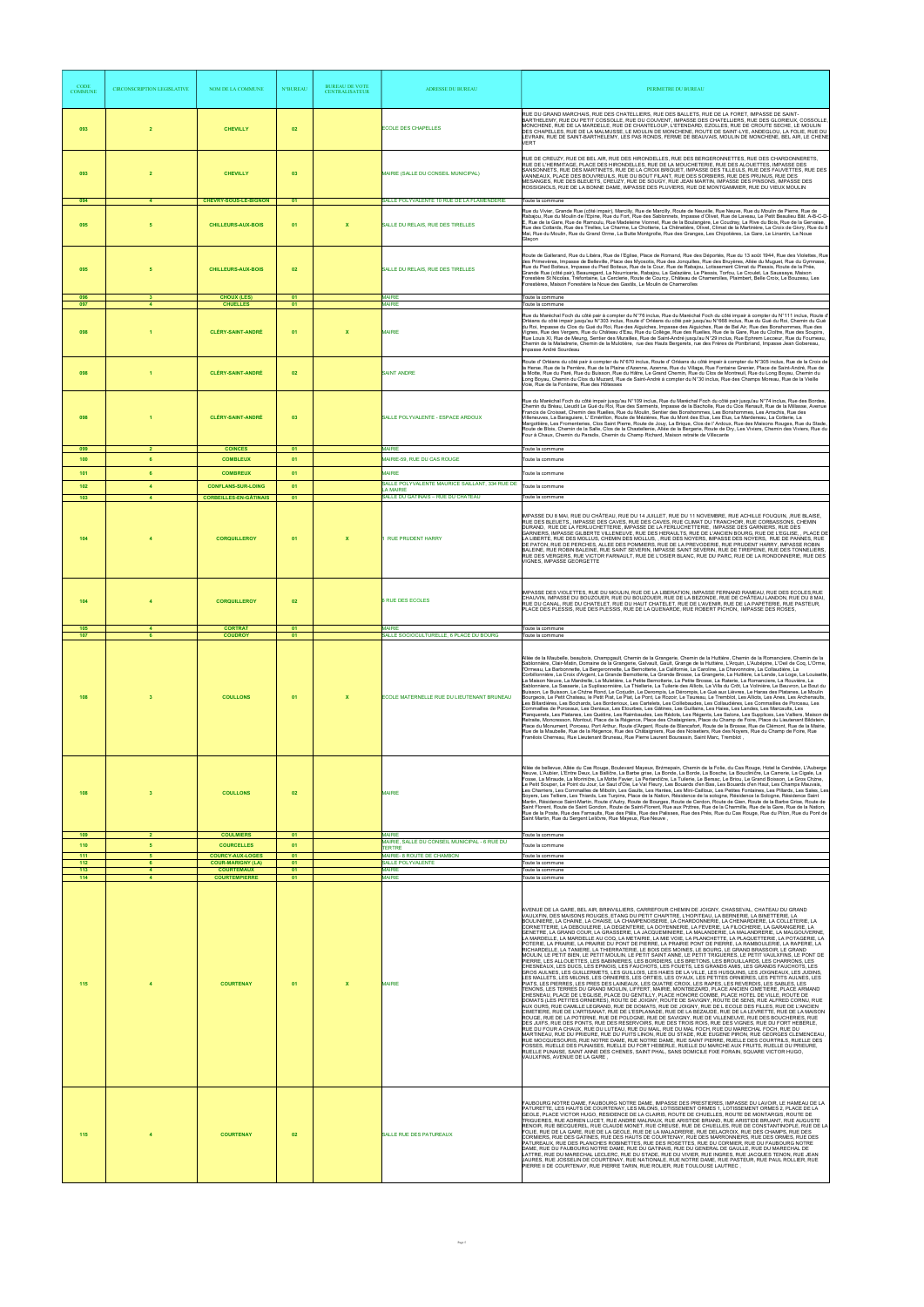| <b>CODE</b><br><b>COMMUNE</b> | CIRCONSCRIPTION LEGISLATIVE    | <b>NOM DE LA COMMUNE</b>                                  | <b>N°BUREAU</b> | <b>BUREAU DE VOTE</b><br><b>CENTRALISATEUR</b> | <b>ADRESSE DU BUREAU</b>                                                                    | PERIMETRE DU BUREAU                                                                                                                                                                                                                                                                                                                                                                                                                                                                                                                                                                                                                                                                                                                                                                                                                                                                                                                                                                                                                                                                                                                                                                                                                                                                                                                                                                                                                                                                                                                                                                                                                                                                                                                                        |
|-------------------------------|--------------------------------|-----------------------------------------------------------|-----------------|------------------------------------------------|---------------------------------------------------------------------------------------------|------------------------------------------------------------------------------------------------------------------------------------------------------------------------------------------------------------------------------------------------------------------------------------------------------------------------------------------------------------------------------------------------------------------------------------------------------------------------------------------------------------------------------------------------------------------------------------------------------------------------------------------------------------------------------------------------------------------------------------------------------------------------------------------------------------------------------------------------------------------------------------------------------------------------------------------------------------------------------------------------------------------------------------------------------------------------------------------------------------------------------------------------------------------------------------------------------------------------------------------------------------------------------------------------------------------------------------------------------------------------------------------------------------------------------------------------------------------------------------------------------------------------------------------------------------------------------------------------------------------------------------------------------------------------------------------------------------------------------------------------------------|
| 115                           |                                | <b>COURTENAY</b>                                          | 03              |                                                | FOYER MUNICIPAL PLACE H COMBE                                                               | ALLE DE LA FORET, ALLEE DE LA FORET, ALLEE DE LA FORET, ALLEE DE LA PATURETTE, ALLEE DES AUBEPINES, ALLEE<br>DES BLEUETS, ALLEE DES CHARMILLES, ALLEE DES CHATAIGNIERS, ALLEE DES ERABLES, ALLEE DES ERABLES., ALLEE<br>DES FRENES, ALLEE DES GENETS, ALLEE DES HETRES, ALLEE DES MARGUERITES, ALLEE DES MARTRES, ALLEE DES<br>MESANGES, ALLEE DES MYOSOTIS, ALLEE DES PERVENCHES, ALLEE DES PINSONS, ALLEE DES PRIMEVERES, ALLEE DES<br>ROGETS, ALLEE DES ROSSIGNOLS, ALLEE DES SALAMANDRES, ALLEE DES TILLEULS, ALLEE DU PARC, ALLEE DU<br>PECHEUR, ALLEE DU PETIT BOIS, AVENUE AUTOMNALE, AVENUE DE LA JACQUEMINIERE, AVENUE DE VILLEFRANCHE<br>AVENUE DES GARENNES, AVENUE DES ROSES, AVENUE DES SAPINS, AVENUE DU GRAND CHENE, AVENUE GEORGES<br>BIZET, AVENUE GEORGES BIZET, AVENUE MAURICE RAVEL, AVENUE PRINTANIERE, HAMEAU DU PECHEUR, IMPASSE<br>CLAUDE DEBUSSY, IMPASSE DES NOISETIERS, IMPASSE FRANTZ LISTZ, IMPASSE FRANTZ SCHUBERT, IMPASSE MOZART,<br>LA COURTOISERIE, LA DEMARDELLERIE, LA GARENNE, LA GENETRIE (ROUTE DE TRIGUERES), LA PATURE AUX BOEUFS,<br>LES PETITS FAUCHOTS, LES ROGETS, LOTISSEMENT SAINT ANNE, ROND POINT DU PETIT ETANG, RUE ANTONIO VIVALDI,<br>RUE CAMILLE ST SAENS, RUE CHARLES GOUNOD, RUE DE LA LIBERTE, RUE DES BOUVREUILS, RUE DES CLEMATITES, RUE<br>DES COPRINS, RUE DES DAHLIAS, RUE DES DOUGLAS, RUE DES ETANGS DE VAULXFINS, RUE DES GARENNES, RUE DES<br>HULOTTES, RUE DES LILAS, RUE DES MESANGES, RUE DES PENSEES, RUE DES PINSONS, RUE DES ROSES, RUE DES<br>ROSSIGNOLS, RUE DES SORBIERS, RUE DES TULIPES, RUE DES VIOLETTES, RUE DU BOIS DE L'AMOUR, RUE DU MUGUET<br>RUE DU PETIT BOIS, RUE EDOUARD GRIEG, RUE GEORGES BUFFON, RUE GIUSEPPE VERDI, RUE GUISEPPE VERDI, RUE<br>MAURICE RAVEL . |
| 116                           | $\blacktriangleleft$           | <b>CRAVANT</b>                                            | 01              |                                                | SALLE DES FETES, RUE DE LA LYRE                                                             | Toute la commune                                                                                                                                                                                                                                                                                                                                                                                                                                                                                                                                                                                                                                                                                                                                                                                                                                                                                                                                                                                                                                                                                                                                                                                                                                                                                                                                                                                                                                                                                                                                                                                                                                                                                                                                           |
| 118                           | 5                              | <b>CROTTES-EN-PITHIVERAIS</b>                             | 01              | $\mathbf x$                                    | <b>MAIRIE</b>                                                                               | Rue de la Mairie, Rue de l'Eglise, Rue de d'Huy, Rue de la Moinerie, Rue du Moulin, Rue du Noisement, Rue des Champs, Rue de la<br>Coudray, La Callarderie                                                                                                                                                                                                                                                                                                                                                                                                                                                                                                                                                                                                                                                                                                                                                                                                                                                                                                                                                                                                                                                                                                                                                                                                                                                                                                                                                                                                                                                                                                                                                                                                 |
| 118<br>119                    | 5<br>5                         | <b>CROTTES-EN-PITHIVERAIS</b><br><b>DADONVILLE</b>        | 02<br>01        | $\mathbf x$                                    | MAIRIE ANNEXE TEILLAY ST BENOIT<br><b>MAIRIE</b>                                            | Rue de la Coudray, Rue de la Mare des Saules, Rue de Neuville-aux-Bois, Rue de la Billoterie, Rue de la Brière, Mauregard, Le Chêne<br>Route de Bourgneuf, Route de Boynes, Rue de l' Eglise, Impasse de l' Eglise, rue des Hellébores, Impasse des Tilleuls, rue des Tilleuls,<br>rue de la Vigne blanche, rue Abel Carpentier, rue de l'Ancien puits, allée Augustin Giry, Rue de la Croix rouge, Place des Déportés,<br>Allée de l'Edit de Nantes, Rue de Javersy, Rue Jean Gaget, Place de la Liberté, Petite rue, Rue de la Poutelle, Rue du Pressoir, Allée<br>Recea Cristur, rue de la Varenne, rue Thérèse Gaget-Giry, rue des Champs, Rue Duhamel Du Monceau, Rue du Moulin séchoir, Rue<br>Neuve, rue du Vignoble, rue de Larry aux loups, rue du docteur Marcille, Rue des Ouches, Rue de l' Outarde, Route de Pithiviers, rue<br>des Acacias, impasse des Feuillâtes, rue de Martinvault, rue du Safran, Le Grand Secval, Le Petit Secval, Le Murget, Le Pré au Sage,<br>Pontournois                                                                                                                                                                                                                                                                                                                                                                                                                                                                                                                                                                                                                                                                                                                                                           |
| 119                           | 5                              | <b>DADONVILLE</b>                                         | 02              |                                                | SALLE POLYVALENTE PIERRE DERET                                                              | Allée du clos de l' Ardoise, rue Barbara, rue Bizet Georges Bizet, rue Brel Jacques Brel, rue des Carrières, impasse de Chantaloup, rue<br>de Chantaloup, rue du Chapeau rouge, rue du Château d'eau, rue Chopin Frédéric, rue Fauré Gabriel, Carrefour de la Groue, rue du<br>Gué aux dames, rue Haute du Parc, rue des Jardins, allée du clos de Longchamp, rue de Montbarbet, rue Neuve du Parc, Allée du Parc,<br>rue Piaf Edith, rue du Réage (Grand), Allée du Réage (Petit), chemin de Saint Pierre, rue d'Yèvre, rue de la Persévérance, rue de la<br>Porte du Gâtinais, Solvins                                                                                                                                                                                                                                                                                                                                                                                                                                                                                                                                                                                                                                                                                                                                                                                                                                                                                                                                                                                                                                                                                                                                                                   |
| 120<br>121                    | $\mathbf{3}$<br>$\overline{4}$ | <b>DAMMARIE-EN-PUISAYE</b><br><b>DAMMARIE-SUR-LOING</b>   | 01<br>01        |                                                | SALLE DE REUNION<br>SALLE DU CONSEIL ET DES MARIAGES, 1, RUE DES<br><b>CRAPOTTES</b>        | Toute la commune<br>Toute la commune                                                                                                                                                                                                                                                                                                                                                                                                                                                                                                                                                                                                                                                                                                                                                                                                                                                                                                                                                                                                                                                                                                                                                                                                                                                                                                                                                                                                                                                                                                                                                                                                                                                                                                                       |
| $122$                         | $\overline{\mathbf{3}}$        | <b>DAMPIERRE-EN-BURLY</b>                                 | 01              |                                                | MAIRIE - SALLE DU CONSEIL                                                                   | Toute la commune                                                                                                                                                                                                                                                                                                                                                                                                                                                                                                                                                                                                                                                                                                                                                                                                                                                                                                                                                                                                                                                                                                                                                                                                                                                                                                                                                                                                                                                                                                                                                                                                                                                                                                                                           |
| 123                           | $\overline{\mathbf{3}}$        | <b>DARVOY</b>                                             | 01              | $\boldsymbol{\mathsf{x}}$                      | <b>SALLE DES FETES</b>                                                                      | Rue des Prouteaux, Rue du Clos Richard, Rue des Ormeaux, Route de Pontvilliers, Rue de l'Eglise, Rue des Ecoliers, Rue des<br>Limousins, Rue du Château d'eau, Lotissement Château d'eau, Rue Nouvelle, Rue du Clos Archevêque, Rue de la Loire, Rue Félix<br>Mégret, Rue des Tilleuls, Rue des Baffaits, Rue de la Croix Rouge, Rue des Bordeliers, Rue de Puiseaux, Rue de la Maison Neuve, Rue<br>de la Chaise, Lieu dit Pontvilliers - Ferme de Pontvilliers, Rue de la Martinière, Rue du Fournil<br>Route de Jargeau, Rue des Avallées, Rue Jean Roy, Route d'Orléans, Rue de la Motte, Rue de Chaudy, Rue du Bourgneuf, Rue de la                                                                                                                                                                                                                                                                                                                                                                                                                                                                                                                                                                                                                                                                                                                                                                                                                                                                                                                                                                                                                                                                                                                   |
| 123<br>124                    | $\overline{\mathbf{3}}$<br>-5  | <b>DARVOY</b><br><b>DESMONT</b>                           | 02<br>01        |                                                | <b>SALLE DES FETES</b><br><b>MAIRIE</b>                                                     | Courtinière, Rue des trois Cornettes, Rue des Pointes, Rue des Asses, Rue de la Pelle, Rue de Reculles, Chemin de la Barette, Rue de<br>la Sente aux Vaches<br>Toute la commune                                                                                                                                                                                                                                                                                                                                                                                                                                                                                                                                                                                                                                                                                                                                                                                                                                                                                                                                                                                                                                                                                                                                                                                                                                                                                                                                                                                                                                                                                                                                                                            |
| $125$                         | $\overline{5}$                 | <b>DIMANCHEVILLE</b>                                      | 01              |                                                | <b>MAIRIE</b>                                                                               | Toute la commune                                                                                                                                                                                                                                                                                                                                                                                                                                                                                                                                                                                                                                                                                                                                                                                                                                                                                                                                                                                                                                                                                                                                                                                                                                                                                                                                                                                                                                                                                                                                                                                                                                                                                                                                           |
| 126                           |                                | <b>DONNERY</b>                                            | 01              | X                                              | SALLE DES FETES - 23 AVE PONSON DU TERRAIL                                                  | RUE DE BAS LES ARMES, RUE DE BOISGAULT, RUE DU MOULIN D'AVAUX, RUE DES BRUYERES, RUE DE LA GARE, CLOS DU<br>COLOMBIER, AVENUE P.A. PONSON DU TERRAIL, RUE CLOS DU MOULIN, AVENUE D'ORLEANS, RUE DE MONTREAL, QUAI<br>CANAL, LES COTTIERES, RUE DE VENNECY, RUE BLANCHE, PLACE DE L'EGLISE, LES GABEREAUX, RUE DE PONT AUX<br>MOINES, BONVILLE, ALLONNES, LA LAURENDIERE, CLOS DU MURGER, LA FROIDURE, RUE A. BOLLAND, LE PLESSIS, LA<br>DARQUERIE, LA POTERIE, CHEMIN DE LA HERSE, ALLÉE DES RIVES DU CENS, LA BERGERIE, LA MORINIERE, RUE DES<br>SAULES, IMPASSE DE LA MARINE, LES SAPINS, RUE DES PRÉS, RUE DE LA CRENOLLE, RUE SAINT ETIENNE, RUE DU PARC<br>LOTISSEMENT LE MURGER, CLOS DES BORDES                                                                                                                                                                                                                                                                                                                                                                                                                                                                                                                                                                                                                                                                                                                                                                                                                                                                                                                                                                                                                                                     |
| 126                           | 6                              | <b>DONNERY</b>                                            | 02              |                                                | SALLE DES FETES - 23 AVE PONSON DU TERRAIL                                                  | ALLEE ROBIN DES BOIS, AVENUE DES ETANGS, ALLEE DES PINS, AVENUE DES GRANDS BILLONS, ALLEE DE SOLOGNE,<br>ALLÉE DES MÉSANGES, ALLÉE DES ACACIAS, CHEMIN DES 4 RUES, ALLÉE DES CHASSEURS, ALLÉE DES BLEUETS, ALLÉE<br>DES CHENES, RUE DE LA TOUCHE, IMPASSE DU CAS ROUGE, ALLÉE DU LAC, RUE DU GOLF, ALLÉE DE ST NICOLAS, RUE<br>DE BEL AIR, LA MOTHE MELLERAYE, ALLÉE DES ECUREUILS, LE CHAILLOT, RUE DE SAINT DENIS DE L'HOTEL, RUE DU<br>MARDOUZÉ, ALLÉE DES BARREAUX, RUE DES PLANTES, ALLÉE DES RUETS, ALLÉE DES BOULEAUX, ALLÉE DES PERDRIX,<br>VENELLE DE TONNELY, BAJIN MAISON DU GARDE, ALLÉE DES JONQUILLES, ALLÉE DU CLOS VERT, RUE DE LA<br>PLANCHETTE, ALLÉE DES CHEVALIERS, ALLÉE DES FAISANS, ALLÉE DES CHEVREUILS, CLOS DES COCHARDIERES,<br>CHÂTEAU DE LA TOUCHE. LES PETITES BORDES. LE BOUCHER. LA BORDINIERE. LE CHAMP DE L'ORME. IMPASSE DES<br>ABEILLES, IMPASSE DES GRANDS CHAMPS, AVENUE DU HAUT GATINAIS, RUE LA CROIX, IMPASSE DE LA TOUCHE,<br>IMPASSE DES ALOUETTES, IMPASSE DU SAFRAN, IMPASSE DU PRESSOIR, IMPASSE DES VIGNERONS, IMPASSE DES<br>VENDANGES, AVENUE DU BAS GATINAIS, RUE DES VIGNES, MAISON DES VIGNES, IMPASSE DES SARMENTS,                                                                                                                                                                                                                                                                                                                                                                                                                                                                                                                                                                                   |
| 127                           | $\overline{4}$                 | <b>DORDIVES</b>                                           | 01              | $\boldsymbol{\mathsf{x}}$                      | SALLE DES FETES RUE DE L'EGLISE                                                             | ALLÉE CLAUDE LEVI STRAUSS, CHEMIN DU PUITS, IMPASSE DE LA VALLEE, PLACE DU GENERAL LECLERC, RESIDENCE DE<br>LA COLLINE, RUE BERTILLON, RUE CARNOT, RUE CESAR, RUE CURIE, RUE DE BEL AIR, RUE DE CESAR, RUE DE LA CROIX<br>BLANCHE, RUE DE LA MAIRIE, RUE DE LA ROCHE, RUE DE L'EGLISE, RUE DE L'INDUSTRIE, RUE DES DEPORTES, RUE DES<br>QUARANTE, RUE DU CHATEAU, RUE DU COMMANDANT COUSTEAU, RUE DU HAUT, RUE EMILIEN GALLAND, RUE HELENE<br><b>GALLICE, RUE PASTEUR</b>                                                                                                                                                                                                                                                                                                                                                                                                                                                                                                                                                                                                                                                                                                                                                                                                                                                                                                                                                                                                                                                                                                                                                                                                                                                                                  |
| 127                           | $\overline{4}$                 | <b>DORDIVES</b>                                           | 02              |                                                | SALLE DES FETES RUE DE L'EGLISE                                                             | AVENUE DE LA GRANGE TASCHER, AVENUE DE LA SAPINIERE, AVENUE DE ST SEVERIN, AVENUE DES SABLES, AVENUE DU<br>GATINAIS, CHEMIN DES CHAUMONTS AUX TERRES DES CHAU, IMPASSE DES CERISIERS, IMPASSE DES CHARMES,<br>IMPASSE DES ERABLES, IMPASSE DES HERONS, IMPASSE DES HETRES, IMPASSE DES JONQUILLES, IMPASSE DES<br>MOINEAUX, IMPASSE DES ORMES, IMPASSE DES POIRIERS, IMPASSE DES POMMIERS, IMPASSE DES ROSSIGNOLS,<br>IMPASSE DES TREMBLES, LA CARABINERIE, LA QUEUE DE L'ETANG, LE BOIS HUGUENIN, LE METZ, LE MEZ LE MARECHEL,<br>LE PETIT SOUS LES VIGNES, LES CLOSEAUX, MOULIN BRULE, PLACE DES HAMEAUX, PLACE DES OISEAUX, ROUTE DE<br>BRANSLES, RUE AUX ANES, RUE DE LA GARE, RUE DE LA HAIE A LA BICHE, RUE DE LA QUEUE DE L'ETANG, RUE DES<br>ACACIAS, RUE DES ARDOUSES, RUE DES CIGOGNES, RUE DES CLOSEAUX, RUE DES COLIBRIS, RUE DES EPERVIERS, RUE<br>DES MERLES, RUE DES PRES, RUE DU CARREAU, RUE DU GRAND SOUS LES VIGNES, RUE DU PETIT SOUS LES VIGNES,<br>RUE TRAVERSIERE, VERDEAU                                                                                                                                                                                                                                                                                                                                                                                                                                                                                                                                                                                                                                                                                                                                                          |
| 127                           | $\boldsymbol{4}$               | <b>DORDIVES</b>                                           | 03              |                                                | <b>MAIRIE</b>                                                                               | ALLÉE DES LIQUIDAMBARS, ALLÉE DU BETZ, ALLÉE DU PETIT GUILLAUME, AVENUE DE LYON, AVENUE DE PARIS, AVENUE<br>DES AULNOYS, CHATEAU DE THURELLES, CHEMIN RURAL DES TERRES DES CHAUMONTS, LA GOULETTE, LES BOIS<br>D'HAIES, LES JARDINS SOUS LES VIGNES, L'ouche des chaumonts, MOULIN FOULON, PLACE DU GENERAL DE GAULLE,<br>ROUTE D'AMBREVILLE, RUE AMPERE, RUE CHARLES PAILLARD, RUE DE LA CAPIOTERIE, RUE DE LA REPUBLIQUE, RUE DE<br>L'OUCHE, RUE DU 11 NOVEMBRE, RUE DU 8 MAI 1945, RUE DU GENERAL PATTON, RUE GEORGES MAIROT, RUE JULES<br>VERNE, RUE MANGINE, RUE PARMENTIER, RUE VICTOR HUGO, THURELLES                                                                                                                                                                                                                                                                                                                                                                                                                                                                                                                                                                                                                                                                                                                                                                                                                                                                                                                                                                                                                                                                                                                                               |
| 129<br>129                    | $\overline{4}$                 | <b>DOUCHY-MONTCORBON</b><br><b>DOUCHY-MONTCORBON</b>      | 01<br>02        | x                                              | <b>MAIRIE</b><br>MAIRIE annexe de Montcorbon                                                | Toute la commune de Douchy<br>Toute la commune de Montcorbon                                                                                                                                                                                                                                                                                                                                                                                                                                                                                                                                                                                                                                                                                                                                                                                                                                                                                                                                                                                                                                                                                                                                                                                                                                                                                                                                                                                                                                                                                                                                                                                                                                                                                               |
| 130<br>131<br>132             | 5<br>5                         | <b>DRY</b><br><b>ECHILLEUSES</b><br><b>EGRY</b>           | 01<br>01<br>01  |                                                | MAIRIE - SALLE DU CONSEIL MUNICIPAL<br><b>MAIRIF</b><br>MAIRIE - SALLE DU CONSEIL MUNICIPAL | Toute la commune<br>Toute la commune<br>Toute la commune                                                                                                                                                                                                                                                                                                                                                                                                                                                                                                                                                                                                                                                                                                                                                                                                                                                                                                                                                                                                                                                                                                                                                                                                                                                                                                                                                                                                                                                                                                                                                                                                                                                                                                   |
| 133<br>134                    | 5<br>$\overline{2}$            | <b>ENGENVILLE</b><br><b>EPIEDS-EN-BEAUCE</b>              | 01<br>01        |                                                | SALLE POLYVALENTE PLACE ST DENIS<br><b>MAIRIE</b>                                           | Toute la commune<br>Toute la commune                                                                                                                                                                                                                                                                                                                                                                                                                                                                                                                                                                                                                                                                                                                                                                                                                                                                                                                                                                                                                                                                                                                                                                                                                                                                                                                                                                                                                                                                                                                                                                                                                                                                                                                       |
| 135<br>136<br>137             | 5<br>$\overline{4}$<br>-5      | <b>ERCEVILLE</b><br><b>ERVAUVILLE</b><br><b>ESCRENNES</b> | 01<br>01<br>01  |                                                | <b>MAIRIE</b><br>SALLE POLYVALENTE<br>MAIRIE, 26 rue Louis BOUSSENARD                       | Toute la commune<br>Toute la commune<br>Toute la commune                                                                                                                                                                                                                                                                                                                                                                                                                                                                                                                                                                                                                                                                                                                                                                                                                                                                                                                                                                                                                                                                                                                                                                                                                                                                                                                                                                                                                                                                                                                                                                                                                                                                                                   |
| 138<br>139                    | $\overline{\mathbf{3}}$<br>5   | <b>ESCRIGNELLES</b><br><b>ESTOUY</b>                      | 01<br>01        |                                                | <b>MAIRIF</b><br>MAISON DES ASSOCIATIONS 15 GRAND'RUE                                       | Toute la commune<br>Toute la commune                                                                                                                                                                                                                                                                                                                                                                                                                                                                                                                                                                                                                                                                                                                                                                                                                                                                                                                                                                                                                                                                                                                                                                                                                                                                                                                                                                                                                                                                                                                                                                                                                                                                                                                       |
| 141                           | $\overline{\mathbf{3}}$        | <b>FAVERELLES</b>                                         | 01              |                                                | MAIRIE, 3 route de Cosne                                                                    | Toute la commune<br>AVENUE DE LA GARE, CHEMIN DU GUE AU CAS ROUTE DE GOURDET, CHEMIN DU HALAGE, LA QUEUE, LE CLOS DES                                                                                                                                                                                                                                                                                                                                                                                                                                                                                                                                                                                                                                                                                                                                                                                                                                                                                                                                                                                                                                                                                                                                                                                                                                                                                                                                                                                                                                                                                                                                                                                                                                      |
| 142                           | 6                              | <b>FAY-AUX-LOGES</b>                                      | 01              | $\boldsymbol{\mathsf{x}}$                      | MAIRIE - 48, RUE ABBE GEORGES THOMAS                                                        | PLANTES, LE CLOS DES PRES DU BOURG, LE CLOS DU PARC, LE PUITS BRANGER, ROUTE DE DONNERY, ROUTE DE<br>GOURDET, ROUTE DE SAINT DENIS, ROUTE DE TRAINOU, ROUTE DU MOULIN D'AVEAU, RUE ABBE GEORGES THOMAS, RUE<br>ALPHONSE DESBROSSE, RUE DE LA BINOCHE, RUE DE LA MOINERIE, RUE DE LA REPUBLIQUE, RUE DE L'ENFER, RUE DES<br>ACACIAS, RUE DES MAISONS PAVEES, RUE DU GENERAL DE GAULLE, RUE DUMAIN, RUE JEAN PARER, RUE NOTRE DAME                                                                                                                                                                                                                                                                                                                                                                                                                                                                                                                                                                                                                                                                                                                                                                                                                                                                                                                                                                                                                                                                                                                                                                                                                                                                                                                           |
| 142                           |                                | <b>FAY-AUX-LOGES</b>                                      | 02              |                                                | POLE D'ACTIVITES CULTURELLES - SALLE MAURICE<br>RAVEL, 22 RUE ANDRE CHENAL                  | ALLEE DES ALISIERS, ALLEE DES ERABLES, ALLEE DES PRUNUS, CHEMIN DE LA THEY, CLOS DE LA DELINIERE, CLOS DES<br>MAILLETS, HAMEAU DE NESTIN, LA BOURDONNIERE, LA CHESNAIE, LA DORONDE, LA GRAND COUR, LA JONCHERE, LA<br>MAISON DES BOIS, LA MARDELLE, LA POINTE, LA TAILLE POULAIN, LA VENTE DES FORTS, L'ANGLOCHERE, LE CROPET, LES<br>CHAMPS CHETIFS, LES FOURNEAUX, L'USAGE, ROUTE DE NESTIN, ROUTE DE SULLY, RUE DE LA FONTAINE SAINT COME,<br>RUE DE LA VERRERIE, RUE DES BOULEAUX, RUE DES MAILLETS, RUE DES SORBIERS, RUE DES VACHES, RUE DU<br>CARROUGE, RUE DU CHEMIN NOIR, RUE DU PETIT PORT, RUE FIESCHI, RUE PONSON DU TERRAIL, VENELLE DE<br>L'ABREUVOIR, VENELLE DU QUAI DU VIN,                                                                                                                                                                                                                                                                                                                                                                                                                                                                                                                                                                                                                                                                                                                                                                                                                                                                                                                                                                                                                                                               |
| 142                           |                                | <b>FAY-AUX-LOGES</b>                                      | 03              |                                                | POLE D'ACTIVITES CULTURELLES - SALLE RAIMU, 22<br><b>RUE ANDRE CHENAL</b>                   | ALLEE DES TAILLES, CHEMIN DES BOURRASSIERES, CHEMIN DES GENIEVRES, CLOS BLAIN, CLOS DU CARROUGE<br>HERBAULT, LA BOUVARDERIE, LA BRETONNIERE, LA CHAVANNERIE, LA COCHARDIERE, LA GRANDFARDIERE, LA LOGE<br>COGNET, LA MAHONNIERE, LA SALTIERE, LA TUILERIE, L'AUBINIERE, LE CARREFOUR, LE CHATELET, LE CHAUMONTOIS, LE<br>DHUY, LE HAUT DES BOURRASSIERES, LE PETIT COUVENT, LE VENDREDI, LES COUDREAUX, LES HERBAUDIERES, LES<br>SAPINS BLEUS, L'EVANGILE, MONDRU, REUILLY, ROCADE DES CARRIERS, ROUTE DE CHÂTEAUNEUF, ROUTE DE LA<br>COURIE, ROUTE DE VITRY, RUE ANDRE CHENAL, RUE DE LA BOUCHARDE, RUE DE LA BRETAUCHE, RUE DES CROTS, RUE<br>DES TAILLEURS DE PIERRE, RUE DU GRAIN D'ORGE,                                                                                                                                                                                                                                                                                                                                                                                                                                                                                                                                                                                                                                                                                                                                                                                                                                                                                                                                                                                                                                                              |
| 143<br>144                    | 3<br>$\overline{\mathbf{3}}$   | <b>FEINS-EN-GÂTINAIS</b><br><b>FÉROLLES</b>               | 01<br>01        |                                                | <b>MAIRIE</b><br>SALLE DES FETES                                                            | Toute la commune<br>Toute la commune                                                                                                                                                                                                                                                                                                                                                                                                                                                                                                                                                                                                                                                                                                                                                                                                                                                                                                                                                                                                                                                                                                                                                                                                                                                                                                                                                                                                                                                                                                                                                                                                                                                                                                                       |
| 145                           |                                | <b>FERRIÈRES-EN-GÂTINAIS</b>                              | 01              | $\boldsymbol{\mathsf{x}}$                      | MAIRIE (SALLE DES MARIAGES)                                                                 | RUE DES ROCHES, RUE DU PETIT ST FIACRE, ROUTE DU PETIT CRACHIS, RUE DU POELON, RUE DES HAUTES VERNES.<br>CHEMIN DE LA BUTTE AUX LIEVRES, RUE DU PERRAY, RUE DU LION D'OR, RUE DE LA TRIPERIE, RUE DES FOSSES, RUE<br>DES FOSSES PROLONGÉE, RUE DES PRES, RUE FONTEINE BOURGOIN, RUE DE ST ELOI, CLOS DU FOULON, RUE DE LA<br>DENIZERIE, RUE DES VIEILLES HALLES, HAMEAU DE SAINT ELOI, RUE DE LA CHEVRE, RESIDENCE SAINT FIACRE, RUE DE                                                                                                                                                                                                                                                                                                                                                                                                                                                                                                                                                                                                                                                                                                                                                                                                                                                                                                                                                                                                                                                                                                                                                                                                                                                                                                                    |
| 145                           | $\overline{4}$                 | <b>FERRIÈRES-EN-GÂTINAIS</b>                              | 02              |                                                | MAIRIE (SALLE DE L'ABBAYE)                                                                  | LA PECHERIE, PLACE TERRE CHAUDE, GRANDE RUE, RUE DU COUVENT, RUE DES FORGES, RUE DEBOURIENNE, RUE DES<br>MARTINETS, CHATEAU DES HAUTES VERNES<br>HAMEAU DE LA GENETIERE, ROUTE DE BRANSLES, AVENUE DU BOIS CHIQUET, RUE DES PERVENCHES, RUE DU<br>MARCHAIS SILLON, HAMEAU DES EGREFINS, RUE GEORGES BRIERE, ROUTE DE GRISELLES, RUE DE LA GROSSE PIERRE,<br>HAMEAU DES GROS BOIS, ROUTE DU CLOS DES COLLUMEAUX, AVENUE DE LA LIBERATION, RUE GERARD PARIS, HAMEAU<br>LE BOIS DU SELLIER, RUE DE LA CROIX POIRIER, RUE STE APOLLINE, 1 IAMEAU DU PERTI IUIS, RUE DOM MORIN, HAMEAU<br>DU PERROCHER. AVENUE DE LA GRANGE TASCHER. RUE DES VIOLETTES. RUE DES PRIMEVERES. AVENUE DE VERDUN.<br>ROUTE DU BIGNON, HAMEAU LE CLOS DES COLLUMEAUX, ALLEE STE APOLLINE, HAMEAU LE GRAND AMBREVILLE,<br>HAMEAU DU PARADOU                                                                                                                                                                                                                                                                                                                                                                                                                                                                                                                                                                                                                                                                                                                                                                                                                                                                                                                                           |
| 145                           | $\overline{4}$                 | <b>FERRIÈRES-EN-GÂTINAIS</b>                              | 03              |                                                | MAIRIE (SALLE DE L'ABBAYE2)                                                                 | HAMEAU DU PRESSOIR, CLOSERIE DE BEL AIR, RUE DE L'ANCIENNE TANNERIE, HAMEAU DE LA BASCULE, HAMEAU VALLEE<br>DES SARRAZINS, HAMEAU DES TEMPLIERS, HAMEAU DES PORTES ROUGES, CARREFOUR DES 3 PLATANES, HAMEAU DE<br>LA QUEUE DE L'ETANG, HAMEAU DE BEAUVOIR, HAMEAU DE BRUNELLE, HAMEAU DE CLERY, HAMEAU DU MOULIN<br>FOULON, CHEMIN DE ST LAZARE A VAUGOUARD, RUE GRANDE MAISON, HAMEAU DE LA COURTE EPEE, HAMEAU LES<br>CORBASSONS, ROUTE DE CHATEAURENARD, RUE SIMONE BAJARD, RUE DÉSIRÉ PICARD, RUE DOCTEUR PIERRE<br>LAMBERT, RUE FERNAND ROGER, RUE ANDRÉ REDON                                                                                                                                                                                                                                                                                                                                                                                                                                                                                                                                                                                                                                                                                                                                                                                                                                                                                                                                                                                                                                                                                                                                                                                        |
| 146                           | $\overline{\mathbf{3}}$        | <b>FERTÉ-SAINT-AUBIN (LA)</b>                             | 01              | $\mathbf x$                                    | HOTEL DE VILLE                                                                              | Aulnes (allée des), BELLE VERONAISE (rue de la), BOCH (rue), CITE PETIT RUE MASSENA, CROIX D'ALVAULT (chemin de la),<br>DENIS PAPIN (rue), EDOUARD BURGUIERES (rue), EMILE DUBONNET (rue), EMILE PETIT (rue), FONTAINE (rue de la), Frênes<br>(allée des), Gabriel Beaumarié (1au 23) (rue), Gabriel Beaumarié (2 au 36) (rue), GAUTRY (rue), Joncs (allée des), LIGNY (route de),<br>MARECHAL FOCH (boulevard) 11 au 75, MASSENA (rue) 11 AU 123, MAURICE MILLET (rue), Mérignan (chemin), MONTESAULT<br>(route de), Nénuphars (allée des), Peupliers (allée des), Poulies (33 au 41) (rue des), Poulies (58 au 94) (rue des), Rives du Cosson<br>(avenue des), Roseaux (allée des), ROTONDE (rue de la), SAINT CHARLES (rue), Saules (allée des), Savatte (chemin de la),<br>SEURRAT DE LA BOULAYE (rue), TRAYS (route des)                                                                                                                                                                                                                                                                                                                                                                                                                                                                                                                                                                                                                                                                                                                                                                                                                                                                                                                              |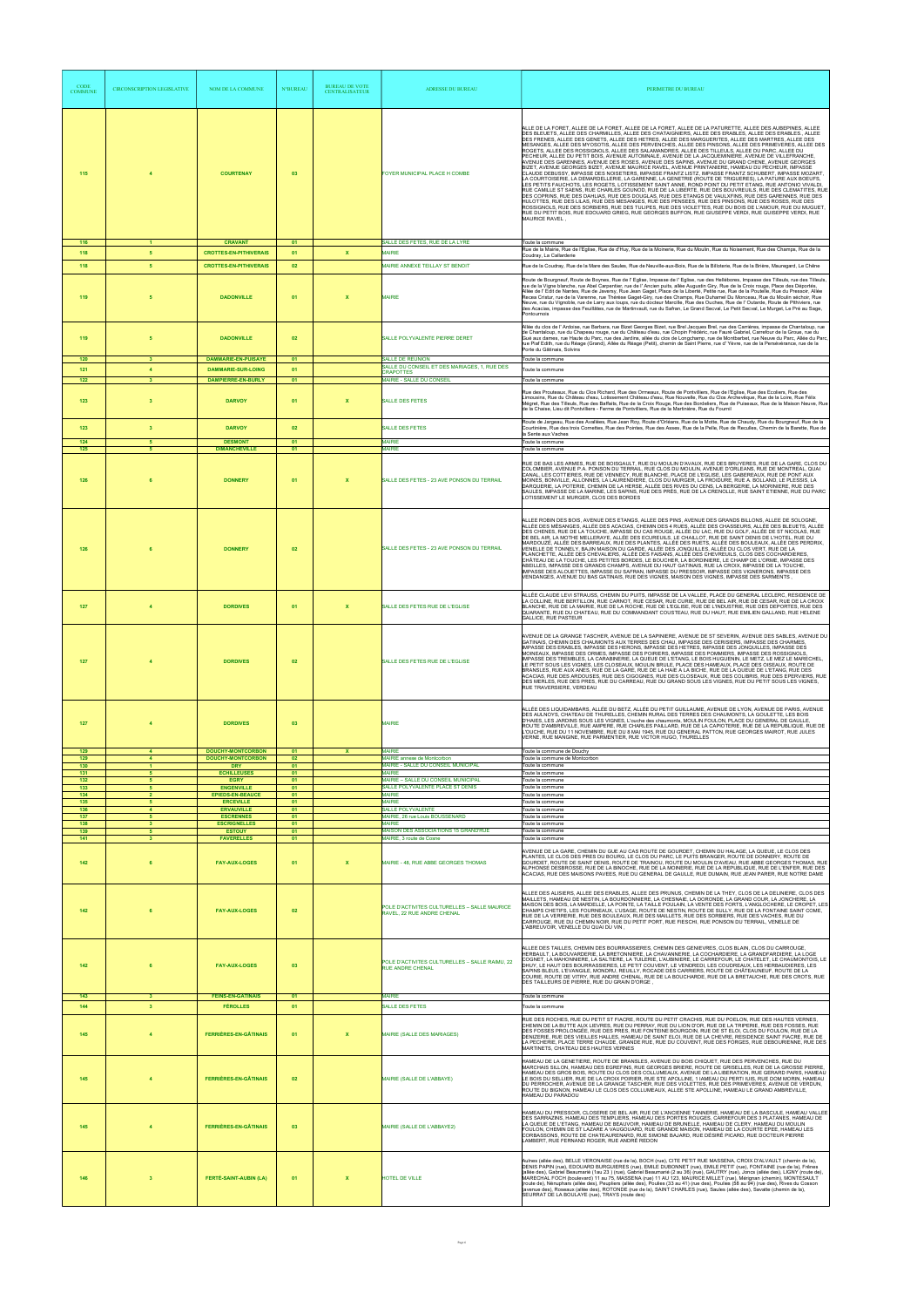| <b>CODE</b><br><b>COMMUNE</b> | CIRCONSCRIPTION LEGISLATIVE | NOM DE LA COMMUNE             | <b>N°BUREAU</b> | <b>BUREAU DE VOTE</b><br><b>CENTRALISATEUR</b> | ADRESSE DU BUREAU                                            | PERIMETRE DU BUREAU                                                                                                                                                                                                                                                                                                                                                                                                                                                                                                                                                                                                                                                                                                                                                                                                                                                                                                                                                                                                                                                                                                                                                                                                                                                                                                                                                                                                                                                                                                                                                                                                                                                                                                                                                                                                               |
|-------------------------------|-----------------------------|-------------------------------|-----------------|------------------------------------------------|--------------------------------------------------------------|-----------------------------------------------------------------------------------------------------------------------------------------------------------------------------------------------------------------------------------------------------------------------------------------------------------------------------------------------------------------------------------------------------------------------------------------------------------------------------------------------------------------------------------------------------------------------------------------------------------------------------------------------------------------------------------------------------------------------------------------------------------------------------------------------------------------------------------------------------------------------------------------------------------------------------------------------------------------------------------------------------------------------------------------------------------------------------------------------------------------------------------------------------------------------------------------------------------------------------------------------------------------------------------------------------------------------------------------------------------------------------------------------------------------------------------------------------------------------------------------------------------------------------------------------------------------------------------------------------------------------------------------------------------------------------------------------------------------------------------------------------------------------------------------------------------------------------------|
| 146                           | $\overline{\mathbf{3}}$     | <b>FERTÉ-SAINT-AUBIN (LA)</b> | 02              |                                                | <b>SAINT AUBIN</b>                                           | Balaitier (rue du), BASSE (rue), BEURRIERS (rue des), Braconniers (allée des), BROSSARDIERES (rue des), Bûcherons (rue des),<br>CHAMP FLEURI (rue du), Charbonniers (rue des), Charretiers (rue des), CHAUMONT (route de), CROIX VERTE (rue de la), Forgeron<br>(rue du), Gal Leclerc (à partir du 162 au ) (rue du), Gal Leclerc (à partir du 203 au ) (rue du), Guernazelles (rue des), HAUTE (rue),<br>HTS DE ST AUBIN (rue des), Lavoir (impasse du), Louée (rue de la), PATIS DES SOIRS (rue du), PERRONNIERES (rue des), PLANT<br>D'ARBRES (impasse du), Progrès (impasse du), PROGRES (rue du), RENE VITOUX (rue), Rothay (rue du), Tour Saint Aubin (rue de<br>la), Venelle des Beurriers, Venelle du Progrès                                                                                                                                                                                                                                                                                                                                                                                                                                                                                                                                                                                                                                                                                                                                                                                                                                                                                                                                                                                                                                                                                                             |
| 146                           | $\mathbf{3}$                | <b>FERTÉ-SAINT-AUBIN (LA)</b> | 03              |                                                | <b>ECOLE DES CHENERIES</b>                                   | ALAIN FOURNIER (rue), BEAU FRANCOIS (rue), Bellevue (rue de), BOITE A PECHE (rue de la), CHENERIES (impasse des),<br>CHENERIES (rue des), DERNIERE HARDE (rue de la), ECUREUIL DU BOIS BOURRU (rue), FORET VOISINE (rue de la), Gal Leclerc<br>(128 au 160) (rue du), Gal Leclerc (155 au 199) (rue du), JARDIN DANS L'ILE (rue du), MARCHELOUP (rue), MAURICE GENEVOIX<br>(rue), MENESTREAU (route de), MOTTE ROUGE (rue de la), PASTEUR (rue), RABOLIOT (rue), REMI DES RAUCHES (rue), RROU<br>(place du), SANDRINE (rue de la), SAUVAGERE (rue de la), SOLEIL (rue du), TENDRE BESTIAIRE (rue du), TOURNEFIER (place),<br>TUILERIE (rue de la)                                                                                                                                                                                                                                                                                                                                                                                                                                                                                                                                                                                                                                                                                                                                                                                                                                                                                                                                                                                                                                                                                                                                                                                 |
| 146                           | $\mathbf{3}$                | <b>FERTÉ-SAINT-AUBIN (LA)</b> | 04              |                                                | <b>ECOLE DES SABLONS</b>                                     | ACACIAS (rue des), André Régnier (impasse), ANDRE REGNIER (rue), BEAUCAIRE (rue de), CENTRE (résidence du), CHARLES<br>PIERRE (rue), Déportés (impasse des), DEPORTES (rue des), Gabriel Beaumarié (25 au 55) (rue), Gabriel Beaumarié (38 au 60) (rue),<br>Grande Prairie (impasse de la), GRANDE PRAIRIE (rue de la), HIPPOLYTE MARTIN (rue), LATERAL (chemin), LEON PINAULT (rue),<br>NOEL PHELUT (rue), PEPINIERES (rue des), PRES SAINT AUBIN (rue des), Rouliers (rue des), Sapins (chemin des), SAPINS (rue<br>des), SOURCE (résidence de la), THUYAS (rue des)                                                                                                                                                                                                                                                                                                                                                                                                                                                                                                                                                                                                                                                                                                                                                                                                                                                                                                                                                                                                                                                                                                                                                                                                                                                            |
| 146                           | $\mathbf{3}$                | <b>FERTÉ-SAINT-AUBIN (LA)</b> | 05              |                                                | <b>ECOLE MIREILLE PRIEUR</b>                                 | 29 FUSILLES (rue des), BOULEAUX (rue des), CANAL (rue du), CLAIRIERE (rue de la), COSSON (rue du), COULEUVRAIN (rue du),<br>ERNEST FROMONT (rue), Four Banal (impasse du), FOUR BANAL (rue du), Gal Leclerc (1 au 85) (rue du), Gal Leclerc (2 au 100) (rue<br>du), HALLE (place de la), HALLE (rue de la), MARECHAL FOCH5 (1 au 10) (boulevard), Marronniers (rue des), MASSENA (1 au 10)<br>(rue), ORLEANS (route d'), Poulies (1 au 31) (rue des), Poulies (2 au 56) (rue des), PRE BLOT (rue du), PRE DES ROIS (rue du),<br>RIVOLI (rue de), SAINT MICHEL (rue), SULLY (rue de), TEMPLES (rue des), VANNES (route de), Verger (impasse du), VERGER (rue                                                                                                                                                                                                                                                                                                                                                                                                                                                                                                                                                                                                                                                                                                                                                                                                                                                                                                                                                                                                                                                                                                                                                                       |
| 146                           | $\overline{\mathbf{3}}$     | <b>FERTÉ-SAINT-AUBIN (LA)</b> | 06              |                                                | <b>BIBLIOTHEQUE</b>                                          | ARISTIDE BRIAND (rue), Boistards (route des), Gal Leclerc (102 au 126) (rue du), Gal Leclerc (87 au 153) (rue du), GENETS (rue des),<br>LIBERATION (rue de la), lieu-dit (hameau), MARECHAL JOFFRE (rue du), MOULIN (impasse du), MOULIN (rue du), PIERRE ET<br>MARIE CURIE (rue), PRES FLEURIS (rue des), PRES SAINT MICHEL (rue des), PRES VERTS (rue des), SAINT EXUPERY (rue)                                                                                                                                                                                                                                                                                                                                                                                                                                                                                                                                                                                                                                                                                                                                                                                                                                                                                                                                                                                                                                                                                                                                                                                                                                                                                                                                                                                                                                                 |
| 146                           | $\mathbf{3}$                | FERTÉ-SAINT-AUBIN (LA)        | 07              |                                                | GYMNASE- RUE DES PRES VERTS                                  | ANDRE MESSAGER (rue), BEAUVAIS (rue de), BRUYERES (rue des), CAMILLE SAINT SAENS (rue), Cèpes (allée des), CHARLES<br>GOUNOD (rue), Chêneries (chemin des), CLAUDE DEBUSSY (rue), CROCUS (rue des), EMMANUEL CHABRIER (rue), FOUGERES<br>(rue des), FRANCIS POULENC (rue), FRANCOIS COUPERIN (rue), GARENNE (rue de la), GEORGES BIZET (rue), Girolles (rue des),<br>GUSTAVE CHARPENTIER (rue), HECTOR BERLIOZ (rue), IRIS (rue des), JACINTHES (rue des), JEAN PHILIPPE RAMEAU (rue),<br>Jean Zay (rue), JULES MASSENET (rue), Konrad Adenauer (allée), l'Europe (avenue de), l'Orée du Bois (rue de), Louison Bobet (rue),<br>MAURICE RAVEL (rue), Mousserons (rue des), Paul Henri SPAAK (allée), PERVENCHES (rue des), PETIT BOIS (rue du), Robert<br>SCHUMAN (allée), Saint Augustin de Desmaures (allée), Trois Rivières (allée de), VINAUGER (chemin de), Yves Daguenet (rue)                                                                                                                                                                                                                                                                                                                                                                                                                                                                                                                                                                                                                                                                                                                                                                                                                                                                                                                                              |
| 147                           | 5                           | <b>FLEURY-LES-AUBRAIS</b>     | 01              | $\mathbf{x}$                                   | <b>MAIRIE</b>                                                | Rue Albert Camus, AVENUE DES COSMONAUTES, CENTRE COMMERCIAL DE LAMBALLE, CHEMIN DE LA JAQUE-CH 1093,<br>CHEMIN DES MELEZES, PLACE JEAN DE LA FONTAINE, RUE ABBE GERVAISE, RUE ALBERT CAMUS, RUE DANIELE<br>CASANOVA, RUE DE LA BARRIERE ST MARC ( n° Impair 67 à 125 ), RUE DE LA MONNAIE, RUE DE LA NOUE VESLEE, RUE DES<br>FOSSES (n° Impair 35 à 67), RUE DES FOSSES (n° Pair 32 à 66), RUE DES HAUTS, RUE DIDEROT, RUE JACK LONDON,<br>SQUARE ALBERT SCHWEITZER, SQUARE DU PORTUGAL                                                                                                                                                                                                                                                                                                                                                                                                                                                                                                                                                                                                                                                                                                                                                                                                                                                                                                                                                                                                                                                                                                                                                                                                                                                                                                                                           |
| 147                           |                             | <b>FLEURY-LES-AUBRAIS</b>     | 02              |                                                | ECOLE R FERRAGU RUE G M RIOBE                                | ALLEE GUILLAUME DE LORRIS, ALLEE JEHAN DE MEUNG, AVENUE D'ORADOUR SUR GLANE, CHEMIN DU PERRON, IMPASSE<br>CAMILLE DESMOULINS, IMPASSE DES GERANIUMS, IMPASSE DU DULO, PLACE DE LA REPUBLIQUE, RUE ALAIN FOURNIER,<br>RUE CAMILLE DESMOULINS (n° 0 à 92), RUE CONDORCET, RUE DE LA BARRIERE ST MARC (n° Impair 127 à 223), RUE DE LA<br>BARRIERE ST MARC (n° Pair 2 à 222), RUE DE L'HERMITAGE, RUE DES FOSSES (n° Impair 69 à 175), RUE DES FOSSES (n°<br>Pair 68 à 152 ), RUE DU PERRON, RUE EMILE ZOLA (n° Impair 1 à 69 ), RUE EMILE ZOLA (n° Pair 2 à 70 ), RUE GUY MARIE<br>RIOBE, RUE JULES VERNE, RUE PABLO PICASSO, RUE PASTEUR, RUE PHILIPPE FABRE D'EGLANTINE, RUE SALVADOR<br><b>ALLENDE</b>                                                                                                                                                                                                                                                                                                                                                                                                                                                                                                                                                                                                                                                                                                                                                                                                                                                                                                                                                                                                                                                                                                                           |
| 147                           | -5                          | <b>FLEURY-LES-AUBRAIS</b>     | 03              |                                                | ECOLE J FERRY GARCONS - 151 RUE MARCELIN<br><b>BERTHELOT</b> | ALLEE BERGAMOTE, ALLÉE FLORENCE ARTHAUD, BOULEVARD LAMARTINE, FAUBOURG SAINT VINCENT, IMPASSE RENE<br>FERRAGU, PROMENADE DES TILLEULS, RUE AUGUSTE DUBOIS, RUE CLAUDE DEBUSSY, RUE DE LA BUSTIÈRE, RUE DE LA<br>SENTE, RUE DES CHILESSES, RUE DES DEPORTES, RUE FERNAND RABIER, RUE GEORGES SIMENON, RUE GUSTAVE<br>FLAUBERT, RUE JOSEPH LEROY, RUE LAMARTINE, RUE LEON BLUM, RUE LOUIS LABONNE, RUE MARC SANGNIER (n° Impair<br>1 à 23), RUE MARC SANGNIER (n° Pair 2 à 22), RUE PAUL BERT, RUE RENE FERRAGU                                                                                                                                                                                                                                                                                                                                                                                                                                                                                                                                                                                                                                                                                                                                                                                                                                                                                                                                                                                                                                                                                                                                                                                                                                                                                                                     |
| 147                           | 5                           | <b>FLEURY-LES-AUBRAIS</b>     | 04              |                                                | ECOLE M JOURDAIN 16 RUE VERDUN                               | RUE ANATOLE FRANCE (n° Impair 27 à 75), RUE ANATOLE FRANCE (n° Pair 18 à 54), RUE DARIUS MILHAUD, RUE DE<br>VERDUN, RUE DU ONZE NOVEMBRE, RUE GEORGES SAND, RUE GERARD PHILIPE, RUE GUILLAUME APPOLINAIRE, RUE<br>HENRI BARBUSSE, RUE HENRI MATISSE, RUE MARCELIN BERTHELOT (n° Impair 169 à 231), RUE MARCELIN BERTHELOT (n°<br>Pair 166 à 224)                                                                                                                                                                                                                                                                                                                                                                                                                                                                                                                                                                                                                                                                                                                                                                                                                                                                                                                                                                                                                                                                                                                                                                                                                                                                                                                                                                                                                                                                                  |
| 147                           | 5                           | <b>FLEURY-LES-AUBRAIS</b>     | 05              |                                                | ECOLE MICHELET 15 RUE MICHELET                               | RUE ANDRE DESSAUX, RUE CARNOT, RUE DANTON, RUE DE JOIE, RUE DU FAUBOURG BANNIER, RUE DU ONZE OCTOBRE,<br>RUE FERNAND ET MARCELLE RIVIER, RUE HOCHE, rue Jean Gabin, RUE MICHELET, RUE VICTOR ARAGO, RUE VICTOR<br>HUGO, STADE DE LA VALLEE, VOIE DES BLEUETS-BANNIER, PLACE RIVIERRE CASALIS, PARC DES MANUFACTURES, RUE<br>JEAN D'ORMESSON, RUE SIMONE VEIL, IMPASSE DES TABACS                                                                                                                                                                                                                                                                                                                                                                                                                                                                                                                                                                                                                                                                                                                                                                                                                                                                                                                                                                                                                                                                                                                                                                                                                                                                                                                                                                                                                                                  |
| 147                           | -5                          | <b>FLEURY-LES-AUBRAIS</b>     | 06              |                                                | ECOLE J FERRY FILLES - 153 RUE MARCELIN<br><b>BERTHELOT</b>  | Allée Maximilien KOLBE, Rue Clemens Von Galen, IMPASSE CLOS DE LA GRDE SALLE, Place de l'Europe, Rue Abbé Lemire, RUE<br>ANATOLE FRANCE (n° Impair 1 à 25), RUE ANATOLE FRANCE (n° Pair 2 à 16), RUE DE L'ESPERANTO, Rue des Droits de<br>l'Enfant, RUE DES ERABLES, RUE DES PRUNUS, RUE FRANÇOIS MANSART, RUE GABRIEL PERI, Rue Geneviève Anthonioz DE<br>GAULLE, RUE JEAN JAURES (n° Impair 1 à 45), RUE JEAN JAURES (n° Pair 2 à 40), RUE MARCELIN BERTHELOT (n° Impair<br>145 à 167), RUE MARCELIN BERTHELOT (n° Pair 132 à 164), RUE PIERRE SEMARD, Rue Victor SCHOELCHER                                                                                                                                                                                                                                                                                                                                                                                                                                                                                                                                                                                                                                                                                                                                                                                                                                                                                                                                                                                                                                                                                                                                                                                                                                                    |
| 147                           |                             | <b>FLEURY-LES-AUBRAIS</b>     | 07              |                                                | ECOLE P M CURIE RUE PIERRE CURIE                             | MAISON FORESTIERE RTE ST LYE, PLACE JEAN ZAY, Route de St Lye, RUE ALEXANDRE DUMAS, RUE ANATOLE FRANCE ( n°<br>Impair 75 à 129), RUE ANATOLE FRANCE (n° Pair 54 à 126), RUE ANTOINE DE SAINT EXUPERY, RUE ARMAND SALACROU,<br>RUE BARRUET, RUE DE L'ANCIENNE LAITERIE, RUE DE LA GROUETTE, RUE DE MONTARAN, RUE DES ESCURES, RUE DES<br>MARAIS, RUE DU DIX NEUF MARS 1962, RUE ETHEL ET JULIUS ROSENBERG, RUE GASTON COUTE, RUE GASTON<br>MONMOUSSEAU. RUE GUSTAVE COURBET, RUE HONORE DE BALZAC, RUE HONORE D'ESTIENNE D'ORVES, RUE JEAN-<br>BAPTISTE CLEMENT, RUE JEANNE LABOURBE, RUE JULES FERRY, RUE JULES GUESDE, RUE LOUIS PLOTON, RUE LOUISE<br>MICHEL, RUE MARCEL CACHIN, RUE MARCELIN BERTHELOT (n° Impair 233 à 379). RUE MARCELIN BERTHELOT (n° Pair 226<br>à 380), RUE MAURICE THOREZ, RUE MAX JACOB, RUE NEUVE, RUE PAUL ELUARD, RUE PAUL LANGEVIN, RUE PAUL<br>VAILLANT COUTURIER, RUE PIERRE CURIE, RUE RAYMOND TOURNEMAINE, RUE ROBERT DESNOS, RUE SACCO ET<br>VANZETTI. RUE DE LA TUILERIE                                                                                                                                                                                                                                                                                                                                                                                                                                                                                                                                                                                                                                                                                                                                                                                                                      |
| 147                           |                             | <b>FLEURY-LES-AUBRAIS</b>     | 08              |                                                | ECOLE HENRI WALLON, boulevard de Lamballe                    | BOULEVARD LAMBALLE (n° Impair 27 à 89), BOULEVARD LAMBALLE (n° Pair 26 à 90), CHEMIN VERT, Rue Eugène LEROY,<br>Impasse du Clos de l' Arche, IMPASSE JEAN MACE, MAIL CHARLES GOUNOD, PLACE ANDRE MESSAGER, PLACE CROIX<br>FLEURY, PLACE FRANCIS POULENC, PLACE GEORGES BIZET, PLACE JEAN MACE, PLACE WOLFGANG AMADEUS MOZART,<br>RUE ADJUDANT-CHEF GAUTIER, RUE ADJUDANT-CHEF LAUTELLIER, RUE ARISTIDE BRUANT, RUE CAPITAINE LUCIANI, RUE<br>CHARLES PEGUY, RUE DE LA BARRIERE ST MARC (n° Impair 1 à 65), RUE DE LA PAIX, RUE DE LAMBALLE (n° Impair 1 à 25),<br>RUE DE LAMBALLE (n° Pair 2 à 24), RUE DES FOSSES (n° Impair 19 à 33), RUE DES FOSSES (n° Pair 26 à 30), Rue du Bois de<br>la Glazière. RUE DU HUIT MAI 1945. RUE EUGENE LE ROY. RUE FLANDRES DUNKERQUE. RUE FRANCOIS RABELAIS. RUE<br>FRANCOIS TRUFFAULT, RUE GEORGES POPOT, RUE HENRI COULAUD, RUE HENRI SELLIER, RUE HENRI WALLON, RUE<br>JEAN EFFEL, RUE JEAN MERMOZ, RUE JEAN WIENER, RUE JULES VALLES, RUE LOUIS DE FUNES, RUE LOUIS JOUVET, RUE<br>LUC MALET, RUE MARC SANGNIER, RUE MARC SANGNIER ( n° Pair 24 à 9998 ), RUE MARCEL PAUL, RUE MARCELIN<br>BERTHELOT (n° Impair 1 à 125), RUE MARCELIN BERTHELOT (n° Pair 2 à 110), RUE MARX DORMOY, RUE MAURICE<br>JOURDAIN, RUE NORMANDIE NIEMEN, RUE PIERRE MENDES-FRANCE, RUE ROMAIN ROLLAND, RUE SOUS-LIEUTENANT<br>BALOCCO, RUE STENDHAL                                                                                                                                                                                                                                                                                                                                                                                                                                                            |
| 147                           |                             | <b>FLEURY-LES-AUBRAIS</b>     | 09              |                                                | ECOLE HENRI WALLON, boulevard de Lamballe                    | BOULEVARD LAMBALLE (n° Impair 27 à 89), BOULEVARD LAMBALLE (n° Pair 26 à 90), Rue Eugène LEROY, Impasse du Clos de<br>l'Arche, IMPASSE JEAN MACE, MAIL CHARLES GOUNOD, PLACE ANDRE MESSAGER, PLACE CROIX FLEURY, PLACE FRANCIS<br>POULENC, PLACE GEORGES BIZET, PLACE JEAN MACE, PLACE WOLFGANG AMADEUS MOZART, RUE ADJUDANT-CHEF<br>GAUTIER, RUE ADJUDANT-CHEF LAUTELLIER, RUE ARISTIDE BRUANT, RUE CAPITAINE LUCIANI, RUE CHARLES PEGUY, RUE<br>DE LA BARRIERE ST MARC (n° Impair 1 à 65), RUE DE LA PAIX, RUE DE LAMBALLE (n° Impair 1 à 25), RUE DE LAMBALLE (n°<br>Pair 2 à 24), RUE DES FOSSES (n° Impair 19 à 33), RUE DES FOSSES (n° Pair 26 à 30), Rue du Bois de la Glazière, RUE DU<br>HUIT MAI 1945, RUE EUGENE LE ROY, RUE FLANDRES DUNKERQUE, RUE FRANCOIS RABELAIS, RUE FRANCOIS<br>TRUFFAULT, RUE GEORGES POPOT, RUE HENRI COULAUD, RUE HENRI SELLIER, RUE HENRI WALLON, RUE JEAN EFFEL<br>RUE JEAN MERMOZ, RUE JEAN WIENER, RUE JULES VALLES, RUE LOUIS DE FUNES, RUE LOUIS JOUVET, RUE LUC MALET,<br>RUE MARC SANGNIER, RUE MARC SANGNIER ( n° Pair 24 à 9998 ), RUE MARCEL PAUL, RUE MARCELIN BERTHELOT ( n°<br>Impair 1 à 125), RUE MARCELIN BERTHELOT ( n° Pair 2 à 110), RUE MARX DORMOY, RUE MAURICE JOURDAIN, RUE<br>NORMANDIE NIEMEN, RUE PIERRE MENDES-FRANCE, RUE ROMAIN ROLLAND, RUE SOUS-LIEUTENANT BALOCCO, RUE<br><b>STENDHAL</b>                                                                                                                                                                                                                                                                                                                                                                                                                                                                  |
| 147                           |                             | <b>FLEURY-LES-AUBRAIS</b>     | 10              |                                                | ECOLE P M CURIE RUE PIERRE CURIE                             | MAISON FORESTIERE RTE ST LYE*, PLACE JEAN ZAY, RUE ALEXANDRE DUMAS, RUE ANATOLE FRANCE (n° Impair 75 à<br>129), RUE ANATOLE FRANCE (n° Pair 54 à 126), RUE ANTOINE DE SAINT EXUPERY, RUE ARMAND SALACROU, RUE<br>BARRUET, RUE DE L'ANCIENNE LAITERIE, RUE DE LA GROUETTE, RUE DE MONTARAN, RUE DES ESCURES, rue des Marais,<br>RUE DU DIX NEUF MARS 1962, RUE ETHEL ET JULIUS ROSENBERG, RUE GASTON COUTE, RUE GASTON MONMOUSSEAU,<br>RUE GUSTAVE COURBET, RUE HONORE DE BALZAC, RUE HONORE D'ESTIENNE D'ORVES, RUE JEAN-BAPTISTE CLEMENT,<br>RUE JEANNE LABOURBE, RUE JULES FERRY, RUE JULES GUESDE, RUE LOUIS PLOTON, RUE LOUISE MICHEL, RUE MARCEL<br>CACHIN, RUE MARCELIN BERTHELOT (n° Impair 233 à 379), RUE MARCELIN BERTHELOT (n° Pair 226 à 380), RUE MAURICE<br>THOREZ, RUE MAX JACOB, RUE NEUVÈ, RUE PAUL ELUARD, RUE PAUL LANGEVIN, RUE PAUL VAILLANT COUTURIER, RUE<br>PIERRE CURIE, RUE RAYMOND TOURNEMAINE, RUE ROBERT DESNOS, RUE SACCO ET VANZETTI, RUE DE LA TUILERIE                                                                                                                                                                                                                                                                                                                                                                                                                                                                                                                                                                                                                                                                                                                                                                                                                                           |
| 147                           | 5                           | <b>FLEURY-LES-AUBRAIS</b>     | 11              |                                                | <b>ECOLE R FERRAGU ANNEXE</b>                                | BOULEVARD LAMBALLE (n° Impair 91 à 121), BOULEVARD LAMBALLE (n° Pair 92 à 122), Place ABBÉ PASTY, RUE ABBE<br>PASTY, RUE BEETHOVEN, RUE BERLIOZ, RUE DE LAMBALLE (nº 122 à 122), RUE DESCARTES, RUE FREDERIC CHOPIN, RUE<br>GEORGES LECOMTE, RUE HENRI DUNANT, RUE MARCELIN BERTHELOT (n° Impair 127 à 143), RUE MARCELIN BERTHELOT<br>(n° Pair 112 à 130), RUE MOLIERE                                                                                                                                                                                                                                                                                                                                                                                                                                                                                                                                                                                                                                                                                                                                                                                                                                                                                                                                                                                                                                                                                                                                                                                                                                                                                                                                                                                                                                                           |
| 147                           |                             | <b>FLEURY-LES-AUBRAIS</b>     | 12              |                                                | <b>GROUPE SCO J BREL RUE J JAURES</b>                        | Rue Auguste-Salvert, Clos des Escures, Impasse Anthelme FLATET, IMPASSE DU DOCTEUR LEON SCHWARTZEMBERG, PLACE<br>ALEXANDRE BORODINE, Place des Marquises, PLACE JEAN SEBASTIEN BACH, Rue André GUILLARD, RUE ANDRE MALRAUX,<br>Rue Anthelme FLATET, RUE CHARLIE CHAPLIN, RUE COLONEL FABIEN, RUE DU CLOS DU GOUFFRE, RUE ELSA TRIOLET,<br>RUE FERNAND LEGER, RUE FRANCOIS BILLOUX, RUE JACQUES PREVERT, RUE JEAN JAURES (n° Impair 47 à 117 ), RUE<br>JEAN JAURES (n° Pair 42 à 116), RUE JEAN MOULIN, Rue Joseph SOUCHET, Rue Marceau POISSON, Rue Odette GRELET, RUE<br>PAUL DELVAUX, RUE PAUL VERLAINE, Chemin des Murins                                                                                                                                                                                                                                                                                                                                                                                                                                                                                                                                                                                                                                                                                                                                                                                                                                                                                                                                                                                                                                                                                                                                                                                                      |
| 147                           |                             | <b>FLEURY-LES-AUBRAIS</b>     | 13              |                                                | <b>GROUPE SCOLAIRE LOUIS ARAGON</b>                          | ALLÉE DES ECUREUILS, AVENUE LOUIS GALLOUEDEC, CHEMIN DE LA FOULONNERIE, Impasse des Abricotiers, Impasse des<br>Cerisiers, Impasse des Figuiers, Impasse des Pêchers, Impasse des Poiriers, Impasse des Pruniers, IMPASSE LEO DELIBES, MAIL<br>VINCENT SCOTTO, PLACE JEAN RENOIR, PLACE JEAN-PHILIPPE RAMEAU, PLACE LEO DELIBES, PROMENADE DE L'ABBE<br>GREGOIRE, ROUTE DE CHANTEAU, RUE ANTONIN MAGNE, RUE ARMAND LANOUX, RUE ARTHUR RIMBAUD, RUE AUGUSTE<br>BLANQUI, RUE CAMILLE DESMOULINS (n° Impair 93 à 171 ), RUE CAMILLE DESMOULINS (n° Pair 94 à 172 ), RUE CAMILLE<br>SAINT SAENS, RUE CHARLES BEAUDELAIRE, RUE CHARLES DE MONTESQUIEU, RUE CHARLES PERRAULT, RUE COLETTE,<br>RUE DE COULVREUX, RUE DE CUREMBOURG, RUE DE LA FORET, RUE DE LA FOULONNERIE, RUE DES BICHARDERIES, RUE<br>DES FOSSES (n° Impair 177 à 231), RUE DES FOSSES (n° Pair 154 à 228), RUE DES JONQUILLES, RUE DES PERVENCHES,<br>Rue des Pommiers, RUE DES PRIMEVERES, Rue des Vergers, Rue du Champs Coffin, RUE EDITH PIAF, RUE EDOUARD MANET,<br>RUE EMILE ZOLA ( n° Impair 71 à 141 ), RUE EMILE ZOLA ( n° Pair 72 à 140 ), RUE EUGENE DELACROIX, RUE EUGENE<br>POTTIER, RUE EUGENE SUE, RUE FEDERICO GARCIA LORCA, RUE FERNANDEL, RUE FREDERIC MISTRAL, RUE GEORGES<br>AURIC, RUE GRACCHUS BABEUF, RUE HONORE DAUMIER, RUE JACQUES OFFENBACH, RUE JEAN COCTEAU, RUE JEAN LE<br>ROND D'ALEMBERT, RUE JEAN-FRANCOIS MILLET, RUE JEAN-JACQUES ROUSSEAU, RUE JEAN-PAUL MARAT, RUE JULES<br>LADOUMEGUE, RUE JULES RAIMU, RUE L.MICHEL-LE PELE.ST FARGEA, RUE LOUIS DAQUIN, RUE LUIS BUNUEL, RUE<br>MARCEL CERDAN, RUE MARCEL PROUST, RUE MAURICE GENEVOIX, RUE MAXIMILIEN ROBESPIERRE, RUE PABLO NERUDA,<br>RUE PAUL DELMET, RUE PIERRE DE COUBERTIN, RUE PIERRE DEGEYTER, RUE ROUGET DE LISLE, RUE SAINT JUST, RUE<br>TINO ROSSI, RUE VOLTAIRE |
| 147                           | -5                          | <b>FLEURY-LES-AUBRAIS</b>     | 14              |                                                | <b>GROUPE SCOLAIRE LOUIS ARAGON</b>                          | ALLÉE DES ECUREUILS, AVENUE LOUIS GALLOUEDEC, CHEMIN DE LA FOULONNERIE, Impasse des Abricotiers, Impasse des<br>Cerisiers, Impasse des Figuiers, Impasse des Pêchers, Impasse des Poiriers, Impasse des Pruniers, IMPASSE LEO DELIBES, MAIL<br>VINCENT SCOTTO, PLACE JEAN RENOIR, PLACE JEAN-PHILIPPE RAMEAU, PLACE LEO DELIBES, PROMENADE DE L'ABBE<br>GREGOIRE, ROUTE DE CHANTEAU, RUE ANTONIN MAGNE, RUE ARMAND LANOUX, RUE ARTHUR RIMBAUD, RUE AUGUSTE<br>BLANQUI, RUE CAMILLE DESMOULINS (n° Impair 93 à 171), RUE CAMILLE DESMOULINS (n° Pair 94 à 172), RUE CAMILLE<br>SAINT SAENS, RUE CHARLES BEAUDELAIRE, RUE CHARLES DE MONTESQUIEU, RUE CHARLES PERRAULT, RUE COLETTE,<br>RUE DE COULVREUX, RUE DE CUREMBOURG, RUE DE LA FORET, RUE DE LA FOULONNERIE, RUE DES BICHARDERIES, RUE<br>DES FOSSES (n° Impair 177 à 231), RUE DES FOSSES (n° Pair 154 à 228), RUE DES JONQUILLES, RUE DES PERVENCHES,<br>Rue des Pommiers. RUE DES PRIMEVERES. Rue des Vergers. Rue du Champs Coffin, RUE EDITH PIAF, RUE EDOUARD MANET.<br>RUE EMILE ZOLA (n° Impair 71 à 141), RUE EMILE ZOLA (n° Pair 72 à 140), RUE EUGENE DELACROIX, RUE EUGENE<br>POTTIER, RUE EUGENE SUE, RUE FEDERICO GARCIA LORCA, RUE FERNANDEL, RUE FREDERIC MISTRAL, RUE GEORGES<br>AURIC, RUE GRACCHUS BABEUF, RUE HONORE DAUMIER, RUE JACQUES OFFENBACH, RUE JEAN COCTEAU, RUE JEAN LE<br>ROND D'ALEMBERT. RUE JEAN-FRANCOIS MILLET. RUE JEAN-JACQUES ROUSSEAU. RUE JEAN-PAUL MARAT. RUE JULES<br>LADOUMEGUE, RUE JULES RAIMU, RUE L.MICHEL-LE PELE.ST FARGEA, RUE LOUIS DAQUIN, RUE LUIS BUNUEL, RUE<br>MARCEL CERDAN, RUE MARCEL PROUST, RUE MAURICE GENEVOIX, RUE MAXIMILIEN ROBESPIERRE, RUE PABLO NERUDA,<br>RUE PAUL DELMET, RUE PIERRE DE COUBERTIN, RUE PIERRE DEGEYTER, RUE ROUGET DE LISLE, RUE SAINT JUST, RUE<br>TINO ROSSI, RUE VOLTAIRE       |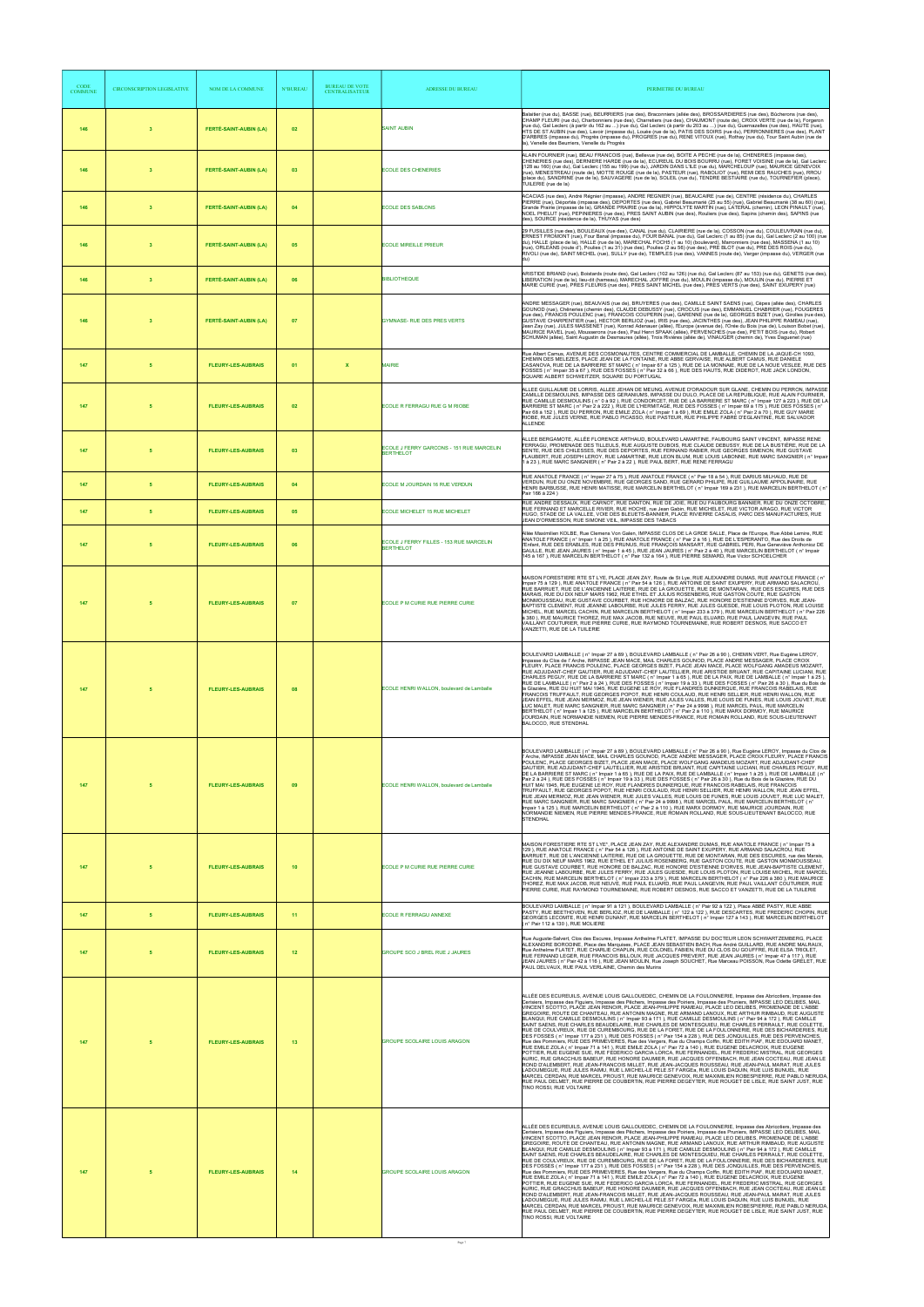| <b>CODE</b><br><b>COMMUNE</b> | <b>CIRCONSCRIPTION LEGISLATIVE</b>  | <b>NOM DE LA COMMUNE</b>                                   | <b>N°BUREAU</b> | <b>BUREAU DE VOTE</b><br><b>CENTRALISATEUR</b> | <b>ADRESSE DU BUREAU</b>                                                   | PERIMETRE DU BUREAU                                                                                                                                                                                                                                                                                                                                                                                                                                                                                                                                                                                                                                                                                                                                                                                                                                                                                                                                                                                                                                                                                                                                                                                                                                                                                                                                                                                                                                                                                                                                                                                                                                                                                                                                                                             |
|-------------------------------|-------------------------------------|------------------------------------------------------------|-----------------|------------------------------------------------|----------------------------------------------------------------------------|-------------------------------------------------------------------------------------------------------------------------------------------------------------------------------------------------------------------------------------------------------------------------------------------------------------------------------------------------------------------------------------------------------------------------------------------------------------------------------------------------------------------------------------------------------------------------------------------------------------------------------------------------------------------------------------------------------------------------------------------------------------------------------------------------------------------------------------------------------------------------------------------------------------------------------------------------------------------------------------------------------------------------------------------------------------------------------------------------------------------------------------------------------------------------------------------------------------------------------------------------------------------------------------------------------------------------------------------------------------------------------------------------------------------------------------------------------------------------------------------------------------------------------------------------------------------------------------------------------------------------------------------------------------------------------------------------------------------------------------------------------------------------------------------------|
| 147<br>148                    | -5<br>$\overline{4}$                | <b>FLEURY-LES-AUBRAIS</b><br><b>FONTENAY-SUR-LOING</b>     | 15<br>01        |                                                | <b>SALLE DES FETES</b>                                                     | ECOLE JULES FERRY – 153 RUE MARCELIN BERTHELOT NALLEE SYLVIE GENEVOIX, RUE DENIS PAPIN, RUE GUSTAVE ROLAND, RUE KLEBER, RUE PIERRE BROSSOLETTE<br>Toute la commune                                                                                                                                                                                                                                                                                                                                                                                                                                                                                                                                                                                                                                                                                                                                                                                                                                                                                                                                                                                                                                                                                                                                                                                                                                                                                                                                                                                                                                                                                                                                                                                                                              |
| 149<br>150                    | $\overline{4}$<br>$\sqrt{5}$        | <b>FOUCHEROLLES</b><br><b>FRÉVILLE-DU-GÂTINAIS</b>         | 01<br>01        |                                                | <b>MAIRIF</b><br>2 PLACE LOUIS CROUM                                       | Toute la commune<br>Toute la commune                                                                                                                                                                                                                                                                                                                                                                                                                                                                                                                                                                                                                                                                                                                                                                                                                                                                                                                                                                                                                                                                                                                                                                                                                                                                                                                                                                                                                                                                                                                                                                                                                                                                                                                                                            |
| 151<br>152                    | 5<br>$\overline{2}$                 | <b>GAUBERTIN</b><br><b>GÉMIGNY</b>                         | 01<br>01        |                                                | <b>SALLE DES FETES</b><br><b>MAIRIE</b>                                    | Toute la commune<br>Toute la commune                                                                                                                                                                                                                                                                                                                                                                                                                                                                                                                                                                                                                                                                                                                                                                                                                                                                                                                                                                                                                                                                                                                                                                                                                                                                                                                                                                                                                                                                                                                                                                                                                                                                                                                                                            |
| 153<br>154                    | 6<br>$\overline{2}$                 | <b>GERMIGNY-DES-PRÉS</b><br><b>GIDY</b>                    | 01<br>01        | $\mathbf x$                                    | <b>MAIRIE</b><br>RESTAURANT SCOLAIRE, ESPLANADE OLYMPE DE<br><b>GOUGES</b> | Toute la commune<br>Rue de Beaurepaire, Route de Hûetre, Rue du Moulin, Rue du Stade, Rue des Recollets, Route de Boulay, Place Lucien Bourgon, Rue<br>de Malvoviers, Rue du Bourg, Rue Thibault Gaudin, Impasse du Château, Rue du Château, Rue des Hauts Vergers, Place de la Tour,<br>Rue de la Mi-Voie, Rue de la Toussardière, Rue de Marmogne, Rue de la Renardière, Impasse de la Renardière, Rue du Buisson,<br>Passage du Buisson, Rue des Vignes, Rue du Cas Rouge, Fermes : Rouilly, La Hacquetière, Melleray, Cuny et Huneau                                                                                                                                                                                                                                                                                                                                                                                                                                                                                                                                                                                                                                                                                                                                                                                                                                                                                                                                                                                                                                                                                                                                                                                                                                                        |
| 154                           | $\overline{2}$                      | <b>GIDY</b>                                                | 02              |                                                | RESTAURANT SCOLAIRE, ESPLANADE OLYMPE DE<br><b>GOUGES</b>                  | Rue des Bleuets, Rue de la Vallée, Rue du Pont, Rue de Gerpinnes, Rue René Maréchal, Chemin de la Souche, Rue des Pruniers, Rue<br>des Acacias, Rue des Sorbiers, Rue Fernand Bracquemond, Impasse Fernand Bracquemond, Passage Fernand Bracquemond, Rue de<br>Coulvreux, Route de Cercottes, Rue de la Caillardise, Route de Saran, Route d'Ormes, Rue Joseph Isambier, Rue Pierre Perron,<br>Domaine de la Tassette, Fermes : Pommiers, Montaigu, La Générale, La Tremblerie                                                                                                                                                                                                                                                                                                                                                                                                                                                                                                                                                                                                                                                                                                                                                                                                                                                                                                                                                                                                                                                                                                                                                                                                                                                                                                                  |
| 155                           | $\mathbf{3}$                        | <b>GIEN</b>                                                | 01              | $\boldsymbol{\mathsf{x}}$                      | CENTRE ADMINISTRATIF CHEMIN DE MONTFORT                                    | "LES RIOTS", "SAINT-ROMAIN", 3 CHEMIN DE MONTFORT, ALLEE DE CHATEAU GAILLARD, CHEMIN DE GIEN LE VIEUX,<br>CHEMIN DE LA CHATELOTTE, CHEMIN DE LA CROIX ROULLEAU, CHEMIN DE LA FOURCHERIE, CHEMIN DE LA PERONNIERE,<br>CHEMIN DE SAINT-PIERRE, CHEMIN DES MOULINS, CHEMIN DES SABLONS, IMPASSE LE CLOS VERT, RUE DE RIAUDINE,<br>RUE DES ALOUETTES, RUE DES BERGERONNETTES, RUE DES BOUVREUILS, RUE DES LORIOTS, RUE DES MOUETTES, RUE<br>DES PINSONS, RUE DES ROUGES-GORGES, RUE DES TOURTERELLES, RUE DES VANNEAUX, RUE JULES CESAR, RUE DES<br>RIOTS, RUE ADRIEN THIBAULT                                                                                                                                                                                                                                                                                                                                                                                                                                                                                                                                                                                                                                                                                                                                                                                                                                                                                                                                                                                                                                                                                                                                                                                                                      |
| 155                           | -3                                  | <b>GIEN</b>                                                | 02              |                                                | SALLE DES FETES RUE BERNARD PALISSY                                        | "CITES SAINT-LAZARE", "LA CROIX CHERRIERE", CHEMIN DES MULETS, CHEMIN DU VAL, IMPASSE PAUL JUSSELIN, PLACE<br>DE LA VICTOIRE, QUAI GUERIN, ROUTE D'ORLEANS, RUE "COMBATTANTS AFRIQUE NORD", RUE BERNARD PALISSY, RUE<br>CHARLES GEOFFROY, RUE DE L'ABATTOIR, RUE DE L'USINE A GAZ, RUE DE LA FABRIQUE, RUE DE LA FOIRE, RUE DE LA<br>FOLIE POUMET, RUE DE LA LEVRETTE, RUE DES ECOLES, RUE DES FOURCHES, RUE DES MINIMES, RUE DU DEFILOIR, RUE<br>DU GENERAL MARCEL, RUE GEORGES CLEMENCEAU, RUE JOSEPH BARRA, RUE TURGOT, RUELLE AUX PORCS, RUELLE<br>DES JEUX, RUELLE DU PUITS,                                                                                                                                                                                                                                                                                                                                                                                                                                                                                                                                                                                                                                                                                                                                                                                                                                                                                                                                                                                                                                                                                                                                                                                                               |
| 155                           | $\mathbf{3}$                        | <b>GIEN</b>                                                | 03              |                                                | SALLE DES FETES, RUE BERNARD PALLISSY                                      | AVENUE MARECHAL LECLERC, ESCALIER DES DEGRES, IMPASSE DU TRIGNAL, IMPASSE SUZANNE DE BOURBON, PLACE<br>DE LA POSTE, PLACE DES ALLIES, PLACE DU CHATEAU, PLACE DU GENERAL DE GAULLE, PLACE JEAN JAURES, PLACE<br>MARECHAL LECLERC, PLACE NOUVELLE, PLACE PIERRE CURIE, PLACE SAINT-LOUIS, QUAI JOFFRE, QUAI LENOIR, QUAI<br>LESTRADE, RUE ADJÚDANT CHEF MARIENNE, RUE ALBERT MARCHAND, RUE ANNE DE BEAUJEU, RUE CREUSE, RUE DE<br>L'ANCIEN HOTEL DIEU. RUE DE L'HOTEL DE VILLE, RUE DE LA MONNAIE, RUE DE LA PETITE BOUCHERIE, RUE DE NOE, RUE<br>DE TLEMCEN, RUE DES BRIQUETERIES, RUE DES CORTILS, RUE DOMBASLE, RUE DU BORDEAU, RUE DU GROS CAILLOU,<br>RUE DU LIEUTENANT BILDSTEIN, RUE DU PONT BOUCHEROT, RUE DU PONT BOUCHEROT, RUE ETIENNE DOLET, RUE<br>GAMBETTA, RUE GENABIE, RUE JEANNE D'ARC, RUE LOUIS BLANC, RUE PARMENTIER, RUE PAUL BERT, RUE THIERS, RUE<br>VERCINGETORIX, RUE VICTOR HUGO, RUE VIEILLE BOUCHERIE, RUELLE DE L'ORME, RUELLE DES DETOURS, RUELLE DES<br>ECOLES, RUELLE DES REMPARTS, RUELLE PAVIE, RUELLE SAINT-LAURENT, RUELLE SAINT-ROMAIN, RUELLE SAINTE-<br>FELICULE,                                                                                                                                                                                                                                                                                                                                                                                                                                                                                                                                                                                                                                                                                         |
| 155                           | $\mathbf{3}$                        | <b>GIEN</b>                                                | 04              |                                                | ECOLE DE LA GARE AVENUE DE LA REPUBLIQUE                                   | "BOIS JOLI", "BOIS JOLY", "BOIS MARTIN", "ETANG DE MACHAU", "L'ANESSE", "LA BICORDIERE", "LA BILLERIE", "LA<br>BOSSERIE", "LA BROSSARDERIE", "LA CAILLARDIERE", "LA CHENAIE", "LA GACHERIE", "LA METAIRIE NEUVE", "LA<br>MONTAGNE", "LA NESLERIE", "LA PETITE ANESSE", "LA PETITE NESLERIE", "LA PRISE D'EAU", "LE BUISSON", "LE CHETIF<br>PUITS", "LE COLOMBIER", "LE GRAND BUISSON", "LE PETIT BUISSON", "LE PETIT TERTRE", "LE TEMPLE", "LE TRANCHOIR",<br>"LES GUENINS", "LES MAISONS NEUVES", "MINGOTTY", "PETIT BOIS MARTIN", AVENUE DE LA REPUBLIQUE, AVENUE DES<br>DEPORTES, AVENUE DU PRESIDENT WILSON, AVENUE LLOYD GEORGE, CHEMIN DE L'ANESSE, CHEMIN DES CORMEAUX,<br>CHEMIN DU MERISIER, COUR DE LA GARE, IMPASSE DES MOREAUX, IMPASSE DES PAUROCHES, PLACE DE LA GARE,<br>ROND POINT NORD, ROND POINT NORD, ROUTE DE LORRIS, ROUTE DE PARIS, ROUTE DES CHOUX, RTE DES CHOUX "LA<br>PRISE D'EAU", RUE ANDRE DERIAT, RUE DE L'YSER, RUE DE LA BOSSERIE, RUE DE LA CROIX DU PAVE, RUE DE LA<br>GRAVUCHE, RUE DE LA MARNE, RUE DE LA VALLEE DU BUISSON, RUE DE LORRIS, RUE DE PARIS, RUE DE TOURNAI, RUE<br>DE VERDUN, RUE DES BONDONS, RUE DES MOREAUX, RUE DU 32 EME R.I., RUE DU BOIS DU CAMP, RUE DU LYCEE, RUE<br>FLANDRES-DUNKERQUE, RUE HENRI JAMET, RUE PAUL MICHELET,                                                                                                                                                                                                                                                                                                                                                                                                                                                                                                        |
| 155                           | $\mathbf{3}$                        | <b>GIEN</b>                                                | 05              |                                                | SALLE DU PONT BOUCHEROT - 68 RUE DU PONT<br><b>BOUCHEROT</b>               | "LE MESNIL", "LES GOURGANES", "LES HAUTES MAISONS", "LES MAILLETS", "MAISON DE RETRAITE ANCIENNE", "MAISON DE<br>RETRAITE LAGARDE", AVENUE DES BOULARDS, AVENUE JEAN VILLEJEAN, CHEMIN DE CHANTEMERLE, CHEMIN DE LA<br>CREPINIERE, CHEMIN DE LA FONTAINE, CHEMIN DES BOIS DE GIEN, CHEMIN DES FORTES A FAIRE, CHEMIN DU<br>TROCADERO, COUR DE LA FONTAINE, PASSAGE DES ACACIAS, QUAI DE NICE, ROUTE DE BRIARE, RUE ADJUDANT CHEF<br>OLIVIER, RUE DE LA LOIRE, RUE DE MONTBRICON, RUE DES ERABLES, RUE DES PRUNUS, RUE DES SORBIERS, RUE DES<br>TILLEULS, RUE DU 8 MAI 1945, RUE DU PARC, RUE DU PONT BOUCHEROT, RUE DU PONT BOUCHEROT, RUE LEJARDINIER,<br>SENTIER DU DESERT. "LES PETITS MAILLETS". RUE DES GRANDS MAILLETS. RUE DU LIEUTENANT GROSJEAN. RUE DU<br>LIEUTENANT VALLET                                                                                                                                                                                                                                                                                                                                                                                                                                                                                                                                                                                                                                                                                                                                                                                                                                                                                                                                                                                                           |
| 155                           |                                     | <b>GIEN</b>                                                | 06              |                                                | MAISON DES ASSOCIATIONS - RUE PAULIN ENFERT                                | "LA BRISSONNIERE", "LA DELASSE", "LA GRANDE BOUTONNIERE", "LA GROSSE PIERRE", "LA PETITE BOUTONNIERE", "LE<br>CHARME", "LE COUVREFEUX", "LE GRAND PLESSIS", "LE PETIT CORMIER", "LE PETIT PLESSIS", "LES BRIQUEMEAUX", "LES<br>DANJOUX", "LES FORGES", "LES GRANDS AUGEONS", "LES MAISONS BRULEES", "LES PETITS AUGEONS", "LES PETITS<br>ROIS", "LES ROIS", "MONTROUTY", 10, RESIDENCE CROIX ST-SIMON, 11, RESIDENCE CROIX ST-SIMON, 12, RESIDENCE<br>CROIX ST-SIMON, 13, RESIDENCE CROIX ST-SIMON, 14, RESIDENCE CROIX ST-SIMON, 15, RESIDENCE CROIX ST-SIMON, 16,<br>RESIDENCE CROIX ST-SIMON, 17, RESIDENCE CROIX ST-SIMON, 18, RESIDENCE CROIX ST-SIMON, 19, RESIDENCE CROIX<br>ST-SIMON, 2, RESIDENCE CROIX ST-SIMON, 20, RESIDENCE CROIX ST-SIMON, 21, RESIDENCE CROIX ST-SIMON, 22<br>RESIDENCE CROIX ST-SIMON, 23, RESIDENCE CROIX ST-SIMON, 24, RESIDENCE CROIX ST-SIMON, 25, RESIDENCE CROIX<br>ST-SIMON, 26, RESIDENCE CROIX ST-SIMON, 27, RESIDENCE CROIX ST-SIMON, 3, RESIDENCE CROIX ST-SIMON, 4,<br>RESIDENCE CROIX ST-SIMON, 5, RESIDENCE CROIX ST-SIMON, 6, RESIDENCE CROIX ST-SIMON, 7, RESIDENCE CROIX ST-<br>SIMON, 8, RESIDENCE CROIX ST-SIMON, 9, RESIDENCE CROIX ST-SIMON, ALLEE DES PENSEES, ALLEE DES PERVENCHES,<br>AVENUE DE CHANTEMERLE, AVENUE PAULIN ENFERT, CHEMIN DE LA LEVRERIE, CHEMIN DES ALLIX, IMPASSE DE LA<br>LEVRERIE, impasse des Champs de la Ville, RESIDENCE CROIX ST-SIMON, ROUTE D'ARRABLOY, ROUTE DE LA BUSSIERE, RUE<br>ALBERT CAMUS, RUE DES BEGONIAS, RUE DES CHAMPS DE LA VILLE, RUE DES GERANIUMS, RUE DES GLAIEULS, RUE DES<br>HORTENSIAS, RUE DES JONQUILLES, RUE DES TULIPES, RUE DES VERGERS, RUE DES VIOLETTES, RUE FREDERIC<br>MISTRAL, RUE JEAN GIONO, RUE JEAN MOULIN, RUE MARCEL PAGNOL, RUE MAURICE GENEVOIX, RUE SIDONIE COLETTE |
| 155                           |                                     | <b>GIEN</b>                                                | 07              |                                                | MAIRIE D'ARRABLOY, 21 RUE DU CHATEAU                                       | "BEL AIR.", "BOIS CHETIF", "BOIS GIRAUT", "L'ETANG", "LA CRISTONNIERE", "LA GRAND COUR", "LA LOMBARDERIE", "LA<br>MAILLOTERIE", "LA PATURE", "LE BOIS PARISIEN", "LE BOURG", "LE BUISSON.", "LE CHATEAU", "LE CLOUZEAU", "LE JEU DE<br>PAUME", "LES BARRES", "LES COUVREFEUX", "LES GATINES", "LES GENETS", "LES MENAS", "LES PORETS", "LES QUATRE<br>CHEMINS", "LES VIGNEAUX", "PN 71", "PN 73", "SALANDON", ALLEE DES ALISIERS, ALLEE DES BOULEAUX, ALLEE DES<br>BUISSONS DE DIANE, ALLEE DES CHARMES, ALLEE DES CHENES, Allée des Cormiers, Allée des Frênes, ALLEE DES<br>MERISIERS, CHEMIN DE ST FIACRE, CHEMIN DU BOIS CLAIR, LA CROIX ST-MICHEL, LES BUISSONS DE DIANE, RUE DES<br>FOSSES, RUE DES ROLANDERIES, RUE DU BOIS FORT, RUE DU CHATEAU.                                                                                                                                                                                                                                                                                                                                                                                                                                                                                                                                                                                                                                                                                                                                                                                                                                                                                                                                                                                                                                        |
| 155                           |                                     | <b>GIEN</b>                                                | 08              |                                                | CENTRE SOCIAL DES MONTOIRES - RUE DES LORIOTS                              | "CUIRY", "LA ROGNOGNIERE", "LA SAULAIE", "LA SOUESMERIE", "LE MERISIER", "MONTFORT", 10, RESID. LES HAUTS DE<br>GIEN, 11, RESID. LES HAUTS DE GIEN, 2, RESID. LES HAUTS DE GIEN, 3, RESID. LES HAUTS DE GIEN, 4, RESID. LES HAUTS<br>DE GIEN, 5, RESID. LES HAUTS DE GIEN, 6, RESID. LES HAUTS DE GIEN, 7, RESID. LES HAUTS DE GIEN, 8, RESID. LES HAUTS<br>DE GIEN, 9, RESID. LES HAUTS DE GIEN, ALLEE LUCIEN BOURASSIN, AVENUE DES MONTOIRES, Chemin de Bel Air, CHEMIN<br>DE LA COURTAUDIERE, CHEMIN DE LA SAULAIE, CHEMIN DE MONTFORT, CHEMIN DES GREFFIERS, Hyppolite Moreigne,<br>impasse des Têtards, IMPASSE LIQUIDAMBARDS, MONSEIGNEUR NEVEU, PLACE ANDRE MAGINOT, PLACE MAURICE RAVEL,<br>RESID. LES HAUTS DE GIEN, RUE ANTOINE LAVOISIER, RUE CHARLES GOUNOD, RUE CLAUDE DEBUSSY, RUE DE CUIRY,<br>RUE DENIS PAPIN, rue des Batraciens, RUE DES CHARDONNERETS, RUE DES CIGOGNES, RUE DES COLIBRIS, RUE DES<br>COURLIS, RUE DES CYGNES, RUE DES FAUVETTES, RUE DES GRANDS CHAMPS, RUE DES HERONS, RUE DES<br>HIRONDELLES, RUE DES MESANGES, RUE DES PIVERTS, rue des Rainettes, RUE DES ROITELETS, RUE DES ROSSIGNOLS, rue<br>des Salamandres, rue des Tritons, RUE DES VERDIERS, RUE EDITH PIAF, RUE FREDERIC CHOPIN, RUE GEORGES BIZET, RUE<br>GEORGES BRASSENS, RUE GUSTAVE EIFFEL, RUE JACQUES BREL, RUE JEAN HURE, RUE JEAN MAUZAC, RUE JEAN<br>MERMOZ, RUE JEAN-PHILIPPE RAMEAU, RUE JULES MASSENET, RUE MACAREL LE JEUNE, Rue Marcella Plaetinck, RUE<br><b>MOZART</b>                                                                                                                                                                                                                                                                                                         |
|                               |                                     |                                                            |                 |                                                |                                                                            | AVENUE DE BOURGES, PLACE FOCH, QUAI DE CHATILLON, QUAI DE SULLY, RUE ANDRE CUNION, RUE D'AUTRY, RUE DE LA                                                                                                                                                                                                                                                                                                                                                                                                                                                                                                                                                                                                                                                                                                                                                                                                                                                                                                                                                                                                                                                                                                                                                                                                                                                                                                                                                                                                                                                                                                                                                                                                                                                                                       |
| 155                           | $\overline{\mathbf{3}}$<br>$\Delta$ | <b>GIEN</b>                                                | 09              |                                                | ECOLE DU BERRY - RUE DES GASCONS                                           | BLANCHISSERIE, RUE DE LA COURTILLE, RUE DES GASCONS, RUE DES PECHEURS, RUE DES SOUPIRS, RUE DU CHEVAL<br>ROUGE, RUE MARIUS RAIMBAULT, RUE PAUL JACQUOT                                                                                                                                                                                                                                                                                                                                                                                                                                                                                                                                                                                                                                                                                                                                                                                                                                                                                                                                                                                                                                                                                                                                                                                                                                                                                                                                                                                                                                                                                                                                                                                                                                          |
| 156<br>157<br>158             | 5<br>$\overline{4}$                 | <b>GIROLLES</b><br><b>GIVRAINES</b><br><b>GONDREVILLE</b>  | 01<br>01<br>01  |                                                | <b>MAIRIE</b><br><b>MAIRIE</b><br><b>MAIRIE</b>                            | Toute la commune<br>Toute la commune<br>Toute la commune                                                                                                                                                                                                                                                                                                                                                                                                                                                                                                                                                                                                                                                                                                                                                                                                                                                                                                                                                                                                                                                                                                                                                                                                                                                                                                                                                                                                                                                                                                                                                                                                                                                                                                                                        |
| 159<br>160                    | -5<br>-5                            | <b>GRANGERMONT</b>                                         | 01<br>01        | <b>X</b>                                       | SALLE POLYVALENTE 6 RUE DE L'ECOLE<br><b>MAIRIF</b>                        | Toute la commune<br>PERIMETRE NON TRANSMIS PAR VOIE ELECTRONIQUE                                                                                                                                                                                                                                                                                                                                                                                                                                                                                                                                                                                                                                                                                                                                                                                                                                                                                                                                                                                                                                                                                                                                                                                                                                                                                                                                                                                                                                                                                                                                                                                                                                                                                                                                |
| 160                           | -5                                  | <b>GRENEVILLE-EN-BEAUCE</b><br><b>GRENEVILLE-EN-BEAUCE</b> | 02              |                                                | MAIRIE ANNEXE DE GUIGNONVILLE                                              | PERIMETRE NON TRANSMIS PAR VOIE ELECTRONIQUE                                                                                                                                                                                                                                                                                                                                                                                                                                                                                                                                                                                                                                                                                                                                                                                                                                                                                                                                                                                                                                                                                                                                                                                                                                                                                                                                                                                                                                                                                                                                                                                                                                                                                                                                                    |
| 161<br>162                    | $\overline{4}$<br>-5                | <b>GRISELLES</b><br><b>GUIGNEVILLE</b>                     | 01<br>01        | x                                              | HOTEL DE VILLE<br>SALLE DE REUNION                                         | Toute la commune<br>Bourg de Guigneville, hameaux de Oimpuits et Bitry, fermes de Beaulay, Ennorville et Trétinville                                                                                                                                                                                                                                                                                                                                                                                                                                                                                                                                                                                                                                                                                                                                                                                                                                                                                                                                                                                                                                                                                                                                                                                                                                                                                                                                                                                                                                                                                                                                                                                                                                                                            |
| 162<br>164                    | -5<br>$\mathbf{3}$                  | <b>GUIGNEVILLE</b><br><b>GUILLY</b>                        | 02<br>01        |                                                | MAIRIE ANNEXE DE SEBOUVILLE<br><b>MAIRIE</b>                               | Commune asociée de Sébouville, Hameau de Torville.<br>Toute la commune                                                                                                                                                                                                                                                                                                                                                                                                                                                                                                                                                                                                                                                                                                                                                                                                                                                                                                                                                                                                                                                                                                                                                                                                                                                                                                                                                                                                                                                                                                                                                                                                                                                                                                                          |
| 165                           | $\overline{4}$<br>$\overline{2}$    | <b>GY-LES-NONAINS</b>                                      | 01              |                                                | <b>MAIRIE</b><br><b>MAIRIE</b>                                             | Toute la commune                                                                                                                                                                                                                                                                                                                                                                                                                                                                                                                                                                                                                                                                                                                                                                                                                                                                                                                                                                                                                                                                                                                                                                                                                                                                                                                                                                                                                                                                                                                                                                                                                                                                                                                                                                                |
| 166<br>167                    | $\overline{2}$                      | <b>HUÊTRE</b><br><b>HUISSEAU-SUR-MAUVES</b>                | 01<br>01        | x                                              | SALLE DES FETES, ALLEE DES UXELLOIS                                        | Toute la commune<br>ALLÉE DES CHARMES, BOITARD, CHAMPFILEUX, FERME DE LA RECULÉE, IMPASSE BOUSSIER, IMPASSE DE CHAUFFOUR,<br>IMPASSE DE DOURDAIGNE, IMPASSE DE LA SÈCHERIE, IMPASSE DE L'ENFER, IMPASSE DE MON IDÉE, IMPASSE DES 16<br>MINES, IMPASSE D'ESSY, IMPASSE DU 15 AOUT 1944, IMPASSE JACQUES BREL, LA BRUÈRE, L'ALLEU, LE GRAND CHENE,<br>LES TÉTARDS, PETIT PRÉ, RUE BOUSSIER, RUE DE DOURDAIGNE, RUE DE L'ANE VERT, RUE DE PATAY, RUE DE TOURNE<br>BRIDE, RUE DES CAILLOTS, RUE DES CHAMPS FLEURIS, RUE DES SENTEURS, RUE DU BOIS, RUE DU BOIS DE DEURE, RUE<br>DU CAS ROUGE, RUE DU PARC, RUE GEORGES BRASSENS, RUE RENÉ CASSIN, SENTIER DES 16 MINES, SENTIER DES<br>GRÈS, SENTIER DU PRESSOIR, SENTIER DU VIVIER                                                                                                                                                                                                                                                                                                                                                                                                                                                                                                                                                                                                                                                                                                                                                                                                                                                                                                                                                                                                                                                                 |
| 167                           |                                     | <b>HUISSEAU-SUR-MAUVES</b>                                 | 02              |                                                | SALLE DES FETES, ALLEE DES UXELLOIS                                        | ALLÉE DES UXELLOIS, CLOS, FERME DE PRÉLEFORT, FLUSSEAU, IMPASSE DE FLIT, IMPASSE DE LA CHALLERIE, IMPASSE<br>DE LA GRANGE ROUGE, IMPASSE DE LA MACHINE, IMPASSE DE LA MOUISE, IMPASSE DE LA PETITE TOUANNE, IMPASSE DE<br>MONTPERTUIS, IMPASSE DE MONTPIPEAU, IMPASSE DE PRÉAU, IMPASSE DE PRÉLAVILLE, IMPASSE DE RONDONNEAU,<br>IMPASSE DES GENIÈVRES, IMPASSE DES POIRIERS, IMPASSE DU CHATELIER, IMPASSE DU CLOS DE BEL AIR, IMPASSE DU<br>RONDEAU, IMPASSE DU SABOT, LA BARETTERIE, LA MONTAGNE, LA TUILERIE, LA VALLÉE, LE PIVERT, LES AULNATS,<br>MOULIN DE FLIT, MOULIN DE LA ROCHE, MOULIN DE RONDONNEAU, PARC DE MONTPIPEAU, ROUTE DE PRÉLEFORT, RUE<br>DE BARACAS, RUE DE CHATRE, RUE DE LA CHALLERIE, RUE DE MONERJOU, RUE DE MONTPIPEAU, RUE DE PRÉAU, RUE<br>DE RONDONNEAU, RUE DU CLOS DU PATER, RUE DU CREUX, RUE DU PATER, SENTIER DES MAUVES, SENTIER DES<br>VIGNES, TOULENCOAT, VÉRELLES, VIARD                                                                                                                                                                                                                                                                                                                                                                                                                                                                                                                                                                                                                                                                                                                                                                                                                                                                               |
| 168                           | $5\phantom{.0}$                     | <b>INGRANNES</b>                                           | 01              |                                                | MAIRIE                                                                     | Toute la commune                                                                                                                                                                                                                                                                                                                                                                                                                                                                                                                                                                                                                                                                                                                                                                                                                                                                                                                                                                                                                                                                                                                                                                                                                                                                                                                                                                                                                                                                                                                                                                                                                                                                                                                                                                                |
| 169                           | $\overline{2}$                      | <b>INGRÉ</b>                                               | 01              | $\mathbf{x}$                                   | SALLE FETES RUE CHATEAU D'EAU                                              | Allée de Goumat, Chemin du Mariau, Chemin du coin rond de l'Azin, Chemin du Mariot, Place de la Mairie, Rue du bas du Got, Rue de<br>lla Carlerie. Rue de Chivache. Ru du Coin rond. Rue de l'Ecole maternelle. Rue des Genets. Rue des Glazaits. Rue de la Gresie. Rue du<br>Moulin, Rue des Nouettes, Rue des Petits Genets, Rue des Petits Souliers, Rue de la Poste, Rue de Selliers, Rue de la Vallée, Rue de<br>la Bonde, Rue des Sureaux, Rue des Saules, Avenue de l'Europe, Rue des Savonniers, Place Castel Maggiore, Rue des Fresnes, Rue<br>des Robiniers, Rue Jonathan Rodrigues, Rue Simone Veil, Rue Gabrielle Couvret, Rue Sylviane Bouland                                                                                                                                                                                                                                                                                                                                                                                                                                                                                                                                                                                                                                                                                                                                                                                                                                                                                                                                                                                                                                                                                                                                     |
| 169                           | $\overline{2}$                      | <b>INGRÉ</b>                                               | 02              |                                                | SALLE FETES RUE CHATEAU D'EAU                                              | Rue des Bleuets. Rue du Château d'eau. Rue des Coquelicots. Rue des Goulets. Rue des Marquerites. Rue de la Prevote. Rue des<br>Grands Champs, Rue des Clos Points, Rue de la grosse Pierre, Ru de Bois Richer, Rue du Crot, Rue du Télégraphe, Rue du Vivier, Rue                                                                                                                                                                                                                                                                                                                                                                                                                                                                                                                                                                                                                                                                                                                                                                                                                                                                                                                                                                                                                                                                                                                                                                                                                                                                                                                                                                                                                                                                                                                              |
| 169                           | $\overline{2}$                      | <b>INGRÉ</b>                                               | 03              |                                                | SALLE FETES RUE CHATEAU D'EAU                                              | du Verger,<br>Allée de la Paix, Avenue Georges Pompidou, Fover de la Mouchetière, Place René Cassin, Route de la Chapelle, Route d'Orleans, Rue<br>des Bas Champs, Rue des Beaux Gens, Rue de la Bigottiere, Rue des Cent Mines, Rue de Champoigny, Rue de Darvoy, Rue des<br>Huisseaux. Rue des Mazurets. Rue de Montpatour. Rue de la Mouchetière. Rue de la Paix. Rue Lavoisier. Rue Emile Leconte, Impasse<br>de la Mouchetiere, Rue de Marmogne, Rue Henri Dunant, Rue Jean Nicot, Rue Pierre et Marie Curie,                                                                                                                                                                                                                                                                                                                                                                                                                                                                                                                                                                                                                                                                                                                                                                                                                                                                                                                                                                                                                                                                                                                                                                                                                                                                              |
| 169                           | $\overline{2}$                      | <b>INGRÉ</b>                                               | 04              |                                                | <b>GARDERIE DU BOURG</b>                                                   | Allée du Buisson, Chêne de l'Oiseau, Route de Bucy, Rue des Abeilles, Rue de la Bate, Rue de Changelin, Rue de la Corne, Rue de<br>Coutes, Rue de la Garenne, Rue des Grillons, Rue des Malgroux, Rue Moise Cordonnier, Rue des Scarabées, Rue du Bois Breton, Rue                                                                                                                                                                                                                                                                                                                                                                                                                                                                                                                                                                                                                                                                                                                                                                                                                                                                                                                                                                                                                                                                                                                                                                                                                                                                                                                                                                                                                                                                                                                              |
| 169                           | $\overline{2}$                      | <b>INGRÉ</b>                                               | 05              |                                                | ECOLE DU MOULIN, 66 RUE DE LA JUSTICE                                      | Verte.<br>Chemin du Grand Orme, Route Nationale, Rue de la Driotte, Rue de la Fassière, Rue de la Folie, Rue de la Gare, Rue du Grand Puits,<br>Rue jeu de Boules, Rue de la Monnaie, Rue des Muids, Rue Passe Debout, Rue Ampère, Rue des Guettes, Venelle de Muids                                                                                                                                                                                                                                                                                                                                                                                                                                                                                                                                                                                                                                                                                                                                                                                                                                                                                                                                                                                                                                                                                                                                                                                                                                                                                                                                                                                                                                                                                                                            |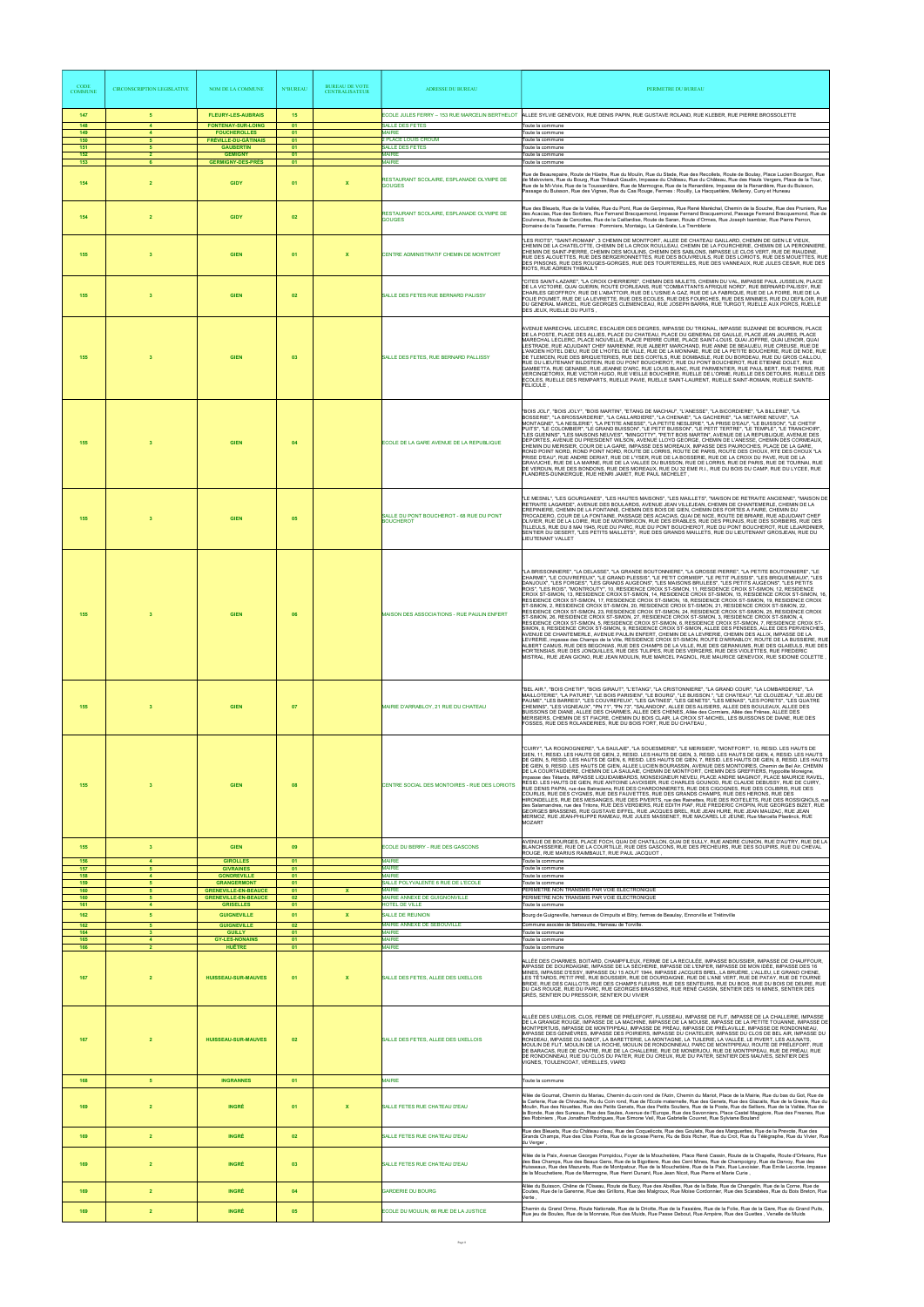| <b>CODE</b><br><b>COMMUNE</b> | <b>CIRCONSCRIPTION LEGISLATIVE</b>             | NOM DE LA COMMUNE                                          | <b>N°BUREAL</b> | <b>BUREAU DE VOTE</b><br><b>CENTRALISATEUR</b> | <b>ADRESSE DU BUREAU</b>                                                          | PERIMETRE DU BUREAU                                                                                                                                                                                                                                                                                                                                                                                                                                                                                                                                                                                                                                                                                                                                                                                                                                                                                                                                                                                                                                                                                                                                                                                                                                                                                                                                                                                                                                                                                                                                                                                                                                                                                                                                                                                                                                                                                                                                                                                                                                                                                                                                                                                                                                                                                                                                                  |
|-------------------------------|------------------------------------------------|------------------------------------------------------------|-----------------|------------------------------------------------|-----------------------------------------------------------------------------------|----------------------------------------------------------------------------------------------------------------------------------------------------------------------------------------------------------------------------------------------------------------------------------------------------------------------------------------------------------------------------------------------------------------------------------------------------------------------------------------------------------------------------------------------------------------------------------------------------------------------------------------------------------------------------------------------------------------------------------------------------------------------------------------------------------------------------------------------------------------------------------------------------------------------------------------------------------------------------------------------------------------------------------------------------------------------------------------------------------------------------------------------------------------------------------------------------------------------------------------------------------------------------------------------------------------------------------------------------------------------------------------------------------------------------------------------------------------------------------------------------------------------------------------------------------------------------------------------------------------------------------------------------------------------------------------------------------------------------------------------------------------------------------------------------------------------------------------------------------------------------------------------------------------------------------------------------------------------------------------------------------------------------------------------------------------------------------------------------------------------------------------------------------------------------------------------------------------------------------------------------------------------------------------------------------------------------------------------------------------------|
| 169                           | $\overline{2}$                                 | <b>INGRÉ</b>                                               | 06              |                                                | ECOLE DU MOULIN, 66 RUE DE LA JUSTICE                                             | Rue Jacques Offenbach, Rue François Couperin, Place des Morantes, Avenue Maurice Ravel, Rue de la Justice, Rue de Montabuzard,<br>Ru du Moulin Choix, Rue Jean Philippe Rameau, Rue Georges Bizet, Rue Claude Debussy, Cours Hector Berlioz, Rue Frédéric Chopin,<br>Rue Jean Sébastien Bach.                                                                                                                                                                                                                                                                                                                                                                                                                                                                                                                                                                                                                                                                                                                                                                                                                                                                                                                                                                                                                                                                                                                                                                                                                                                                                                                                                                                                                                                                                                                                                                                                                                                                                                                                                                                                                                                                                                                                                                                                                                                                        |
| 169<br>170                    | $\overline{2}$<br>-5                           | <b>INGRÉ</b><br><b>INTVILLE-LA-GUÉTARD</b>                 | 07<br>01        |                                                | ECOLE VICTOR HUGO RUE ANDRÉ FOUCAULT<br><b>MAIRIE</b>                             | Rue des Coudriers, Rue des Noisetiers, Avenue d'Huisseau, Avenue de la Grenaudière, Place Clovis Vincent, Rue Andre Foucault, Rue<br>de la Mairie, Square Gaston Coute, Rue du Parc, Rue du Val d'Orleans, Allée Flandre Dunkerque, Allée du Petit Val, Avenue de la<br>Coudraye, Rue des Rousses, Rue des Bascules, Rue du Clos du Moulin, Rue des Puys Gas, Rue des Sablons, Rue des Veaux Vels,<br>Rue des Guettes<br>Toute la commune                                                                                                                                                                                                                                                                                                                                                                                                                                                                                                                                                                                                                                                                                                                                                                                                                                                                                                                                                                                                                                                                                                                                                                                                                                                                                                                                                                                                                                                                                                                                                                                                                                                                                                                                                                                                                                                                                                                            |
| 171                           | $\mathbf{3}$                                   | <b>ISDES</b>                                               | 01              |                                                | <b>MAIRIE</b>                                                                     | Toute la commune                                                                                                                                                                                                                                                                                                                                                                                                                                                                                                                                                                                                                                                                                                                                                                                                                                                                                                                                                                                                                                                                                                                                                                                                                                                                                                                                                                                                                                                                                                                                                                                                                                                                                                                                                                                                                                                                                                                                                                                                                                                                                                                                                                                                                                                                                                                                                     |
| 173                           | $\mathbf{3}$                                   | <b>JARGEAU</b>                                             | 01              | $\mathbf x$                                    | ECOLE MATERNELLE - AVENUE DU GENERAL DE GAULI                                     | Rue du moulin aux Chevaux, Route d'Orléans, Grande-rue, Rue du puits Grenon, Rue du 44ème R.I., Rue Serin Moulin, Rue des<br>Limousins, Rue du Temple, Boulevard Carnot, Rue Cours Guillerette, Boulevard Jeanne d'Arc, Rue des Grillons, Résidence des 4 Vents<br>Rue d'Orléans, Rue des Grandes Ecoles, Faubourg Berry, Boulevard Porte Madeleine, Rue des Fricodières, Rue des Maraîchers, Place<br>_ du Petit-Cloître, Rue du 8 mai 1945, Rue de la Bonnerie, Boulevard du Saumon, Rue de l'Eglise, Rue Saint Michel, Rue du 11 Novembre<br>1918, Rue Octave Piédon, Rue Porte Berry, Rue des Etuves, Rue de l'ancien pont, Rue Gambetta, Rue Papelard, Rue du Cimetière,<br>Rue de la Basse Cour, Rue des 4 Vents, Rue des Pretres, Rue des Moulins, Place du Martroy, Rue de l'Echo, Chemin du Paradis, Rue<br>du marché à l'osier, Place du Grand-Cloître, Rue des Vieilles Prisons, Allée de la Martinière, Rue du Cordon, Rue des Bleuets, Allée des<br>Coquelicots, Allée des Amarantes                                                                                                                                                                                                                                                                                                                                                                                                                                                                                                                                                                                                                                                                                                                                                                                                                                                                                                                                                                                                                                                                                                                                                                                                                                                                                                                                                                    |
| 173                           | $\overline{\mathbf{3}}$                        | <b>JARGEAU</b>                                             | 02              |                                                | ECOLE MATERNELLE - AVENUE DU GENERAL DE GAULI                                     | Rue de la Raguenelle, Rue des Tonneliers, Rue du Civet, Rue du Clos Besson, Rue du Clos Mein, Route d'Ouvrouer, Rue du 71ème<br>B.C.P., Rue de la Féculerie, Clos de la Tuilerie, Rue Guinotte, Avenue du Général de Gaulle, Rue du Clos l'Evêque, Rue des Sabotiers,<br>LE Rue Pierre Mandonnet, Rue des Meuniers, Allée de la Semeuse, Rue des Déportés, Rue des Pins, Rue du clos des Moulins à Vent, Rue<br>des Bateliers, Rue des Crosses, Rue de la Vallée du Chat, Rue du Château d'Eau, Rue des Champs Fleuris, Place du cordon de Loire,<br>Allée du Clos Mein, Chemin des charpentiers                                                                                                                                                                                                                                                                                                                                                                                                                                                                                                                                                                                                                                                                                                                                                                                                                                                                                                                                                                                                                                                                                                                                                                                                                                                                                                                                                                                                                                                                                                                                                                                                                                                                                                                                                                     |
| 173                           | $\overline{\mathbf{3}}$                        | <b>JARGEAU</b>                                             | 03              |                                                |                                                                                   | Route de Darvoy lieu-dit Cherelles, Route de Tigy, Rue de Chapotte, Rue de la Pataudière, Route de la Ferté Saint Aubin, Route de<br>Férolles, Lieu-dit Le Marchais de Boynes, Rue de la Bâte, Lieu-dit La Tisonnière, Rue du Clos Mignois, Rue de Valbert, Lieu-dit les<br>Grandes Maisons, Rue des Chaintres, Rue de la Croix des Barres, Lieu-dit Le Talus, Rue des Quatre Rues, Impasse des Pauriches,<br>ECOLE MATERNELLE - AVENUE DU GENERAL DE GAULLE Rue du Vignou, Lieu-dit Malassis, Rue de la Fontaine Saint-Vrain, Rue de la Bourdonnière, Rue de Villançon, Impasse des Miguardes,<br>lmpasse des Vignes. Lieu-dit le Lièvre d'Or. Impasse des Avallées. Rue de Babille. Ru du Clos chesne. Lieu-dit La Gaurellerie. Lieu-dit<br>La Pataudière, Lieu-dit La Rondelle, Rue du Clos Potin, Lieu-dit Pontoise, Rue des Pauriches, Rue des Sablons, Rue du Chemin<br>Bessier, Chemin du Morvan, Allée de la Fosse Moizard, Allée de Chapotte, Hameau de Boynes - lieu-dit La Chesnat, Rue du Talus,<br>Route des Recollieres, Rue du Marchais de Boynes                                                                                                                                                                                                                                                                                                                                                                                                                                                                                                                                                                                                                                                                                                                                                                                                                                                                                                                                                                                                                                                                                                                                                                                                                                                                                                     |
| 174<br>175                    | 5 <sub>5</sub><br>$\blacktriangleleft$         | <b>JOUY-EN-PITHIVERAIS</b><br>JOUY-LE-POTIER               | 01<br>01        | $\mathbf{x}$                                   | <b>MAIRIE</b><br><b>MAIRIE</b>                                                    | Toute la commune<br>Tout le territoire de la commune situé au nord de : la route de Beaugency (n° pairs (lieux-dits)), rue de Beaugency (n° pairs), place de la<br>Mairie, rue de la Ferté (n° impairs) et route de La Ferté (n° impairs (lieux-dits))                                                                                                                                                                                                                                                                                                                                                                                                                                                                                                                                                                                                                                                                                                                                                                                                                                                                                                                                                                                                                                                                                                                                                                                                                                                                                                                                                                                                                                                                                                                                                                                                                                                                                                                                                                                                                                                                                                                                                                                                                                                                                                               |
| 175                           | $\blacktriangleleft$                           | JOUY-LE-POTIER                                             | 02              |                                                | LOCAUX MUNICIPAUX - 77 RUE DE LA CAVE                                             | Tout le territoire de la commune situé au sud de : la route de Beaugency (n° impairs (lieux-dits)), rue de Beaugency (n° impairs), Place<br>de la Fontaine, Rue de la Ferté (n° pairs) et Route de La Ferté (n° pairs (lieux-dits))                                                                                                                                                                                                                                                                                                                                                                                                                                                                                                                                                                                                                                                                                                                                                                                                                                                                                                                                                                                                                                                                                                                                                                                                                                                                                                                                                                                                                                                                                                                                                                                                                                                                                                                                                                                                                                                                                                                                                                                                                                                                                                                                  |
| 176<br>177                    | 5<br>5                                         | <b>JURANVILLE</b><br><b>LAAS</b>                           | 01<br>01        |                                                | <b>MAIRIF</b><br><b>MAIRIF</b>                                                    | Toute la commune<br>Toute la commune                                                                                                                                                                                                                                                                                                                                                                                                                                                                                                                                                                                                                                                                                                                                                                                                                                                                                                                                                                                                                                                                                                                                                                                                                                                                                                                                                                                                                                                                                                                                                                                                                                                                                                                                                                                                                                                                                                                                                                                                                                                                                                                                                                                                                                                                                                                                 |
| 178                           | $\overline{5}$                                 | <b>LADON</b>                                               | 01              |                                                | SALLE DU TIVOLI 22 RUE DU CAPT DE BUSSIERE                                        | Toute la commune                                                                                                                                                                                                                                                                                                                                                                                                                                                                                                                                                                                                                                                                                                                                                                                                                                                                                                                                                                                                                                                                                                                                                                                                                                                                                                                                                                                                                                                                                                                                                                                                                                                                                                                                                                                                                                                                                                                                                                                                                                                                                                                                                                                                                                                                                                                                                     |
| 179                           |                                                | <b>LAILLY-EN-VAL</b>                                       | 01              | $\boldsymbol{\mathsf{x}}$                      | salle de la Lisotte                                                               | ALLEE DU SABOTIER, BOIS RIBAULT, CHANTEGRIVE, Chemin DE FOURCHAUD, Chemin DE LA GRANDE RUELLE, Chemin DE<br>LA GRANDE RUELLE, Chemin DE LA HELLIERE, Chemin DE LA PETITE RUELLE, Chemin DES CRAPAUDIERES, CHEMIN DES<br>ECOLIERS, Chemin DES GRANDS COURS, CHEMIN DES GUERLETS, Chemin DU BUISSON, Clos DE FOURCHAUD, Clos DE<br>RONDEUR, DOMAINE DE MONTIZEAU, FERME DE CHATILLON, Hameau DE MONCAY, Impasse CELINE, Impasse DE<br>FOURCHAUD, IMPASSE DE LA CROIX BLANCHE, IMPASSE DES PICARDES, LA BERDAUDIERE, LA BREMAILLE, LA MOTHE<br>REMY, LA VIGNE, LAUNAY, LE TERTRE BLANC, LES FRANCS BOIS, LES GASCHETIERES, LES HAUTS MONCAY, L'HERBAGE,<br>LOTIS. DES PLANTES DE LA MOTTE, MOCQUESOURIS, Place DE L'EGLISE, Route DE BEAUGENCY, Route DE SOLOGNE, Route<br>DE VILLENOUAN, ROUTE D'ORLEANS, Rue DE BOURGNEUF, Rue DE LA FONTAINE, Rue DE MONCAY, Rue DE VILLENOUAN,<br>Rue DES ECOLES, Rue DES FENIERES, Rue DU BOURG, Rue DU CLOS DROUARD, Rue DU PORTEAU, RUE DU SABOT,<br>VILLENOUAN, VILLEROUGE                                                                                                                                                                                                                                                                                                                                                                                                                                                                                                                                                                                                                                                                                                                                                                                                                                                                                                                                                                                                                                                                                                                                                                                                                                                                                                                                                      |
| 179                           |                                                | <b>LAILLY-EN-VAL</b>                                       | 02              |                                                | salle de la Lisotte                                                               | ALLEE DES BREMAILLES, ALLEE DES CERFS, ALLEE DES VIGNES, Chemin DE LA MESSE, Chemin DES AMANDIERS, CHEMIN<br>DES GARLERIES, Chemin DES GRIVELLES, Chemin DES PLANTES, Chemin DU BAS DU GUE, Chemin DU CLOS DE LA CAVE,<br>CHEMIN DU CLOS JOUBERT, Chemin DU CLOS MOUSSARD, Chemin DU GRAND CLOS, Chemin DU GRAND NOYER, Clos DE LA<br>CHARPENTERIE, CLOS DE MAURIGAULT, CLOSSY, FERME DE MARAMBAULT, FERME DE VEZENNE, FLUX, IMPASSE DES<br>GRIVELLES, IMPASSE DU CLOS DE LANGE, IMPASSE DU CLOS DE LA CHARPENTERIE, IMPASSE DU CLOS DE MAURIGAULT.<br>IMPASSE DU GRAND CLOS, LA BERDAUDIERE, LA CHINE, LA DARRE, LES BALLOTERIES, LES BERTECHES, LES<br>BRETONNIERES, LES CORBILLIERES, LES CORBILLIERES, LES ESSAVEURS, LES GRANGES DE LA DARRE, LES PETITES<br>BORDES, Lieudit LES SAULAIES, L'ORMOIE, LOTISSEMENT LES BERTECHES, MAISONNEUVE, Route DE BLOIS, RUAUGER, Rue<br>BARI, Rue DE LA BARGOUDIERE, Rue DE LA CHAINTRE, Rue DE LA HAUT, RUE DE LA MAIRIE, Rue DE LA TREPINIERE, Rue DE<br>LIGNIERES, Rue DE MARAMBAULT, Rue DE MAULNES, Rue DE MEVAULT, Rue DE VEZENNE, RUE DES CHAMPS FLEURIS, Rue<br>DES GRANDS CHENES, Rue DES MOISES, RUE DU GOUFFRE, Rue DU VAL, Rue HALLEE, Rue JOUBERT, VEZENNE, VOISINS                                                                                                                                                                                                                                                                                                                                                                                                                                                                                                                                                                                                                                                                                                                                                                                                                                                                                                                                                                                                                                                                                                                                           |
| 180<br>181                    |                                                | <b>LANGESSE</b><br><b>LÉOUVILLE</b>                        | 01<br>01        |                                                | <b>MAIRIE</b><br><b>MAIRIE</b>                                                    | Toute la commune<br>Toute la commune                                                                                                                                                                                                                                                                                                                                                                                                                                                                                                                                                                                                                                                                                                                                                                                                                                                                                                                                                                                                                                                                                                                                                                                                                                                                                                                                                                                                                                                                                                                                                                                                                                                                                                                                                                                                                                                                                                                                                                                                                                                                                                                                                                                                                                                                                                                                 |
| 182<br>183                    | $\overline{2}$                                 | <b>LIGNY-LE-RIBAULT</b><br><b>LION-EN-BEAUCE</b>           | - 01<br>01      |                                                | SALLE POLYVALENTE. PLACE DU 11 NOVEMBRE<br><b>MAIRIE</b>                          | l'oute la commune<br>Toute la commune                                                                                                                                                                                                                                                                                                                                                                                                                                                                                                                                                                                                                                                                                                                                                                                                                                                                                                                                                                                                                                                                                                                                                                                                                                                                                                                                                                                                                                                                                                                                                                                                                                                                                                                                                                                                                                                                                                                                                                                                                                                                                                                                                                                                                                                                                                                                |
| 184<br>185<br>186             | $\overline{\mathbf{3}}$<br>$\overline{4}$<br>5 | <b>LION-EN-SULLIAS</b><br><b>LOMBREUIL</b><br><b>LORCY</b> | 01<br>01<br>01  |                                                | Centre Culturel BOISSOUDY, 8 rue de BOISSOUDY<br><b>MAIRIE</b><br><b>MAIRIE</b>   | Toute la commune<br>Toute la commune<br>Toute la commune                                                                                                                                                                                                                                                                                                                                                                                                                                                                                                                                                                                                                                                                                                                                                                                                                                                                                                                                                                                                                                                                                                                                                                                                                                                                                                                                                                                                                                                                                                                                                                                                                                                                                                                                                                                                                                                                                                                                                                                                                                                                                                                                                                                                                                                                                                             |
| 187                           |                                                | <b>LORRIS</b>                                              | 01              | $\boldsymbol{\mathsf{x}}$                      | SALLE BLANCHE DE CASTILLE                                                         | LA PLISSONNIERE (COUDROY), ALLEE DU MOULIN CROSNIER (côté pair 6 à 36 et côté impair 3 à 17 ), AVENUE DU CAPITAINE<br>ALBERT (côté pair 4 à 24 et côté impair 7 à 9 ), FAUBOURG D'ORLÈANS (côté pair 6 à 100 et côté impair 1 à 59 ), FAUBOURG DE<br>BELLEGARDE (côté impair), FAUBOURG DE SULLY (côté pair 2 à 58 et côté impair 1 à 51), GRANDE RUE (côté impair), ROUTE DE<br>SULLY (côté pair 22 à 358 et côté impair 23 à 377), RUE BRICY (n° 6 et côté impair 1 à 7), RUE DE LA FORET (côté pair), RUE DU<br>14 AOUT (côté pair 2 à 28 et côté impair 3 à 17), RUE MIRABEAU (côté pair 2 à 4 et côté impair 1 à 9), RUE PIERRE ET MARIE<br>CURIE (côté pair 2 à 20 et côté impair 1 à 21), VIEILLE ROUTE D'OUZOUER (côté pair 2 à 104 et côté impair 9 à 35), CHEMIN DE<br>FOUILLEUX (côté pair 4 à 76 et côté impair 3 à 55 ), CHEMIN DES GRANDES MAISONS (n° 6 et n° 7 ), RUE ST LAZARE (n° 7 ),<br>IMPASSE BLANCHE DE CASTILLE (côté impair 3 à 15), IMPASSE MIRABEAU (n° 2 et côté impair 3 à 5), PLACE BLANCHE DE<br>CASTILLE (côté impair 1 à 3), ROUTE D'ORLEANS (côté pair 26 à 102 et côté impair 11 à 95), ROUTE DE GRIGNON (côté pair 2 à<br>46 et côté impair 1 a 43), RUE ANTOINE DE ST EXUPERY (côté pair 2 a 10), RUE CLAUDE BERNARD (côté pair 2 a 10 et côté<br>impair 1 à 11), RUE DE LA REINE BLANCHE (côté pair 6 à 32 et côté impair 1 à 27), RUE DES CAPUCINES (côté pair 2 à 24 et côté<br>impair 1 à 17), RUE DES LILAS (n° 4 et n° 1), RUE DU CLOS DE LA GRANGE (côté pair 2 à 46 et côté impair 15), RUE DU<br>DOCTEUR SCHWEITZER (côté impair 1 à 11), RUE DU GRAND TOUR (côté pair 4 à 22 et côté impair 1 à 25), RUE GAMBETTA<br>(côté pair 2 à 4 et côté impair 1 à 11), RUE JEAN MERMOZ (côté pair 2 à 18), RUE MOTTE DES VIGNES (côté pair 4 à 14 et côté<br>impair 1 à 9), RUE POUILLOT (côté pair 2 à 8)                                                                                                                                                                                                                                                                                                                                                                                                                                                                                                                     |
| 187                           |                                                | <b>LORRIS</b>                                              | 02              |                                                | SALLE BLANCHE DE CASTILLE                                                         | ALLEE D'AQUITAINE, ALLEE DE BOURGOGNE, ALLEE DE BRETAGNE, ALLEE DE SAVOIE, ALLEE DES VOSGES, ALLEE DU<br>BEARN, ALLEE DU JURA, ALLEE DU VERCORS, ALLEE ILE DE France, AVENUE D'ALSACE LORRAINE, BOULEVARD CLEOPHAS<br>RENARD, FAUBOURG DE BELLEGARDE (n° pairs), FAUBOURG DE MONTARGIS, GRANDE RUE (n° pairs), PLACE DU MAIL (n°<br>impairs + côté pair le 26), ROUTE DE LA BELLE ETOILE (côté pair du 2 au 44 et côté impair du 1 au 45), RUE DE LA FORET (n°<br>impairs), RUE DE VERDUN (côté pair du 2 au 18 et côté impair du 1 au 23), RUE DU CHEMIN AUX CHEVRES (côté impair du 1 au 15<br>+ côté pair le 6) RUE DU CHEMIN VERT (côté pair du 2 au 28 et côté impair du 3 au 23) RUE GUILLAUME DE LORRIS (côté pair du 2<br>au 46 et côté impair du 1 au 33), RUE MARYSE BASTIE (côté pair du 2 au 18 et côté impair du 1 au 7), RUE PASTEUR (côté impair du<br>1 au 3), VIEILLE ROUTE DE NOYERS (côté pair du 6 au 16 + côté impair le 3), ROUTE DE BELLEGARDE (n° pairs), CHEMIN AUX<br>COCHONS, CHEMIN DE LA CAYENNE, CHEMIN DE L'HOSPICE, FAUBOURG DE GIEN, ZA LE PETIT LIMETIN, LE PRIEURE, LA<br>FOSSE AU POT, MAISON DE RETRAITE, PLACE DU GATINAIS, PLACE DU MARTROI, PLACE VICTOR HUGO, RESIDENCE<br>CLEOPHAS RENARD (côté pair le n°6), ROUTE DE LA COUR MARIGNY (côté pair 2 à 66 et côté impair 1 à 105), ROUTE DE<br>MONTEREAU, ROUTE DU GUE L'EVEQUE, RUE DE LA DANDONNERIE (côté pair 2 à 42 et côté impair 1 à 13), RUE DE LA PAIX<br>(côté pair 2 à 42 et côté impair 1 à 65), RUE DE L'ABZOUE, RUE DE L'EGLISE (côté pair 8 à 24 et côté impair n°1), RUE DE<br>L'INSPECTION (côté pair 2 à 24), RUE DES CHAMPS (côté pair 2 à 60), RUE DES DEMOISELLES (côté impair 1 à 5 + côté pair n°4),<br>RUE DES HALLES (n°3 et n°8), RUE DES MARCHES (côté impair 3 à 9), RUE DU 8 MAI (côté pair 2 à 16 et côté impair 1 à 9), RUE<br>DU BARREAU (côté pair 2 à 10 + côté impair n°3), RUE DU CHÂTEAU D'EAU (côté pair 8 à 28 et côté impair 1 à 31), RUE DU CLOS<br>SAINT LAZARE (côté pair 2 à 10 + côté impair 13 à 25), RUE DU GATINAIS, (côté impair 1 à 3), RUE VICTOR HUGO (côté pair 2 à 42<br>et côté impair 5 à 15), ALLEE DE PICARDIE, RUE DE LA HALLE (côté impair n°5), ROUTE DE BALLEGENT, ROUTE DE<br>BELLEGARDE (côté pair 4 à 78), ROUTE DE LA GRANGE DES CHAMPS (côté pair 32 à 112 et côté impair n°15), PASSAGE VICTOR<br>HUGO, |
| 188                           |                                                | <b>LOURY</b>                                               | 01              | X                                              | <b>SALLE DES FETES</b>                                                            | RUE DU 17 JUIN 1940 (n°pairs), AVENUE DU LION D OR, PLACE ANTOINE MASSON, RUE DE LA CHESNAIE, RUE DE LA FORET,<br>RUE DE LA MAISON DES VIGNES, RUE DE L ETANG, RUE DES PERVENCHES, RUE DU BOURGNEUF, RUE DU GROS CHENE,<br>.<br>RUE DU PARADIS, RUE DU PETIT FOURNIL, RUE TOULOUSE LAUTREC (n° impairs), RUE SAINT MICHEL, RUE SAINT NICOLAS,<br>LA DEMI LUNE, LE HOUSSAYE, LA LAURANDIERE, L ARDOISE, ROUTE DE FLACY LA RONCIERE, LE COUDRECEAU, LE HAUT<br>DES PIGEAUX, L ERMITAGE, LES GRANDES VERELLES, LES PETITES VERELLES, RUE SAINT MICHEL LES RELIGIEUSES, LE<br>TRONCAY, LES BERNIERES, CLOS DU PARADIS, CLOS DE LA MAISON DES VIGNES, IMPASSE DU LION D OR, CLOS SAINT<br>NICOLAS, ANCIENNE GARE LOURY REBRECHIEN, CLOS DES PERVENCHES, CHEMIN DE FLACY, LES RONCIERES DE L<br>ERMITAGE, LE GRAND FLACY, ROUTE DE REBRECHIEN, MAISON BLANCHE, LE PETIT FLACY, CLOS DU PETIT FOURNIL,<br>CHEMIN DE ROUGEMONT, CHEMIN DU PIRLAY, RUE AU LUC, CHEMIN DU PARADIS, ROUTE NATIONALE LA PERRIERE,<br>ROUTE DE FLACY LA PETITE RONCIERE, LES HAUTS PIGEAUX, LA JOURDINIERE, CHEMIN DE LA GRANDE ESSE, RUE DE LA<br>FORGE                                                                                                                                                                                                                                                                                                                                                                                                                                                                                                                                                                                                                                                                                                                                                                                                                                                                                                                                                                                                                                                                                                                                                                                                                                          |
| 188                           |                                                | <b>LOURY</b>                                               | 02              |                                                | <b>SALLE DES FETES</b>                                                            | RUE DU 17 JUIN 1940 (n° impairs), AVENUE DE FONTAINEBLEAU, AVENUE EUGENE MILON, RUE DE LA GRAND COUR, RUE DE<br>L ANE VERT, RUE DES CHARMETTES, RUE DU CORNIQUET, RUE DU PARC, RUE DU POMMIER DE PEPIN, RUE TOULOUSE<br>LAUTREC (n° pairs), LA CROIX DES FORGERONS, LA MOTTE MOREAU, RUE DE L ANERIE, LA TUILERIE, LE SAUSSOIR, LES<br>SAINTS GERMAINS, LE TERRIER, LES USAGES, SAINT GABRIEL, RUE CREUSE, AVENUE DE FONTAINEBLEAU MAISON<br>FORESTIERE, CLOS DES JARDINS DE VINCENNES, LA GUEULERIE, ALLEE DU SAFRAN, RUE SAINT VINCENT, RUE PHILIPPE<br>LAMY, ALLEE DES MOUILLASSES, CHEMIN DE L ECU, RUE DU CARREAU, IMPASSE DE LA MOTTE, IMPASSE DU CARREAU,<br>RUE DU CLOS DU CHEMIN, RUE DES VALLEES LA MOTTE MOREAU, IMPASSE DU PARC                                                                                                                                                                                                                                                                                                                                                                                                                                                                                                                                                                                                                                                                                                                                                                                                                                                                                                                                                                                                                                                                                                                                                                                                                                                                                                                                                                                                                                                                                                                                                                                                                          |
| 189                           | $\overline{\mathbf{4}}$                        | <b>LOUZOUER</b>                                            | 01              |                                                | <b>MAIRIE</b>                                                                     | Toute la commune<br>Rue Amiral Gourdon, Rue Basse PINSON, Rue de Beaugrain PINSON, Rue de Beauregard PINSON, Rue du Bois Bourger TREZAN,                                                                                                                                                                                                                                                                                                                                                                                                                                                                                                                                                                                                                                                                                                                                                                                                                                                                                                                                                                                                                                                                                                                                                                                                                                                                                                                                                                                                                                                                                                                                                                                                                                                                                                                                                                                                                                                                                                                                                                                                                                                                                                                                                                                                                             |
| 191                           |                                                | <b>MALESHERBOIS (LE)</b>                                   | 01              |                                                | CENTRE MARCEL GIRARD,<br>1 AVENUE LÉVIS MIREPOIX – MALESHERBES                    | Rue du Capitaine Lelièvre, Rue du Château, Château de MALESHERBES, Rue Châteaubriand, Rue de Citanguette Pinson, Cour des<br>Poisson, Chemin du Couvent Pinson, Rue du Docteur Boyer, Ferme de Mailleton Trézan, Rue de Filay Trézan, Hôtel de Ville, Rue des<br>Jardins, Rue de l'Eglise, Place de l'Eglise, Place de l'Hôtel de Ville, Chemin de la Butte qui Cogne Trézan, Chemin de la Messe à<br>Trézan, Rue de la Passerelle, Rue de la République, Rue Lamoignon, Le Couvent, Avenue Lévis Mirepoix, Chemin du Marais Trézan,<br>Place du Martroi, Place Mazagran, Moulin de Touveau Trézan, Chemin du Moulin de Touveau Trézan, Route de Pinson, Rue de<br>Ponteau Pinson, Rue Principale Pinson, Passage Rosanbo, Rue Saint Eloi, Rue Saint Guillaume Trézan, Place Saint Guillaume Trézan,<br>Rue Saint Martin, Rue de Soisy                                                                                                                                                                                                                                                                                                                                                                                                                                                                                                                                                                                                                                                                                                                                                                                                                                                                                                                                                                                                                                                                                                                                                                                                                                                                                                                                                                                                                                                                                                                               |
| 191                           | 5                                              | <b>MALESHERBOIS (LE)</b>                                   | 02              |                                                | FOYER CLUB MAURICE GENEVOIX<br>17 RUE MARCEL PAGNOL -<br><b>MALESHERBES</b>       | Rue Albert Camus, Rue André Gide, Rue Barthélémy, Rue Chevrier, Impasse du Commandant Charcot, Rue du Docteur Schweitzer,<br>Rue de Farcheville, Gare, Avenue du Général de Gaulle, Avenue du Général Lelclerc, Rue Grangette, Avenue Jean Cocteau, Impasse<br>de l'Ancien Moulin, Rue de la Gare, Rue de la Poterne, Rue Marcel Pagnol, Rue Maryse Bastié, Route d'Orléans, Rue Pasteur, Rue Paul<br>Claudel, Rue Pierre Curie, Rue Saint Exupéry, Impasse des Tilleuls, Rue de Vauluizard                                                                                                                                                                                                                                                                                                                                                                                                                                                                                                                                                                                                                                                                                                                                                                                                                                                                                                                                                                                                                                                                                                                                                                                                                                                                                                                                                                                                                                                                                                                                                                                                                                                                                                                                                                                                                                                                          |
| 191                           | 5                                              | <b>MALESHERBOIS (LE)</b>                                   | 03              |                                                | SALLE POLYVALENTE CHATEAU VIGNON<br>RUE DE CHÂTEAU VIGNON -<br><b>MALESHERBES</b> | Rue Adolphe Cochery, Rue des Aubépines, Rue de Boigneville, Chemin de Boisbiphard Rouville, Château de Rouville, Rue de Château<br>Vignon, Impasse de Château Vignon, Rue des Collèges, Rue du Colombier, Chemin du Colombier Rouville, Ferme de Rouville, Rue<br>Gérard Philipe, Grande Rue Rouville, Rue Jean Mermoz, Rue Joseph Kessel, Rue de la Charlotterie, Rue de la Martillière, Rue de la<br>Pilonne, Rue de la Vallée Doudemont, Rue des Lauriers, Rue du Lion d'Or, Chemin de Rouville, Sentier de la Planche Rouville, Sentier<br>des Aulnaies Rouville, Sentier des Larris Rouville, Rue de Tivoli, Impasse des Vignes                                                                                                                                                                                                                                                                                                                                                                                                                                                                                                                                                                                                                                                                                                                                                                                                                                                                                                                                                                                                                                                                                                                                                                                                                                                                                                                                                                                                                                                                                                                                                                                                                                                                                                                                 |
| 191                           | 5 <sub>5</sub>                                 | <b>MALESHERBOIS (LE)</b>                                   | 04              |                                                | <b>ECOLE JACQUES PREVERT</b><br><b>RUE ANDRE MALRAUX</b><br><b>MALESHERBES</b>    | Rue Alfred Sisley, Rue André Malraux, Rue Auguste Renoir, Impasse Claude Monet, Rue des Cytises, Rue Eric Nessler, Route<br>d'Etampes Impasse Eugéne Delacroix Avenue du Général Patton Rue Jacques Prévert Rue Jean Rostand Chemin de la<br>Procession, Chemin de la Remise verte, Lieudit Ferme des Champs, Allée Louis Robert, Impasse de Marcoussis, Rue Maurice<br>Utrillo, Impasse Nicolas Poussin, Rue des Noisetiers, Impasse Paul Gauguin, Rue Raoul Follereau, Rue René Cassin, Rue de<br>Sermaises, Rue Toulouse Lautrec                                                                                                                                                                                                                                                                                                                                                                                                                                                                                                                                                                                                                                                                                                                                                                                                                                                                                                                                                                                                                                                                                                                                                                                                                                                                                                                                                                                                                                                                                                                                                                                                                                                                                                                                                                                                                                  |
| 191                           | 5 <sub>5</sub>                                 | <b>MALESHERBOIS (LE)</b>                                   | 05              |                                                | <b>MAIRIE ANNEXE,</b><br>17 RUE DES GRANDS VENTS.<br><b>COUDRAY</b>               | Toute la commune Coudrav                                                                                                                                                                                                                                                                                                                                                                                                                                                                                                                                                                                                                                                                                                                                                                                                                                                                                                                                                                                                                                                                                                                                                                                                                                                                                                                                                                                                                                                                                                                                                                                                                                                                                                                                                                                                                                                                                                                                                                                                                                                                                                                                                                                                                                                                                                                                             |
| 191                           | 5                                              | <b>MALESHERBOIS (LE)</b>                                   | 06              |                                                | MAIRIE ANNEXE,<br>21 B PLACE DE LA MAIRIE<br>LABROSSE                             | Toute la commune de Labrosse                                                                                                                                                                                                                                                                                                                                                                                                                                                                                                                                                                                                                                                                                                                                                                                                                                                                                                                                                                                                                                                                                                                                                                                                                                                                                                                                                                                                                                                                                                                                                                                                                                                                                                                                                                                                                                                                                                                                                                                                                                                                                                                                                                                                                                                                                                                                         |
| 191                           | 5 <sub>5</sub>                                 | <b>MALESHERBOIS (LE)</b>                                   | 07              |                                                | MAIRIE ANNEXE,<br>31 RUE DES TILLEULS -<br><b>MAINVILLIERS</b>                    | Toute la commune de Mainvilliers                                                                                                                                                                                                                                                                                                                                                                                                                                                                                                                                                                                                                                                                                                                                                                                                                                                                                                                                                                                                                                                                                                                                                                                                                                                                                                                                                                                                                                                                                                                                                                                                                                                                                                                                                                                                                                                                                                                                                                                                                                                                                                                                                                                                                                                                                                                                     |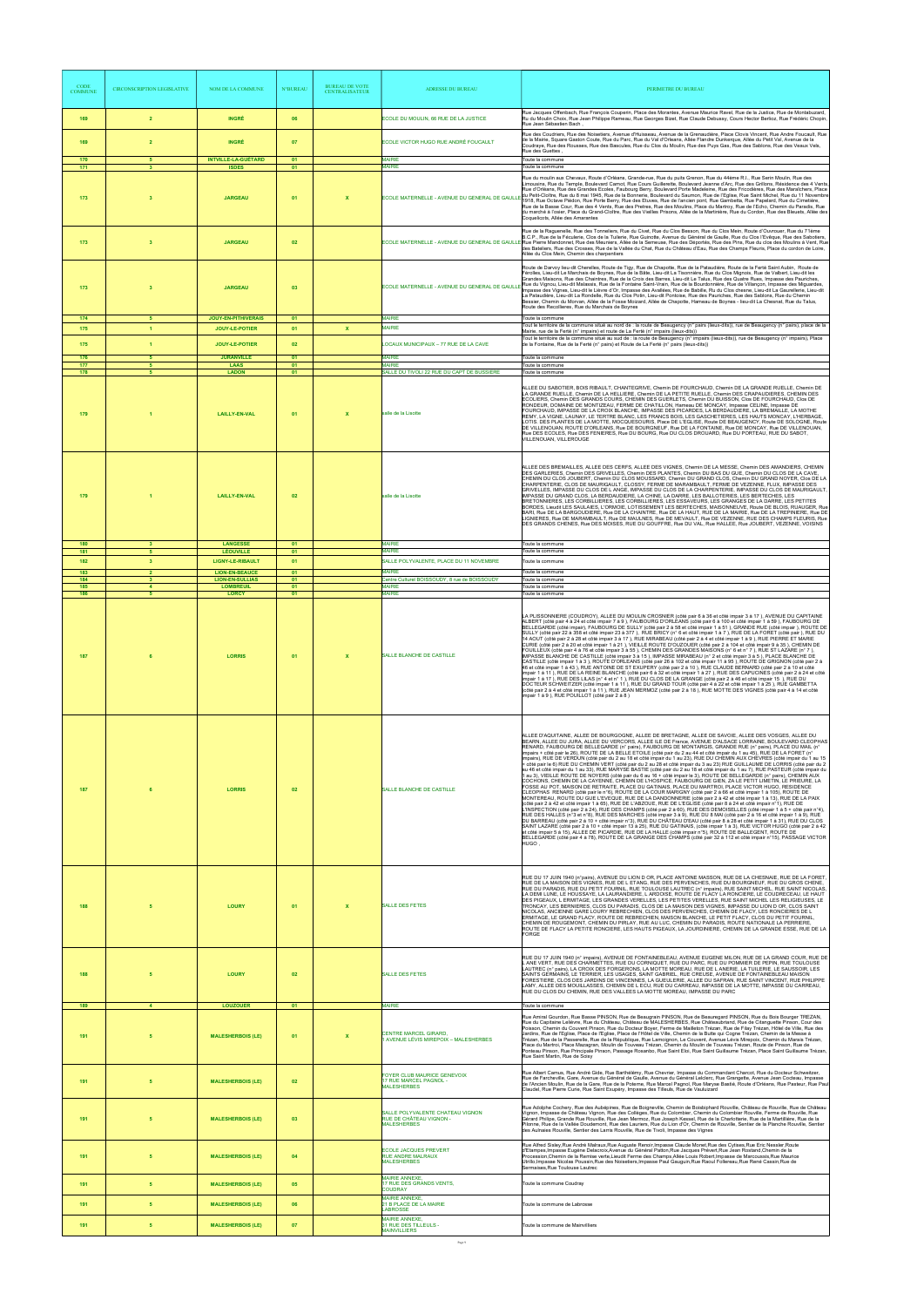| <b>CODE</b><br><b>COMMUNE</b> | <b>CIRCONSCRIPTION LEGISLATIVE</b>     | NOM DE LA COMMUNE                                                             | <b>N°BUREAU</b> | <b>BUREAU DE VOTE</b><br><b>CENTRALISATEUR</b> | <b>ADRESSE DU BUREAU</b>                                                                   | PERIMETRE DU BUREAU                                                                                                                                                                                                                                                                                                                                                                                                                                                                                                                                                                                                                                                                                                                                                                                                                                                                                                                                                                                                                                                                                                                                                                                                                                                                                                                                                                                                                                                                                                 |
|-------------------------------|----------------------------------------|-------------------------------------------------------------------------------|-----------------|------------------------------------------------|--------------------------------------------------------------------------------------------|---------------------------------------------------------------------------------------------------------------------------------------------------------------------------------------------------------------------------------------------------------------------------------------------------------------------------------------------------------------------------------------------------------------------------------------------------------------------------------------------------------------------------------------------------------------------------------------------------------------------------------------------------------------------------------------------------------------------------------------------------------------------------------------------------------------------------------------------------------------------------------------------------------------------------------------------------------------------------------------------------------------------------------------------------------------------------------------------------------------------------------------------------------------------------------------------------------------------------------------------------------------------------------------------------------------------------------------------------------------------------------------------------------------------------------------------------------------------------------------------------------------------|
| 191                           | 5 <sub>5</sub>                         | <b>MALESHERBOIS (LE)</b>                                                      | 08              |                                                | <b>MAIRIE ANNEXE,</b><br><b>7 RUE DE LA GARE</b><br><b>MANCHECOURT</b>                     | Toute la commune de Manchecourt                                                                                                                                                                                                                                                                                                                                                                                                                                                                                                                                                                                                                                                                                                                                                                                                                                                                                                                                                                                                                                                                                                                                                                                                                                                                                                                                                                                                                                                                                     |
| 191                           | 5                                      | <b>MALESHERBOIS (LE)</b>                                                      | 09              |                                                | MAIRIE ANNEXE.<br><b>NANGEVILLE</b>                                                        | Toute la commune de Nangeville                                                                                                                                                                                                                                                                                                                                                                                                                                                                                                                                                                                                                                                                                                                                                                                                                                                                                                                                                                                                                                                                                                                                                                                                                                                                                                                                                                                                                                                                                      |
| 191                           | -5                                     | <b>MALESHERBOIS (LE)</b>                                                      | 10 <sub>1</sub> |                                                | <b>MAIRIE ANNEXE,</b><br>RUE DU 11 NOVEMBRE<br>ORVEAU-BELLESAUVE                           | Toute la commune de Orveau-Bellesauve                                                                                                                                                                                                                                                                                                                                                                                                                                                                                                                                                                                                                                                                                                                                                                                                                                                                                                                                                                                                                                                                                                                                                                                                                                                                                                                                                                                                                                                                               |
| 193                           | $\mathbf{3}$                           | <b>MARCILLY-EN-VILLETTE</b>                                                   | 01              | $\mathbf x$                                    | SALLE CHANTALOUP - RUE DES RELAIS                                                          | Toute la commune pour les électeurs dont le nom commence par les lettres A à K                                                                                                                                                                                                                                                                                                                                                                                                                                                                                                                                                                                                                                                                                                                                                                                                                                                                                                                                                                                                                                                                                                                                                                                                                                                                                                                                                                                                                                      |
| 193                           | $\overline{\mathbf{3}}$                | <b>MARCILLY-EN-VILLETTE</b>                                                   | 02              |                                                | SALLE CHANTALOUP - RUE DES RELAIS                                                          | Toute la commune pour les électeurs dont le nom commence par les lettres L à Z + les listes complémentaires                                                                                                                                                                                                                                                                                                                                                                                                                                                                                                                                                                                                                                                                                                                                                                                                                                                                                                                                                                                                                                                                                                                                                                                                                                                                                                                                                                                                         |
| 194                           | 6                                      | <b>MARDIÉ</b>                                                                 | 01              | $\mathbf{x}$                                   | SALLE DU P'TIT THÉÂTRE, RUE MAURICE ROBILLARD                                              | RUE DES MOULINS, RUE DES BASROCHES, RUE DE LATINGY, RUE EUGENE FARNAULT, RUE DE LA CHAISE, RUE DU CLOS<br>ABRAHAM, RUE DE QUESMIERES, PLACE JEAN ZAY, RUE DE LA PAIX, RUE DU PETIT BOIS, RUE DES DEPORTES, RUE DE<br>BOU, RUE DE LA BINETTE, RUE DU POUTIL, RUE MAURICE ROBILLARD, RUE DU MONT, RUE DE BELLEVUE, ALLEE DES<br>QUESMIERES. VENELLE DES IRIS. RUE DU 11 NOVEMBRE. RUE DE LA GARENNE. CHEMIN RURAL 70. RUE DE VEIGNAN.<br>VENELLE DES LILAS, RUE DU 8 MAI, CHEMIN RURAL DE LA TUILERIE, CHEMIN DE LA BRETAUCHE, IMPASSE DES MOULINS,<br>RUE DU CLOS DE L'AUMÔNE. RUE DU GRIS MEUNIER. PLACE DU MESLIER. ALLÉE DU L'AUVERNAT. PLACE DU GENNETIN.<br>ALLÉE DU BACO, PLACE DU SAMOIREAU                                                                                                                                                                                                                                                                                                                                                                                                                                                                                                                                                                                                                                                                                                                                                                                                                   |
| 194                           |                                        | <b>MARDIÉ</b>                                                                 | 02              |                                                | SALLE DU P'TIT THÉÂTRE, RUE MAURICE ROBILLARD                                              | RUE JOACHIM DU BELLAY, AVENUE DE PONT AUX MOINES, PLACE DES MONTMORENCY, RUE PIERRE DE RONSARD, RUE<br>DES CERISIERS, RUE DES GRIOTTES, RUE CLEMENT MAROT, RUE DE LA FOSSE LONGUE, AVENUE DE MIROMESNIL, RUE<br>FRANÇOIS VILLON, RUE DE LA DURANDIERE, RUE CHARLES D'ORLEANS, PLACE DES MARMOTTES, PLACE DES ANGLAISES<br>RUE DU GUÉ MORIN, RUE DU MERISIER, RUE PIERRE ET MARIE CURIE, RUE JACQUES PREVERT, RUE DES BLEUETS, RUE<br>ETIENNE DE CHOISEUL, RUE JEAN-BAPTISTE CHARDIN, PLACE JEAN-BAPTISTE CHARDIN, RUE MAURICE QUENTIN DE LA<br>TOUR, PLACE MAURICE QUENTIN DE LA TOUR, RUE AGRIPPA D'AUBIGNE                                                                                                                                                                                                                                                                                                                                                                                                                                                                                                                                                                                                                                                                                                                                                                                                                                                                                                        |
| 194                           | 6                                      | <b>MARDIÉ</b>                                                                 | 03              |                                                | SALLE DU P'TIT THÉÂTRE, RUE MAURICE ROBILLARD                                              | RUE DE LA VEDELLE, RUE DE GENON, AVENUE DE NEUVILLE, RUE DES BRETEAUX, RUE DE DONNERY, RUE DU CYGNE.<br>RUE DU VAURET, RUE DE LA GRANDE MAISON, RUE GEORGES SIROT, RUE LOUIS JERÔME, PLACE DE L'ECLUSE, RUE DE<br>LA CROIX FERREE, RUE DE LA BUTTE MOREAU, RUE DU PLISSAY, FERME DE L'ETANG LIEU DIT L'ETANG, RUE DES<br>CAILLOUX                                                                                                                                                                                                                                                                                                                                                                                                                                                                                                                                                                                                                                                                                                                                                                                                                                                                                                                                                                                                                                                                                                                                                                                   |
| 195<br>196                    |                                        | <b>MAREAU-AUX-BOIS</b><br><b>MAREAU-AUX-PRÉS</b>                              | 01<br>01        |                                                | MAIRIE - 2 RUE DES ECOLES<br><b>MAIRIE</b>                                                 | Toute la commune<br>Toute la commune                                                                                                                                                                                                                                                                                                                                                                                                                                                                                                                                                                                                                                                                                                                                                                                                                                                                                                                                                                                                                                                                                                                                                                                                                                                                                                                                                                                                                                                                                |
| 197                           |                                        | <b>MARIGNY-LES-USAGES</b>                                                     | 01              | $\mathbf x$                                    | GROUPE SCOLAIRE (salle multimédia) - 125 RUE DE LA<br><b>TOUCHE</b>                        | PLACE DE L EGLISE, RUE DE LA BIJONNERIE, RUE DU CHAMP NAPPE, RUE DU CHÂTEAU D EAU, RUE DU CHAUMIER, RUE<br>DE LA CITADELLE, RUE DE LA CORNE DE CERF, RUE DU COURTASAULE, RUE DE LA CROISETTE, RUE DE LA CROIX DES<br>PELLERINS, RUE DE LA CROIX MAILLY, RUE DU FOUR A CHAUX, RUE DE LA GARE, RUE DE LA GRAND COUR, RUE DU GROS<br>ORME, RUE DES JARDINS, RUE CHAMBREDANT, RUE ABBE LERMINIER, CHEMIN DE LA TOUCHE, CHEMIN DES VENELLES,<br>IMPASSE DU GRAND MOULIN, RUE DE LA VALLONNIERE, RUE DU CLOCHER, RUE DES SARMENTS, IMPASSE DES<br>SARMENTS, IMPASSE DU CLOCHER, IMPASSE DE LA VALLONNIÈRE                                                                                                                                                                                                                                                                                                                                                                                                                                                                                                                                                                                                                                                                                                                                                                                                                                                                                                                 |
| 197                           | 6                                      | <b>MARIGNY-LES-USAGES</b>                                                     | 02              |                                                | GROUPE SCOLAIRE (salle multimédia) - 125 RUE DE LA<br><b>TOUCHE</b>                        | RUE DE LUGERE, RUE NATIONALE, RUE DU PEGAS, RUE DE LA PIERREUSE, RUE DES QUATRE ARPENTS, RUE DU QUILLET,<br>RUE DE LA ROUSSELIERE. RUE DE SAINT AIGNAN. RUE DE LA TOUCHE. RUE DES TROIS ARCHES. RUE DU VIEUX BOURG.<br>RUE DE VILLEVERT, RUE DU DONJON, ALLEE DE LA TOUR, SENTIER DE LA TOURELLE, CHEMIN DE L ARDOISE, RUE DE L<br>ETANG DE BUCY, IMPASSE MON IDEE, IMPASSE DE BLIMER                                                                                                                                                                                                                                                                                                                                                                                                                                                                                                                                                                                                                                                                                                                                                                                                                                                                                                                                                                                                                                                                                                                               |
| 198<br>199                    | 5<br>$\overline{4}$                    | <b>MARSAINVILLIERS</b><br><b>MELLEROY</b>                                     | 01<br>01        |                                                | <b>MAIRIE</b><br><b>MAIRIE</b>                                                             | Toute la commune<br>Toute la commune                                                                                                                                                                                                                                                                                                                                                                                                                                                                                                                                                                                                                                                                                                                                                                                                                                                                                                                                                                                                                                                                                                                                                                                                                                                                                                                                                                                                                                                                                |
| 200                           | $\overline{\mathbf{3}}$                | <b>MÉNESTREAU-EN-VILLETTE</b>                                                 | 01              |                                                | <b>MAIRIE</b>                                                                              | Toute la commune                                                                                                                                                                                                                                                                                                                                                                                                                                                                                                                                                                                                                                                                                                                                                                                                                                                                                                                                                                                                                                                                                                                                                                                                                                                                                                                                                                                                                                                                                                    |
| 201<br>202                    | $\Delta$                               | <b>MÉRINVILLE</b><br><b>MESSAS</b>                                            | 01<br>01        |                                                | <b>MAIRIE</b><br>RESTAURANT SCOLAIRE                                                       | Toute la commune<br>Toute la commune                                                                                                                                                                                                                                                                                                                                                                                                                                                                                                                                                                                                                                                                                                                                                                                                                                                                                                                                                                                                                                                                                                                                                                                                                                                                                                                                                                                                                                                                                |
| 203                           | $\overline{2}$                         | <b>MEUNG-SUR-LOIRE</b>                                                        | 01              | $\boldsymbol{\mathsf{x}}$                      | SALLE DES FETES RUE DU PONT                                                                | ALLÉE PIERRE BARRAULT, CHAUSSÉE DES MAUVES, CHAUSSÉE DU GRAND MOULIN, CHEMIN DE LA FONTAINE, CHEMIN DE<br>MEUNG À DRY, CHEMIN DE ROQUELIN À MASAN, CHEMIN DES GRÈVES, CHEMIN DU BOUT DU MONDE, CLOÎTRE SAINT<br>LIPHARD, COUR DES MOULINS, COUR SAINT PIERRE, IMPASSE BASSADA, IMPASSE CHÂTEAU GAILLARD, IMPASSE DE LA<br>MARDELLE, IMPASSE DE LA PROVIDENCE, IMPASSE DES CORDELIERS, IMPASSE DU CHÂTEAU, IMPASSE DU CLOÎTRE,<br>IMPASSE DU FORT, IMPASSE JEHAN DE MEUNG, IMPASSE POMME DE PIN, IMPASSE PORTE D'AMONT, IMPASSE SAINT<br>MICHEL, LIEU-DIT LE BOUT DU PONT, LIEU-DIT L'ILE AUX OIES, PLACE DU MARTROI, PLACE DU MAUPAS, PLACE DU<br>REMPART, PLACE DU TERTRE, QUAI DU MAIL, QUAI JEANNE D'ARC, ROUTE DE CLÉRY, RUE DE CITEAUX, RUE DE<br>COULMIERS, RUE DE LA BARRE, RUE DE LA CHAULERIE, RUE DE MABRAY, RUE DES BOULES ROUGES, RUE DES<br>CHENEVIÈRES. RUE DES CORDELIERS. RUE DES FOSSÉS SAINT DENIS. RUE DES MAUVES. RUE DES REMPARTS. RUE DES<br>TANNERIES, RUE DU COUTELET, RUE DU DOCTEUR HENRI MICHEL, RUE DU DR ALBERT VEILLARD, RUE DU FILOIR, RUE<br>DU FORT, RUE DU GÉNÉRAL DE GAULLE, RUE DU MARTROI, RUE DU MAUPAS, RUE DU PONT BRANLANT, RUE DU PONT,<br>RUE DU PUITS CHAUVEAU, RUE DU TRIANON, RUE EMMANUEL TROULET, RUE INGRES, RUE JEAN MORIN, RUE JEHAN DE<br>MEUNG, RUE POMME DE PIN, RUE PORTE D'AMONT, RUE PORTE GUIGNARD, RUE SAINT DENIS, RUE SAINT JEAN, RUE<br>SAINT NICOLAS. RUE THIBAULT CHEMIN. VENELLE EMMANUEL TROULET. VENELLE SAINT DENIS. VENELLE THIBAULT<br>CHEMIN |
|                               |                                        | <b>MEUNG-SUR-LOIRE</b>                                                        |                 |                                                | ECOLE DES PAPECETS RUE JEAN MACE                                                           | AVENUE DES DÉPORTÉS, CHEMIN ANDRÉ BASCHET, CHEMIN DE LA BRUÈRE, CHEMIN DE LA ROSE, CHEMIN DES<br>MYOSOTIS, CHEMIN DES VIGNERONS, CHEMIN PHILIPPE BELLETESTE, IMPASSE DES TONNELLES, RÉSIDENCE FRANÇOIS<br>RABELAIS. RUE CHURIN, RUE DE BLOIS, RUE DE CHATEAUDUN (NUMÉROS 1 À 17), RUE DE LA GRILLE DU CHÂTEAU RUE DE<br>ALAISON, RUE DES FRERES FLAMENCOURT, RUE DES MILLECENTS, RUE DES PAPECETS, RUE DES SAUTS AUX LOUPS<br>RUE DU CHAMP D'AMOUR, RUE DU COMMISSAIRE MAIGRET, RUE FRANÇOIS VILLON, RUE GASTON DOUCHEMENT, RUE<br>GUY PERRON, RUE JEAN MACÉ,RUE MARCEL LOISEAU,RUE NICOLAS D'ORGEMONT, RUE RAYMOND PIEDNOIR, VENELLE<br>CHURIN. VENELLE DE LA GRILLE DU CHÂTEAU. VENELLE D'ORGEMONT. VENELLE MACÉ                                                                                                                                                                                                                                                                                                                                                                                                                                                                                                                                                                                                                                                                                                                                                                                                  |
| 203                           | $\overline{2}$                         | <b>MEUNG-SUR-LOIRE</b>                                                        | 03              |                                                | ECOLE DE LA NIVELLE PLACE GAUTHIER                                                         | ALLÉE DE LA PERRIÈRE, ALLÉE DE SAINT HILAIRE, ALLÉE DES CÈDRES, ALLÉE DU PRÉ NEUF, CHEMIN DE BEL AIR, CHEMIN<br>DE GARANCE, CHEMIN DE LA BATISSIÈRE, CHEMIN DE LA LAITERIE, CHEMIN DE L'ORANGE, CHEMIN DE L'ORME DE<br>ROUDON. CHEMIN DE L'ORMEAU. CHEMIN DE PANTIN. CHEMIN DE SAINT HILAIRE CHEMIN DES CULANDS. CHEMIN DES<br>MEUNIERS, CHEMIN DES RUELLES, CHEMIN D'OLIVET / ROUDON, CHEMIN DU CLOS DE LA BÂTISSIÈRE, CHEMIN DU MARIAU,<br>CHEMIN DU MOULIN DES MARAIS, IMPASSE DES RUELLES, LIEU-DIT BEAUREPAIRE, LIEU-DIT CHEMIN DE LA BONNERIE,<br>LIEU-DIT LA CORNE, LIEU-DIT LA HAUTE MUREE, LIEU-DIT LE PETIT BEL AIR, LIEU-DIT ROUDON, PLACE ROGER GAUTHIER,<br>ROUTE D'AUNAY, ROUTE DE BEL AIR, ROUTE DE CLAN, ROUTE DE LA BÂTISSIÈRE, ROUTE DE LA BONNERIE, ROUTE DE LA<br>NIVELLE, ROUTE DES MARAIS, RUE DE BASMONT, RUE DE L'ENFER, RUE DE SAINT HILAIRE, RUE DES CORNEILLES, RUE<br>DES SABLONS, RUE D'ORLÉANS (NUMÉROS PAIRS),RUE GALLET, RUE GASTON COUTÉ, RUELLE DE LA NIVELLE, VENELLE<br><b>DE LA FONTAINE</b>                                                                                                                                                                                                                                                                                                                                                                                                                                                                                   |
| 203                           | $\overline{2}$                         | <b>MEUNG-SUR-LOIRE</b>                                                        | 04              |                                                | <b>ECOLE DES POTIERES 2 RUE VIGNES</b>                                                     | ALLÉE DES FRÊNES, ALLÉE DES GARENNES, ALLÉE DES GRIVES, ALLÉE DES TOURELLES, AVENUE DES POTIÈRES,<br>CHEMIN DE LA BALLASTIÈRE, CHEMIN DE LA POINTE,CHEMIN DES PÊCHEURS,CHEMIN DU POINT DU JOUR, CHEMIN VERT<br>DU BLÉNOIS, IMPASSE DE LA MOUCHE, IMPASSE DE LYMM, IMPASSE DES CAVES, IMPASSE DES FENOUX, IMPASSE DES<br>MARINIERS, IMPASSE DES MOUETTES, IMPASSE DES VIGNES, IMPASSE DU MANOIR DES TOURELLES, LE CLOS DE LA<br>BONNE DAME, LIEU-DIT LA MOUCHE, LIEU-DIT LA PETITE MOUCHE, LIEU-DIT LE PRESSOIR, LIEU-DIT LE BAS DE LA<br>MOUCHE, RÉSIDENCE ALAIN FOURNIER, RÉSIDENCE ALEXANDRE DUMAS, RÉSIDENCE CHARLES PÉGUY, RÉSIDENCE<br>GEORGES SIMENON, RÉSIDENCE GUILLAUME DE LORRIS, RÉSIDENCE MARCEL PROUST, RÉSIDENCE MAURICE GENEVOIX<br>RÉSIDENCE MAX JACOB, RUE DE LA FONTAINE LADURÉE, RUE DES BOURRETTES, RUE DES FENOUX, RUE DES VIGNES,<br>RUE D'ORLÉANS (NUMÉROS IMPAIRS), RUE DU 8 MAI 1945, RUE DU GRIS MEUNIER, RUE DU MOULIN À VENT, RUE DU POINT<br>DU JOUR, RUE FLANDRES DUNKERQUE, RUE JEAN MOULIN, RUE SAINT PIERRE,<br>SQUARE CHARLES PÉGUY, VENELLE DE LA BALASTIÈRE, VENELLE DES PÊCHEURS, VENELLE DES POTIÈRES, VENELLE<br><b>DES TOURELLES</b>                                                                                                                                                                                                                                                                                                                                        |
| 203<br>204                    | $\overline{2}$<br>$\mathbf{1}$         | <b>MEUNG-SUR-LOIRE</b><br><b>MÉZIÈRES-LEZ-CLÉRY</b>                           | 05<br>01        |                                                | ESPACE DE LA BELLE JEUNESSE, 7 RUE DU RETOUR<br><b>DES CHAMPS</b><br><b>MAIRIE</b>         | ALLÉE DU FOURNEAU, BELLEVUE, CHEMIN DE LA CAUSETTE, CHEMIN DE LA GRANDE MAISON NEUVE, CHEMIN DE LA<br>PETITE MAISON NEUVE, CHEMIN DE L'ÉPI BLOND, CHEMIN DU FOIN QUI PRESSE, CHEMIN DU GRAIN TOMBÉ, CHEMIN<br>RURAL DE LA MAISON NEUVE À GARANCE, LIEU-DIT COUR DE LA GARE, MAIL DES TROIS ROSES, PLACE DE LA HAUTE<br>CROIX, RUE ARISTIDE BRIAND, RUE AUX LOUPS, RUE DE CHATEAUDUN (À PARTIR DES NUMÉROS 24 ET 25), RUE DE<br>CROPETS, RUE DE LA GARE, RUE DE LA HAUTE CROIX, RUE DES BOURGOGNES, RUE DES COQS MATINEUX, RUE DES<br>COURTILS, RUE DU BEAU GRAND CHEMIN, RUE DU BLOIS GLACÉ, RUE DU CHEMIN POUDREUX, RUE DU FOURNEAU,RUE<br>DU MEUNIER DE L'ESPOIR, RUE DURETOUR DES CHAMPS, RUE MAISON NEUVE, RUE PAVÉ DE VENDÔME, VENELLE DU<br><b>RUISSEAU</b><br>Toute la commune                                                                                                                                                                                                                                                                                                                                                                                                                                                                                                                                                                                                                                                                                                                               |
| 205<br>206                    | 5 <sub>1</sub><br>$\blacktriangleleft$ | <b>MÉZIÈRES-EN-GÂTINAIS</b><br><b>MIGNÈRES</b>                                | 01<br>01        |                                                | <b>MAIRIE</b><br><b>MAIRIE</b>                                                             | Toute la commune<br>Toute la commune                                                                                                                                                                                                                                                                                                                                                                                                                                                                                                                                                                                                                                                                                                                                                                                                                                                                                                                                                                                                                                                                                                                                                                                                                                                                                                                                                                                                                                                                                |
| 207<br>208                    | $\overline{4}$                         | <b>MIGNERETTE</b><br><b>MONTARGIS</b>                                         | 01<br>01        | $\boldsymbol{\mathsf{x}}$                      | <b>MAIRIE</b><br><b>ECOLE PASTEUR BD DURZY</b>                                             | Toute la commune<br>Bd des Belles Manières, Rue Dom Pedre, Bd Durzy, Rue du Four Dieu, Allée Gérard Bouche, Rue du Grenier à Sel, Rue Gudin, HORS<br>COMMUNE, Place Jules Ferry, Rue de L'Ancien Palais, Rue de la Pêcherie, Rue de la Poterne, Place de la République, Rue de la Tour<br>du Sault, Quai du Loing, Rue du Loing, Place Mirabeau, Rue du Moulin à Tan, Rue Neuve du Pâtis, Bd Paul Baudin, Ruelle Pinon, Rue<br>Raymond Laforge, Rue Raymond Tellier, Bd des Remparts, Rue de Vaublanc, Rue Jean Jaurès, Chemin de la Baignade,Rue Hoche,<br>Rue Clotilde Morisseau, Rue du Pont Saint Roch, Rue du Port Saint Roch, Route de Châtillon, Esplanade Eric Tabarly, Allée André<br>Bourrabier, Allée du Dr Gastellier, Allée Ange René RAVAULT, Allée Dubois et Coneuf                                                                                                                                                                                                                                                                                                                                                                                                                                                                                                                                                                                                                                                                                                                                  |
| 208                           |                                        | <b>MONTARGIS</b>                                                              | 02              |                                                | <b>ECOLE PASTEUR BD DURZY</b>                                                              | Bd Anatole France, Rue de l'Ancien Hôtel Dieu, Rue du Bon Guillaume, Quai du Canal, Bd du Chinchon, Rue de Cormenin, Rue Cour<br>Jean Dupont, Rue du Dévidet, Rue Dorée, Rue Gambetta, Rue du Général Leclerc, Rue Girodet, Impasse de la Raffinerie, Rue des<br>Lauriers, Rue Mircon, Rue des Ormeaux, Quai du Pâtis, Rue du Pâtis, Rue Périer, Rue du Port, Rue Pougin de la Maisonneuve, Rue du<br>Président F.D.Roosevelt, Rue Raspail, Place des Récollets, Rue des Récollets, Rue Renée de France, Rue Triqueti, Impasse de<br>l'Ancienne Comédie, Rue André Coquillet, Rue Ferdinand Buisson, Rue P. et M. Curie, Avenue Gaillardin, Rue Mainquet, Rue du<br>Puiseaux, Rue du 82ème Régiment d'Infanterie, Rue Cyrille Robert, Rue du Docteur Roux, Chemin de Saint-Denis, Rue Sédillot                                                                                                                                                                                                                                                                                                                                                                                                                                                                                                                                                                                                                                                                                                                      |
| 208                           | $\overline{4}$                         | <b>MONTARGIS</b>                                                              | 03              |                                                | ECOLE J MOULIN LES CLOSIERS                                                                | Rue de l'Europe, Allée Résidence de la Roseraie, Allée Résidence des Tourelles, Centre commercial de La Chaussée, Allée Eric<br>Joseph, Allée Offenbach, Rue d'Alsace Lorraine, Rue de Crowborough, Rue Van Linden                                                                                                                                                                                                                                                                                                                                                                                                                                                                                                                                                                                                                                                                                                                                                                                                                                                                                                                                                                                                                                                                                                                                                                                                                                                                                                  |
| 208                           | $\overline{4}$                         | <b>MONTARGIS</b>                                                              | 04              |                                                | ECOLE J MOULIN LES CLOSIERS                                                                | Allée de la Résidence du Lac, Rue Jean Moulin, Rue des Closiers, Cour des Closiers, Rue A.Calmette, Rue Chatouillat, Rue Arthur<br>Chomette, Rue des Déportés, Ruelle Herbeuse, Rue Lamartine, Rue Lebert, Rue Jules Leloup, Rue Molière, Rue Paul Painlevé, Rue<br>Pasteur, Rue Marcel Sembat, Rue Albert Thierry, Rue E.Vaillant, Rue des Basses Varennes, Rte de Viroy, Rue du Bicentenaire de la<br>Révolution, Rue des Droits de l'Homme, Rue du Prieuré,                                                                                                                                                                                                                                                                                                                                                                                                                                                                                                                                                                                                                                                                                                                                                                                                                                                                                                                                                                                                                                                      |
| 208                           | $\overline{4}$                         | <b>MONTARGIS</b>                                                              | 05              |                                                | GYMNASE DU GRAND CLOS RUE DE GREVEN                                                        | Rue du Fg. de la Chaussée, Rue Flandres Dunkerque, Rue du Grand Clos, Rue de Greven, Avenue Adolphe Cochery, Rue Berne<br>Bellecour, Rue Carnot, Rue Chamillard, Rue Charles Gollier, Rue Chartrain, Avenue du Général De Gaulle, Rue Julien Bailly, Rue de la<br>Quintaine, Rue du Longeard, Rue Louis Lacroix, Rue Manuel, Route de Nevers, Rue Raimbault, Rue Sermon                                                                                                                                                                                                                                                                                                                                                                                                                                                                                                                                                                                                                                                                                                                                                                                                                                                                                                                                                                                                                                                                                                                                             |
| 208                           |                                        | <b>MONTARGIS</b>                                                              | 06              |                                                | GYMNASE DU GRAND CLOS RUE DE GREVEN                                                        | Rue Alexandre Garnier, Rue des Archers, Av.des Colonels Mesnier et Romon, Place des Bénédictines, Cour des 5 Boules, Cour des<br>Bénédictines, Rue Duchesne Rabier, Rue Emile Decourt, Rue Emile Loiseau, Rue Emile Zola, Rue Henriet Rouard, Rue Jacques<br>Frayer, Ruelle des Jardiniers, Ruelle de l'Hatier, Chemin de la Croix St. Jacques, Rue de la Forêt, Allée de la Vènerie, Rue Marcelin<br>Berthelot, Rue des Métiers, Rue des Murs, Rue Paul Doumer, Rue des Pervenches, Place Robert Dubois, Rue Roux Fedry, Avenue de<br>Verdun, Avenue Louis-Maurice Chautemps, Lycée en Forêt Avenue Maurice Chautemps, Ecole Genebrier Av. Chautemps, Piscine<br>Girardy Av. Chautemps, Rue du Docteur Paul Dubé, Rue Max Jacob, Avenue de la Gare, Rue Huette, Rue Coligny, Rue Etienne Dolet,<br>Rue Emile Mengin.                                                                                                                                                                                                                                                                                                                                                                                                                                                                                                                                                                                                                                                                                               |
| 208                           | $\overline{4}$                         | <b>MONTARGIS</b>                                                              | 07              |                                                | ESPACE MULTI-SERVICES RUE DE LA PONTONNERIE                                                | Rue de Bel Air, Rue Ernest Malâtre, Rue Falour, Bd Kennedy, Rue de la Libération, Res. des Archers, Bd.Kennedy, Res. Xaintrailles,<br>Bd.Kennedy, Res.de la Garde, Bd.Kennedy, Rue Saint Sébastien, Rue Thomas Barreau, Chemin Vauban, Villa Saint Sébastien, Allée<br>du Château Blanc, Rue Emile Moreau, Av. de l'Abbé Louis Foucher, Rue de la Pontonnerie, Rue Louis Philippon, Rue Victor Meric, Allée<br>Georges Brassens, Avenue de Lattre De Tassigny, Rue Ulysse Trélat, Villa de Lattre De Tassigny, Villa Ulysse Trélat, Rue Claudie<br>Rolfe, Rue Auguste Vie,                                                                                                                                                                                                                                                                                                                                                                                                                                                                                                                                                                                                                                                                                                                                                                                                                                                                                                                                          |
| 208<br>209                    | $\overline{4}$<br>5                    | <b>MONTARGIS</b><br><b>MONTBARROIS</b>                                        | 08<br>01        |                                                | ESPACE MULTI-SERVICES RUE DE LA PONTONNERIE<br><b>MAIRIF</b>                               | Ruelle du Château Blanc, Cour des Chevaliers, Rue du Faubourg d'Orléans, Ruelle de la Conception, Ruelle de la Pierrière, Ruelle des<br>Lilas, Ruelle Marcel Félin, Rue de Vimory,Rue du Canal, Ruelle Gué, Rue de la Sirène, Villa Bellevue, Villa Renée de France, Rue des<br>Acacias, Rue Albert Moreau, Place du Château, Rue du Château, Rue du Cimetière, Chemin du Cimetière , Rue du Colonel Buckmaster,<br>Avenue du Docteur Robert Szigeti, Chemin de la Collerette, Rue de la Collerette, Allée de la Pierrière<br>Toute la commune                                                                                                                                                                                                                                                                                                                                                                                                                                                                                                                                                                                                                                                                                                                                                                                                                                                                                                                                                                      |
| 210<br>212                    | $\overline{4}$<br>$\overline{4}$       | <b>MONTBOUY</b><br><b>MONTCRESSON</b>                                         | 01<br>01        |                                                | SALLE SEGESTAE-DERRIERE LA MAIRIE<br>SALLE DE L ECOLE PRIMAIRE                             | Toute la commune<br>Toute la commune                                                                                                                                                                                                                                                                                                                                                                                                                                                                                                                                                                                                                                                                                                                                                                                                                                                                                                                                                                                                                                                                                                                                                                                                                                                                                                                                                                                                                                                                                |
| 213<br>214                    | 6<br>5<br>5 <sup>1</sup>               | <b>MONTEREAU</b><br><b>MONTIGNY</b>                                           | 01<br>01<br>01  |                                                | SALLE DES FETES<br>SALLE POLYVALENTE RENE RIVIERE, RUE DU PEYTIT<br>1, ROUTE DE BELLEGARDE | Toute la commune<br>Toute la commune<br>Toute la commune                                                                                                                                                                                                                                                                                                                                                                                                                                                                                                                                                                                                                                                                                                                                                                                                                                                                                                                                                                                                                                                                                                                                                                                                                                                                                                                                                                                                                                                            |
| 215<br>216<br>217             | $\blacktriangleleft$<br>5              | <b>MONTLIARD</b><br><b>MORMANT-SUR-VERNISSON</b><br><b>MORVILLE-EN-BEAUCE</b> | 01<br>01        |                                                | MAIRIE, 77 RUE DU VERNISSON<br><b>MAIRIE</b>                                               | Toute la commune<br>Toute la commune                                                                                                                                                                                                                                                                                                                                                                                                                                                                                                                                                                                                                                                                                                                                                                                                                                                                                                                                                                                                                                                                                                                                                                                                                                                                                                                                                                                                                                                                                |
| 218<br>219                    | $\mathbf{3}$<br>5                      | <b>MOULINET-SUR-SOLIN (LE)</b><br><b>MOULON</b>                               | 01<br>01        |                                                | <b>MAIRIE</b><br><b>MAIRIE</b>                                                             | Toute la commune<br>Toute la commune                                                                                                                                                                                                                                                                                                                                                                                                                                                                                                                                                                                                                                                                                                                                                                                                                                                                                                                                                                                                                                                                                                                                                                                                                                                                                                                                                                                                                                                                                |
| 220<br>222                    | $\overline{5}$<br>$\blacktriangleleft$ | NANCRAY-SUR-RIMARDE<br><b>NARGIS</b>                                          | 01<br>01        |                                                | <b>MAIRIE</b><br>SALLE POLYVALENTE RUE 8 MAI 1945                                          | Toute la commune<br>Toute la commune                                                                                                                                                                                                                                                                                                                                                                                                                                                                                                                                                                                                                                                                                                                                                                                                                                                                                                                                                                                                                                                                                                                                                                                                                                                                                                                                                                                                                                                                                |
| 223                           | 5                                      | <b>NESPLOY</b>                                                                | 01              |                                                | <b>MAIRIE</b>                                                                              | Toute la commune<br>Impasse des Blinières, Allée René Cassin, Rue de la Cheminée Ronde, Impasse de la Cheminée Ronde, Rue des Déportés, Rue Félix                                                                                                                                                                                                                                                                                                                                                                                                                                                                                                                                                                                                                                                                                                                                                                                                                                                                                                                                                                                                                                                                                                                                                                                                                                                                                                                                                                   |
| 224                           | 5                                      | <b>NEUVILLE-AUX-BOIS</b>                                                      | 01              | $\boldsymbol{\mathsf{x}}$                      | ECOLE ELEMENTAIRE 2, RUE DU MAIL SUD                                                       | Desnoyers, Rue Dollon, Rue Martin Duplessis, Plae de l'Eglise, Venelle de l'Eglise, Avenue Flandres Dunkerque, Rue Girard, Rue<br>Guérin Houdas, Rue Pierre Lebrun, Place du Général Leclerc, Rue du Mail Est, Rue du Mail Sud, Rue des Maréchaux, Venelle du<br>martroi, Rue de la Messe, Rue Georges Monceau, Rue de Mondame, Place de Mondame, Impasse de Mondame, Allée du Moulingault,<br>Rue du Moulingault, Place du Moulingault, Place Saint Jacques, Rue du Temple, Avenue de Verdun, Rue des Villeneuves, Rue Saint<br>Jacques, Rue Martin Duplessis, Rue de la Domuse, Rue des Jardins du Temple, Rue de Lusignan, Rue de la Gare, Avenue Georges<br>Guérin                                                                                                                                                                                                                                                                                                                                                                                                                                                                                                                                                                                                                                                                                                                                                                                                                                              |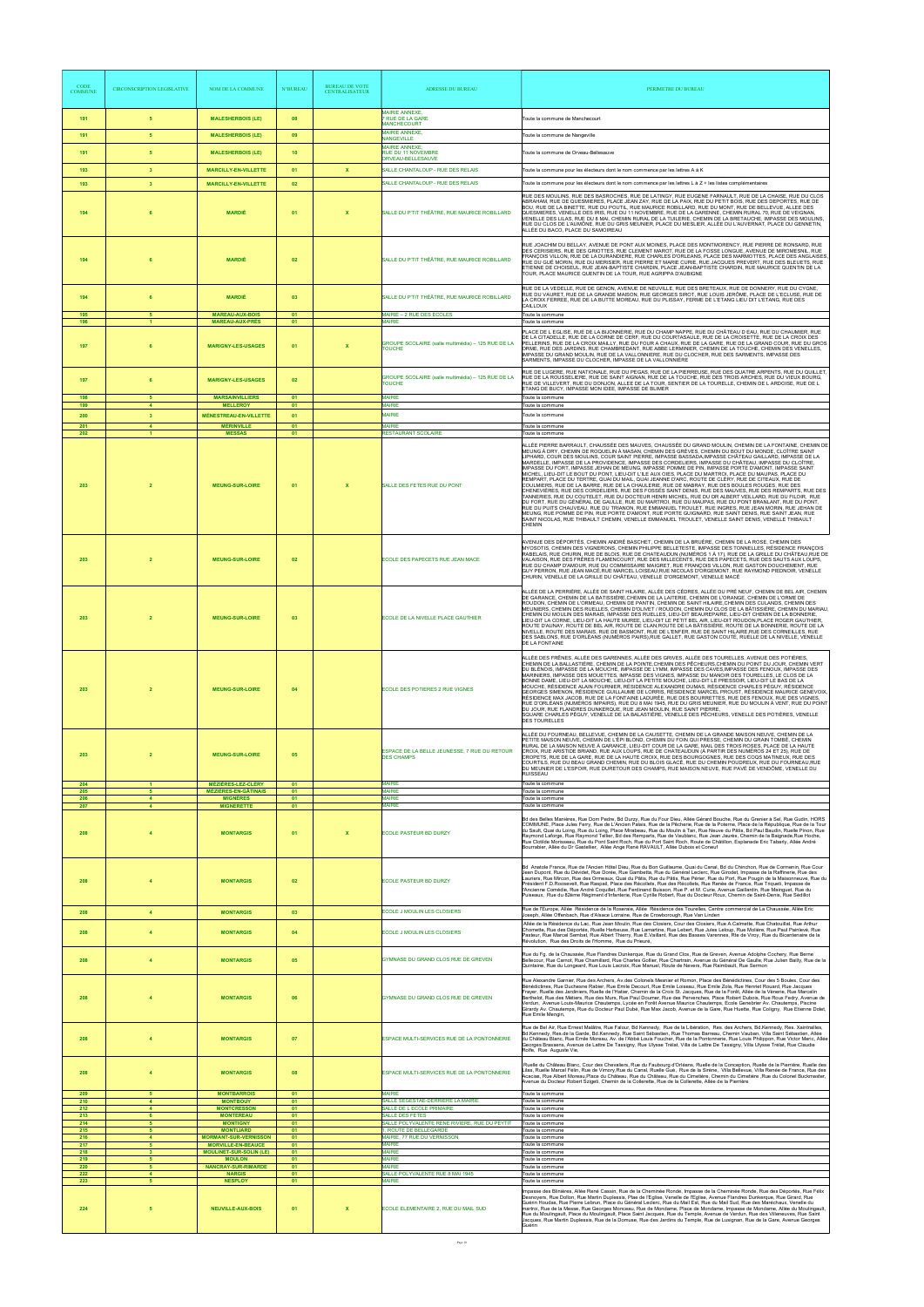| CODE<br><b>COMMUNE</b> | <b>CIRCONSCRIPTION LEGISLATIVE</b> | NOM DE LA COMMUNE                                           | <b>N°BUREAL</b> | <b>BUREAU DE VOTE</b><br><b>CENTRALISATEUR</b> | <b>ADRESSE DU BUREAU</b>                                               | PERIMETRE DU BUREAU                                                                                                                                                                                                                                                                                                                                                                                                                                                                                                                                                                                                                                                                                                                                                                                                                                                                                                                                                                                                                                                                                                                                                                                                                                                                                                                                                                                                                                                                                                                                                                                                                                                                                                                                                                                                                                                                            |
|------------------------|------------------------------------|-------------------------------------------------------------|-----------------|------------------------------------------------|------------------------------------------------------------------------|------------------------------------------------------------------------------------------------------------------------------------------------------------------------------------------------------------------------------------------------------------------------------------------------------------------------------------------------------------------------------------------------------------------------------------------------------------------------------------------------------------------------------------------------------------------------------------------------------------------------------------------------------------------------------------------------------------------------------------------------------------------------------------------------------------------------------------------------------------------------------------------------------------------------------------------------------------------------------------------------------------------------------------------------------------------------------------------------------------------------------------------------------------------------------------------------------------------------------------------------------------------------------------------------------------------------------------------------------------------------------------------------------------------------------------------------------------------------------------------------------------------------------------------------------------------------------------------------------------------------------------------------------------------------------------------------------------------------------------------------------------------------------------------------------------------------------------------------------------------------------------------------|
| 224                    | 5                                  | <b>NEUVILLE-AUX-BOIS</b>                                    | 02              |                                                | ECOLE ELEMENTAIRE 2, RUE DU MAIL SUD                                   | Impasse de Beauce, Allée des Blinières, Impasse des Bodes lattrées, Impasse de la Caille, Impasse de Chantaloup, Rue d'Etampes,<br>Impasse de la Gasconnerie, Impasse du Gâtinais, Impasse de la Gilotière, Rue Louis Gurlie, Impasse du Kiosque, Rue de la Motte,<br>Impasse du Moulin d'Argent, Impasse du Moulin d'Or. Rue Neuve, Rue de Puiseau, Rue de Saint Germain, Impasse de la rue Verte.<br>Impasse de Saint Germain, Impasse des Bordes Lattrées, Rue du Moulin Paillet, Rue de Montigny, Impasse du Petit Moulin, Allée des<br>Allouettes, Allée des Mésanges, Rue de la Gadroue, Impasse de la Popardière, Rue des Tournesols, Rue des Blés d'Or, Rue des<br>Vendes                                                                                                                                                                                                                                                                                                                                                                                                                                                                                                                                                                                                                                                                                                                                                                                                                                                                                                                                                                                                                                                                                                                                                                                                              |
| 224                    |                                    | <b>NEUVILLE-AUX-BOIS</b>                                    | 03              |                                                | ECOLE ELEMENTAIRE 2. RUE DU MAIL SUD                                   | Allée Pierre Ageorges, Rue de l'Alleu, Rue de l'Ardoise, Rue de l'Ardoisiere, Impasse du Bignon, Rue du Bignon, Impasse du Bourg<br>Neuf, Impasse du Buisson, Rue du Cas Rouge Hainault, Impasse du Cas Rouge Hainault, Rue du Cas Rouge Marchandon, Impasse de<br>la Cassiniere, Rue de la Chaubardière, Impasse de la Chaubardière, Rue de Chilleurs, Impasse du Citrier, Avenue du Maréchal Foch,<br>Rue de la Fontaine de Roulin, Impasse de la Fontaine de Roulin, Place de la Gare, Rue de l'Hervilliers, Impasse du Gouffre, Impasse de<br>l'Hervilliers, Rue de l'Huilerie, Rue de la Laye, Impasse de Lusignan, Rue de Montfort, Rue de Moulinville, Impasse de Moulinville,<br>Impasse d'Ozereau, Impasse de la Poterie, Impasse de Ramoulu, Rue de Rebréchien, Rue de la Rive du Bois, Impasse de la Rive du<br>Bois, Impasse des Roncières, Impasse de Ronville le Fort, Rue de Roulin, Impasse de Roulin, Rue de Ruau, Impasse de Ruau, Rue de<br>la Sage, Rue des Selliers, Impasse de la Thionnière, Impasse de la Tracassière, Rue Charles Vappereau, Rue de Lusignan, Rue du<br>Boisseau, Rue de la Bonnerie, Rue des Erables                                                                                                                                                                                                                                                                                                                                                                                                                                                                                                                                                                                                                                                                                                                                                 |
| 224                    | -5                                 | <b>NEUVILLE-AUX-BOIS</b>                                    | 04              |                                                | ECOLE ELEMENTAIRE 2, RUE DU MAIL SUD                                   | Rue des Bouchets, Impasse des Bouchets, Rue du Coudray, Rue Garde, Rue de la Gloriette, Allée des Guillots, Rue de la Guinguette,<br>Avenue du 8 Mai 1945, Cité Georges Langé, Rue de la Mardelle, Rue des Mitouflets, Rue des Moines du Vivier, Rue d'Orléans, Rue de<br>la Pichardière, Cité de la Pichardière, Impasse des Proulaines, Cité Pierre Rousseau, Rue Just Roux, Rue du Stade, Impasse de<br>Villesiméon, Rue Désiré Lubin, Allée de la Gadroue, Cité de la Pichardière, Rue de l'Orme de la Braze, Clos des Vignes, Rue des Loges,<br>Rue Romain Enten, Rue des Sept Arpents, Allée des Milleperthuis, Rue du Clos Roy                                                                                                                                                                                                                                                                                                                                                                                                                                                                                                                                                                                                                                                                                                                                                                                                                                                                                                                                                                                                                                                                                                                                                                                                                                                          |
| 225<br>226             | 5 <sub>5</sub><br>$\mathbf{3}$     | <b>NEUVILLE-SUR-ESSONNE (LA)</b><br><b>NEUVY-EN-SULLIAS</b> | 01<br>01        |                                                | <b>MAIRIE</b><br>MAIRIE - 2 PLACE DE L'EGLISE                          | Toute la commune<br>Toute la commune                                                                                                                                                                                                                                                                                                                                                                                                                                                                                                                                                                                                                                                                                                                                                                                                                                                                                                                                                                                                                                                                                                                                                                                                                                                                                                                                                                                                                                                                                                                                                                                                                                                                                                                                                                                                                                                           |
| 227<br>228             | $\mathbf{3}$<br>-5                 | <b>NEVOY</b><br><b>NIBELLE</b>                              | 01<br>01        |                                                | <b>MAIRIE</b><br>SALLE POLYVALENTE JACQUES POISSON                     | Toute la commune<br>Toute la commune                                                                                                                                                                                                                                                                                                                                                                                                                                                                                                                                                                                                                                                                                                                                                                                                                                                                                                                                                                                                                                                                                                                                                                                                                                                                                                                                                                                                                                                                                                                                                                                                                                                                                                                                                                                                                                                           |
| 229                    | $\mathbf{A}$                       | <b>NOGENT-SUR-VERNISSON</b>                                 | 01              | $\boldsymbol{\mathsf{x}}$                      | <b>MAIRIE 17B RUE ARISTIDE BRIAND</b>                                  | Chauffour, Chemin St Lazare, Chemin des Barillons, Chemin des Vignes, Chemin du Moulin Drouet, Cour des Cormiers, Impasse de la<br>Fontaine, La Borne Blanche, La Californie, La Coudre, La Forêt, La Montagne RN7, La Petite Selle, Le Four à Chaux, Le Moulin à Vent,<br>Le Moulin Drouet, Les Avrils, Les Barres, Les Fiettes, Les Georgeons, Les Prévosts, Place de l'Église, Place de la République, Les<br>Praslins, route d'Adon, rue Alexandre Corjon, rue Aristide Briand, rue Curie, rue de la Gare, rue de la Paix, rue de Montbouy, rue de<br>Varennes, rue de Verdun, rue de Vilmorin, rue des Dames, rue des Moulinards, rue des Plémonts, rue du Berry, rue du Gâtinais, rue du<br>11 Novembre, rue du 8 Mai, rue Georges Bannery, rue Georges Guillaume, rue Le Brecq, rue Raymond Picault, Les Terres du Château,<br>Ferme des Terres du Château, Le Mesnil                                                                                                                                                                                                                                                                                                                                                                                                                                                                                                                                                                                                                                                                                                                                                                                                                                                                                                                                                                                                                   |
| 229                    |                                    | <b>NOGENT-SUR-VERNISSON</b>                                 | 02              |                                                | CHATEAU 11 RUE PASTEUR<br><b>MAIRIE</b>                                | Allée des Erables, Allée des Sorbiers, Allée Jeanne d'Arc, Avenue Raymond Tribout, Château de Bellevue, Château Gaillard, Impasse<br>de Bellevue, Impasse du Bois Rougeau, La Cave, La Jolive, La Mivoie, La Pelleterie, La Petite Mivoie, Le Hameau, Le Moulin Certain, Le<br>Moulin de la Mivoie, Le Petit Bonhomme, Le Petit Reloy, Les Bourdois, Les Caillats, Les Grandes Bruyères, Les Ratons, Les Sacrés<br>Poils de Chien, rue de Bellevue, route des Choux, rue de l'étang, rue de la Chevalerie, rue de la Croix du Carrouge, rue de la Graillotte,<br>rue de la Tuilerie, rue de Sologne, rue des Bruyères, rue des Bois de Bauvais, rue des Soldats, rue du Bac, rue du Gué Colas, rue du<br>Gué Mulet, rue du Hameau, rue du Puits, rue Jean Marie Gosset, rue Pasteur, square du Carrouge, Les Blaivonnes, Le Petit Pellerin,<br>Allée du Vernisson, rue des Douglas,                                                                                                                                                                                                                                                                                                                                                                                                                                                                                                                                                                                                                                                                                                                                                                                                                                                                                                                                                                                                            |
| 230<br>231             | 6<br>-5                            | <b>NOYERS</b><br><b>OISON</b>                               | 01<br>01        |                                                | <b>MAIRIE</b>                                                          | Toute la commune<br>Toute la commune                                                                                                                                                                                                                                                                                                                                                                                                                                                                                                                                                                                                                                                                                                                                                                                                                                                                                                                                                                                                                                                                                                                                                                                                                                                                                                                                                                                                                                                                                                                                                                                                                                                                                                                                                                                                                                                           |
| 232<br>232             | $\overline{1}$                     | <b>OLIVET</b><br><b>OLIVET</b>                              | 01<br>02        | $\mathbf{x}$                                   | CENTRE CULTUREL D'YVREMONT<br>RESTAURANT SCOLAIRE ECOLE MICHEL RONFARD | Rue des Camélias, Rue des Capucines, Rue des Ecoles, Passage de la Forge, Impasse des Fresnes, Rue des Hortensias, Rue du<br>Mûrier, Rue des Myosotis, Rue des Pétunias, Rue Paul Genain, Allée du Poutyl, Allée du Clos du Poutyl, Place Louis Sallé, Rue<br>Théophile Jourdan, Impasse des Tulipes, Rue Victor Manche, Rue du Général de Gaulle, Rue Marcel Belot<br>Allée de l'Ardoise, Allée de la Chapelle, Allée de la Cour, Allée des Courtinières, Allée des Grands Coteaux, Impasse des Grands<br>Coteaux, Impasse Lagrenée, Allée Paul Gauguin, Allée des Pervenches, Allée du Clos des Petits Coteaux, Rue du Pont Bouchet, Allée<br>du Tertre, Allée des Sureaux, Rue de la Source, Allée de la Pervenche, Rue du Pont Cotelle, Allée de la Jacquetière, Allée Françoise<br>Barré Sinoussi, Allée Jean-Marie Lehn, Allée Georges Charpak, Allée Jean Dausset, Allée Pierre-Gilles de Gennes, Chemin de la<br>Procession                                                                                                                                                                                                                                                                                                                                                                                                                                                                                                                                                                                                                                                                                                                                                                                                                                                                                                                                                            |
| 232                    | $\overline{1}$                     | <b>OLIVET</b>                                               | 03              |                                                | <b>ECOLE PRIMAIRE DU POUTYL</b>                                        | Allée Henri Becquerel, Allée du Clos de Chevessier, Rue du Cormier, Allée du Clos Gateau, Chemin des Ormeteaux, Rue du Pressoir<br>Aubry, Rue Rodolphe Richard, Allée René Cassin, Allée du Clos Masnil, Allée Frédéric Passy, Allée Henri Dunant, Rue Marcel Belot,<br>Rue Paulin Labarre, Allée du Petit Clos Masnil, Allée des Huitives, Rue Jean Gauthier, Allée des Rossignols, Bvd Victor Hugo                                                                                                                                                                                                                                                                                                                                                                                                                                                                                                                                                                                                                                                                                                                                                                                                                                                                                                                                                                                                                                                                                                                                                                                                                                                                                                                                                                                                                                                                                           |
| 232                    | -1                                 | <b>OLIVET</b>                                               | 04              |                                                | CENTRE CULTUREL D'YVREMONT                                             | Rue de l'Anguille, Rue du Bac, Rue Bretonnière, Rue des Briandes, Chemin du Caillou, Allée du Clos du Caillot, Rue des Chanterelles<br>Allée Charles Gounod, Rue des Chenats, Allée du Clos des Chaumonières, Rue du Coq, Rue du Fresne, Rue de la Pointe, Allée<br>Maurice Ravel, Allée Erik Satie, rue de la Trésorerie, Rue du Général de Gaulle, Rue de Brunette, Rue Saint Vincent, Allée de Bernette,<br>Chemin de Quincaille, Chemin des Muids, Rue Jacques Nioche, Rue Maurice Clément, Rue Roland Belouet, Sentier des Tacreniers                                                                                                                                                                                                                                                                                                                                                                                                                                                                                                                                                                                                                                                                                                                                                                                                                                                                                                                                                                                                                                                                                                                                                                                                                                                                                                                                                     |
| 232                    | $\blacktriangleleft$               | <b>OLIVET</b>                                               | 05              |                                                | RESTAURANT SCOLAIRE DU VAL                                             | .<br>Rue Albert Barbier, Impasse du Château, Rue du Couasnon, Allée des Cygnes, Impasse du Débarcadère, Rue des Fauvettes, Rue des<br>Geais, Allée d'Ivoy, Impasse des Mouettes, Allée des Pépinières, Rue des Pies, Allée Pierre de Ronsard, Impasse de Plissay, Rue des<br>Poilus, Rue du Pont Lazin, Impasse de la Presqu'ile, Allée des Roitelets, Allée des Rouges Gorges, Allée des Villas, Rue des Violettes,<br>Allée des Lilas, Allée du Pont de Sologne                                                                                                                                                                                                                                                                                                                                                                                                                                                                                                                                                                                                                                                                                                                                                                                                                                                                                                                                                                                                                                                                                                                                                                                                                                                                                                                                                                                                                              |
| 232                    |                                    | <b>OLIVET</b>                                               | 06              |                                                | GROUPE SCOLAIRE DU PLISSAY                                             | Rue de l'Archette, Allée des Avocettes, Rue Basse Mouillère, Rue des Bergeronnettes, Allée Colin Byart, Place des Cigognes, Allée des<br>Coccinelles, Rue des Colverts, Allée des Courlis, Rue Delpech, Allée des Flamants Roses, Place des Foulques, Allée des Hérons, Allée<br>Pierre Lescot, Rue Louis le Vau, Allée Jacques Lemercier, Allée Pierre le Muet, Allée des Mésanges, Rue de la Motte Minsard, Rue des<br>Pinsons, Rue des Pluviers, Chemin de la Rigouillarde, Allée Sainte Croix, Rue des Sternes, Rue des Vanneaux, Allée des Verdiers,<br>Avenue de Verdun, Allée des Libellules, Av de Sologne, Pont Hénin Padieu, Rue de la Croix Lazin, Rue Robert Schuman, Venelle de la<br><b>Fosse Plate</b>                                                                                                                                                                                                                                                                                                                                                                                                                                                                                                                                                                                                                                                                                                                                                                                                                                                                                                                                                                                                                                                                                                                                                                          |
| 232                    |                                    | <b>OLIVET</b>                                               | 07              |                                                | <b>ECOLE PRIMAIRE DU POUTYL</b>                                        | Allée des Araucarias, Allée des Catalpas, Allée des Cèdres, Allée des Chataigniers, Rue des Chataigniers, Allée des Charmes, Allée<br>des Cordiers, Rue Georges Guynemer, Allée du Clos Guignard, Allée Alphonse Laveran, Rue des Marronniers, Allée Charles Nicolle,<br>Rue des Ormes, Allée des Paulownias, Allée des Robiniers, Allée Albert Schweitzer, Allée des Sophoras, Rue des Chênes, Place des<br>Anciens Combattants, Allée des Merisiers, Rue Marcel Belot, Rue Fernand Cognet, Allée Joseph Linger, Allée Auguste Varanne, Allée<br>Roland Beaulieu, Allée Marcel Brunet, Allée Fernand-Paul Blanchard, Rue des Savonniers, Place du Larry                                                                                                                                                                                                                                                                                                                                                                                                                                                                                                                                                                                                                                                                                                                                                                                                                                                                                                                                                                                                                                                                                                                                                                                                                                       |
| 232                    | -1.                                | <b>OLIVET</b>                                               | 08              |                                                | SALLE COUASNON ALLEE ROUGES GORGES                                     | Avenue du Loiret<br>Impasse de l'Ardillière, Allée du Clos de Champereux, Rue de la Fougère, Rue de l'Hôtel Dieu, Allée des Lauriers, Rue des Plaisses,                                                                                                                                                                                                                                                                                                                                                                                                                                                                                                                                                                                                                                                                                                                                                                                                                                                                                                                                                                                                                                                                                                                                                                                                                                                                                                                                                                                                                                                                                                                                                                                                                                                                                                                                        |
| 232                    | $\overline{1}$                     | <b>OLIVET</b>                                               | 09              |                                                | ECOLE MATERNELLE DE LA CERISAIE                                        | Rue de la Pointe au Renard, Allée Sablée, Rue Saint Martin, Allée des Seringas, Chemin des Asperges, Route d'Ardon, Rue du Pressoir<br>Tonneau, Rue Paulin Labarre, Chemin du Chêne des Landes, Le Donjon, Allée de la Croix St Pierre                                                                                                                                                                                                                                                                                                                                                                                                                                                                                                                                                                                                                                                                                                                                                                                                                                                                                                                                                                                                                                                                                                                                                                                                                                                                                                                                                                                                                                                                                                                                                                                                                                                         |
| 232                    | $\overline{1}$                     | <b>OLIVET</b>                                               | 10 <sub>1</sub> |                                                | ECOLE MATERNELLE DE LA CERISAIE                                        | Impasse de Beauvoir, Rue de Beauvoir, Rue Lucien Didier, Rue Monseigneur Joseph Foucard, Allée Emile Fousset, Allée Emile Franck,<br>Place de Gobergeon, Rue Gustave Guillaume, Rue Hème, Rue Jules Marie Simon, Allée Jacques de Mainville, Rue Ernest Patas<br>d'Illiers, Rue Travers Baudelin, Allée du Clos du Petit Bois, Rue de la Source, Place du Petit Bois                                                                                                                                                                                                                                                                                                                                                                                                                                                                                                                                                                                                                                                                                                                                                                                                                                                                                                                                                                                                                                                                                                                                                                                                                                                                                                                                                                                                                                                                                                                           |
| 232                    | -1                                 | <b>OLIVET</b>                                               | 11              |                                                | RESTAURANT SCOLAIRE DU VAL                                             | Allée des Alouettes, Allée François Anguier, Allée des Bouvreuils, Allée des Chardonnerets, Rue des Cireries, Allée du Clos de la<br>Roche, Rue du Clos de Villebouret, Allée du Clos de l'Orbellière, Rue de la Fontaine, Allée Emmanuel Fremiet, Allée des Hirondelles,<br>Allée Pierre Lepautre, Allée des Loriots, Rue de la Martinière, Allée des Mulotières, Rue de l'Orbellière, Rue de la Petite Motte, Sentier<br>des Prés, Rue de la Reine Blanche, Rue des Rechinchats, Allée du Clos des Rechinchats, Rue de la Roche, Allée Jean-Baptiste Tuby,<br>Rue d'Ivoy, Chemin de la Tête Noire, Chemin des Dauphines, Rue des Déportés, Rue du Chapeau Rouge                                                                                                                                                                                                                                                                                                                                                                                                                                                                                                                                                                                                                                                                                                                                                                                                                                                                                                                                                                                                                                                                                                                                                                                                                              |
| 232                    | $\overline{1}$                     | <b>OLIVET</b>                                               | 12              |                                                | ECOLE PRIMAIRE DE LA CERISAIE                                          | Allée des Argousiers, Allée des Buis, Rue aux Chiens, Rue des Cornouillers, Allée des Cytises, Rue de l'Egalité, Rue des Erables, Allée<br>de Fakenham, Allée des Forsythias, Rue des Genêts, Rue des Glycines, Allée du Houx, Allée des Noisetiers, Allée des Troënes, Chemi<br>d'Yvremont, Rue de l'Yvette, Rue du Pressoir Tonneau, Rue Paulin Labarre, Allée des Vergers, Rue des Cerisiers, Allée des Amandiers,<br>Rue des Saules Blancs, allée Michel Tournier                                                                                                                                                                                                                                                                                                                                                                                                                                                                                                                                                                                                                                                                                                                                                                                                                                                                                                                                                                                                                                                                                                                                                                                                                                                                                                                                                                                                                          |
| 232                    |                                    | <b>OLIVET</b>                                               | 13              |                                                | RESTAURANT SCOLAIRE ECOLE MICHEL RONFARD                               | Rue d'Alsace, Rue d'Artois, Allée des Aulnaies, Rue de l'Aumône, Rue des Bonnes, Rue de Bourges, Rue de Champagne, Rue des<br>Clatz, Allée du Coudray, Allée du Fief, Allée de la Fosse le Roi, Rue de Franche Comté, Rue de Lorette, Rue du Moulin, Allée Nicolas<br>Poussin, Rue de Pounelle, Rue Simon Vouet, Rue de l'Ardoux, Rue de la Bergeresse, Rue du Languedoc, Rue de la Source, Rue du<br>Camp des Indiens, Allée des Boissandières, Allée du Mercantour, Allée de Marmifeux, Rue des Poiriers, Rue Passe Crassane, Allée<br>Louise Bonne, Allée Amire Johannet, Allée Léon Pastur, Allée Petite Marguerite, Allée Zéphirin Grégoire, Allée Constant Lesueur, Allée<br>Notaire Lepin, Allée Merveille Ribet, Allée Antoine Petit, Allée Bigot de Morogues, Av Beauvais de Préau, Byd Duhamel de Monceau,<br>Carrefour de Champagne, Rue de Normandie, Rue de Picardie, Rue du Berry, Rue Jacques Charles                                                                                                                                                                                                                                                                                                                                                                                                                                                                                                                                                                                                                                                                                                                                                                                                                                                                                                                                                                           |
| 232                    |                                    | <b>OLIVET</b>                                               | 14              |                                                | ECOLE MATERNELLE DU VAL                                                | .<br>Rue Antoine Bourdelle, Allée Frédéric-Auguste Bartholdi, Rue de Barbotte, Allée Antoine Louis Barye, Rue de Bellevue, Rue Pierre<br>Bontemps, Allée Edmé Bouchardon, Allée Jean-Pierre Claris de Florian, Allée Guillaume Coust<br>Allée Charles Despiau, Allée Etienne Falconet, Allée Geoffroy de Villehardouin, Rue des Glazons, Allée Arnoul Gréban, Rue Jean<br>Goujon, Allée Jean de Joinville, Place Etienne Jodelle, Allée Ligier Richier, Rue Aristide Maillol, Place Nicolas Faret, Rue Philippe de<br>Commynes, Allée Germain Pilon, Allée François Pompon, Rue Auguste Rodin, Allée François Rude, Allée Rutebeuf, Allée des Sorbiers<br>des Oiseaux, Allée Jean Varin, Rue Verte, Allée Camille Claudel, Allée Michel Colombe, Allée François Villon, Rue d'Ivoy, Allée Paul<br>Belmondo, Allée du Vivray, Rue Antoine Bourdelle                                                                                                                                                                                                                                                                                                                                                                                                                                                                                                                                                                                                                                                                                                                                                                                                                                                                                                                                                                                                                                             |
| 232                    | $\blacktriangleleft$               | <b>OLIVET</b>                                               | 15              |                                                | ECOLE PRIMAIRE DE LA CERISAIE                                          | Rue de l'Aisne, Avenue de l'Argonne, Allée du Clos de la Belle Croix, Rue de la Belle Croix, Rue du Bois Semé, Rue de Cambrai, Rue<br>Flandres Dunkerque, Rue de l'Hôtel Dieu, Rue de la Jarry, Chemin de Maison Fort, Rue de la Marne, Rue de la Meuse, Chemin des<br>Quatre Vents, Rue de Roquemaure, Rue de la Somme, Avenue Saint Michel, Quartier Valmy 12ème Régiment de Cuirassiers, Allée les<br>Eparges, Route d'Ardon, Rue des Quatre Vents, Chemin du Bois Semé, Impasse de Roquemaure, Allée de Noras                                                                                                                                                                                                                                                                                                                                                                                                                                                                                                                                                                                                                                                                                                                                                                                                                                                                                                                                                                                                                                                                                                                                                                                                                                                                                                                                                                              |
| 232                    |                                    | <b>OLIVET</b>                                               | 16              |                                                | CENTRE CULTUREL D'YVREMONT                                             | Allée des Alisiers, Rue du Clos de la Vallée, Allée du Clos de Villebourgeon, Rue Claude Debussy, Allée Jean-Honoré Fragonard, Allée<br>François Couperin, Place Gentien Hervet, Rue Georges Bizet, Venelle Marie, Rue de la Mothe, Rue de Navrin, Allée de la Petite Cerise,<br>Rue Pierre Beaulieu, Rue de Saint Samson, Rue de la Vallée, Allée de la Vanoise, Chemin de Villebourgeon, Allée Antoine Watteau,<br>Rue du Général de Gaulle, Allée de Bad Oldesloe, Allée du Peseur-Juré, Rue du Coin Mandé, Allée du Brochard, Allée Dame Jeanne,<br>Rue du Prompt-Bourgeon, Rue Maria Gaucher, Allée Reverchon, Allée Luizet, Allée Jaboulay, Allée Burlat, Allée du Clos l' Evêque, Allée<br>du Héron Cendré, Sentier des Martinets, Rue Burlat, Allée Françoise Dolto                                                                                                                                                                                                                                                                                                                                                                                                                                                                                                                                                                                                                                                                                                                                                                                                                                                                                                                                                                                                                                                                                                                    |
| 232                    | $\blacktriangleleft$               | <b>OLIVET</b>                                               | 17              |                                                | <b>GROUPE SCOLAIRE MICHEL RONFARD</b>                                  | Rue du Larry, Rue du Rosier, Boulevard Victor Hugo, Rue Geneviève Perrier, Allée de la Cogtoune, Allée de l'Arly, Rue Odette<br>Toupense, rue Jacques Monod, Rue du Docteur Chapelet, Rue Georges Dubois, Allée Denis Poisson, Rue de la Maison Plate, Rue de<br>la Manufacture, Rue des Châteliers                                                                                                                                                                                                                                                                                                                                                                                                                                                                                                                                                                                                                                                                                                                                                                                                                                                                                                                                                                                                                                                                                                                                                                                                                                                                                                                                                                                                                                                                                                                                                                                            |
| 233                    | 5 <sub>1</sub>                     | <b>ONDREVILLE-SUR-ESSONNE</b>                               | 01              |                                                | <b>MAIRIE</b>                                                          | Toute la commune                                                                                                                                                                                                                                                                                                                                                                                                                                                                                                                                                                                                                                                                                                                                                                                                                                                                                                                                                                                                                                                                                                                                                                                                                                                                                                                                                                                                                                                                                                                                                                                                                                                                                                                                                                                                                                                                               |
| 234                    |                                    | <b>ORLEANS1</b>                                             | 01              |                                                | COLE PRIMAIRE J. ANDROUET-DUCERCEAU 10 RUE<br><b>JEANNE D'ARC</b>      | 4523400100 (RUE ADOLPHE CRESPIN) - Du 0 au 9999 - Côté Pair/Impair (P:38 / M:0 / E:0), 4523400510 (RUE BANNIER) - Du 0 au<br>102Z - Côté Pair (P:96 / M:0 / E:0), 4523401440 (RUE CHARLES SANGLIER) - Du 23TER au 9999 - Côté Imp<br>4523401440 (RUE CHARLES SANGLIER) - Du 32 au 9998 - Côté Pair (P:3 / M:0 / E:0), 4523402110 (RUE CROIX DE MALTE) - Du 0<br>au 9999 - Côté Pair/Impair (P:70 / M:0 / E:0), 4523402620 (RUE D ESCURES) - Du 0 au 9999 - Côté Pair/Impair (P:46 / M:0 / E:0),<br>4523403270 (RUE DE GOURVILLE) - Du 0 au 9999 - Côté Pair/Impair (P:43 / M:1 / E:1), 4523401030 (RUE DE LA BRETONNERIE) -<br>Du 0 au 9999 - Côté Pair/Impair (P:222 / M:1 / E:1), 4523401170 (PASSAGE DE LA CERCHE) - Du 0 au 9999 - Côté Pair/Impair (P:0 /<br>M:0 / E:0), 4523401180 (RUE DE LA CERCHE) - Du 0 au 9999 - Côté Pair/Impair (P:29 / M:0 / E:0), 4523405768 (RUE DE LA<br>REPUBLIQUE) - Du 0 au 23Z - Côté Pair/Impair (P:101 / M:0 / E:0), 4523402780 (RUE DES FAUCHETS) - Du 0 a<br>Pair/Impair (P:10 / M:0 / E:0), 4523405750 (RUE DES RECOLLETS) - Du 0 au 9999 - Côté Pair/Impair (P:0 / M:0 / E:0), 4523404510<br>(PLACE DU MARTROI) - Du 0 au 9998 - Côté Pair (P:20 / M:0 / E:0), 4523404510 (PLACE DU MARTROI) - Du 1 au 25Z - Côté Impair<br>(P:0 / M:0 / E:0). 4523403970 (RUE JEANNE D ARC) - Du 0 au 34Z - Côté Pair (P:40 / M:1 / E:1). 4523405860 (RUE ROYALE) - Du 82<br>au 9998 - Côté Pair (P:2 / M:0 / E:0), 4523406170 (RUE SAINT PIERRE DU MARTROI) - Du 0 au 9999 - Côté Pair/Impair (P:1 / M:0 /<br>E:0), 4523406250 (RUE SAINTE ANNE) - Du 0 au 9999 - Côté Pair/Impair (P:83 / M:0 / E:0), 4523406270 (RUE SAINTE CATHERINE) -<br>Du 46TER au 9998 - Côté Pair (P:9 / M:0 / E:0), 4523406270 (RUE SAINTE CATHERINE) - Du 53 au 9999 - Côté Impair (P:1 / M:0 /<br>E:0), 4523406290 (PLACE SAINTE CROIX) - Du 0 au 9998 - Côté Pair (P:6 / M:0 / E:0) |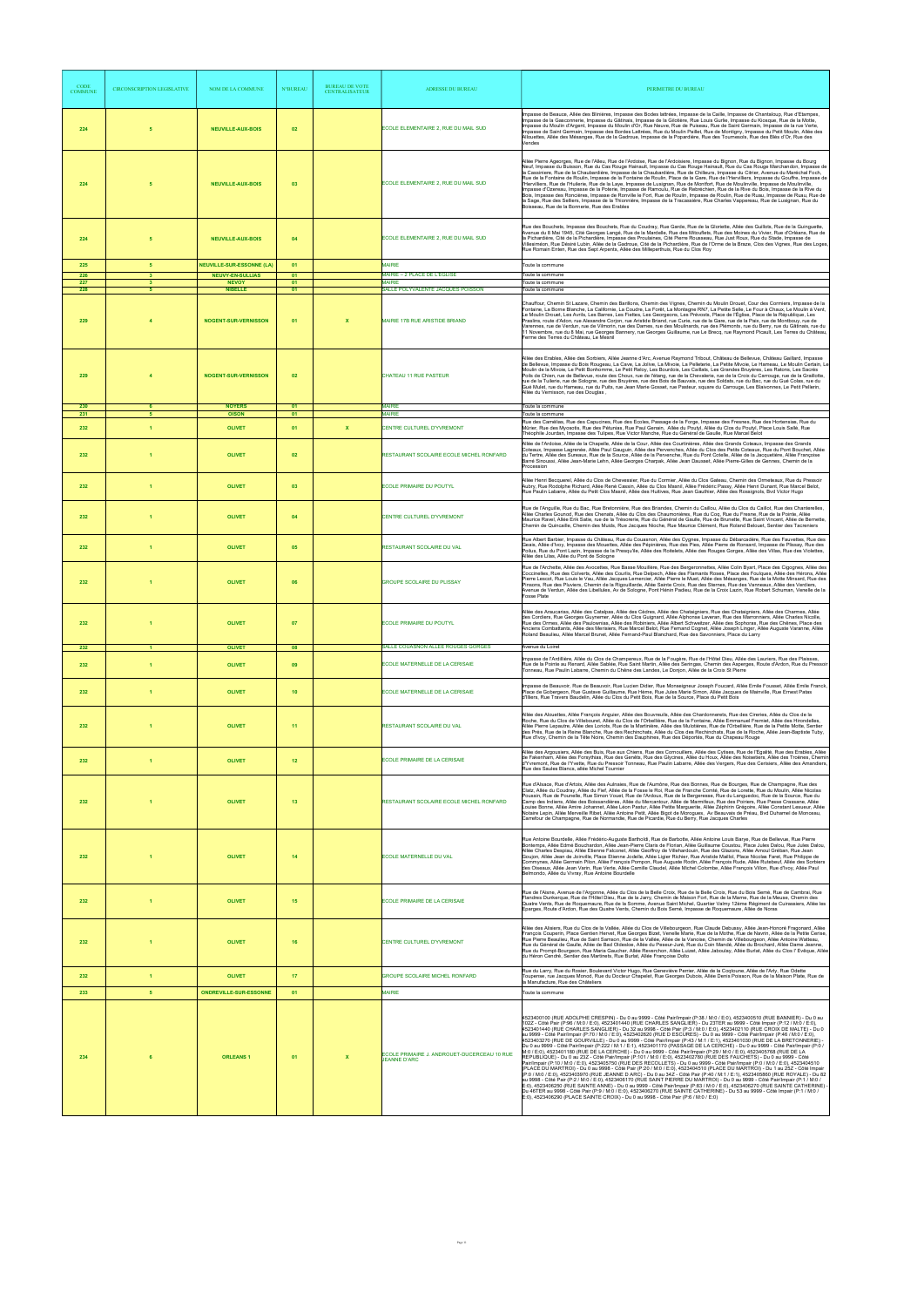| CODE<br><b>COMMUNE</b> | <b>CIRCONSCRIPTION LEGISLATIVE</b> | <b>NOM DE LA COMMUNE</b> | <b>N°BUREAU</b> | <b>BUREAU DE VOTE</b><br><b>CENTRALISATEUR</b> | <b>ADRESSE DU BUREAU</b>                                           | PERIMETRE DU BUREAU                                                                                                                                                                                                                                                                                                                                                                                                                                                                                                                                                                                                                                                                                                                                                                                                                                                                                                                                                                                                                                                                                                                                                                                                                                                                                                                                                                                                                                                                                                                                                                                                                                                                                                                                                                                                                                                                                                                                                                                                                                                                                                                                                                                                                                                                                                                                                                                                                                                                                                                                                                                                                                                                                                                                                                                                                                                                                                                                                                                                                                                                                                                                                                                                                                                                                                                                                                                                                                                                                         |
|------------------------|------------------------------------|--------------------------|-----------------|------------------------------------------------|--------------------------------------------------------------------|-------------------------------------------------------------------------------------------------------------------------------------------------------------------------------------------------------------------------------------------------------------------------------------------------------------------------------------------------------------------------------------------------------------------------------------------------------------------------------------------------------------------------------------------------------------------------------------------------------------------------------------------------------------------------------------------------------------------------------------------------------------------------------------------------------------------------------------------------------------------------------------------------------------------------------------------------------------------------------------------------------------------------------------------------------------------------------------------------------------------------------------------------------------------------------------------------------------------------------------------------------------------------------------------------------------------------------------------------------------------------------------------------------------------------------------------------------------------------------------------------------------------------------------------------------------------------------------------------------------------------------------------------------------------------------------------------------------------------------------------------------------------------------------------------------------------------------------------------------------------------------------------------------------------------------------------------------------------------------------------------------------------------------------------------------------------------------------------------------------------------------------------------------------------------------------------------------------------------------------------------------------------------------------------------------------------------------------------------------------------------------------------------------------------------------------------------------------------------------------------------------------------------------------------------------------------------------------------------------------------------------------------------------------------------------------------------------------------------------------------------------------------------------------------------------------------------------------------------------------------------------------------------------------------------------------------------------------------------------------------------------------------------------------------------------------------------------------------------------------------------------------------------------------------------------------------------------------------------------------------------------------------------------------------------------------------------------------------------------------------------------------------------------------------------------------------------------------------------------------------------------------|
| 234                    | 6                                  | <b>ORLEANS1</b>          | 02              |                                                | ECOLE PRIMAIRE J. ANDROUET-DUCERCEAU 10 RUE<br><b>JEANNE D'ARC</b> | 4523400210 (BOULEVARD ALEXANDRE MARTIN) - Du 1 au 9999Z - Côté Impair (P:111 / M:1 / E:1), 4523400380 (RUE ANTOINE<br>PETIT) - Du 0 au 9999 - Côté Pair/Impair (P:23 / M:0 / E:0), 4523400410 (BOULEVARD ARISTIDE BRIAND) - Du 47QUATER au 9999 -<br>Côté Impair (P:7 / M:0 / E:0), 4523400510 (RUE BANNIER) - Du 104 au 9998 - Côté Pair (P:11 / M:0 / E:0), 4523400260 (RUE D<br>ALSACE LORRAINE) - Du 0 au 9999 - Côté Pair/Impair (P:104 / M:0 / E:0), 4523402630 (PLACE DE L ETAPE) - Du 0 au 9999 - Côté<br>Pair/Impair (P:58 / M:0 / E:0), 4523405768 (RUE DE LA REPUBLIQUE) - Du 24 au 9999Z - Côté Pair/Impair (P:50 / M:0 / E:0),<br>4523406300 (IMPASSE DE LA SALAMANDRE) - Du 0 au 9999 - Côté Pair/Impair (P:7 / M:0 / E:0), 4523406810 (BOULEVARD DE<br>VERDUN) - Du 1 au 9999 - Côté Impair (P:25 / M:0 / E:0), 4523400310 (RUE DES ANGLAISES) - Du 0 au 9999 - Côté Pair/Impair (P:31<br>M:0 / E:0), 4523400880 (RUE DES BONS ENFANTS) - Du 0 au 9999 - Côté Pair/Impair (P:43 / M:1 / E:1), 4523400980 (RUE DES<br>BOUTEILLES) - Du 0 au 9998Z - Côté Pair (P:46 / M:0 / E:0), 4523403710 (RUE DES HUGUENOTS) - Du 0 au 9999 - Côté Pair/Impair<br>P. (18/ MO/ FEO), 4523400930 (RUE DU BOURDON BLANC) - Du 47BIS au 9999 - Côté Impair (P:0/ M:0/ FEO), 4523400930 (RUE DU<br> P:18/ M:0/ FEO), 4523400930 (RUE DU BOURDON BLANC) - Du 47BIS au 9999 - Côté Impair (P:0/ M:0/ FEO),<br>Pair/Impair (P:36 / M:0 / E:0), 4523402440 (RUE DUPANLOUP) - Du 0 au 9998 - Côté Pair (P:14 / M:0 / E:0), 4523402580 (RUE EMILE<br>DAVOUST) - Du 0 au 99992 - Côté Pair/Impair (P:30 / M:0 / E:0), 4523402820 (RUE FERNAND RABIER) - Du 0 au 9999 - Côté<br>Pair/Impair (P:37 / M:0 / E:0), 4523403540 (PLACE HALMA GRAND) - Du 0 au 9999 - Côté Pair/Impair (P:30 / M:2 / E:0), 4523407037<br>(RUE PAUL BELMONDO) - Du 0 au 9999 - Côté Pair/Impair (P:0 / M:0 / E:0), 4523405090 (RUE PAUL FOURCHE) - Du 0 au 9999Z -<br>Côté Pair/Impair (P:9 / M:0 / E:0), 4523407208 (BOULEVARD PIERRE SEGELLE) - Du 1 au 9999 - Côté Impair (P:7 / M:0 / E:0),<br>4523405450 (RUE PORTE SAINT VINCENT) - Du 0 au 9999 - Côté Pair/Impair (P:29 / M:2 / E:2), 4523406130 (RUE SAINT MARTIN<br>DU MAIL) - Du 0 au 9999 - Côté Pair/Impair (P:22 / M:0 / E:0), 4523406390 (RUE SERPENTE) - Du 0 au 9999 - Côté Pair/Impair (P:21 /<br>M:0 / E:0), 4523406560 (RUE THEOPHILE CHOLLET) - Du 0 au 9999 - Côté Pair/Impair (P:44 / M:0 / E:0)                                                                                                                                                                                                                                                                                                                                                                                                                                                                                                                                                                                                                                                                                                                                                                                                                                                                                                                                                                                                                                                                       |
| 234                    |                                    | <b>ORLEANS 4</b>         | 03              |                                                | ECOLE PRIMAIRE J. ANDROUET-DUCERCEAU 10 RUE<br><b>JEANNE D'ARC</b> | 4523400040 (PLACE ABBE DESNOYERS) - Du 0 au 9999 - Côté Pair/Impair (P:0 / M:0 / E:0), 4523406570 (RUE ADOLPHE THIERS)<br>Du 0 au 9999 - Côté Pair/Impair (P:15 / M:0 / E:0), 4523401440 (RUE CHARLES SANGLIER) - Du 0 au 30Z - Côté Pair (P:20 / M:0 /<br>E:0), 4523401440 (RUE CHARLES SANGLIER) - Du 1 au 23BIS - Côté Impair (P:31 / M:0 / É:0), 4523402020 (RUE COURCAILLE) - Du<br>0 au 9999 - Côté Pair/Impair (P:19 / M:0 / E:0), 4523402025 (PASSAGE COURHADO) - Du 0 au 9999 - Côté Pair/Impair (P:0 / M:0 /<br>E:0), 4523400950 (RUE DE BOURGOGNE) - Du 181 au 9999 - Côté Impair (P:84 / M:1 / E:1), 4523400950 (RUE DE BOURGOGNE) -<br>Du 188 au 9998 - Côté Pair (P:73 / M:0 / E:0), 4523401650 (RUE DE LA CHOLERIE) - Du 0 au 9999 - Côté Pair/Impair (P:10 / M:0 /<br>E:0), 4523405767 (PLACE DE LA REPUBLIQUE) - Du 0 au 9999 - Côté Pair/Impair (P:15 / M:0 / E:0), 4523406870 (RUE DE LA<br>VIEILLE MONNAIE) - Du 0 au 9999 - Côté Pair/Impair (P:38 / M:0 / E:0), 4523406640 (RUE DES 3 CLEFS) - Du 0 au 9999 - Côté<br>Pair/Impair (P:22 / M:0 / E:0), 4523406670 (RUE DES 3 MARIES) - Du 0 au 9999 - Côté Pair/Impair (P:27 / M:1 / E:1), 4523400120<br>(PASSAGE DES ALBANAIS) - Du 0 au 9999 - Côté Pair/Impair (P:26 / M:0 / E:0), 4523400130 (RUE DES ALBANAIS) - Du 0 au 9999 -<br>.<br>Côté Pair/Impair (P:10 / M:0 / E:0), 4523405060 (RUE DES PASTOUREAUX) - Du 0 au 9999 - Côté Pair/Impair (P:54 / M:2 / E:2),<br>4523400850 (RUE DU BOEUF SAINTE CROIX) - Du 0 au 9999 - Côté Pair/Impair (P:10 / M:1 / E:0), 4523401130 (PLACE DU<br>CARDINAL TOUCHET) - Du 0 au 9999 - Côté Pair/Impair (P:10 / M:0 / E:0), 4523401360 (RUE DU CHARIOT) - Du 0 au 9999 - Côté<br>Pair/Impair (P:20 / M:0 / E:0), 4523407047 (VENELLE DU GUICHET AU PAIN) - Du 0 au 9999 - Côté Pair/Impair (P:0 / M:0 / E:0),<br>4523402390 (RUE DUCERCEAU) - Du 0 au 9999 - Côté Pair/Impair (P:2 / M:0 / E:0), 4523402650 (RUE ETIENNE DOLET) - Du 0 au<br>9999 - Côté Pair/Impair (P:99 / M:0 / E:0), 4523403770 (RUE ISAAC ÙOGUES) - Du 0 au 9999 - Côté Pair/Impair (P:31 / M:0 / E:0),<br>4523403780 (RUE ISABELLE ROMEE) - Du 0 au 9999 - Côté Pair/Impair (P:5 / M:0 / E:0), 4523403920 (RUE JEAN HUPEAU) - Du 0<br>au 9999 - Côté Pair/Impair (P:19 / M:0 / E:0), 4523403970 (RUE JEANNE D ARC) - Du 1 au 41Z - Côté Impair (P:44 / M:1 / E:1),<br>4523404300 (RUE LOUIS ROGUET) - Du 0 au 9999 - Côté Pair/Impair (P:22 / M:0 / E:0), 4523407014 (PLACE LOUIS XI) - Du 0 au<br>9999 - Côté Pair/Impair (P:28 / M:0 / E:0), 4523405040 (RUE PARISIE) - Du 0 au 9999 - Côté Pair/Impair (P:33 / M:0 / E:0), 4523405160<br>(RUE PEREIRA) - Du 0 au 9999 - Côté Pair/Impair (P:19 / M:0 / E:0), 4523405500 (RUE POTHIER) - Du 0 au 9999 - Côté Pair/Impair<br>(P:32 / M:0 / E:0), 4523405860 (RUE ROYALE) - Du 0 au 80Z - Côté Pair (P:42 / M:0 / E:0), 4523405950 (RUE SAINT ELOI) - Du 0 au<br>9999 - Côté Pair/Impair (P:28 / M:0 / E:0), 4523406180 (CLOITRE SAINT PIERRE EMPONT) - Du 0 au 9999 - Côté Pair/Impair (P:27 /<br>M:0 / E:0), 4523406190 (VENELLE SAINT PIERRE EMPONT) - Du 0 au 9999 - Côté Pair/Impair (P:5 / M:0 / E:0), 4523406210 (RUE<br>SAINT PIERRE LENTIN) - Du 0 au 9999 - Côté Pair/Impair (P:0 / M:0 / E:0), 4523406270 (RUE SAINTE CATHERINE) - Du 0 au 46BIS -<br>Côté Pair (P:19 / M:0 / E:0), 4523406270 (RUE SAINTE CATHERINE) - Du 1 au 51Z - Côté Impair (P:23 / M:0 / E:0), 4523406290<br>(PLACE SAINTE CROIX) - Du 1 au 9999 - Côté Impair (P:15 / M:0 / E:0) |
| 234                    |                                    | <b>ORLEANS 4</b>         | 04              |                                                | ECOLE PRIMAIRE CHARLES PENSEE 36 RUE DU<br><b>BOURDON BLANC</b>    | 4523402320 (RUE AIGNAN THOMAS DESFRICHES) - Du 26 au 9998 - Côté Pair (P:8 / M:0 / E:0), 4523402320 (RUE AIGNAN<br>THOMAS DESFRICHES) - Du 35 au 9999Z - Côté Impair (P:0 / M:0 / E:0), 4523400410 (BOULEVARD ARISTIDE BRIAND) - Du 0 au<br>9998 - Côté Pair (P:78 / M:0 / E:0), 4523400410 (BOULEVARD ARISTIDE BRIAND) - Du 1 au 47TER - Côté Impair (P:10 / M:1 / E:1),<br>4523400670 (RUE DE BELLEBAT) - Du 1 au 292 - Côté Impair (P:36 / M:0 / E:0), 4523400950 (RUE DE BOURGOGNE) - Du 124 au<br>186Z - Côté Pair (P:59 / M:2 / E:2), 4523404400 (RUE DE LA MANUFACTURE) - Du 0 au 9999 - Côté Pair/Impair (P:70 / M:0 / E:0),<br>4523400980 (RUE DES BOUTEILLES) - Du 1 au 9999 - Côté Impair (P:0 / M:0 / E:0), 4523403260 (RUE DES GOBELETS) - Du 0 au<br>9999 - Côté Pair/Impair (P:22 / M:0 / E:0), 4523404960 (RUE DES ORMES SAINT VICTOR) - Du 28BIS au 9999 - Côté Pair/Impair<br>(P:3 / M:0 / E:0), 4523405150 (RUE DES PENSEES) - Du 0 au 9999Z - Côté Pair/Impair (P:76 / M:0 / E:0), 4523407209 (PLACE DU 6<br>JUIN 1944) - Du 0 au 9999 - Côté Pair/Impair (P:3 / M:0 / E:0), 4523400930 (RUE DU BOURDON BLANC) - Du 0 au 50 - Côté Pair<br>(P:61 / M:2 / E:2), 4523400930 (RUE DU BOURDON BLANC) - Du 1 au 47 - Côté Impair (P:59 / M:0 / E:0), 4523401020 (RUE DU<br>BRESIL) - Du 0 au 9999 - Côté Pair/Impair (P:24 / M:0 / E:0), 4523401080 (PLACE DU CAMPO SANTO) - Du 0 au 9999 - Côté<br>Pair/Impair (P:0 / M:0 / E:0), 4523407207 (RUE DU PERE WREZINSKI) - Du 0 au 9999 - Côté Pair/Impair (P:32 / M:0 / E:0),<br>4523405210 (RUE DU PETIT SAINT LOUP) - Du 9 au 9999 - Côté Impair (P:4 / M:0 / E:0), 4523405210 (RUE DU PETIT SAINT LOUP)<br>- Du 20 au 9998 - Côté Pair (P:2 / M:0 / E:0). 4523402440 (RUE DUPANLOUP) - Du 1 au 9999 - Côté Impair (P:1 / M:0 / E:0).<br>197 - Côté<br>523407192 (AVENUE JEAN ZAY) - Du 0 au 10Z - Côté Pair (P:48 / M:0 / E:0), 4523407192 (AVENUE JEAN ZAY) - Du 1 au<br>Impair (P:108 / M:0 / E:0), 4523407206 (RUE LOUISE WEISS) - Du 0 au 9999 - Côté Pair/Impair (P:0 / M:0 / E:0), 4523407208<br>(BOULEVARD PIERRE SEGELLE) - Du 0 au 9998 - Côté Pair (P:41 / M:0 / E:0), 4523407205 (RUE ROBERT BOTHEREAU) - Du 0 au<br>9999 - Côté Pair/Impair (P:0 / M:0 / E:0), 4523405810 (RUE ROBERT DE COURTENAY) - Du 0 au 9999 - Côté Pair/Impair (P:4 / M:0 /<br>E:0), 4523405970 (RUE SAINT ETIENNE) - Du 0 au 9999 - Côté Pair/Impair (P:47 / M:0 / E:0), 4523405990 (RUE SAINT EUVERTE) -<br>Du 0 au 9999 - Côté Pair/Impair (P:98 / M:0 / E:0), 4523406280 (IMPASSE SAINTE COLOMBE) - Du 0 au 9999 - Côté Pair/Impair (P:0 /<br>M:0 / E:0                                                                                                                                                                                                                                                                                                                                                                                                                                                                                                                                                                                                                                                                                                                                                                                                                                                                                              |
| 234                    |                                    | <b>ORLEANS 4</b>         | 05              |                                                | ECOLE PRIMAIRE CHARLES PENSEE 36 RUE DU<br><b>BOURDON BLANC</b>    | 4523402320 (RUE AIGNAN THOMAS DESFRICHES) - Du 0 au 24Z - Côté Pair (P:23 / M:0 / E:0), 4523402320 (RUE AIGNAN<br>THOMAS DESFRICHES) - Du 1 au 33Z - Côté Impair (P:42 / M:0 / E:0), 4523404310 (RUE AUX LOUPS) - Du 0 au 9999 - Côté<br>Pair/Impair (P:13 / M:0 / E:0), 4523401820 (RUE COLIGNY) - Du 0 au 9999 - Côté Pair/Impair (P:11 / M:0 / E:0), 4523401940 (RUE<br>COQUILLE) - Du 0 au 9999 - Côté Pair/Impair (P:49 / M:0 / E:0), 4523400950 (RUE DE BOURGOGNE) - Du 0 au 122Z - Côté Pair (P:74<br>/ M:0 / E:0), 4523400950 (RUE DE BOURGOGNE) - Du 1 au 113Z - Côté Impair (P:126 / M:3 / E:3), 4523402640 (RUE DE L ETELON) -<br>Du 0 au 9999 - Côté Pair/Impair (P:35 / M:4 / E:4), 4523404940 (RUE DE L ORIFLAMME) - Du 0 au 9999 - Côté Pair/Impair (P:6 / M:1 /<br>E:1), 4523401480 (RUE DE LA CHASSE) - Du 0 au 9999 - Côté Pair/Impair (P:2 / M:0 / E:0), 4523404730 (BOULEVARD DE LA MOTTE<br>SANGUIN) - Du 0 au 9999 - Côté Pair/Impair (P:15 / M:1 / E:1), 4523404740 (RUE DE LA MOTTE SANGUIN) - Du 0 au 9999 - Côté<br>Pair/Impair (P:3 / M:0 / E:0), 4523406410 (RUE DE SOLFERINO) - Du 0 au 9999 - Côté Pair/Impair (P:42 / M:0 / E:0), 4523405680 (RUE<br>DES 4 FILS AYMON) - Du 0 au 9999 - Côté Pair/Impair (P:30 / M:0 / E:0), 4523402980 (RUE DES FRANCS BOURGEOIS) - Du 0 au<br>9999 - Côté Pair/Impair (P:14 / M:0 / E:0), 4523404020 (RUE DES JUIFS) - Du 0 au 9999 - Côté Pair/Impair (P:13 / M:0 / E:0),<br>4523404960 (RUE DES ORMES SAINT VICTOR) - Du 0 au 28 - Côté Pair/Impair (P:50 / M:0 / E:0), 4523405740 (RUE DES<br>RAQUETTES) - Du 0 au 9999 - Côté Pair/Impair (P:19 / M:0 / E:0), 4523401290 (RUE DU CHAMP SAINT EUVERTE) - Du 0 au 9999 -<br>Côté Pair/Impair (P:26 / M:0 / E:0), 4523402180 (IMPASSE DU CRUCIFIX SAINT AIGNAN) - Du 0 au 9999 - Côté Pair/Impair (P:6 /<br>M:0 / E:0), 4523402340 (RUE DU DEVIDET) - Du 0 au 9999 - Côté Pair/Impair (P:48 / M:1 / E:0), 4523402870 (QUAI DU FORT<br>ALLEAUME) - Du 0 au 9999 - Côté Pair/Impair (P:34 / M:0 / E:0), 4523405210 (RUE DU PETIT SAINT LOUP) - Du 0 au 18Z - Côté Pair<br>(P:25 / M:0 / E:0), 4523405210 (RUE DU PETIT SAINT LOUP) - Du 1 au 7Z - Côté Impair (P:8 / M:0 / E:0), 4523402530 (RUE<br>EDOUARD FOURNIER) - Du 0 au 9999 - Côté Pair/Impair (P:34 / M:0 / E:0), 4523403500 (RUE GUSTAVE LANSON) - Du 0 au 9999 -<br>Côté Pair/Impair (P:8 / M:0 / E:0), 4523404840 (RUE NEUVE SAINT AIGNAN) - Du 0 au 9999 - Côté Pair/Impair (P:13 / M:1 / E:1),<br>4523404870 (RUE NOTRE DAME) - Du 0 au 9999 - Côté Pair/Impair (P:14 / M:0 / E:0), 4523404888 (IMPASSE NOTRE DAME DU<br>CHEMIN) - Du 0 au 9999 - Côté Pair/Impair (P:5 / M:0 / E:0), 4523405880 (CLOITRE SAINT AIGNAN) - Du 0 au 9999 - Côté Pair/Impair<br>(P:35 / M:0 / E:0), 4523405890 (IMPASSE SAINT AIGNAN) - Du 0 au 9999 - Côté Pair/Impair (P:8 / M:0 / E:0), 4523405920 (RUE<br>SAINT COME) - Du 0 au 9999 - Côté Pair/Impair (P:28 / M:0 / E:0), 4523405980 (BOULEVARD SAINT EUVERTE) - Du 0 au 9999<br>Côté Pair/Impair (P:7 / M:0 / E:0), 4523406150 (RUE SAINT MICHEL) - Du 0 au 9999 - Côté Pair/Impair (P:9 / M:0 / E:0), 4523406620<br>(RUE TREILLE MOTTE SANGUIN) - Du 0 au 9999 - Côté Pair/Impair (P:11 / M:0 / E:0)                                                                                                                                                                                                                                                                                    |
| 234                    |                                    | <b>ORLEANS 4</b>         | 06              |                                                | ECOLE MATERNELLE DU CHATELET 25 RUE DE LA<br><b>CHARPENTERIE</b>   | RUE AU LIN - Du 0 au 9999 - Côté Pair/Impair, RUE D ALIBERT - Du 0 au 9999 - Côté Pair/Impair, RUE DE BOURGOGNE - Du 115 au<br>179Z - Côté Impair, RUE DE L EMPEREUR - Du 0 au 9999 - Côté Pair/Impair, RUE DE L EPERON - Du 0 au 9999 - Côté Pair/Impair,<br>RUE DE L UNIVERSITE - Du 0 au 9999 - Côté Pair/Impair, RUE DE LA CHARPENTERIE - Du 0 au 9999 - Côté Pair/Impair, RUE DE LA<br>FAUCONNERIE - Du 0 au 9999 - Côté Pair/Impair, RUE DE LA FOLIE - Du 0 au 9999 - Côté Pair/Impair, PLACE DE LA LOIRE - Du 0<br>au 9999 - Côté Pair/Impair, RUE DE LA PIERRE PERCEE - Du 0 au 9999 - Côté Pair/Impair, RUE DE LA POTERNE - Du 0 au 9999 -<br>Côté Pair/Impair, RUE DE LA TOUR - Du 0 au 9999 - Côté Pair/Impair, RUE DE LA TOUR NEUVE - Du 0 au 9999 - Côté Pair/Impair,<br>RUE DES 7 DORMANTS - Du 0 au 9999 - Côté Pair/Impair, RUE DES AFRICAINS - Du 0 au 9999 - Côté Pair/Impair, RUE DES<br>BOUCHERS - Du 0 au 9999 - Côté Pair/Impair, RUE DES HALLES - Du 0 au 9999 - Côté Pair/Impair, RUE DES HOTELLERIES - Du 0<br>au 9999 - Côté Pair/Impair, RUE DES TANNEURS - Du 0 au 9999 - Côté Pair/Impair, PLACE DU CHATELET - Du 0 au 9999 - Côté<br>Pair/Impair, QUAI DU CHATELET - Du 0 au 9999 - Côté Pair/Impair, RUE DU CHENE PERCE - Du 0 au 9999 - Côté Pair/Impair, RUE<br>DU CLOITRE SAINT BENOIT - Du 0 au 9999 - Côté Pair/Impair, RUE DU GROS ANNEAU - Du 0 au 9999 - Côté Pair/Impair, RUE DU<br>GUICHET SAINT BENOIT - Du 0 au 9999 - Côté Pair/Impair, RUE DU PETIT PUITS - Du 0 au 9999 - Côté Pair/Impair, RUE DU PLAT D<br>ETAIN - Du 0 au 9999 - Côté Pair/Impair, RUE DU POIRIER - Du 0 au 9999 - Côté Pair/Impair, RUE DU PUITS DE LINIERES - Du 0 au<br>9999 - Côté Pair/Impair, RUE GUICHET DE MOI - Du 0 au 9999 - Côté Pair/Impair, RUE GUILLAUME - Du 0 au 9999 - Côté Pair/Impair<br>RUE JEAN CALVIN - Du 0 au 9999 - Côté Pair/Impair, IMPASSE SAINT DONATIEN - Du 0 au 9999 - Côté Pair/Impair, RUE SAINT<br>FLOU - Du 0 au 9999 - Côté Pair/Impair, RUE SAINT GERMAIN - Du 0 au 9999 - Côté Pair/Impair, VENELLE SAINT GERMAIN - Du 0<br>au 9999 - Côté Pair/Impair, RUE SAINT GILLES - Du 0 au 9999 - Côté Pair/Impair, CLOITRE SAINT PIERRE LE PUELLIER - Du 0 au<br>9999 - Côté Pair/Impair, RUE VAUDOUR - Du 0 au 9999 - Côté Pair/Impair                                                                                                                                                                                                                                                                                                                                                                                                                                                                                                                                                                                                                                                                                                                                                                                                                                                                                                                                                                                                                                                                                                                                                                                                                   |
| 234                    |                                    | <b>ORLEANS 4</b>         | 07              |                                                | YCEE JEAN ZAY RUE JULES LEMAITRE                                   | BOULEVARD ALEXANDRE MARTIN - Du 0 au 9999 - Côté Pair, RUE DE L EGLISE SAINT VINCENT - Du 0 au 9999 - Côté<br>Pair/Impair, RUE DE LA POULE - Du 0 au 9999 - Côté Pair/Impair, AVENUE DU GENERAL DUPORTAIL - Du 0 au 9999 - Côté<br>Pair/Impair, IMPASSE EMILE ZOLA - Du 0 au 9999 - Côté Pair/Impair, RUE EMILE ZOLA - Du 0 au 9999 - Côté Pair, RUE EUGENE<br>VIGNAT - Du 0 au 9999 - Côté Pair/Impair. RUE FERDINAND BUISSON - Du 0 au 9999 - Côté Pair/Impair. BOULEVARD GUY MARIE<br>RIOBE - Du 29BIS au 53Z - Côté Impair, BOULEVARD GUY MARIE RIOBE - Du 42 au 9998 - Côté Pair, RUE JULES LEMAITRE - Du 0<br>au 9999 - Côté Pair/Impair, RUE LOUIS JOSEPH SOULAS - Du 0 au 9999 - Côté Pair/Impair, RUE MARCEL PROUST - Du 0 au 9999 -<br>Côté Pair/Impair, RUE PIERRE 1ER DE SERBIE - Du 12 au 9999 - Côté Pair/Impair                                                                                                                                                                                                                                                                                                                                                                                                                                                                                                                                                                                                                                                                                                                                                                                                                                                                                                                                                                                                                                                                                                                                                                                                                                                                                                                                                                                                                                                                                                                                                                                                                                                                                                                                                                                                                                                                                                                                                                                                                                                                                                                                                                                                                                                                                                                                                                                                                                                                                                                                                                                                                                                                              |
| 234                    | 6                                  | <b>ORLEANS 4</b>         | 08              |                                                | LYCEE JEAN ZAY RUE JULES LEMAITRE                                  | RUE ALBERT LAVILLE - Du 0 au 9999 - Côté Pair/Impair, RUE DE BEL AIR - Du 0 au 9999 - Côté Pair/Impair, RUE DE JAVA - Du 0 au<br>9999 - Côté Pair/Impair, RUE DE LA CHAUDE TUILE - Du 1 au 9999 - Côté Impair, RUE DE LA CLAYE - Du 0 au 9999 - Côté<br>Pair/Impair, VENELLE DE LA CLEMENCE - Du 0 au 9999 - Côté Pair/Impair, VENELLE DE LA JUSTICE - Du 0 au 9999 - Côté<br>Pair/Impair, VENELLE DE LA PILONNERIE - Du 0 au 9999 - Côté Pair/Impair, RUE DU CHAMP ROND - Du 0 au 9999 - Côté<br>Pair/Impair, VENELLE DU CHAMP ROND - Du 0 au 9999 - Côté Pair/Impair, VENELLE DU CHAMP SAINT VINCENT - Du 0 au 9999 -<br>Côté Pair/Impair, RUE DU CHATEAU GAILLARD - Du 0 au 2Z - Côté Pair, RUE DU CHATEAU GAILLARD - Du 1 au 1Z - Côté Impair,<br>RUE DU FAUBOURG SAINT VINCENT - Du 0 au 1627 - Côlé Pair, RUE DU FAUBOURG SAINT VINCENT - Du 1 au 1577 - Côlé<br>Impair, VENELLE FOSSE VILGRAIN - Du 0 au 9999 - Côté Pair/Impair, BOULEVARD GUY MARIE RIOBE - Du 0 au 8Z - Côté Pair,<br>BOULEVARD GUY MARIE RIOBE - Du 1 au 29 - Côté Impair, BOULEVARD GUY MARIE RIOBE - Du 32 au 40Z - Côté Pair, CITE<br>NOUVELLE DU CHAMP ROND - Du 0 au 9999 - Côté Pair/Impair, RUE PIERRE 1ER DE SERBIE - Du 0 au 10Z - Côté Pair/Impair,<br>RUE PIERRE CHEVALDONNE - Du 0 au 9999 - Côté Pair/Impair                                                                                                                                                                                                                                                                                                                                                                                                                                                                                                                                                                                                                                                                                                                                                                                                                                                                                                                                                                                                                                                                                                                                                                                                                                                                                                                                                                                                                                                                                                                                                                                                                                                                                                                                                                                                                                                                                                                                                                                                                                                                                                                                                                                                        |
| 234                    | 6                                  | <b>ORLEANS 4</b>         | 09              |                                                | ECOLE MATERNELLE LES CORDIERS 14 RUE DES<br><b>CORDIERS</b>        | RUE ALBERT VIGER - Du 0 au 9999 - Côté Pair/Impair, RUE AUX LIGNEAUX - Du 0 au 9999 - Côté Pair/Impair, VENELLE<br>BELLEVOIE - Du 0 au 9999 - Côté Pair/Impair, RUE DE L ECOLE NORMALE - Du 0 au 9999 - Côté Pair/Impair, RUE DE L ORBETTE -<br>Du 0 au 9999 - Côté Pair/Impair, VENELLE DE LA RAFFINERIE - Du 0 au 9999 - Côté Pair/Impair, VENELLE DES BLEUETS - Du 0 au<br>9999 - Côté Pair/Impair. CLOS DES CHAMPS SAINT MARC - Du 0 au 9999 - Côté Pair/Impair, VENELLE DES COLCHIQUES - Du 0 au<br>9999 - Côté Pair/Impair, ALLEE DES MYOSOTIS - Du 0 au 9999 - Côté Pair/Impair, RUE DU 8 MAI 1945 - Du 0 au 9999 - Côté<br>Pair/Impair, RUE DU FAUBOURG DE BOURGOGNE - Du 79 au 9999 - Côté Impair, VENELLE DU LYS - Du 0 au 9999 - Côté<br>Pair/Impair, VENELLE DU MUGUET - Du 0 au 9999 - Côté Pair/Impair, RUE GEORGES GOYAU - Du 0 au 9999 - Côté Pair/Impair,<br>RUE PIERRE CHENESSEAU - Du 0 au 9999 - Côté Pair/Impair, RUE ROBERT DE MASSY - Du 0 au 9999 - Côté Pair/Impair, PLACE<br>SAINT MARC - Du 0 au 9999 - Côté Pair/Impair, RUE SAINT MARC - Du 34 au 9998 - Côté Pair, VENELLE SEBASTOPOL - Du 0 au<br>9999 - Côté Pair/Impair                                                                                                                                                                                                                                                                                                                                                                                                                                                                                                                                                                                                                                                                                                                                                                                                                                                                                                                                                                                                                                                                                                                                                                                                                                                                                                                                                                                                                                                                                                                                                                                                                                                                                                                                                                                                                                                                                                                                                                                                                                                                                                                                                                                                                                                                                                                                                    |
| 234                    |                                    | <b>ORLEANS 4</b>         | 10              |                                                | ECOLE MATERNELLE LES CORDIERS 14 RUE DES<br><b>CORDIERS</b>        | CHEMIN DE HALAGE - Du 0 au 9999 - Côté Pair/Impair, ALLEE DU CLOS FLEURI - Du 0 au 9999 - Côté Pair/Impair, ALLEE DU CLOS<br>VERT - Du 0 au 9999 - Côté Pair/Impair, RUE DU FAUBOURG DE BOURGOGNE - Du 72 au 9998 - Côté Pair, VENELLE DU MONT<br>DITE A 4 SOUS - Du 0 au 9999 - Côté Pair/Impair, QUAI DU ROI - Du 47 au 9999 - Côté Pair/Impair, RUE ETIENNE LAUREAULT DE<br>FONCEMAGNE - Du 0 au 9999 - Côté Pair/Impair, RUE EUGENE DESCAMPS - Du 0 au 9999 - Côté Pair/Impair, PASSAGE EUGENE<br>DESCAMPS - Du 0 au 9999 - Côté Pair/Impair, RUE JOUSSELIN - Du 0 au 9999 - Côté Pair/Impair, RUE MAURICE BERGER - Du 0 au<br>9999 - Côté Pair/Impair P:109 / M:0 / E:0, RUE REGINALD - Du 0 au 9999 - Côté Pair/Impair, RUE SALESSES - Du 0 au 9999 - Côté<br>Pair/Impair                                                                                                                                                                                                                                                                                                                                                                                                                                                                                                                                                                                                                                                                                                                                                                                                                                                                                                                                                                                                                                                                                                                                                                                                                                                                                                                                                                                                                                                                                                                                                                                                                                                                                                                                                                                                                                                                                                                                                                                                                                                                                                                                                                                                                                                                                                                                                                                                                                                                                                                                                                                                                                                                                                                             |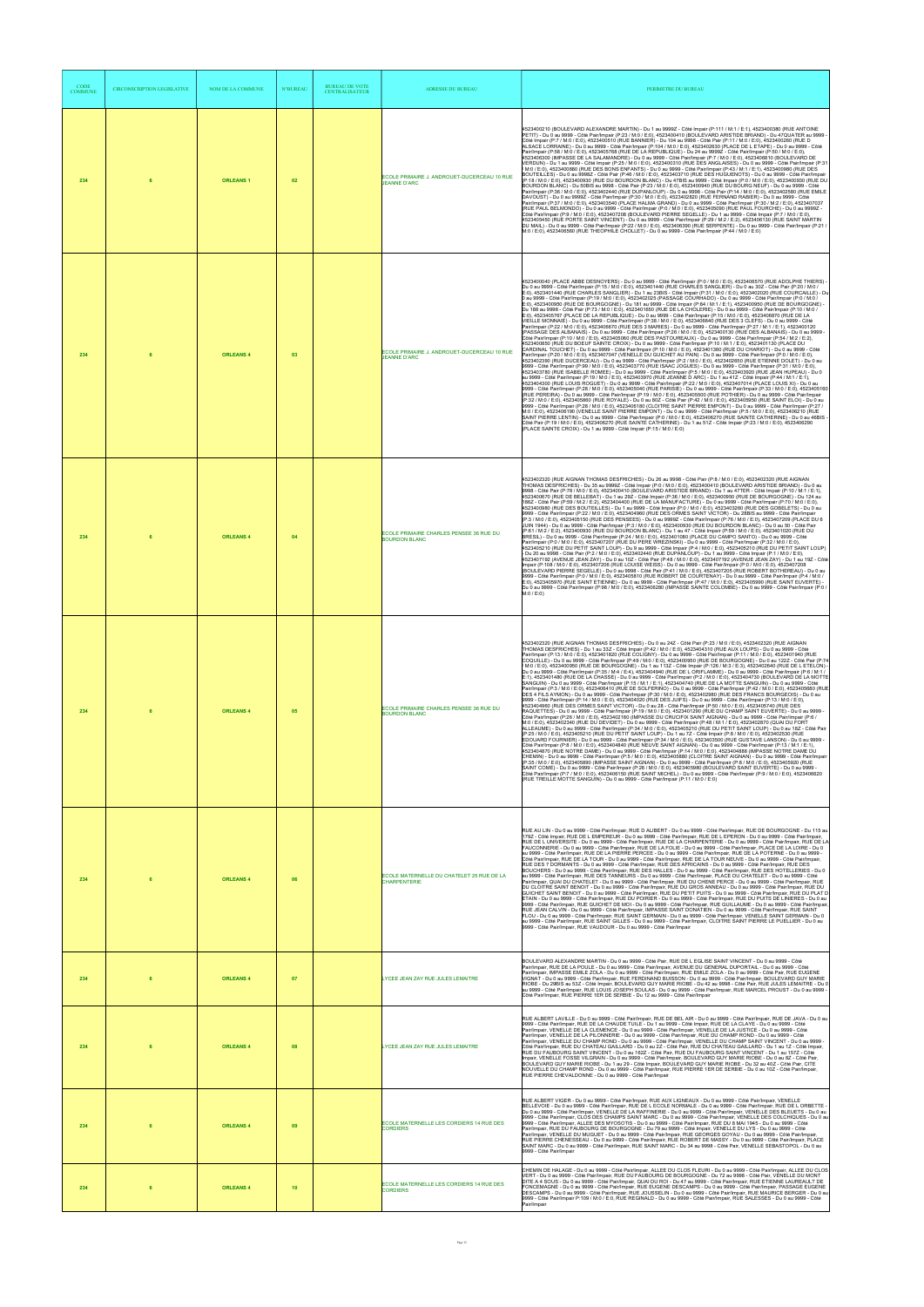| CODE<br><b>COMMUNE</b> | <b>CIRCONSCRIPTION LEGISLATIVE</b> | <b>NOM DE LA COMMUNE</b> | <b>N°BUREAU</b> | <b>BUREAU DE VOTE</b><br><b>CENTRALISATEUR</b> | <b>ADRESSE DU BUREAU</b>                                              | PERIMETRE DU BUREAU                                                                                                                                                                                                                                                                                                                                                                                                                                                                                                                                                                                                                                                                                                                                                                                                                                                                                                                                                                                                                                                                                                                                                                                                                                                                                                                                                                                                                                                                                                                                                                                                                                                                                                                                                                                                                                                                                                                                                                                                                                                                                                                                                        |
|------------------------|------------------------------------|--------------------------|-----------------|------------------------------------------------|-----------------------------------------------------------------------|----------------------------------------------------------------------------------------------------------------------------------------------------------------------------------------------------------------------------------------------------------------------------------------------------------------------------------------------------------------------------------------------------------------------------------------------------------------------------------------------------------------------------------------------------------------------------------------------------------------------------------------------------------------------------------------------------------------------------------------------------------------------------------------------------------------------------------------------------------------------------------------------------------------------------------------------------------------------------------------------------------------------------------------------------------------------------------------------------------------------------------------------------------------------------------------------------------------------------------------------------------------------------------------------------------------------------------------------------------------------------------------------------------------------------------------------------------------------------------------------------------------------------------------------------------------------------------------------------------------------------------------------------------------------------------------------------------------------------------------------------------------------------------------------------------------------------------------------------------------------------------------------------------------------------------------------------------------------------------------------------------------------------------------------------------------------------------------------------------------------------------------------------------------------------|
| 234                    | 6                                  | <b>ORLEANS 4</b>         | 11              |                                                | ECOLE MATERNELLE LES CORDIERS 14 RUE DES<br><b>CORDIERS</b>           | RUE ALEXIS DANAN - Du 0 au 9999 - Côté Pair/Impair, RUE CHARLES PEGUY - Du 0 au 9999 - Côté Pair/Impair, RUE CROIX<br>PECHEE - Du 0 au 9999 - Côté Pair/Impair, VENELLE CROIX PECHEE - Du 0 au 9999 - Côté Pair/Impair, RUE DE BELLEBAT - Du 0<br>au 26Z - Côté Pair, RUE DE L ABREUVOIR - Du 0 au 9999 - Côté Pair/Impair, RUE DES ARENES - Du 0 au 9999 - Côté Pair/Impair,<br>RUE DES CORDIERS - Du 0 au 9999 - Côté Pair/Impair, VENELLE DES CORDIERS - Du 0 au 9999 - Côté Pair/Impair, RUE DU<br>FAUBOURG DE BOURGOGNE - Du 0 au 70Z - Côté Pair, RUE DU FAUBOURG DE BOURGOGNE - Du 1 au 77Z - Côté Impair,<br>ALLEE DU PARC D ORLEANS - Du 0 au 9999 - Côté Pair/Impair, QUAI DU ROI - Du 0 au 45Z - Côté Pair/Impair, RUE HENRI<br>LAVEDAN - Du 0 au 9999 - Côté Pair/Impair, RUE SAINT MARC - Du 0 au 32Z - Côté Pair                                                                                                                                                                                                                                                                                                                                                                                                                                                                                                                                                                                                                                                                                                                                                                                                                                                                                                                                                                                                                                                                                                                                                                                                                                                                                                                                             |
| 234                    | $\overline{2}$                     | <b>ORLEANS1</b>          | 12              |                                                | ECOLE PRIMAIRE GUILLAUME APOLLINAIRE 59 RUE<br><b>BANNIER</b>         | RUE ANATOLE BAILLY - Du 0 au 9999 - Côté Pair/Impair, RUE BANNIER - Du 0 au 9999 - Côté Impair, PASSAGE BANNIER JOSEPH<br>LUCET - Du 0 au 9999 - Côté Pair/Impair, PASSAGE CHANOINE CHENESSEAU - Du 0 au 9999 - Côté Pair/Impair, RUE CHAPPON -<br>Du 0 au 8Z - Côté Pair, RUE CHAPPON - Du 1 au 13Z - Côté Impair, RUE D ILLIERS - Du 0 au 56Z - Côté Pair, RUE D ILLIERS - Du 1<br>au 45Z - Côté Impair. RUE DE LA HALLEBARDE - Du 0 au 9999 - Côté Pair/Impair. RUE DE LA LIONNE - Du 0 au 20Z - Côté Pair.<br>RUE DE LA LIONNE - Du 1 au 19Z - Côté Impair, COURS DE LA VIEILLE POTERIE - Du 0 au 9999 - Côté Pair/Impair, RUE DES<br>MINIMES - Du 0 au 9999 - Côté Pair/Impair, RUE DU BOEUF SAINT PATERNE - Du 0 au 9999 - Côté Pair/Impair, PASSAGE DU<br>COLOMBIER - Du 0 au 9999 - Côté Pair/Impair. RUE DU COLOMBIER - Du 0 au 32Z - Côté Pair. RUE DU COLOMBIER - Du 1 au 21Z<br>Côté Impair, PLACE DU GENERAL DE GAULLE - Du 0 au 9999 - Côté Pair/Impair, RUE DU GRENIER A SEL - Du 0 au 9999 - Côté<br>Pair/Impair, PLACE DU MARTROI - Du 27 au 9999 - Côté Impair, RUE DU TABOUR - Du 0 au 9999 - Côté Pair/Impair, RUE JEANNE D<br>ARC - Du 36 au 9998 - Côté Pair, RUE JEANNE D ARC - Du 43 au 9999 - Côté Impair                                                                                                                                                                                                                                                                                                                                                                                                                                                                                                                                                                                                                                                                                                                                                                                                                                                                                                                                         |
| 234                    | $\overline{2}$                     | <b>ORLEANS1</b>          | 13              |                                                |                                                                       | RUE CHAPPON - Du 10 au 9998 - Côté Pair, RUE CHAPPON - Du 15 au 9999 - Côté Impair, RUE CHARLES COUDIERE - Du 0 au<br>9999 - Côté Pair/Impair, RUE D ILLIERS - Du 47 au 9999 - Côté Impair, RUE D ILLIERS - Du 58 au 9998 - Côté Pair, RUE DE LA<br>LIONNE - Du 21 au 9999 - Côté Impair, RUE DE LA LIONNE - Du 22 au 9998 - Côté Pair, RUE DE LIMARE - Du 0 au 9999 - Côté<br>ECOLE MATERNELLE FLORA TRISTAN 34 RUE DE LIMARE Pair/Impair, RUE DES BONS ETATS - Du 0 au 9999 - Côté Pair/Impair, RUE DES GRANDS CHAMPS - Du 0 au 9999 - Côté<br>Pair/Impair, RUE DU COLOMBIER - Du 23 au 9999 - Côté Impair, RUE DU COLOMBIER - Du 34 au 9998 - Côté Pair, RUE DU POT DE<br>FER - Du 0 au 9999 - Côté Pair/Impair, RUE PORTE SAINT JEAN - Du 0 au 9999 - Côté Pair/Impair, BOULEVARD ROCHEPLATTE -<br>Du 0 au 9999 - Côté Pair                                                                                                                                                                                                                                                                                                                                                                                                                                                                                                                                                                                                                                                                                                                                                                                                                                                                                                                                                                                                                                                                                                                                                                                                                                                                                                                                            |
| 234                    | $\overline{2}$                     | <b>ORLEANS1</b>          | 14              |                                                | ECOLE PRIMAIRE JEAN ZAY 50 RUE DES CHARRETIERS                        | RUE CROIX DE BOIS - Du 0 au 6BIS - Côté Impair, RUE CROIX DE BOIS - Du 1 au 5Z - Côté Impair, QUAI CYPIERRE - Du 0 au 9999<br>- Côté Pair/Impair, RUE D ANGLETERRE - Du 0 au 24Z - Côté Pair, RUE D ANGLETERRE - Du 1 au 13Z - Côté Impair, RUE D<br>AVIGNON - Du 0 au 9999 - Côté Pair/Impair, SQUARE D AVIGNON - Du 0 au 9999 - Côté Pair/Impair, RUE DE L ARCHE DE NOE - Du<br>0 au 9999 - Côté Pair/Impair, RUE DE L ECU D OR - Du 0 au 9999 - Côté Pair/Impair, RUE DE LA BOTTE - Du 0 au 9999 - Côté<br>Pair/Impair, RUE DE LA CHEVRE QUI DANSE - Du 0 au 9999 - Côté Pair/Impair, COURS DE LA MAIN QUI FILE - Du 0 au 9999 - Côté<br>Pair/Impair, RUE DE LA MAIN QUI FILE- Du 0 au 9999 - Côté Pair/Impair, RUE DES CARMES - Du 0 au 70Z - Côté Pair, RUE DES<br>CARMES - Du 1 au 47Z - Côté Impair, RUE DES CHARRETIERS - Du 0 au 38Z - Côté Pair, RUE DES CHATS FERRES - Du 0 au 9999<br>Côté Pair/Impair, RUE DES CLOCHES SAINT PAUL - Du 0 au 9999 - Côté Pair/Impair, RUE DES TROIS MAILLETS - Du 0 au 9999 -<br>Côté Pair/Impair, RUE DES TURCIES - Du 0 au 24Z - Côté Pair, RUE DES TURCIES - Du 1 au 13Z - Côté Impair, RUE DU CHEVAL<br>ROUGE - Du 0 au 9999 - Côté Pair/Impair, PLACE DU CHEVAL ROUGE - Du 0 au 9999 - Côté Pair/Impair, RUE DU CLOITRE SAINT<br>PAUL - Du 0 au 9999 - Côté Pair/Impair, RUE DU HERON - Du 0 au 9999 - Côté Pair/Impair, RUE DU PONT DE CE - Du 0 au 9999 -<br>Côté Pair/Impair. PASSAGE DU PUITS LANDEAU - Du 0 au 9999 - Côté Pair/Impair. RUE DU PUITS SAINT CHRISTOPHE - Du 0 au<br>9999 - Côté Pair/Impair, RUE DU TAUREAU - Du 0 au 9999 - Côté Pair/Impair, PLACE DU VIEUX MARCHE - Du 0 au 9999 - Côté<br>Pair/Impair, RUE DU VIEUX MARCHE - Du 0 au 9999 - Côté Pair/Impair, RUE GABRIEL TEMPLIER - Du 0 au 9999 - Côté Pair/Impair,<br>RUE HAUTE VALLEE - Du 0 au 9999 - Côté Pair/Impair, RUE HENRI ROY - Du 0 au 9999 - Côté Pair/Impair, RUE MUZENE - Du 0 au<br>9999 - Côté Pair/Impair, RUE NOTRE DAME DE RECOUVRANCE - Du 0 au 9999 - Côté Pair/Impair, RUE ROYALE - Du 0 au 9999 -<br>Côté Impair, RUE SAINT PAUL - Du 0 au 9999 - Côté Pair/Impair, RUELLE SAINT PAUL - Du 0 au 9999 - Côté Pair/Impair |
| 234                    | $\overline{2}$                     | <b>ORLEANS1</b>          | 15              |                                                | ECOLE MATERNELLE ROGER TOULOUSE 28 RUE<br><b>STANISLAS JULIEN</b>     | QUAI BARENTIN - Du 0 au 9999 - Côté Pair/Impair, RUE CREUSE - Du 0 au 9999 - Côté Pair/Impair, RUE CROIX DE BOIS - Du 6TER<br>au 9998 - Côté Pair, RUE CROIX DE BOIS - Du 7 au 9999 - Côté Impair, RUE D ANGLETERRE - Du 15 au 9999 - Côté Impair, RUE D<br>ANGLETERRE - Du 26 au 9998 - Côté Pair, RUE DE L ANGE - Du 0 au 9999 - Côté Pair/Impair, PLACE DE LA CROIX MORIN - Du 0<br>au 9999 - Côté Pair/Impair, RUE DE LA GRILLE - Du 0 au 9999 - Côté Pair/Impair, RUE DES CARMES - Du 49 au 9999 - Côté Impair,<br>RUE DES CARMES - Du 72 au 9998 - Côté Pair, RUE DES CHARRETIERS - Du 1 au 9999 - Côté Impair, RUE DES CHARRETIERS -<br>Du 40 au 9998 - Côté Pair, RUE DES CURES - Du 0 au 9999 - Côté Pair/Impair, RUE DES TURCIES - Du 15 au 9999 - Côté Impair,<br>RUE DES TURCIES - Du 26 au 9998 - Côté Pair, RUE DU CANON - Du 0 au 9999 - Côté Pair/Impair, IMPASSE DU COQ - Du 0 au<br>9999 - Côté Pair/Impair, RUE GRISON - Du 0 au 9999 - Côté Pair/Impair, BOULEVARD JEAN JAURES - Du 0 au 9999 - Côté Pair,<br>BOULEVARD JEAN JAURES - Du 1 au 21Z - Côté Impair, RUE PORTE MADELEINE - Du 0 au 9999 - Côté Pair/Impair, IMPASSE<br>SAINT JEAN - Du 0 au 9999 - Côté Pair/Impair, RUE STANISLAS JULIEN - Du 0 au 9999 - Côté Pair/Impair                                                                                                                                                                                                                                                                                                                                                                                                                                                                                                                                                                                                                                                                                                                                                                                                                                                                                                                |
| 234                    | $\overline{2}$                     | <b>ORLEANS1</b>          | 16              |                                                | ECOLE MATERNELLE CLAUDE LERUDE 22 RUE DU<br>PUITS SAINT LAURENT       | RUE ALEXANDRE CABOCHE - Du 0 au 9999 - Côté Pair/Impair, RUE DE L ECHELLE - Du 0 au 9999 - Côté Pair/Impai, RUE DE L<br>ECU SAINT LAURENT - Du 0 au 9999 - Côté Pair/Impair, RUE DELAUGERE ET CLAYETTE - Du 0 au 9999 - Côté Pair/Impair, RUE<br>DRUFIN - Du 0 au 9999 - Côté Pair/Impair, RUE DU BARON - Du 0 au 9999 - Côté Pair/Impair, VENELLE DU CROC - Du 0 au 9999 -<br>Côté Pair/Impair, RUE DU FAUBOURG MADELEINE - Du 0 au 22Z - Côté Pair, RUE DU FAUBOURG MADELEINE - Du 1 au 31Z -<br>Côté Impair, ALLEE DU PARC SAINT LAURENT - Du 0 au 9999 - Côté Pair/Impair, RUE DU PUITS SAINT LAURENT - Du 0 au 9999<br>Côté Pair/Impair, CITE DU SANITAS - Du 0 au 9999 - Côté Pair/Impair, RUE DU SANITAS - Du 0 au 9999 - Côté Pair/Impair, BELLE<br>RUE SAINT LAURENT - Du 0 au 9999 - Côté Pair/Impair, PLACE SAINT LAURENT - Du 0 au 9999 - Côté Pair/Impair, QUAI SAINT<br>LAURENT - Du 0 au 9999 - Côté Pair/Impair, RUE SOUS LES SAINTS - Du 0 au 9999 - Côté Pair/Impair                                                                                                                                                                                                                                                                                                                                                                                                                                                                                                                                                                                                                                                                                                                                                                                                                                                                                                                                                                                                                                                                                                                                                                                     |
| 234                    | $\overline{2}$                     | <b>ORLEANS1</b>          | 17              |                                                | ECOLE MATERNELLE DE LA MADELEINE 1 RUE DE<br><b>L'ECALE</b>           | PLACE ADOLPHE COCHERY - Du 0 au 9999 - Côté Pair/Impair, IMPASSE ANDRE CHENAL - Du 0 au 9999 - Côté Pair/Impair, RUE<br>BASSE D INGRE - Du 48BIS au 9998 - Côté Pair, RUE BASSE D INGRE - Du 87 au 9999 - Côté Impair, RUE BRISE PAIN - Du 37 au<br>9999 - Côté Impair, RUE BRISE PAIN - Du 38 au 9998 - Côté Pair, RUE CLOVIS VINCENT - Du 0 au 9999 - Côté Pair/Impair, CITE<br>COLONEL DELACROIX - Du 0 au 9999 - Côté Pair/Impair, RUE DE LA LIBERTE - Du 0 au 9999 - Côté Pair/Impair, CITE DEPALLIER -<br>Du 0 au 9999 - Côté Pair/Impair, VENELLE DES BEAUMONTS - Du 0 au 9999 - Côté Pair/Impair, RUE DES RETS - Du 0 au 9999 -<br>Côté Pair/Impair, RUE DU GENERAL DE SONIS - Du 0 au 9999 - Côté Pair/Impair, PLACE DU MARCHE DE LA MADELEINE - Du 0 au<br>9999 - Côté Pair/Impair, RUE DU PETIT CHASSEUR - Du 0 au 9999 - Côté Pair/Impair, VENELLE GAMBETTA - Du 0 au 9999 - Côté<br>Pair/Impair, RUE GEORGES PAPELIER - Du 0 au 9999 - Côté Pair/Impair, RUE JEAN RIME - Du 0 au 9999 - Côté Pair/Impair, RUE<br>LANDRELOUP - Du 0 au 9999 - Côté Pair/Impair, RUE LEON THAUVIN - Du 0 au 9999 - Côté Pair/Impair, IMPASSE MAC NAB - Du 0<br>au 9999 - Côté Pair/Impair, RUE MARC SANGNIER - Du 0 au 9999 - Côté Pair/Impair, RUE MAURICE ROLLINAT - Du 0 au 9999 -<br>Côté Pair/Impair, RUE PAUL BESNARD - Du 0 au 9999 - Côté Pair/Impair, RUE PAUL GAUGUIN - Du 0 au 9999 - Côté Pair/Impair<br>P:31 / M:0 / E:0, ALLEES PIERRE CHEVALLIER - Du 12 au 16Z - Côté Pair, ALLEES PIERRE CHEVALLIER - Du 25 au 37Z - Côté<br>Impair, RUE PIERRE DU LYS - Du 0 au 9999 - Côté Pair/Impair, RUE PORTE DUNOISE - Du 37 au 9999 - Côté Impair P:23 / M:0 / E:0,<br>RUE PORTE DUNOISE - Du 38 au 9998 - Côté Pair                                                                                                                                                                                                                                                                                                                                                                                                                                                   |
| 234                    | $\overline{2}$                     | <b>ORLEANS1</b>          | 18              |                                                | ECOLE MATERNELLE DE LA MADELEINE 1 RUE DE<br><b>L'ECALE</b>           | RUE BERNARD PERROT - Du 0 au 9999 - Côté Pair/Impair, RUE BRISE PAIN - Du 0 au 36Z - Côté Pair, RUE BRISE PAIN - Du 1 au<br>35Z - Côté Impair, RUE DE CHAMBORD - Du 0 au 9999 - Côté Pair/Impair, RUE DE CHEVERNY - Du 0 au 9999 - Côté Pair/Impair,<br>IMPASSE DE L ECOLE - Du 0 au 9999 - Côté Pair/Impair, VENELLE DE LA COUTURE - Du 0 au 9999 - Côté Pair/Impair, RUE DE<br>TALCY - Du 0 au 9999 - Côté Pair/Impair, RUE DE VAUQUOIS - Du 0 au 22Z - Côté Pair, RUE DE VAUQUOIS - Du 1 au 21Z - Côté<br>Impair, RUE DES BEAUMONTS - Du 0 au 20Z - Côté Pair, RUE DU FAUBOURG MADELEINE - Du 24 au 36Z - Côté Pair, RUE DU<br>FAUBOURG MADELEINE - Du 33 au 75 - Côté Impair, VENELLE DU GRIS MEUNIER - Du 0 au 9999 - Côté Pair/Impair, VENELLE DU<br>VERT GALANT - Du 0 au 9999 - Côté Pair/Impair, RUE GUSTAVE VAPEREAU - Du 21BIS au 9999 - Côté Impair, RUE GUSTAVE<br>VAPEREAU - Du 30BIS au 9998 - Côté Pair, RUE LEON DELAGRANGE - Du 0 au 9999 - Côté Pair/Impair, ALLEES PIERRE<br>CHEVALLIER - Du 0 au 10Z - Côté Pair, ALLEES PIERRE CHEVALLIER - Du 1 au 23Z - Côté Impair, RUE PORTE DUNOISE - Du 0 au<br>36Z - Côté Pair, RUE PORTE DUNOISE - Du 1 au 35Z - Côté Impair                                                                                                                                                                                                                                                                                                                                                                                                                                                                                                                                                                                                                                                                                                                                                                                                                                                                                                                                                                                 |
| 234                    | $\overline{2}$                     | <b>ORLEANS1</b>          | 19              |                                                | ECOLE MATERNELLE DE LA MADELEINE 1 RUE DE<br><b>ECALE</b>             | RUE ALCIDE DE GASPERI - Du 0 au 9999 - Côté Pair/Impair, RUE AUGUSTE GOINEAU - Du 0 au 9999 - Côté Pair/Impair, SQUARE<br>BERNARD PHILARDEAU - Du 0 au 9999 - Côté Pair/Impair, RUE DE L ECALE - Du 0 au 9999 - Côté Pair/Impair, PLACE DE L<br>EUROPE - Du 0 au 9999 - Côté Pair/Impair, QUAI DE LA MADELEINE - Du 0 au 9999 - Côté Pair/Impair, RUE DES CHARRIERES - Du<br>0 au 9999 - Côté Pair/Impair, RUE DES HANNEQUINS - Du 0 au 9999 - Côté Pair/Impair, VENELLE DES VIGNES - Du 0 au 9999 -<br>Côté Pair/Impair, RUE DU COMMANDANT DE POLI - Du 0 au 9999 - Côté Pair/Impair, RUE DU FAUBOURG MADELEINE - Du 38 au<br>9998 - Côté Pair, RUE DU FAUBOURG MADELEINE - Du 75BIS au 9999 - Côté Impair, RUE GAMBETTA - Du 0 au 9999 - Côté<br>Pair/Impair, RUE JEAN DE LA TAILLE - Du 0 au 9999 - Côté Pair/Impair, PLACE JEAN MONNET - Du 0 au 9999 - Côté Pair/Impair,<br>PLACE KONRAD ADENAUER - Du 0 au 9999 - Côté Pair/Impair, PLACE LOUIS ARMAND - Du 0 au 9999 - Côté Pair/Impair, RUE<br>MOTHIRON - Du 0 au 9999 - Côté Pair/Impair, RUE PAUL HENRI SPAAK - Du 0 au 9999 - Côté Pair/Impair, ALLEES PIERRE<br>CHEVALLIER - Du 18 au 9998 - Côté Pair, ALLEES PIERRE CHEVALLIER - Du 39 au 9999 - Côté Impair                                                                                                                                                                                                                                                                                                                                                                                                                                                                                                                                                                                                                                                                                                                                                                                                                                                                                                                                                 |
| 234                    | $\overline{2}$                     | <b>ORLEANS1</b>          | 20              |                                                | ECOLE PRIMAIRE LOUIS GUILLOUX 28 RUE DU<br><b>FAUBOURG SAINT JEAN</b> | RUE ALBERT LEJEUNE - Du 0 au 9999 - Côté Pair/Impair, RUE ALEXANDRE AVISSE - Du 0 au 9999 - Côté Pair/Impair, RUE<br>ALFRED CORNU - Du 0 au 9999 - Côté Pair/Impair, RUE BASSE D INGRE - Du 0 au 14Z - Côté Pair, RUE BASSE D INGRE - Du 1 au<br>35Z - Côté Impair, VENELLE DAUPHIN - Du 0 au 9999 - Côté Pair/Impair, RUE DE VAUQUOIS - Du 23 au 9999 - Côté Impair, RUE DE<br>VAUQUOIS - Du 24 au 9998 - Côté Pair, RUE DES BEAUMONTS - Du 1 au 43Z - Côté Impair, RUE DES BEAUMONTS - Du 22 au 48Z<br>Côté Pair, RUE DES MALTOTIERS - Du 0 au 9999 - Côté Pair/Impair, RUE DU FAUBOURG SAINT JEAN - Du 1 au 47Z - Côté Impair<br>RUE EMILE BISCARRA - Du 0 au 9999 - Côté Pair/Impair, RUE GUSTAVE VAPEREAU - Du 0 au 30 - Côté Pair, RUE GUSTAVE<br>VAPEREAU - Du 1 au 21 - Côté Impair, RUE HAROLD PORTALIS - Du 0 au 9999 - Côté Pair/Impair, BOULEVARD JEAN JAURES - Du<br>23 au 9999 - Côté Impair, PLACE MOULIN DE L HOPITAL - Du 0 au 9999 - Côté Pair/Impair                                                                                                                                                                                                                                                                                                                                                                                                                                                                                                                                                                                                                                                                                                                                                                                                                                                                                                                                                                                                                                                                                                                                                                                                    |
| 234                    | $\overline{2}$                     | <b>ORLEANS1</b>          | 21              |                                                | ECOLE PRIMAIRE LOUIS GUILLOUX 28 RUE DU<br><b>FAUBOURG SAINT JEAN</b> | RUE BASSE D INGRE - Du 16 au 48 - Côté Pair, RUE BASSE D INGRE - Du 37 au 85Z - Côté Impair, RUE CROIX FAUCHETS - Du 0<br>au 9999 - Côté Pair/Impair, PLACE D ARMES - Du 0 au 9999 - Côté Pair/Impair, BOULEVARD DE CHATEAUDUN - Du 1 au 69Z - Côté<br>Impair, RUE DE LOIGNY - Du 23 au 9999 - Côté Impair, RUE DE LOIGNY - Du 24 au 9998 - Côté Pair, 4523400630 (RUE DES<br>BEAUMONTS) - Du 45 au 9999 - Côté Impair (P:43 / M:0 / E:0), 4523400630 (RUE DES BEAUMONTS) - Du 50 au 9998 - Côté Pair<br>(P:40 / M:0 / E:0), 4523401142 (RUE DES CARNUTES) - Du 0 au 9999 - Côté Pair/Impair (P:191 / M:1 / E:2), 4523403620 (RUE DES<br>HAUTS CHAMPS) - Du 0 au 9999 - Côté Impair (P:56 / M:0 / E:0), 4523400006 (RUE DU 28E REGIMENT DE TRANSMISSIONS) - Du<br>0 au 9999 - Côté Pair/Impair (P:0 / M:0 / E:0), 4523400014 (ALLEE DU 2E REGIMENT DE HUSSARDS) - Du 0 au 9999 - Côté<br>Pair/Impair (P:0 / M:0 / E:0), 4523400005 (RUE DU 8E REGIMENT DE CHASSEURS) - Du 0 au 9999 - Côté Pair/Impair (P:0 / M:0 /<br>E:0), 4523406045 (RUE DU FAUBOURG SAINT JEAN) - Du 49 au 9999 - Côté Impair (P:67 / M:2 / E:0), 4523406045 (RUE DU<br>FAÚBOURG SAINT JEAN) - Du 86 au 9998 - Côté Pair (P:111 / M:0 / E:0), 4523406999 (ALLEE DU HAMEAU SAINT JEAN) - Du 0 au<br>9999 - Côté Pair/Impair (P:12 / M:0 / E:0), 4523400001 (RUE HENRI DUVILLARD) - Du 0 au 9999 - Côté Pair/Impair (P:105 / M:0 / E:0),<br>4523400003 (RUE JACQUES HANAPPIER) - Du 0 au 9999 - Côté Pair/Impair (P:44 / M:0 / E:0), 4523400007 (RUE LOUIS LACAVE) -<br>Du 0 au 9999 - Côté Pair/Impair (P:0 / M:0 / E:0), 4523400004 (RUE PIERRE GABELLE) - Du 0 au 9999 - Côté Pair/Impair (P:2 / M:0 /<br>E:0), 4523400002 (RUE ROGER TOULOUSE) - Du 0 au 9999 - Côté Pair/Impair (P:72 / M:0 / E:0), 4523406048 (VENELLE SAINT<br>JEAN) - Du 0 au 9999 - Côté Pair/Impair (P:0 / M:0 / E:0)                                                                                                                                                                                                                                                                                                         |
| 234                    | $\overline{2}$                     | <b>ORLEANS1</b>          | 22              |                                                | ECOLE PRIMAIRE LOUIS GUILLOUX 28 RUE DU<br><b>FAUBOURG SAINT JEAN</b> | 4523401520 (BOULEVARD DE CHATEAUDUN) - Du 0 au 48Z - Côté Pair (P:62 / M:0 / E:0), 4523402000 (RUE DE COULMIERS) - Du<br>0 au 38Z - Côté Pair (P:75 / M:0 / E:0), 4523402000 (RUE DE COULMIERS) - Du 1 au 27Z - Côté Impair (P:27 / M:1 / E:1), 4523403750<br>(RUE DE L IMMOBILIERE) - Du 0 au 9999 - Côté Pair/Impair (P:43 / M:1 / E:1), 4523400830 (VENELLE DE LA BOECHE) - Du 0 au 6Z -<br>Côté Pair (P:3 / M:0 / E:0), 4523400830 (VENELLE DE LA BOECHE) - Du 1 au 13Z - Côté Impair (P:11 / M:0 / E:0), 4523404090 (RUE<br>DE LAHIRE) - Du 0 au 42 - Côté Pair (P:0 / M:0 / E:0), 4523404090 (RUE DE LAHIRE) - Du 1 au 19Z - Côté Impair (P:22 / M:0 / E:0),<br>4523404260 (RUE DE LOIGNY) - Du 1 au 21Z - Côté Impair (P:15 / M:0 / E:0), 4523406045 (RUE DU FAUBOURG SAINT JEAN) - Du 0<br>au 84Z - Côté Pair (P:110 / M:1 / E:1), 4523404470 (RUE DU MARECHAL FOCH) - Du 1 au 9999 - Côté Impair (P:91 / M:0 / E:0),<br>4523402430 (PLACE DUNOIS) - Du 0 au 9999 - Côté Impair (P:11 / M:0 / E:0), 4523401815 (PLACE GASTON COLAS DES FRANCS) -<br>Du 0 au 9999 - Côté Pair/Impair (P:20 / M:0 / E:0), 4523404440 (IMPASSE MACHENOIR) - Du 0 au 9999 - Côté Pair/Impair (P:0 / M:0 /<br>E:0), 4523405820 (BOULEVARD ROCHEPLATTE) - Du 1 au 25Z - Côté Impair (P:101 / M:0 / E:0), 4523406970 (RUE XAINTRAILLES)<br>- Du 0 au 9999 - Côté Pair/Impair (P:310 / M:0 / E:0)                                                                                                                                                                                                                                                                                                                                                                                                                                                                                                                                                                                                                                                                                                                                                                                          |
| 234                    | $\overline{2}$                     | <b>ORLEANS1</b>          | 23              |                                                | ECOLE PRIMAIRE ANDRE DESSAUX 45 RUE DU<br><b>FAUBOURG BANNIER</b>     | 4523400360 (RUE ANTIGNA) - Du 0 au 9999 - Côté Pair/Impair (P:218 / M:1 / E:1), 4523403050 (RUE DE LA GARE) - Du 53 au 59Z -<br>Côté Impair (P:27 / M:0 / E:0), 4523404970 (RUE DE LA PAIX) - Du 0 au 9999 - Côté Pair/Impair (P:49 / M:0 / E:0), 4523404971<br>(VENELLE DE LA PAIX) - Du 0 au 9999 - Côté Pair/Impair (P:0 / M:0 / E:0), 4523405020 (AVENUE DE PARIS) - Du 0 au 9999 - Côté<br>.<br>Pair/Impair (P:62 / M:0 / E:0), 4523405070 (RUE DE PATAY) - Du 0 au 24Z - Côté Pair (P:94 / M:0 / E:0), 4523405070 (RUE DE<br>PATAY) - Du 1 au 27Z - Côté Impair (P:68 / M:0 / E:0), 4523406810 (BOULEVARD DE VERDUN) - Du 0 au 9999 - Côté Pair (P:14 /<br>M:0 / E:0), 4523400515 (RUE DU FAUBOURG BANNIER) - Du 0 au 74Z - Côté Pair (P:135 / M:0 / E:0), 4523402670 (RUE EUDOXE<br>MARCILLE) - Du 0 au 9999 - Côté Pair/Impair (P:27 / M:0 / E:0), 4523403020 (PLACE GAMBETTA) - Du 0 au 9999 - Côté Pair/Impair<br>(P:68 / M:0 / E:0), 4523403240 (RUE GIRODET) - Du 0 au 9999 - Côté Pair/Impair (P:23 / M:1 / E:1), 4523405050 (RUE LOUIS<br>PASTEUR) - Du 1 au 9999 - Côté Impair (P:64 / M:0 / E:0)                                                                                                                                                                                                                                                                                                                                                                                                                                                                                                                                                                                                                                                                                                                                                                                                                                                                                                                                                                                                                                                           |
| 234                    | $\overline{2}$                     | <b>ORLEANS1</b>          | 24              |                                                | ECOLE PRIMAIRE ANDRE DESSAUX 45 RUE DU<br><b>FAUBOURG BANNIER</b>     | 4523401050 (RUE CABAN) - Du 1 au 19Z - Côté Impair (P:59 / M:0 / E:0), 4523401320 (RUE CHANZY) - Du 0 au 9999 - Côté<br>Pair/Impair (P:103 / M:0 / E:0), 4523404090 (RUE DE LAHIRE) - Du 6 au 9998 - Côté Pair (P:129 / M:0 / E:0), 4523405070 (RUE DE<br>PATAY) - Du 26 au 62Z - Côté Pair (P:48 / M:0 / E:0), 4523405070 (RUE DE PATAY) - Du 29 au 67Z - Côté Impair (P:47 / M:1 / E:2),<br>4523404800 (RUE DES MURLINS) - Du 0 au 26Z - Côté Pair (P:57 / M:0 / E:0), 4523404800 (RUE DES MURLINS) - Du 1 au 37Z -<br>Côté Impair (P:74 / M:0 / E:0), 4523401890 (RUE DU COMMANDANT ARAGO) - Du 0 au 9999 - Côté Pair/Impair (P:70 / M:0 / E:0),<br>4523400515 (RUE DU FAUBOURG BANNIER) - Du 1 au 69Z - Côté Impair (P:80 / M:0 / E:0), 4523404470 (RUE DU MARECHAL<br>FOCH) - Du 0 au 6Z - Côté Pair (P:2 / M:0 / E:0), 4523405820 (BOULEVARD ROCHEPLATTE) - Du 27 au 9999 - Côté Impair (P:27 /<br>M:1 / E:1), 4523406380 (RUE SERENNE) - Du 0 au 9999 - Côté Pair/Impair (P:69 / M:0 / E:0)                                                                                                                                                                                                                                                                                                                                                                                                                                                                                                                                                                                                                                                                                                                                                                                                                                                                                                                                                                                                                                                                                                                                                                         |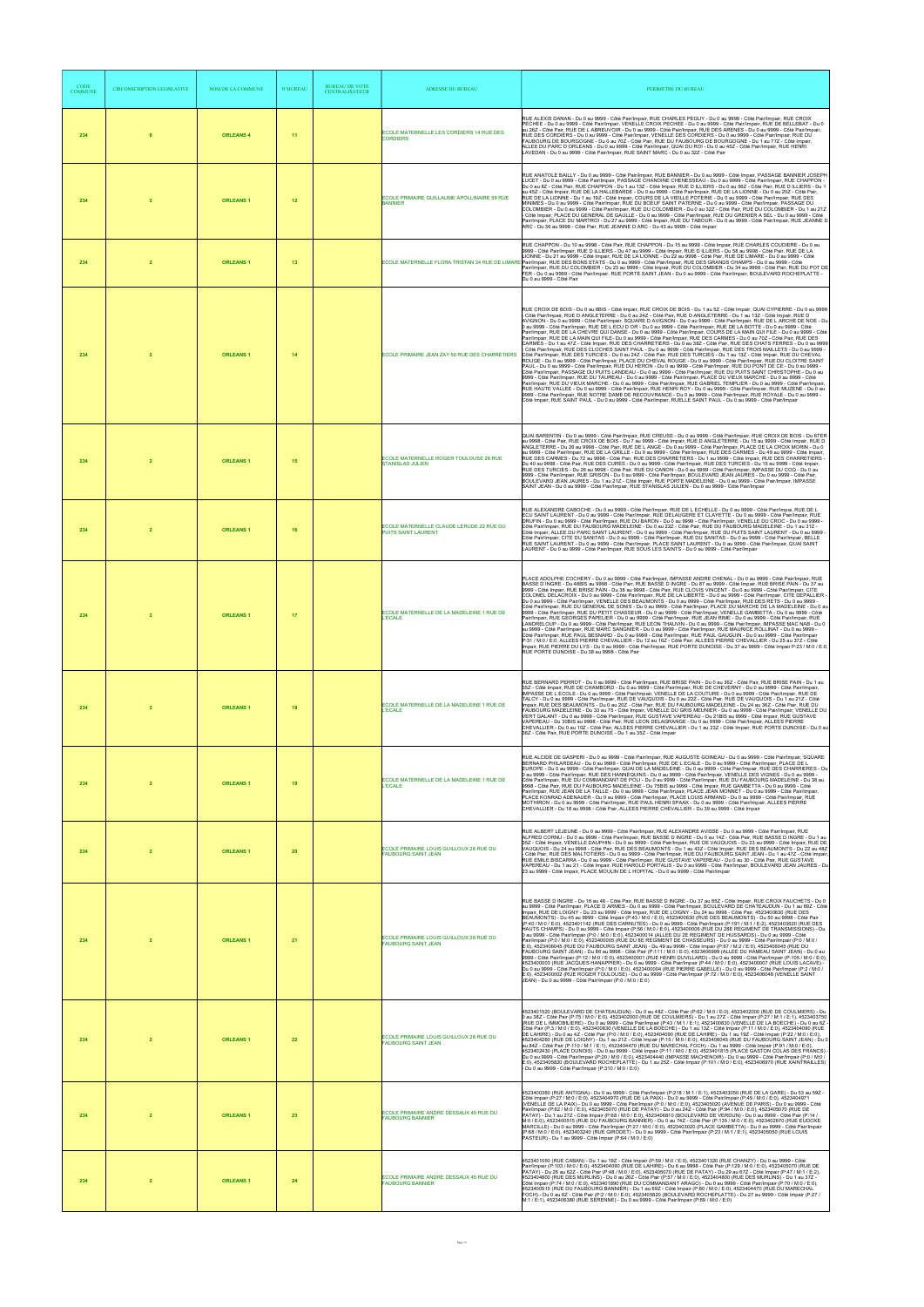| <b>CODE</b><br><b>COMMUNE</b> | <b>CIRCONSCRIPTION LEGISLATIVE</b> | <b>NOM DE LA COMMUNE</b> | <b>N°BUREAU</b> | <b>BUREAU DE VOTE</b><br><b>CENTRALISATEUR</b> | <b>ADRESSE DU BUREAU</b>                                                      | PERIMETRE DU BUREAU                                                                                                                                                                                                                                                                                                                                                                                                                                                                                                                                                                                                                                                                                                                                                                                                                                                                                                                                                                                                                                                                                                                                                                                                                                                                                                                                                                                                                                                                                                                                                                                                                                                                                                                                                                                                                                           |
|-------------------------------|------------------------------------|--------------------------|-----------------|------------------------------------------------|-------------------------------------------------------------------------------|---------------------------------------------------------------------------------------------------------------------------------------------------------------------------------------------------------------------------------------------------------------------------------------------------------------------------------------------------------------------------------------------------------------------------------------------------------------------------------------------------------------------------------------------------------------------------------------------------------------------------------------------------------------------------------------------------------------------------------------------------------------------------------------------------------------------------------------------------------------------------------------------------------------------------------------------------------------------------------------------------------------------------------------------------------------------------------------------------------------------------------------------------------------------------------------------------------------------------------------------------------------------------------------------------------------------------------------------------------------------------------------------------------------------------------------------------------------------------------------------------------------------------------------------------------------------------------------------------------------------------------------------------------------------------------------------------------------------------------------------------------------------------------------------------------------------------------------------------------------|
| 234                           | $\overline{2}$                     | <b>ORLEANS 3</b>         | 25              |                                                | ECOLE PRIMAIRE ANDRE DESSAUX 45 RUE DU<br><b>FAUBOURG BANNIER</b>             | (RUE CABAN) - Du 0 au 10Z - Côté Pair, (RUE CABAN) - Du 12 au 9998 - Côté Pair, (RUE CABAN) - Du 21 au 9999 - Côté Impair,<br>(RUE DE JARGEAU) - Du 0 au 9999 - Côté Pair/Impair, (RUE DE LAHIRE) - Du 21 au 9999 - Côté Impair, (RUE DE PATAY) - Du 64 au<br>9998 - Côté Pair, (RUE DE PATAY) - Du 69 au 9999 - Côté Impair, (RUE DES MURLINS) - Du 28 au 52Z - Côté Pair, (RUE DES<br>MURLINS) - Du 39 au 57Z - Côté Impair, (RUE DU 30E REGIMENT D ARTILLERIE) - Du 0 au 9999 - Côté Pair/Impair, (RUE DU<br>FAUBOURG BANNIER) - Du 71 au 73 - Côté Impair, (RUE DU MARECHAL FOCH) - Du 8 au 9998 - Côté Pair, (RUE DU PARC) - Du 0<br>au 20Z - Côté Pair, (RUE DU PARC) - Du 1 au 17 - Côté Impair, (PLACE DUNOIS) - Du 0 au 9998 - Côté Pair, (RUE GUILLAUME DE<br>LORRIS) - Du 0 au 9999 - Côté Pair/Impair                                                                                                                                                                                                                                                                                                                                                                                                                                                                                                                                                                                                                                                                                                                                                                                                                                                                                                                                                                                                                                             |
| 234                           | $\overline{2}$                     | <b>ORLEANS 3</b>         | 26              |                                                | ECOLE PRIMAIRE MARCEL PROUST 111 RUE DU<br><b>FAUBOURG BANNIER</b>            | (BOULEVARD DE CHATEAUDUN) - Du 128 au 9998 - Côté Pair, (BOULEVARD DE CHATEAUDUN) - Du 159 au 9999 - Côté Impair,<br>(RUE DE CHATEAUDUN) - Du 0 au 9999 - Côté Pair/Impair, (RUE DE COULMIERS) - Du 29 au 9999 - Côté Impair, (RUE DE<br>COULMIERS) - Du 40 au 9998 - Côté Pair, (RUE DE GAUCOURT) - Du 0 au 9999 - Côté Pair/Impair, (VENELLE DE LA BOECHE) - Du<br>8 au 9998 - Côté Pair, (VENELLE DE LA BOECHE) - Du 15 au 9999 - Côté Impair, (RUE DE LA CONCORDE) - Du 0 au 9999 - Côté<br>Pair/Impair, (RUE DE LOIGNY) - Du 0 au 22Z - Côté Pair, (RUE DES MURLINS) - Du 54 au 94Z - Côté Pair, (RUE DES MURLINS) - Du<br>59 au 81Z - Côté Impair, (RUE DES VILLAS) - Du 0 au 9999 - Côté Pair/Impair, (RUE DU FAUBOURG BANNIER) - Du 88 au 116Z -<br>Côté Pair, (RUE DU FAUBOURG BANNIER) - Du 93 au 129Z - Côté Impair, (RUE DU PARC) - Du 17BIS au 43Z - Côté Impair, (RUE<br>DU PARC) - Du 22 au 62Z - Côté Pair, (VENELLE DU PONCEAU) - Du 0 au 9999 - Côté Pair/Impair, (IMPASSE GAUCOURT) - Du 0 au<br>9999 - Côté Pair/Impair, (RUE GRATTEMINOT) - Du 0 au 9999 - Côté Pair/Impair, (RUE JEHAN DE MEUNG) - Du 0 au 9999 - Côté<br>Pair/Impair, (CITE SAINT JOSEPH) - Du 0 au 9999 - Côté Pair/Impair                                                                                                                                                                                                                                                                                                                                                                                                                                                                                                                                                                                                                                            |
| 234                           | $\overline{2}$                     | <b>ORLEANS 3</b>         | 27              |                                                | ECOLE PRIMAIRE MARCEL PROUST 111 RUE DU<br><b>FAUBOURG BANNIER</b>            | (BOULEVARD DE CHATEAUDUN) - Du 50 au 126Z - Côté Pair, (BOULEVARD DE CHATEAUDUN) - Du 71 au 157Z - Côté Impair,<br>(VENELLE DE LA SOIE) - Du 0 au 9999 - Côté Pair/Impair, (RUE DES 2 PONTS) - Du 0 au 9999 - Côté Pair/Impair, (VENELLE DES<br>DEUX PONTS) - Du 0 au 9999 - Côté Pair/Impair, (RUE DES HAUTS CHAMPS) - Du 0 au 9999 - Côté Pair, (VENELLE DES MURIERS)<br>- Du 0 au 9999 - Côté Pair/Impair, (RUE DES MURLINS) - Du 83 au 127Z - Côté Impair, (RUE DES MURLINS) - Du 96 au 104Z - Côté<br>Pair, (CLOS DES VAUPULENTS) - Du 0 au 9999 - Côté Pair/Impair, (IMPASSE DES VAUPULENTS) - Du 0 au<br>(VENELLE DES VAUPULENTS) - Du 0 au 9999 - Côté Pair/Impair, (RUE DU CHAMP DE MANOEUVRES) - Du 0 au 9999 - Côté<br>Pair/Impair, (CITE DU COLONEL DE QUEYRIAUX) - Du 0 au 9999 - Côté Pair/Impair, (RUE DU FAUBOURG BANNIER) - Du 118 au<br>154Z - Côté Pair, (RUE DU FAUBOURG BANNIER) - Du 131 au 135 - Côté Impair, (RUE DU GENERAL SARRAIL) - Du 0 au 9999 -<br>Côté Pair/Impair, (RUE DU MARECHAL MAUNOURY) - Du 0 au 9999 - Côté Pair/Impair, (VENELLE DU MIDI) - Du 0 au 9999 - Côté<br>Pair/Impair, (VENELLE DU MOULIN) - Du 0 au 9999 - Côté Pair/Impair, (VENELLE DU NORD) - Du 0 au 9999 - Côté Pair/Impair, (RUE<br>DU PARC) - Du 45 au 9999 - Côté Impair, (RUE DU PARC) - Du 64 au 9998 - Côté Pair, (RUE LOUIS ROSSAT) - Du 0 au 9999 - Côté<br>Pair/Impair                                                                                                                                                                                                                                                                                                                                                                                                                                                                      |
| 234                           | $\overline{2}$                     | <b>ORLEANS 3</b>         | 28              |                                                | ECOLE MATERNELLE RENE THINAT 15 RUE EUGENE<br><b>FOUSSET</b>                  | RUE DE LA BOURIE BLANCHE - Du 0 au 9999 - Côté Pair/Impair, RUE DE LA BOURIE ROUGE - Du 0 au 22Z - Côté Pair, RUE DE LA<br>BOURIE ROUGE - Du 1 au 21Z - Côté Impair, RUE DE LA GARE - Du 0 au 9998 - Côté Pair, RUE DE LA GARE - Du 1 au 51Z - Côté<br>Impair, RUE DE LA GARE - Du 61 au 9999Z - Côté Impair, IMPASSE DE LA RUCHE - Du 0 au 9999 - Côté Pair/Impair, BOULEVARD<br>DE QUEBEC - Du 0 au 13Z - Côté Pair/Impair, RUE DES SANSONNIERES- Du 0 au 9999 - Côté Pair/Impair, SQUARE DU DOCTEUR<br>JEAN BARANGER - Du 0 au 9999 - Côté Pair/Impair, RUE DU FAUBOURG BANNIER - Du 73BIS au 91Z - Côté Impair, RUE DU<br>FAUBOURG BANNIER - Du 76 au 86Z - Côté Pair, RUE EUGENE FOUSSET - Du 0 au 9999 - Côté Pair/Impair, RUE HENRI DUNANT<br>- Du 0 au 9999 - Côté Pair/Impair. RUE LADUREAU - Du 0 au 9999 - Côté Pair/Impair. RUE LOUIS PASTEUR - Du 0 au 9998 - Côté<br>Pair                                                                                                                                                                                                                                                                                                                                                                                                                                                                                                                                                                                                                                                                                                                                                                                                                                                                                                                                                                       |
| 234                           | $\overline{2}$                     | <b>ORLEANS 4</b>         | 29              |                                                | ECOLE PRIMAIRE PIERRE SEGELLE 1 RUE ELOY<br><b>D'AMERVAL</b>                  | PLACE ALBERT 1ER - Du 0 au 9999 - Côté Pair/Impair, RUE ALBERT 1ER - Du 0 au 9999 - Côté Pair/Impair, ALLEE ANNE DU<br>BOURG - Du 0 au 9999 - Côté Pair/Impair, RUE CLEMENT V - Du 0 au 9999 - Côté Pair/Impair, PLACE D ARC - Du 0 au 9999 - Côté<br>Pair/Impair, AVENUE DE MUNSTER - Du 0 au 42 - Côté Pair/Impair, BOULEVARD DE QUEBEC - Du 14 au 9999Z - Côté Pair/Impair,<br>RUE ELOY D AMERVAL - Du 0 au 9999 - Côté Pair/Impair, RUE EMILE ZOLA - Du 1 au 7Z - Côté Impair, RUE FRANCOIS RABELAIS<br>- Du 0 au 9999 - Côté Pair/Impair, ALLEE GERMAIN AUDEBERT - Du 0 au 9999 - Côté Pair/Impair, RUE NICOLAS COPERNIC - Du 0<br>au 9999 - Côté Pair/Impair, RUE NICOLE BERAULT - Du 0 au 9999 - Côté Pair/Impair, RUE PHILIPPE LE BEL - Du 0 au 9999 - Côté<br>Pair/Impair, RUE PYRRHUS D ANGLEBERME - Du 0 au 9999 - Côté Pair/Impair, RUE SAINT YVES - Du 0 au 9999 - Côté Pair/Impair                                                                                                                                                                                                                                                                                                                                                                                                                                                                                                                                                                                                                                                                                                                                                                                                                                                                                                                                                              |
| 234                           | $\overline{2}$                     | <b>ORLEANS 4</b>         | 30              |                                                | ECOLE PRIMAIRE PIERRE SEGELLE 1 RUE ELOY<br><b>D'AMERVAL</b>                  | SQUARE CECILE GRASSET - Du 0 au 9999 - Côté Pair/Impair, RUE CHARLES GRAVIER - Du 0 au 9999 - Côté Pair/Impair, RUE<br>CHARLES MALFRAY - Du 0 au 9999 - Côté Pair/Impair, RUE CHARLES PENSEE - Du 0 au 9999 - Côté Pair/Impair, RUE DANIEL<br>JOUSSE - Du 0 au 9999 - Côté Pair/Impair, AVENUE DE MUNSTER - Du 5 au 9999 - Côté Pair/Impair, CITE EMILE ZOLA - Du 0 au<br>9999 - Côté Pair/Impair, RUE EMILE ZOLA - Du 9 au 9999 - Côté Impair, ALLEE FRANCOIS GIROUST - Du 0 au 9999 - Côté<br>Pair/Impair, BOULEVARD GUY MARIE RIOBE - Du 10 au 30Z - Côté Pair, BOULEVARD GUY MARIE RIOBE - Du 55 au 9999 - Côté<br>Impair, ALLEE JACQUES DELALANDE - Du 0 au 9999 - Côté Pair/Impair, RUE JACQUES SOYER - Du 0 au 9999 - Côté Pair/Impair,<br>RUE JEAN BAPTISTE MORIN - Du 0 au 9999 - Côté Pair/Impair, SQUARE LUCIE AUBRAC - Du 0 au 9999 - Côté Pair/Impair, RUE<br>THEODORE DE BEZE - Du 0 au 9999 - Côté Pair/Impair, RUE THEODULFE - Du 0 au 9999 - Côté Pair/Impair, SQUARE THERESE<br>PELTIER - Du 0 au 9999 - Côté Pair/Impair, RUE VERTE - Du 0 au 9999 - Côté Pair/Impair, BOULEVARD VICTOR HUGO - Du 1 au<br>9999 - Côté Impair                                                                                                                                                                                                                                                                                                                                                                                                                                                                                                                                                                                                                                                                                                               |
| 234                           | $\overline{2}$                     | <b>ORLEANS 3</b>         | 31              |                                                | ECOLE PRIMAIRE MOLIERE 8 RUE MOLIERE                                          | IMPASSE A GAULT - Du 0 au 9999 - Côté Pair/Impair, RUE A GAULT - Du 0 au 9999 - Côté Pair/Impair, PASSAGE DE BEAUCE - Du 0<br>au 9999 - Côté Pair/Impair, RUE DE JOIE - Du 37 au 9999 - Côté Impair, AVENUE DE LA LIBERATION - Du 0 au 9999 - Côté<br>Pair/Impair, PASSAGE DE LA MARE AUX SOLOGNOTS - Du 0 au 9999 - Côté Pair/Impair, PLACE DE LA NOUVELLE ORLEANS - Du<br>0 au 9999 - Côté Pair/Impair, RUE DE LA POUDRIERE - Du 0 au 9999 - Côté Pair/Impair, VENELLE DE LA SUIFFERIE - Du 0 au 9999<br>Côté Pair/Impair, IMPASSE DES FOURCHES - Du 0 au 9999 - Côté Pair/Impair, RUE DES FUSILLES 1940 1944 - Du 0 au 9999 -<br>Côté Pair/Impair, RUE DES MURLINS - Du 106 au 148Z - Côté Pair, RUE DES MURLINS - Du 129 au 175Z - Côté Impair, VENELLE<br>DES MURLINS - Du 0 au 9999 - Côté Pair/Impair, VENELLE DES QUENOUILLERES - Du 0 au 9999 - Côté Pair/Impair, RUE DU 131E<br>REGIMENT D INFANTERIE - Du 0 au 9999 - Côté Pair/Impair, RUE DU 16 AOUT 1944 - Du 0 au 9999 - Côté Pair/Impair, ALLEE DU<br>CLOS DE LA VINAIGRERIE - Du 0 au 9999 - Côté Pair/Impair, PASSAGE DU COULON - Du 0 au 9999 - Côté Pair/Impair, RUE DU<br>FAUBOURG BANNIER - Du 135BIS au 207Z - Côté Impair, RUE DU FAUBOURG BANNIER - Du 156 au 9998 - Côté Pair, RUE DU<br>MARECHAL DE LATTRE DE TASSIGNY - Du 0 au 9999 - Côté Pair/Impair, RUE DU MARECHAL LECLERC - Du 0 au 9999 - Côté<br>Pair/Impair, PASSAGE DU VAL - Du 0 au 9999 - Côté Pair/Impair, PLACE DUNDEE - Du 0 au 9999 - Côté Pair/Impair, RUE LORMIER<br>DIT MAGLOIRE - Du 0 au 9999 - Côté Pair/Impair, RUE LOUIS BRAILLE - Du 0 au 9999 - Côté Pair/Impair, IMPASSE<br>POURPOINTELLE - Du 0 au 9999 - Côté Pair/Impair                                                                                                                                                                           |
| 234                           | $\overline{2}$                     | <b>ORLEANS 3</b>         | 32              |                                                | ECOLE PRIMAIRE MOLIERE 8 RUE MOLIERE                                          | PASSAGE COLIGNY - Du 0 au 9999 - Côté Pair/Impair, RUE DE JOIE - Du 1 au 35Z - Côté Impair, RUE DE LA BOURIE ROUGE - Du<br>23 au 9999 - Côté Impair, RUE DE LA BOURIE ROUGE - Du 24 au 9998 - Côté Pair, ALLEE DE LA CONCORDE - Du 0 au 9999 - Côté<br>Pair/Impair, PASSAGE DE LA RAPE - Du 0 au 9999 - Côté Pair/Impair, RUE DE LUTECE - Du 0 au 9999 - Côté Pair/Impair, RUE DE<br>VIERZON - Du 0 au 9999 - Côté Pair/Impair, RUE DENIS PAPIN - Du 0 au 9999 - Côté Pair/Impair, PLACE DES ACACIAS - Du 0 au<br>9999 - Côté Pair/Impair, AVENUE DU GENERAL PATTON - Du 0 au 9999 - Côté Pair/Impair, RUE FRANKLIN - Du 0 au 9999 - Côté<br>Pair/Impair, PLACE GASPARD DE COLIGNY - Du 0 au 9999 - Côté Pair/Impair, RUE GIFFARD - Du 0 au 9999 - Côté Pair/Impair, RUE<br>GUILLAUME BUDE - Du 0 au 9999 - Côté Pair/Impair, RUE JACQUARD - Du 0 au 9999 - Côté Pair/Impair, RUE JEAN FRANCOIS<br>DENIAU - Du 0 au 9999 - Côté Pair/Impair, RUE LOUIS FLEURIGEON - Du 0 au 9999 - Côté Pair/Impair, RUE MAURICE<br>CONSTANTIN WEYER - Du 0 au 9999 - Côté Pair/Impair, RUE LOUIS FLEURIGEON - Du 0 au 9999 - Côté Pair/Impair, ALLE<br>COUBERTIN - Du 0 au 9999 - Côté Pair/Impair, RUE PIERRE GILLES DE GENNES - Du 0 au 9999 - Côté Pair/Impair                                                                                                                                                                                                                                                                                                                                                                                                                                                                                                                                                                                                            |
| 234                           | $\overline{2}$                     | <b>ORLEANS 3</b>         | 33              |                                                | ECOLE PRIMAIRE JEAN MERMOZ 10 RUE CHARLES LE<br><b>CHAUVE</b>                 | RUE BENONI GAULTIER - Du 0 au 9999 - Côté Pair/Impair, RUE CHARLES PERRAULT - Du 0 au 9999 - Côté Pair/Impair, RUE<br>CROIX BAUDU - Du 0 au 9999 - Côté Pair/Impair, VENELLE DE BELLEVILLE - Du 0 au 9999 - Côté Pair/Impair, VENELLE DE LA<br>BATE - Du 0 au 9999 - Côté Pair/Impair, VENELLE DE LA MEUNIERE - Du 0 au 9999 - Côté Pair/Impair, RUE DE LA SUIFFERIE - Du<br>0 au 9999 - Côté Pair/Impair, PLACE DES BLOSSIERES - Du 0 au 9999 - Côté Pair/Impair, RUE DES BLOSSIERES - Du 0 au 9999 -<br>Côté Pair/Impair, VENELLE DES BLOSSIERES - Du 0 au 9999 - Côté Pair/Impair, RUE DES CLOSIERS - Du 0 au 48Z - Côté<br>Pair/Impair, VENELLE DES EGLANTIERS - Du 0 au 9999 - Côté Pair/Impair, ALLEE DES MESANGES - Du 0 au 9999 - Côté<br>Pair/Impair, CITE DES MURLINS - Du 0 au 9999 - Côté Pair/Impair, RUE DES MURLINS - Du 150 au 226Z - Côté Pair, RUE DES<br>MURLINS - Du 177 au 269Z - Côté Impair, RUE DES TONNELIERS - Du 0 au 9999 - Côté Pair/Impair, VENELLE DES TROENES - Du<br>0 au 9999 - Côté Pair/Impair, RUE DU FAUBOURG BANNIER - Du 209 au 261Z - Côté Impair, RUE FERNAND PELLOUTIER - Du 0 au<br>9999 - Côté Pair/Impair, RUE GEO ANDRE - Du 0 au 9999 - Côté Pair/Impair, RUE HENRIETTE ANNE D ANGLETERRE - Du 0 au<br>9999 - Côté Pair/Impair, RUE JEAN BOUIN - Du 0 au 9999 - Côté Pair/Impair, RUE JULES NOEL - Du 0 au 9999 - Côté Pair/Impair,<br>RUE LOUIS BOUSSENARD - Du 0 au 9999 - Côté Pair/Impair, RUE MAURICE DUBOIS - Du 0 au 9999 - Côté Pair/Impair, RUE<br>PONSON DU TERRAIL - Du 0 au 9999 - Côté Pair/Impair, RUE SIMONE SIGNORET - Du 0 au 9999 - Côté Pair/Impair                                                                                                                                                                                                                                        |
| 234                           | $\overline{2}$                     | <b>ORLEANS 3</b>         | 34              |                                                | ECOLE PRIMAIRE JEAN MERMOZ 10 RUE CHARLES LE<br><b>CHAUVE</b>                 | RUE ANTOINE BECQUEREL - Du 0 au 9999 - Côté Pair/Impair, RUE CHARLES LE CHAUVE - Du 0 au 9999 - Côté Pair/Impair, RUE<br>DE LA BIENVENUE - Du 0 au 9999 - Côté Pair/Impair, RUE DES 3 CROISSANTS - Du 0 au 9999 - Côté Pair/Impair, RUE DU<br>CAPITAINE GUSTAVE DE BOISSIEU - Du 0 au 9999 - Côté Pair/Impair, RUE DU FAUBOURG BANNIER - Du 263 au 329Z - Côté<br>npair, RUE JACQUES GROSLOT - Du 0 au 8Z - Côté Pair, RUE JACQUES GROSLOT - Du 1 au 7Z - Côté Impair, RUE JEAN<br>BAPTISTE MASSILLON - Du 0 au 9999 - Côté Pair/Impair, RUE JEAN BAPTISTE PERRONNEAU - Du 0 au 9999 - Côté Pair/Impair,<br>RUE MASSE - Du 1 au 39Z - Côté Impair, RUE PIERRE LOTI - Du 0 au 9999 - Côté Pair/Impair, RUE RAYMOND VANIER - Du 0 au<br>9999 - Côté Pair/Impair, RUE ROBERT LE PIEUX - Du 0 au 9999 - Côté Pair/Impair                                                                                                                                                                                                                                                                                                                                                                                                                                                                                                                                                                                                                                                                                                                                                                                                                                                                                                                                                                                                                                          |
| 234                           | $\overline{2}$                     | <b>ORLEANS 3</b>         | 35              |                                                | ECOLE PRIMAIRE JEAN MERMOZ 10 RUE CHARLES LE<br><b>CHAUVE</b>                 | RUE ARTHUR RIMBAUD - Du 0 au 9999 - Côté Pair/Impair, ROUTE DE CHARTRES - Du 0 au 9999 - Côté Pair/Impair, RUE DE L<br>ORMERIE - Du 0 au 9999 - Côté Pair/Impair, RUE DE L UNION - Du 0 au 9999 - Côté Pair/Impair, VENELLE DE LA CALLOTIERE - Du<br>0 au 9999 - Côté Pair/Impair, RUE DE LA CHILESSE - Du 0 au 9999 - Côté Pair/Impair, RUE DE LA MESSE - Du 0 au 9999 - Côté<br>Pair/Impair, SENTIER DE LA MESSE - Du 0 au 9999 - Côté Pair/Impair, RUE DES AYDES - Du 0 au 9999 - Côté Pair/Impair, RUE DES<br>CLOSIERS - Du 50 au 9999 - Côté Pair/Impair, RUE DES ECOLES - Du 0 au 9999 - Côté Pair/Impair, RUE DES MURLINS - Du 228 au<br>9998 - Côté Pair, RUE DES MURLINS - Du 271 au 9999 - Côté Impair, RUE DU FAUBOURG BANNIER - Du 331 au 9999 - Côté Impair<br>RUE DU SOUHAIT - Du 0 au 9999 - Côté Pair/Impair, SENTIER DU SOUHAIT - Du 0 au 9999 - Côté Pair/Impair, RUE JACQUES<br>GROSLOT - Du 9 au 9999 - Côté Impair, RUE JACQUES GROSLOT - Du 10 au 9998 - Côté Pair, RUE MASSE - Du 0 au 9998 - Côté<br>Pair, RUE MASSE - Du 41 au 9999 - Côté Impair, CITE MASSE - Du 0 au 9999 - Côté Pair/Impair, VENELLE MASSE - Du 0 au 9999 -<br>Côté Pair/Impair, RUE PAUL VALERY - Du 0 au 9999 - Côté Pair/Impair, RUE PAUL VERLAINE - Du 0 au 9999 - Côté Pair/Impair                                                                                                                                                                                                                                                                                                                                                                                                                                                                                                                                                                          |
| 234                           | 6                                  | <b>ORLEANS 4</b>         | 36              |                                                | LA BARRIERE ST MARC                                                           | RUE ANNE BRUNET - Du 0 au 9999 - Côté Pair/Impair, RUE DE LA BARRIERE SAINT MARC - Du 48 au 9999 - Côté Pair/Impair, RUE<br>DE LA COLOMBE - Du 0 au 9999 - Côté Pair/Impair, RUE DE LA FOSSE BENATE - Du 0 au 9999 - Côté Pair/Impair, RUE DE LA<br>SENTE AUX VENEURS - Du 0 au 9999 - Côté Pair/Impair. AVENUE DES DROITS DE L HOMME - Du 23 au 9999 - Côté Impair.<br>AVENUE DES DROITS DE L HOMME - Du 38 au 9998 - Côté Pair, RUE DES GRANDIERS - Du 0 au 9999 - Côté Pair/Impair, RUE<br>DES LIPHARDERIES - Du 0 au 9999 - Côté Pair/Impair, RUE DES NOYERS - Du 0 au 9999 - Côté Pair/Impair, RUE DES PRATEAUX -<br>Du 0 au 9999 - Côté Pair/Impair, RUE DU BIGNON - Du 0 au 9999 - Côté Pair/Impair, RUE DU CLOS DE LA MOTTE - Du 0 au 9999 -<br>ECOLE PRIMAIRE MICHEL DE LA FOURNIERE 80 RUE DE COB Pair/Impair, RUE DU CLOS DE LA POINTE - Du 0 au 9999 - Côté Pair/Impair, RUE DU COIN ROND - Du 0 au 9999 - Côté<br>La pappair de California de la pappair de la pair/Impair,<br>FIL SOIE - Du 79 au 9999 - Côté Impair, RUE DU GRAND CHAMP DE L ECHO - Du 0 au 9999 - Côté Pair/Impair, SENTIER DU<br>GRAND CHAMP DE L ECHO - Du 0 au 9999 - Côté Pair/Impair, RUE DU GREFFOIR - Du 0 au 9999 - Côté Pair/Impair, RUE DU<br>NECOTIN - Du 99 au 9999 - Côté Impair, RUE DU NECOTIN - Du 110 au 9998 - Côté Pair, RUE DU PETIT CHAMP DE L ECHO - Du 0<br>au 9999 - Côté Pair/Impair, RUE DU PETIT PONT - Du 74QUATER au 9998 - Côté Pair, RUE DU PETIT PONT - Du 93 au 9999 - Côté<br>Impair, RUE EUGENE FAUGOUIN - Du 0 au 9999 - Côté Pair/Impair, RUE FERNAND GRAVIER - Du 0 au 9999 - Côté Pair/Impair,<br>CHEMIN LA CROIX FEUILLATRE - Du 0 au 9999 - Côté Pair/Impair, RUE SAINT DENIS - Du 0 au 9999 - Côté Pair/Impair, GRANDE<br>RUE SAINT MARC - Du 0 au 9999 - Côté Pair/Impair, RUE VINCENT ANGENAULT - Du 0 au 9999 - Côté Pair/Impair |
| 234                           | 6                                  | <b>ORLEANS 4</b>         | 37              |                                                | ECOLE PRIMAIRE MICHEL DE LA FOURNIERE 80 RUE DE<br><b>LA BARRIERE ST MARC</b> | RUE ARSENE BOURGEOIS - Du 0 au 9999 - Côté Pair/Impair, RUE AUGUSTE DE SAINT HILAIRE - Du 0 au 9999 - Côté Pair/Impair,<br>VENELLE CROIX FLEURY - Du 0 au 9999 - Côté Pair/Impair, PLACE CROIX FLEURY - Du 0 au 9999 - Côté Pair/Impair, RUE DE L<br>AQUEDUC - Du 0 au 9999 - Côté Pair/Impair. RUE DE LA BARRIERE SAINT MARC - Du 0 au 46Z - Côté Pair/Impair. RUE DE LA<br>DOUELLE - Du 0 au 9999 - Côté Pair/Impair, RUE DE LA LISOTTE - Du 0 au 9999 - Côté Pair/Impair, RUE DES DARDANELLES - Du 0<br>au 9999 - Côté Pair/Impair, AVENUE DES DROITS DE L HOMME - Du 7 au 21Z - Côté Impair, AVENUE DES DROITS DE L HOMME -<br>Du 14 au 36Z - Côté Pair, RUE DES VIGNERONS - Du 0 au 9999 - Côté Pair/Impair, RUE DU BOIS LE PRETRE - Du 0 au 9999 - Côté<br>Pair/Impair, PLACE DU CHAMP CHARDON - Du 0 au 9999 - Côté Pair/Impair, IMPASSE DU CLOS DE LA FONTAINE - Du 0 au 9999 -<br>Côté Pair/Impair, RUE DU CLOS SAINTE CROIX - Du 0 au 9999 - Côté Pair/Impair, RUE DU FAUBOURG SAINT VINCENT - Du 225 au<br>9999 - Côté Impair, RUE DU FAUBOURG SAINT VINCENT - Du 232BIS au 9998 - Côté Pair, IMPASSE DU LIVOUET - Du 0 au 9999 -<br>Côté Pair/Impair. AVENUE DU PARC DE L ETUVEE - Du 0 au 9999 - Côté Pair/Impair. RUE DU PETIT PONT - Du 60 au 74TER - Côté<br>Pair, RUE DU PETIT PONT - Du 73 au 91Z - Côté Impair, RUE DU POIRIER ROND - Du 64 au 9998 - Côté Pair, RUE DU POIRIER<br>ROND - Du 65 au 9999 - Côté Impair, PLACE DU QUEUROUET - Du 0 au 9999 - Côté Pair/Impair, RUE DU SARMENT - Du 0 au 9999<br>Côté Pair/Impair, RUE FRANCOIS HAUCHECORNE - Du 0 au 9999 - Côté Pair/Impair, RUE JEANNE CHAMPILLOU - Du 0 au 9999 -<br>Côté Pair/Impair, RUE PIERRE LEFEBVRE - Du 0 au 9999 - Côté Pair/Impair, RUE PIERRE VIALA - Du 0 au 9999 - Côté Pair/Impair,<br>RUE ROGER BARNOUX - Du 0 au 9999 - Côté Pair/Impair                  |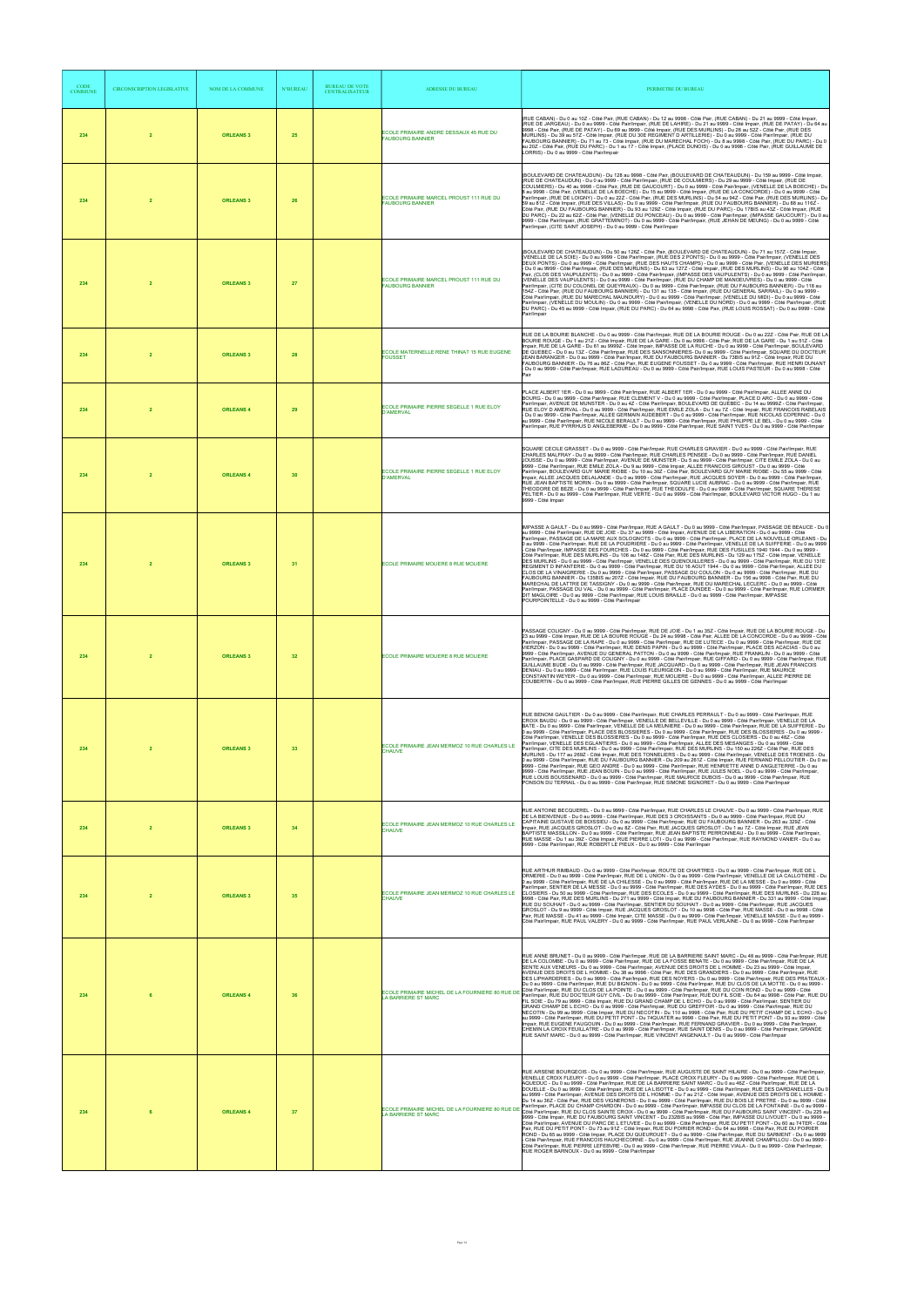| <b>CODE</b><br><b>COMMUNE</b> | <b>CIRCONSCRIPTION LEGISLATIVE</b> | NOM DE LA COMMUNE | <b>N°BUREAU</b> | <b>BUREAU DE VOTE</b><br><b>CENTRALISATEUR</b> | <b>ADRESSE DU BUREAU</b>                                             | PERIMETRE DU BUREAU                                                                                                                                                                                                                                                                                                                                                                                                                                                                                                                                                                                                                                                                                                                                                                                                                                                                                                                                                                                                                                                                                                                                                                                                                                                                                                                                                                                                                                                                                                                                                                                                                                                                                                                                                                                                                                                                                                                                                                                                                                                                                                                                                                                                                                                                                                                                                                                                                                                                                                                                                                                                                                                                                                |
|-------------------------------|------------------------------------|-------------------|-----------------|------------------------------------------------|----------------------------------------------------------------------|--------------------------------------------------------------------------------------------------------------------------------------------------------------------------------------------------------------------------------------------------------------------------------------------------------------------------------------------------------------------------------------------------------------------------------------------------------------------------------------------------------------------------------------------------------------------------------------------------------------------------------------------------------------------------------------------------------------------------------------------------------------------------------------------------------------------------------------------------------------------------------------------------------------------------------------------------------------------------------------------------------------------------------------------------------------------------------------------------------------------------------------------------------------------------------------------------------------------------------------------------------------------------------------------------------------------------------------------------------------------------------------------------------------------------------------------------------------------------------------------------------------------------------------------------------------------------------------------------------------------------------------------------------------------------------------------------------------------------------------------------------------------------------------------------------------------------------------------------------------------------------------------------------------------------------------------------------------------------------------------------------------------------------------------------------------------------------------------------------------------------------------------------------------------------------------------------------------------------------------------------------------------------------------------------------------------------------------------------------------------------------------------------------------------------------------------------------------------------------------------------------------------------------------------------------------------------------------------------------------------------------------------------------------------------------------------------------------------|
| 234                           |                                    | <b>ORLEANS 4</b>  | 38              |                                                | ECOLE PRIMAIRE MARIE STUART 12 RUE DE LA<br><b>GENDARMERIE</b>       | RUE BLEUE - Du 0 au 9999 - Côté Pair/Impair, RUE DE BELLEBAT - Du 31 au 9999 - Côté Impair, RUE DE BELLEBAT - Du 62 au<br>9998 - Côté Pair, VENELLE DE GIEN - Du 0 au 9999 - Côté Pair/Impair, RUE DE L ARGONNE - Du 0 au 64Z - Côté Pair, RUE DE L<br>ARGONNE - Du 69 au 87Z - Côté Impair, VENELLE DE L ECU BELLEBAT - Du 0 au 9999 - Côté Pair/Impair, RUE DE LA<br>GENDARMERIE - Du 0 au 9999 - Côté Pair/Impair, CITE DE LA PELLERINE - Du 0 au 9999 - Côté Pair/Impair, RUE DE LA<br>PELLERINE - Du 0 au 9999 - Côté Pair/Impair, CITE DE LA RENARDIERE - Du 0 au 9999 - Côté Pair/Impair, VENELLE DE LA VOIE -<br>Du 0 au 4Z - Côté Pair, VENELLE DE LA VOIE - Du 1 au 39Z - Côté Impair, VENELLE DOUBLET - Du 0 au 9999 - Côté Pair/Impair,<br>PLACE DU CHAMP SAINT MARC - Du 0 au 9999 - Côté Pair/Impair, IMPASSE DU CHATEAU GAILLARD - Du 0 au 9999 - Côté<br>Pair/Impair, RUE DU CHATEAU GAILLARD - Du 3 au 9999 - Côté Impair, RUE DU CHATEAU GAILLARD - Du 4 au 9998 - Côté Pair,<br>RUE DU POIRIER ROND - Du 0 au 62Z - Côté Pair, RUE DU POIRIER ROND - Du 1 au 63Z - Côté Impair, RUE GASTON COUTE - Du<br>0 au 16Z - Côté Pair, RUE GASTON COUTE - Du 1 au 5Z - Côté Impair, RUE GEORGES BERNANOS - Du 0 au 9999 - Côté<br>Pair/Impair, RUE JEAN GROSBOIS - Du 0 au 9999 - Côté Pair/Impair, AVENUE JEAN ZAY - Du 29 au 9999 - Côté Impair, RUE<br>JEANNE JUGAN - Du 0 au 9999 - Côté Pair/Impair, BOULEVARD MARIE STUART - Du 0 au 26Z - Côté Pair, BOULEVARD MARIE<br>STUART - Du 1 au 29Z - Côté Impair                                                                                                                                                                                                                                                                                                                                                                                                                                                                                                                                                                                                                                                                                                                                                                                                                                                                                                                                                                                                                                                                                                                                                                                       |
| 234                           | 6                                  | <b>ORLEANS 4</b>  | 39              |                                                | ECOLE PRIMAIRE MARIE STUART 12 RUE DE LA<br><b>GENDARMERIE</b>       | RUE ANTOINE BOURDELLE - Du 0 au 9999 - Côté Pair/Impair, RUE AUGUSTE COMTE - Du 0 au 9999 - Côté Pair/Impair, RUE<br>BLAISE PASCAL - Du 0 au 9999 - Côté Pair/Impair, RUE DE L ARGONNE - Du 1 au 67Z - Côté Impair, RUE DE LA CHAUDE TUILE-<br>Du 0 au 9998 - Côté Pair, RUE DE LA GRANDE MARNIERE - Du 0 au 9999 - Côté Pair/Impair, RUE DES ATELIERS - Du 0 au 9999 -<br>Côté Pair/Impair, RUE DES TAMARIS - Du 0 au 9999 - Côté Pair/Impair, RUE DU CHATEAU L EVEQUE - Du 0 au 9999 - Côté<br>Pair/Impair, ALLEE DU CLOS DE L IMAGE - Du 0 au 9999 - Côté Pair/Impair, RUE DU CLOS DES MOULINS - Du 0 au 9999 - Côté<br>Pair/Impair, RUE DU CLOS DES VIGNES - Du 0 au 9999 - Côté Pair/Impair, RUE DU FAUBOURG SAINT VINCENT - Du 159 au 223Z -<br>Côté Impair, RUE DU FAUBOURG SAINT VINCENT - Du 164 au 232 - Côté Pair, RUE JOSEPH LEROY - Du 0 au 9999 - Côté<br>Pair/Impair, BOULEVARD LAMARTINE - Du 0 au 9999 - Côté Pair/Impair, CITE LAMARTINE - Du 0 au 9999 - Côté Pair/Impair, RUE<br>MARCELLIN BERTHELOT) - Du 0 au 9999 - Côté Pair/Impair, RUE MAURICE BLONDEL - Du 0 au 9999 - Côté Pair/Impair, RUE<br>MOINE - Du 0 au 9999 - Côté Pair/Impair, RUE RENE DESCARTES - Du 0 au 9999 - Côté Pair/Impair, RUE VICTOR COUSIN - Du 0 au<br>9999 - Côté Pair/Impair, BOULEVARD VICTOR HUGO - Du 0 au 9998 - Côté Pair                                                                                                                                                                                                                                                                                                                                                                                                                                                                                                                                                                                                                                                                                                                                                                                                                                                                                                                                                                                                                                                                                                                                                                                                                                                                                                                                                                                 |
| 234                           |                                    | <b>ORLEANS 4</b>  | 40              |                                                | ECOLE PRIMAIRE OLYMPIA CORMIER 19 RUE DU<br><b>CHATEAU GAILLARD</b>  | RUE ANDRE GARNIER - Du 0 au 9999 - Côté Pair/Impair, RUE CAMILLE CLAUDEL - Du 0 au 9999 - Côté Pair/Impair, VENELLE<br>CHAMP SAINT MARC- Du 0 au 9999 - Côté Pair/Impair, RUE DE BELLEBAT - Du 28 au 60Z - Côté Pair, RUE DE LA BORDE - Du 0 au<br>9999 - Côté Pair/Impair, VENELLE DE LA VOIE - Du 6 au 9998 - Côté Pair, VENELLE DE LA VOIE - Du 41 au 9999 - Côté Impair, RUE<br>DU CLOS GAUTHIER - Du 0 au 9999 - Côté Pair/Impair, VENELLE DU CLOS GAUTHIER - Du 0 au 9999 - Côté Pair/Impair, RUE DU<br>DOCTEUR MAURICE LIMOUZI - Du 0 au 9999 - Côté Pair/Impair, RUE DU PRESSOIR NEUF - Du 0 au 9999 - Côté Pair/Impair,<br>VENELLE DU PRESSOIR NEUF - Du 0 au 9999 - Côté Pair/Impair, RUE EDOUARD LALO - Du 0 au 9999 - Côté Pair/Impair, RUE<br>EMILE ALLUARD - Du 0 au 9999 - Côté Pair/Impair, RUE ETIENNE MEHUL - Du 0 au 9999 - Côté Pair/Impair, RUE FLANDRE<br>DUNKERQUE - Du 0 au 9999 - Côté Pair/Impair, RUE GASTON COUTE - Du 7 au 9999 - Côté Impair, RUE GASTON COUTE - Du 18<br>au 9998 - Côté Pair, RUE HIPPOLYTE FORESTIER - Du 0 au 9999 - Côté Pair/Impair, RUE JEAN AVEZARD - Du 0 au 9999 - Côté<br>Pair/Impair, AVENUE JEAN ZAY - Du 12 au 9998 - Côté Pair, AVENUE JEAN ZAY - Du 21 au 27Z - Côté Impair, ALLEE JOLIOT CURIE<br>- Du 0 au 9999 - Côté Pair/Impair, RUE LEO DELIBES - Du 0 au 9999 - Côté Pair/Impair, BOULEVARD MARIE STUART - Du 28 au 46Z<br>Côté Pair, BOULEVARD MARIE STUART - Du 31 au 63Z - Côté Impair, RUE MAURICE RAVEL - Du 0 au 9999 - Côté Pair/Impair,<br>CITE SAINT MARC - Du 0 au 9999 - Côté Pair/Impair, RUE SAINT MARC - Du 1 au 81Z - Côté Impair, RUE SUZANNE VALADON - Du<br>0 au 9999 - Côté Pair/Impair, RUE THEOPHILE NAUDY - Du 0 au 9999 - Côté Pair/Impair                                                                                                                                                                                                                                                                                                                                                                                                                                                                                                                                                                                                                                                                                                                                                                                                                                                                                                                                                                              |
| 234                           | 6                                  | <b>ORLEANS 4</b>  | 41              |                                                | ECOLE PRIMAIRE GUTENBERG 37 RUE DU GRAND<br><b>VILLIERS</b>          | RUE ARTHUR HONEGGER - Du 0 au 9999 - Côté Pair/Impair, RUE D AMBERT - Du 0 au 103 - Côté Pair/Impair, RUE DE REIMS - Du<br>0 au 0Z - Côté Pair, RUE DE REIMS - Du 1 au 3Z - Côté Impair, RUE DES CERISIERS - Du 0 au 9999 - Côté Pair/Impair, RUE DES<br>PECHERS - Du 0 au 9999 - Côté Pair/Impair, RUE DES POMMIERS - Du 0 au 9999 - Côté Pair/Impair, RUE DES PRUNIERS - Du 0 au<br>9999 - Côté Pair/Impair, VENELLE DU CLOS BOUDARD - Du 0 au 9999 - Côté Pair/Impair, CHEMIN DU CLOS DU POIRIER - Du 0 au<br>9999 - Côté Pair/Impair, RUE DU COLONEL O NEILL - Du 0 au 9999 - Côté Pair/Impair, RUE DU GRAND VILLIERS - Du 0 au 50Z -<br>Côté Pair, RUE DU GRAND VILLIERS - Du 1 au 13Z - Côté Impair, VENELLE DU VIEUX PRESSOIR - Du 0 au 9999 - Côté Pair/Impair,<br>RUE EDOUARD MIGNAN - Du 0 au 9999 - Côté Pair/Impair, RUE GABRIEL PIERNE - Du 0 au 9999 - Côté Pair/Impair, RUE GUSTAVE<br>CHARPENTIER - Du 0 au 9999 - Côté Pair/Impair, RUE MALAKOFF - Du 0 au 9999 - Côté Pair/Impair, BOULEVARD MARIE STUART -<br>Du 48 au 9998 - Côté Pair, BOULEVARD MARIE STUART - Du 65 au 9999 - Côté Impair, RUE MAX JACOB - Du 0 au 9999 - Côté<br>Pair/Impair, RUE PAUL DUKAS - Du 0 au 9999 - Côté Pair/Impair, RUE PIERRE ET MARIE CURIE - Du 0 au 9999 - Côté Pair/Impair,<br>IMPASSE RAOUL BLANCHARD - Du 0 au 9999 - Côté Pair/Impair, RUE SAINT MARC - Du 83 au 9999 - Côté Impair                                                                                                                                                                                                                                                                                                                                                                                                                                                                                                                                                                                                                                                                                                                                                                                                                                                                                                                                                                                                                                                                                                                                                                                                                                                                                                                    |
| 234                           | 6                                  | <b>ORLEANS 4</b>  | 42              |                                                | ECOLE PRIMAIRE GUTENBERG 37 RUE DU GRAND<br><b>VILLIERS</b>          | RUE ALEXANDRE RIBOT - Du 0 au 9999 - Côté Pair/Impair, RUE ANDRE MESSAGER - Du 0 au 9999 - Côté Pair/Impair, RUE<br>ANTOINE MARIOTTE - Du 0 au 9999 - Côté Pair/Impair. RUE CAMILLE BEZARD - Du 0 au 9999 - Côté Pair/Impair. RUE CAMILLE<br>SAINT SAENS - Du 0 au 9999 - Côté Pair/Impair, RUE CESAR FRANCK - Du 0 au 9999 - Côté Pair/Impair, RUE CHARLES GOUNOD<br>Du 0 au 9999 - Côté Pair/Impair, RUE DE L ARGONNE - Du 66 au 9998 - Côté Pair, RUE DE L ARGONNE - Du 89 au 9999 - Côté<br>Impair, AVENUE DE LA MARNE - Du 0 au 28Z - Côté Pair P:71 / M:1 / E:1, AVENUE DE LA MARNE - Du 1 au 39Z - Côté Impair, RUE<br>DE REIMS - Du 2 au 9998 - Côté Pair, RUE DE REIMS - Du 5 au 9999 - Côté Impair, AVENUE DE WICHITA - Du 0 au 9999 - Côté<br>Pair/Impair, AVENUE DES DROITS DE L HOMME - Du 0 au 12Z - Côté Pair, AVENUE DES DROITS DE L HOMME - Du 1 au 5Z - Côté<br>Impair, RUE DU CHAMP BOURGEOIS - Du 0 au 9999 - Côté Pair/Impair, RUE DU GRAND VILLIERS - Du 15 au 9999 - Côté Impair,<br>RUE DU GRAND VILLIERS - Du 52 au 9998 - Côté Pair, RUE DU PETIT PONT - Du 0 au 58Z - Côté Pair, RUE DU PETIT PONT - Du 1<br>au 71Z - Côté Impair, RUE FELIX MAULIEN - Du 0 au 9999 - Côté Pair/Impair, RUE FERNAND MARS - Du 0 au 9999 - Côté<br>Pair/Impair, RUE FRANCOIS COUPERIN - Du 0 au 9999 - Côté Pair/Impair, RUE FREDERIC CHOPIN - Du 0 au 9999 - Côté<br>Pair/Impair, RUE GABRIEL FAURE - Du 0 au 9999 - Côté Pair/Impair, RUE GEORGES BIZET - Du 0 au 9999 - Côté Pair/Impair, RUE<br>HECTOR BERLIOZ - Du 0 au 9999 - Côté Pair/Impair, RUE HENRI DESFORGES - Du 0 au 9999 - Côté Pair/Impair, RUE JEAN<br>PHILIPPE RAMEAU - Du 0 au 9999 - Côté Pair/Impair, PLACE JULES MASSENET - Du 0 au 9999 - Côté Pair/Impair, PLACE LOUIS<br>ARMSTRONG - Du 0 au 9999 - Côté Pair/Impair, RUE LOUIS LOUCHEUR - Du 0 au 9999 - Côté Pair/Impair, PLACE MOZART - Du 0<br>au 9999 - Côté Pair/Impair, RUE MOZART - Du 0 au 9999 - Côté Pair/Impair, RUE ROUGET DE LISLE - Du 0 au 9999 - Côté<br>Pair/Impair, RUE SIDNEY BECHET - Du 0 au 9999 - Côté Pair/Impair                                                                                                                                                                                                                                                                                                                                                                                                                                                                                                                                                                                                                                     |
| 234                           |                                    | <b>ORLEANS 4</b>  | 43              |                                                | ECOLE PRIMAIRE DU NECOTIN 19 RUE DU NECOTIN                          | RUE D AMBERT - Du 103BIS au 9999 - Côté Pair/Impair, RUE DE LA CROIX FEUILLATRE - Du 0 au 9999 - Côté Pair/Impair, AVENUE<br>DE LA MARNE - Du 30 au 80Z - Côté Pair, AVENUE DE LA MARNE - Du 41 au 97Z - Côté Impair, RUE DE LA POULE BLANCHE - Du<br>0 au 9999 - Côté Pair/Impair, RUE DES 4 COINGS - Du 0 au 9999 - Côté Pair/Impair, RUE DES ACADIENS - Du 0 au 9999 - Côté<br>Pair/Impair, RUE DES HAUTES MAISONS - Du 0 au 9999 - Côté Pair/Impair, RUE DES JACOBINS - Du 0 au 9999 - Côté Pair/Impair,<br>RUE DES SONNETTES - Du 0 au 9999 - Côté Pair/Impair, RUE DU CAPITAINE BAZINET - Du 0 au 9999 - Côté Pair/Impair, IMPASSE<br>DU CARDINAL MORLOT - Du 0 au 9999 - Côté Pair/Impair, ALLEE DU CLOS LEMESLE - Du 0 au 9999 - Côté Pair/Impair, IMPASSE<br>DU CLOS NOTRE DAME - Du 0 au 9999 - Côté Pair/Impair, RUE DU COURS AUX ANES - Du 0 au 9999 - Côté Pair/Impair, RUE DU<br>FIL SOIE - Du 0 au 16Z - Côté Pair, RUE DU FIL SOIE - Du 1 au 19Z - Côté Impair, RUE DU FOUR A CHAUX - Du 0 au 9999 - Côté<br>Pair/Impair, RUE DU NECOTIN - Du 0 au 10Z - Côté Pair, RUE DU NECOTIN - Du 1 au 7Z - Côté Impair, RUE DU POT D ARGENT -<br>Du 0 au 9999 - Côté Pair/Impair, RUE JACQUES CARTIER - Du 0 au 9999 - Côté Pair/Impair, RUE JEAN LOUVET - Du 0 au 9999 -<br>Côté Pair/Impair, RUE LOUISE BONNE - Du 0 au 9999 - Côté Pair/Impair, RUE MARC BLOCH - Du 0 au 9999 - Côté Pair/Impair, RUE<br>MONSEIGNEUR VIE - Du 0 au 9999 - Côté Pair/Impair, RUE PAUL LEMESLE - Du 0 au 9999 - Côté Pair/Impair, RUE RAYMONDE<br>GLAUME - Du 0 au 9999 - Côté Pair/Impair                                                                                                                                                                                                                                                                                                                                                                                                                                                                                                                                                                                                                                                                                                                                                                                                                                                                                                                                                                                                                                                                                                                                 |
| 234                           | 6                                  | <b>ORLEANS 4</b>  | 44              |                                                | ECOLE PRIMAIRE DU NECOTIN 19 RUE DU NECOTIN                          | RUE AUGUSTE BERNARD MOUCHOT - Du 0 au 9999 - Côté Pair/Impair, RUE DE CHINON - Du 0 au 9999 - Côté Pair/Impair, RUE<br>DE L YSER - Du 0 au 9999 - Côté Pair/Impair, AVENUE DE LA MARNE - Du 82 au 9998 - Côté Pair, AVENUE DE LA MARNE - Du 99<br>au 9999 - Côté Impair, RUE DE MEDEA - Du 0 au 9999 - Côté Pair/Impair, RUE DES CHATELLIERS - Du 0 au 9999 - Côté Pair/Impair,<br>PLACE DES CHATELLIERS - Du 0 au 9999 - Côté Pair/Impair, IMPASSE DES COMICES - Du 0 au 9999 - Côté Pair/Impair, SQUARE<br>DES ERABLES - Du 0 au 9999 - Côté Pair/Impair, ALLEE DES ESPALIERS - Du 0 au 9999 - Côté Pair/Impair, PLACE DES TREILLES<br>Du 0 au 9999 - Côté Pair/Impair, RUE DU BELNEUF - Du 0 au 9999 - Côté Pair/Impair, RUE DU CHAT BOTTE - Du 0 au 9999 - Côté<br>Pair/Impair, RUE DU CLOS SAINT GERMAIN - Du 0 au 9999 - Côté Pair/Impair, RUE DU DOCTEUR JEAN FALAIZE - Du 0 au 9999 -<br>Côté Pair/Impair, RUE DU FIL SOIE - Du 18 au 62Z - Côté Pair, RUE DU FIL SOIE - Du 21 au 77Z - Côté Impair, RUE DU NECOTIN -<br>Du 9 au 97Z - Côté Impair, RUE DU NECOTIN - Du 12 au 108Z - Côté Pair, RUE DU ONZE NOVEMBRE - Du 0 au 9999 - Côté<br>Pair/Impair, RUE DU PARADIS - Du 0 au 9999 - Côté Pair/Impair, SENTIER DU PARADIS - Du 0 au 9999 - Côté Pair/Impair, RUE DU<br>PETIT POUCET - Du 0 au 9999 - Côté Pair/Impair, RUE DU PETIT VILLIERS - Du 0 au 9999 - Côté Pair/Impair, RUE EDITH PIAF - Du<br>0 au 9999 - Côté Pair/Impair, RUE EUGENE SUE - Du 0 au 9999 - Côté Pair/Impair, RUE GUSTAVE EIFFEL - Du 0 au 9999 - Côté<br>Pair/Impair, RUE JACQUES PREVERT - Du 0 au 9999 - Côté Pair/Impair, RUE JEAN BAPTISTE CLEMENT - Du 0 au 9999 - Côté<br>Pair/Impair, RUE LEON JOUHAUX - Du 0 au 9999 - Côté Pair/Impair, RUE LOUISE LABE - Du 0 au 9999 - Côté Pair/Impair, RUE<br>MARGUERITE DURAND - Du 0 au 9999 - Côté Pair/Impair                                                                                                                                                                                                                                                                                                                                                                                                                                                                                                                                                                                                                                                                                                                                                                                                                                                             |
| 234                           |                                    | <b>ORLEANS 2</b>  | 45              |                                                | ECOLE PRIMAIRE DU JARDIN DES PLANTES 5 RUE<br><b>DANTE ALIGHIERI</b> | PASSAGE CHARLES BRETON - Du 0 au 9999 - Côté Pair/Impair, RUE DANTE ALIGHIERI - Du 0 au 9999 - Côté Pair/Impair, RUE DE<br>LA MARINE DE LOIRE - Du 34 au 9999 - Côté Pair/Impair, RUE DE LA SALAMBARDE - Du 0 au 9999 - Côté Pair/Impair, QUAI DE<br>PRAGUE - Du 0 au 9999 - Côté Pair/Impair, AVENUE DE SAINT MESMIN) - Du 0 au 8Z - Côté Pair (P:3 / M:0 / E:0), 4523406140<br>(AVENUE DE SAINT MESMIN) - Du 1 au 41Z - Côté Impair (P:47 / M:1 / E:0), 4523406630 (AVENUE DE TREVISE) - Du 0 au 9999 -<br>Côté Pair/Impair (P:155 / M:0 / E:0), 4523407299 (PASSAGE DES BACHOTS) - Du 0 au 9999 - Côté Pair/Impair (P:0 / M:0 / E:0),<br>4523404120 (RUE DES LAVANDIERES) - Du 0 au 9999 - Côté Pair/Impair (P:31 / M:0 / E:0), 4523407287 (RUE DU BERBERIS<br>POURPRE) - Du 0 au 9999 - Côté Pair/Impair (P:0 / M:0 / E:0), 4523403860 (PLACE DU JARDIN DES PLANTES) - Du 0 au 9999 - Côté<br>Pair/Impair (P:40 / M:0 / E:0), 4523404200 (RUE DU LIEVRE D OR) - Du 0 au 9999 - Côté Pair/Impair (P:32 / M:0 / E:0), 4523405460<br>(RUE DU PORTEREAU) - Du 0 au 9999 - Côté Pair/Impair (P:11 / M:0 / E:0), 4523402910 (RUE FOUGEREAU) - Du 0 au 9999 - Côté<br>Pair/Impair (P:7 / M:0 / E:0), 4523403450 (RUE GUIGNEGAULT) - Du 0 au 4Z - Côté Pair (P:0 / M:0 / E:0), 4523403450 (RUE<br>GUIGNEGAULT) - Du 1 au 1Z - Côté Impair (P:4 / M:0 / E:0), 4523407018 (IMPASSE JOSEPH CRESSOT) - Du 0 au 9999 - Côté<br>Pair/Impair (P:0 / M:0 / E:0), 4523407256 (RUE MICHEL ROYER) - Du 0 au 9999 - Côté Pair/Impair (P:25 / M:0 / E:0), 4523405140<br>(RUE PELLETIER SAUTELET) - Du 0 au 9999 - Côté Pair/Impair (P:9 / M:0 / E:0). 4523407292 (RUÈ RENE BERTHÉLOT) - Du 0 au<br>.<br>9999 - Côté Pair/Impair (P:16 / M:1 / E:1), 4523401090 (AVENUE ROGER SECRETAIN) - Du 0 au 62Z - Côté Pair (P:9 / M:0 / E:0),<br>4523406680 (RUE TUDELLE) - Du 0 au 9999 - Côté Pair/Impair (P:236 / M:0 / E:1). 4523407257 (COURS VICTOR HUGO) - Du 0 au<br>9999 - Côté Pair/Impair (P:20 / M:0 / E:0), 4523406860 (RUE VIEILLE LEVEE) - Du 0 au 36Z - Côté Pair (P:30 / M:1 / E:1), 4523406860<br>(RUE VIEILLE LEVEE) - Du 1 au 39Z - Côté Impair (P:76 / M:0 / E:0)                                                                                                                                                                                                                                                                                                                                                                                                                                                                                                                                                       |
| 234                           |                                    | <b>ORLEANS 2</b>  | 46              |                                                | ECOLE PRIMAIRE DU JARDIN DES PLANTES 5 RUE<br><b>DANTE ALIGHIERI</b> | 4523407045 (ALLEE DE CANDOLLE) - Du 0 au 9999 - Côté Pair/Impair (P:79 / M:0 / E:0), 4523401228 (RESIDENCE DU CHAMP DE<br>COURSES) - Du 0 au 9999 - Côté Pair/Impair (P:4 / M:0 / E:0), 4523401230 (RUE DU CHAMP DE COURSES) - Du 0 au 9999 - Côté<br>Pair/Impair (P:6 / M:0 / E:0), 4523401250 (AVENUE DU CHAMP DE MARS) - Du 0 au 9999 - Côté Pair/Impair (P:41 / M:0 / E:0),<br>4523407082 (RUE DU CLOS JENNETIL) - Du 0 au 9999 - Côté Pair/Impair (P:31 / M:0 / E:0), 4523403410 (RUE DU GROS RAISIN) -<br>Du 0 au 21Z - Côté Pair/Impair (P:27 / M:0 / E:0), 4523402945 (RUE FRANCOIS MANSART) - Du 0 au 9999 - Côté Pair/Impair (P:76 /<br>M:1 / E:1), 4523407288 (RUE FRANCOIS MARGOTTIN) - Du 0 au 9999 - Côté Pair/Impair (P:111 / M:0 / E:0), 4523407289 (RUE<br>GEORGETTE GIROGUY) - Du 0 au 9999 - Côté Pair/Impair (P:14 / M:0 / E:0), 4523403450 (RUE GUIGNEGAULT) - Du 3 au 9999 -<br>Côté Impair (P:73 / M:1 / E:1), 4523403450 (RUE GUIGNEGAULT) - Du 6 au 9998 - Côté Pair (P:96 / M:3 / E:3), 4523404430 (RUE<br>MARCHAIS) - Du 0 au 9999 - Côté Pair/Impair (P:170 / M:2 / E:3), 4523407338 (RUE PATERNE MAUGET) - Du 0 au 9999 - Côté<br>Pair/Impair (P:15 / M:0 / E:0), 4523407258 (RUE PIERRE LAROQUE) - Du 0 au 9999 - Côté Pair/Impair (P:26 / M:0 / E:0), 4523406860<br>(RUE VIEILLE LEVEE) - Du 38 au 9998 - Côté Pair (P:15 / M:0 / E:0), 4523406860 (RUE VIEILLE LEVEE) - Du 41 au 9999 - Côté Impair<br>(P:137 / M:0 / E:0)                                                                                                                                                                                                                                                                                                                                                                                                                                                                                                                                                                                                                                                                                                                                                                                                                                                                                                                                                                                                                                                                                                                                                                                                                                                         |
| 234                           |                                    | <b>ORLEANS 2</b>  | 47              |                                                |                                                                      | 4523401960 (RUE CORNE DE CERF) - Du 0 au 9999 - Côté Pair/Impair (P:89 / M:0 / E:0), 4523407337 (ALLEE COURET DE<br>VILLENEUVE) - Du 0 au 9999 - Côté Pair/Impair (P:5 / M:0 / E:0), 4523400699 (RUE DE BELLEVUE) - Du 0 au 9999 - Côté Pair/Impair<br>(P:5 / M:0 / E:0), 4523400780 (RUE DE BIZETTE) - Du 0 au 9999 - Côté Pair/Impair (P:6 / M:0 / E:0), 4523407336 (RUE DE L ABBE<br>DUBOIS) - Du 0 au 9999 - Côté Pair/Impair (P:68 / M:2 / E:2), 4523407046 (RUE DE L IF) - Du 0 au 9999 - Côté Pair/Impair (P:34 / M:0 /<br>E:0), 4523402860 (RUE DE LA FONTAINE) - Du 0 au 9999 - Côté Pair/Impair (P:26 / M:0 / E:0), 4523406140 (AVENUE DE SAINT<br>MESMIN) - Du 10 au 9998 - Côté Pair (P:30 / M:0 / E:0), 4523406140 (AVENUE DE SAINT MESMIN) - Du 43 au 9999 - Côté Impair<br>(P:111 / M:0 / E:0), 4523407307 (ALLEE DES ALOUETTES) - Du 0 au 9999 - Côté Pair/Impair (P:19 / M:0 / E:0), 4523407115 (RUE<br>DES VIOLETTES) - Du 0 au 9999 - Côté Pair/Impair (P:65 / M:1 / E:1), 4523401210 (RUE DU CHAMP AUX ANES) - Du 0 au 9999 -<br>Côté Pair/Impair (P:34 / M:0 / E:0), 4523401325 (RUE DU CHAPEAU ROUGE) - Du Ò au 9999 - Côté Pair/Impair (P:1 / M:0 / E:0),<br>4523401725 (CHEMIN DU CLOS DE L ALOUETTE) - Du 0 au 9999 - Côté Pair/Impair (P:3 / M:0 / E:0), 4523407025 (ALLEE DU CLOS<br>SALLE PAUL GAUGUIN 36 BIS AVENUE DE SAINT MESMIN DE LA PENSEE) - Du 0 au 9999 - Côté Pair/Impair (P:10 / M:0 / E:0), 4523401770 (RUE DU CLOS ROZE) - Du 0 au 9999 - Côté<br>Pair/Impair (P:72 / M:0 / E:0), 4523407291 (RUE DU CLOS SAINT HILAIRE) - Du 0 au 9999 - Côté Pair/Impair (P:21 / M:0 / E:0),<br>4523403410 (RUE DU GROS RAISIN) - Du 23 au 9999 - Côté Impair (P:41 / M:2 / E:2), 4523405355 (RUE DU POINCON) - Du 0 au<br>9999 - Côté Pair/Impair (P:48 / M:0 / E:0), 4523405580 (RUE DU PRESSOIR BLANC) - Du 0 au 9999 - Côté Pair/Impair (P:44 / M:0 /<br>E:0), 4523407028 (ALLEE DU VAL FLEURI) - Du 0 au 9999 - Côté Pair/Impair (P:17 / M:0 / E:0), 4523407339 (IMPASSE EUGENE<br>DELAIRE) - Du 0 au 9999 - Côté Pair/Impair (P:0 / M:0 / E:0), 4523400015 (RUE FERDINAND FARCINADE) - Du 0 au 9999 - Côté<br>Pair/Impair (P:2 / M:0 / E:0), 4523403570 (RUE HATTON) - Du 0 au 9999 - Côté Pair/Impair (P:20 / M:0 / E:0), 4523407290 (RUE MARC<br>CASSIER) - Du 0 au 9999 - Côté Pair/Impair (P:37 / M:0 / E:0). 4523407340 (PLACE OLIVIER DE SERRES) - Du 0 au 9999 - Côté<br>Pair/Impair (P:12 / M:0 / E:0), 4523400016 (RUE PAUL TRANSON) - Du 0 au 9999 - Côté Pair/Impair (P:2 / M:0 / E:0), 4523405240<br>(RUE PIEDGROUILLE) - Du 0 au 9999 - Côté Pair/Impair (P:103 / M:0 / E:0), 4523405276 (RUE PIERRE LOUIS) - Du 0 au 9999 - Côté<br>Pair/Impair (P:76 / M:1 / E:1) |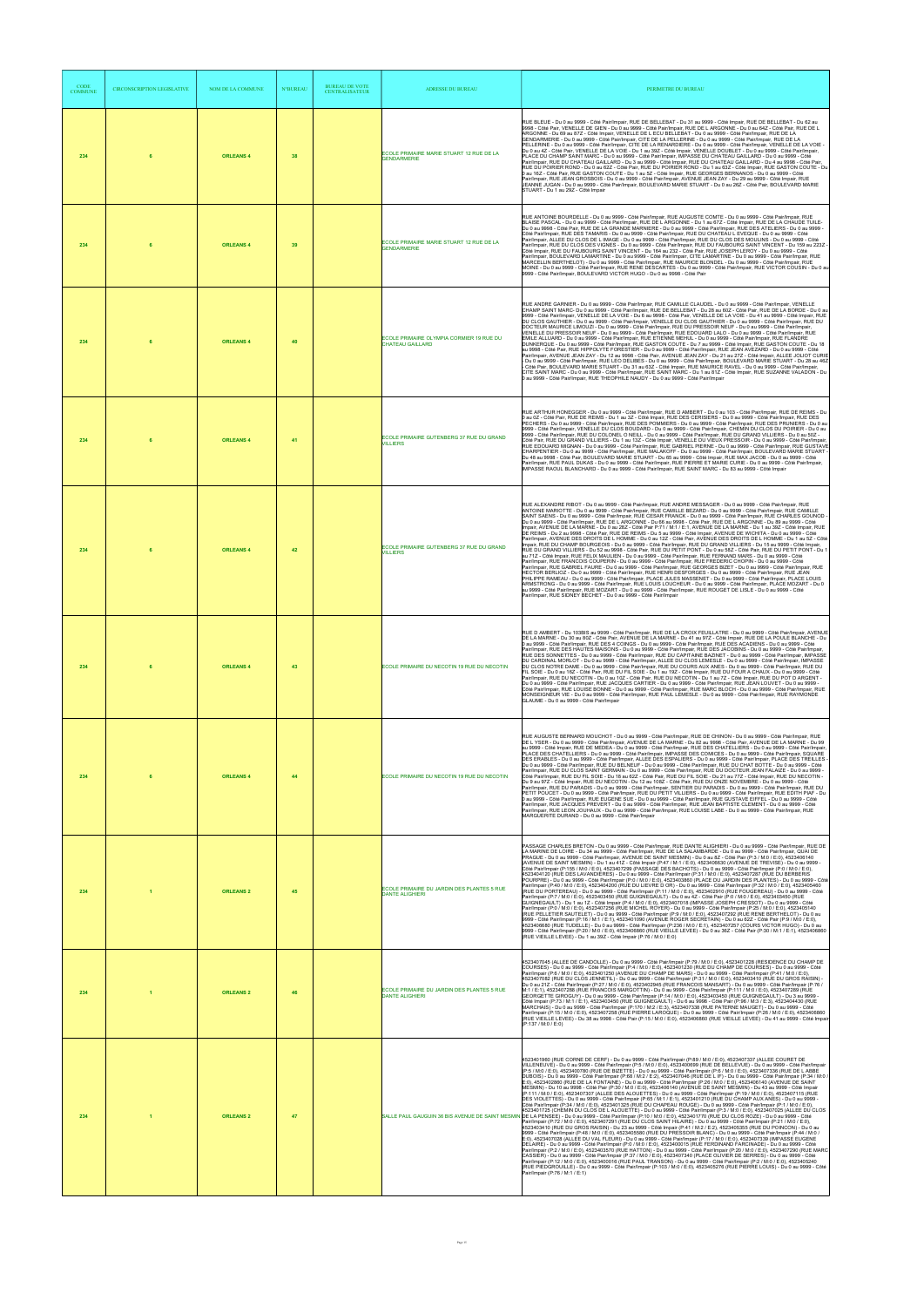| <b>CODE</b><br><b>COMMUNE</b> | <b>CIRCONSCRIPTION LEGISLATIVE</b> | NOM DE LA COMMUNE | <b>N°BUREAU</b> | <b>BUREAU DE VOTE</b><br><b>CENTRALISATEUR</b> | <b>ADRESSE DU BUREAU</b>                                                | PERIMETRE DU BUREAU                                                                                                                                                                                                                                                                                                                                                                                                                                                                                                                                                                                                                                                                                                                                                                                                                                                                                                                                                                                                                                                                                                                                                                                                                                                                                                                                                                                                                                                                                                                                                                                                                                                                                                                                                                                                                                                                                                                                                                                                                                                                                                                                                                                                                                                                                                                                                                                                                                                                                                                                                                                                        |
|-------------------------------|------------------------------------|-------------------|-----------------|------------------------------------------------|-------------------------------------------------------------------------|----------------------------------------------------------------------------------------------------------------------------------------------------------------------------------------------------------------------------------------------------------------------------------------------------------------------------------------------------------------------------------------------------------------------------------------------------------------------------------------------------------------------------------------------------------------------------------------------------------------------------------------------------------------------------------------------------------------------------------------------------------------------------------------------------------------------------------------------------------------------------------------------------------------------------------------------------------------------------------------------------------------------------------------------------------------------------------------------------------------------------------------------------------------------------------------------------------------------------------------------------------------------------------------------------------------------------------------------------------------------------------------------------------------------------------------------------------------------------------------------------------------------------------------------------------------------------------------------------------------------------------------------------------------------------------------------------------------------------------------------------------------------------------------------------------------------------------------------------------------------------------------------------------------------------------------------------------------------------------------------------------------------------------------------------------------------------------------------------------------------------------------------------------------------------------------------------------------------------------------------------------------------------------------------------------------------------------------------------------------------------------------------------------------------------------------------------------------------------------------------------------------------------------------------------------------------------------------------------------------------------|
| 234                           | и                                  | <b>ORLEANS 2</b>  | 48              |                                                | ECOLE PRIMAIRE MAXIME PERRARD 45 AVENUE<br><b>DAUPHINE</b>              | 4523400240 (RUE ALFRED LANSON) - Du 0 au 9999 - Côté Pair/Impair (P:9 / M:0 / E:0), 4523401350 (RUE CHARDON) - Du 0 au<br>9999 - Côté Pair/Impair (P:78 / M:2 / E:1), 4523402250 (AVENUE DAUPHINE) - Du 0 au 9999 - Côté Pair/Impair (P:327 / M:2 / E:2),<br>4523402260 (IMPASSE DAUPHINE) - Du 0 au 9999 - Côté Pair/Impair (P:11 / M:0 / E:0), 4523400730 (RUE DE LA BIENFAISANCE) ·<br>Du 0 au 9999 - Côté Pair/Impair (P:16 / M:0 / E:0), 4523407294 (RUE DE LA MARINE DE LOIRE) - Du 0 au 33Z - Côté Pair/Impair (P:93<br>.<br>7 M:0 / E:0), 4523407296 (RUE DE LA MOTHE SAINT ANTOINE) - Du 0 au 9999 - Côté Pair/Impair (P:65 / M:0 / E:0), 4523407295<br>(RUE DE LA TOUE) - Du 0 au 9999 - Côté Pair/Impair (P:30 / M:0 / E:0), 4523406750 (RUE DE VAUCOULEURS) - Du 0 au 9999 - Côté<br>.<br>Pair/Impair (P:179 / M:1 / E:0), 4523407297 (RUE DES CHALANDS) - Du 0 au 9999 - Côté Pair/Impair (P:43 / M:0 / E:0), 4523405155<br>(ALLEE DES PEPINIERES) - Du 0 au 9999 - Côté Pair/Impair (P:9 / M:0 / E:0), 4523405560 (IMPASSE DU PRE RENAULT) - Du 0 au<br>.<br>9999 - Côté Pair/Impair (P:14 / M:0 / E:0), 4523402890 (RUE FOSSE DE MEÚLE) - Du 0 au 9999 - Côté Pair/Impair (P:55 / M:0 / E:0),<br>4523407029 (ALLEE GUILLAUME COUSINOT) - Du 0 au 9999 - Côté Pair/Impair (P:33 / M:0 / E:0), 4523404850 (RUE NEUVE<br>TUDELLE) - Du 0 au 9999 - Côté Pair/Impair (P:80 / M:0 / E:0), 4523406740 (RUE VANDEBERGUE DE VILLIERS) - Du 0 au 9999 -<br>Côté Pair/Impair (P:30 / M:0 / E:0)                                                                                                                                                                                                                                                                                                                                                                                                                                                                                                                                                                                                                                                                                                                                                                                                                                                                                                                                                                                                                                                                                                                       |
| 234                           |                                    | <b>ORLEANS 2</b>  | 49              |                                                | ECOLE PRIMAIRE MAXIME PERRARD 45 AVENUE<br><b>DAUPHINE</b>              | 4523407146 (RUE ALBERT BARBIER) - Du 0 au 9999 - Côté Pair/Impair (P:73 / M:0 / E:0), 4523407158 (IMPASSE ALBERT BARBIER)<br>- Du 0 au 9999 - Côté Pair/Impair (P:4 / M:0 / E:0), 4523402100 (RUE CROIX DE LA PUCELLE) - Du 0 au 9999 - Côté Pair/Impair (P:6 /<br>M:0 / E:0), 4523404055 (RUE DE JUSSIEU) - Du 0 au 9999 - Côté Pair/Impair (P:37 / M:0 / E:0), 4523400560 (PLACE DE LA<br>BASCULE) - Du 0 au 9999 - Côté Pair/Impair (P:28 / M:0 / E:0), 4523400570 (RUE DE LA BASCULE) - Du 0 au 9999 - Côté Pair/Impair<br>(P:49 / M:0 / E:0), 4523401010 (RUE DE LA BRECHE) - Du 0 au 9999 - Côté Pair/Impair (P:32 / M:0 / E:0), 4523407143 (RUE DE LA<br>FLORE) - Du 0 au 9999 - Côté Pair/Impair (P:45 / M:0 / E:0), 4523406820 (RUE DE LA VERRERIE) - Du 0 au 9999 - Côté Pair/Impair<br>(P:0 / M:0 / E:0), 4523400330 (RUE DES ANGUIGNIS) - Du 0 au 26Z - Côté Pair (P:24 / M:0 / E:0), 4523400330 (RUE DES<br>ANGUIGNIS) - Du 1 au 23Z - Côté Impair (P:22 / M:0 / E:0), 4523400440 (QUAI DES AUGUSTINS) - Du 0 au 9999 - Côté Pair/Impair<br>(P:45 / M:0 / E:0), 4523401120 (LEVEE DES CAPUCINS) - Du 0 au 9999 - Côté Pair/Impair (P:0 / M:0 / E:0), 4523406610 (RUE DES<br>TOURELLES) - Du 0 au 9999 - Côté Pair/Impair (P:9 / M:0 / E:0), 4523401930 (RUE DU COQ SAINT MARCEAU) - Du 0 au 9999 - Côté<br>Pair/Impair (P:133 / M:1 / E:1), 4523402880 (QUÀI DU FORT DÉS TOURELLES) - Du 0 au 9999 - Côté Pair/Impair (P:9 / M:0 / E:0),<br>4523402400 (RUE DUHAMEL DU MONCEAU) - Du 0 au 9999 - Côté Pair/Impair (P:10 / M:0 / E:0), 4523407153 (GUICHET GUICHET<br>EUGENE DELAIRE) - Du 0 au 9999 - Côté Pair/Impair (P:0 / M:0 / E:0), 4523407150 (PLACE HUBERT BEUVE MERY) - Du 0 au 9999<br>Côté Pair/Impair (P:14 / M:0 / E:0), 4523404030 (RUE JULES GOUCHAULT) - Du 0 au 9999 - Côté Pair/Impair (P:78 / M:0 / E:0),<br>4523407147 (RUE LAURENT CORRARD) - Du 0 au 9999 - Côté Pair/Impair (P:46 / M:1 / E:0), 4523407149 (PASSAGE LE LECTIER)<br>Du 0 au 9999 - Côté Pair/Impair (P.16 / M.0 / E.0), 4523407151 (SQUARE MARGUERITE YOURCENAR) - Du 0 au 9999 - Côté<br>Pair/Impair (P:0 / M:0 / E.0), 4523407155 (RUE PAUL SOUGY) - Du 0 au 9999 - Côté Pair/Impair (P.78 / M:0 /<br>(IMPASSE PAUL SOUGY) - Du 0 au 9999 - Côté Pair/Impair (P:11 / M:0 / E:0). 4523405910 (PLACE SAINT CHARLES) - Du 0 au 9999<br>.<br>- Côté Pair/Impair (P:71 / M:0 / E:0), 4523406120 (RUE SAINT MARCEAU) - Du 0 au 78Z - Côté Pair (P:104 / M:0 / E:0), 4523406120<br>(RUE SAINT MARCEAU) - Du 1 au 83Z - Côté Impair (P:73 / M:1 / E:1)                                                                        |
| 234                           |                                    | <b>ORLEANS 2</b>  | 50              |                                                | ECOLE PRIMAIRE MAXIME PERRARD 45 AVENUE<br><b>DAUPHINE</b>              | 4523407156 (AVENUE ALAIN SAVARY) - Du 0 au 9999 - Côté Pair/Impair (P:326 / M:0 / E:0), 4523400140 (RUE ALBERT DELTON) -<br>Du 0 au 9999 - Côté Pair/Impair (P:20 / M:0 / E:1), 4523402030 (RUE COURSIMAULT) - Du 0 au 9999 - Côté Pair/Impair (P:40 / M:0 /<br>E:0), 4523400330 (RUE DES ANGUIGNIS) - Du 28 au 72Z - Côté Pair (P:41 / M:2 / E:2), 4523400340 (VENELLE DES ANGUIGNIS) -<br>Du 0 au 9999 - Côté Pair/Impair (P:6 / M:0 / E:0), 4523402833 (VENELLE DES FINETTES) - Du 0 au 9999 - Côté Pair/Impair (P:0 / M:0 /<br>E:0), 4523407187 (ALLEE DES FINETTES) - Du 0 au 9999 - Côté Pair/Impair (P:0 / M:0 / E:0), 4523402360 (PLACE DOMREMY) - Du 0<br>au 9999 - Côté Pair/Impair (P:2 / M:0 / E:0), 4523401150 (PASSAGE DU CEDRE) - Du 0 au 9999 - Côté Pair/Impair (P:93 / M:1 / E:0),<br>4523407144 (AVENUE EDMOND MICHELET) - Du 0 au 9999 - Côté Pair/Impair (P:118 / M:0 / E:0), 4523407145 (AVENUE<br>EMMANUEL MOUNIER) - Du 0 au 9999 - Côté Pair/Impair (P:0 / M:0 / E:0), 4523407152 (IMPASSE FELIX PORCHER) - Du 0 au 9999 -<br>Côté Pair/Impair (P:16 / M:0 / E:0), 4523402950 (RUE FRANCOIS PAGOT) - Du 0 au 9999 - Côté Pair/Impair (P:26 / M:0 / E:1),<br>4523407154 (PARC LEON CHENAULT) - Du 0 au 9999 - Côté Pair/Impair (P:0 / M:0 / E:0), 4523407148 (RUE MARCEL CHAUBARON)<br>- Du 0 au 9999 - Côté Pair/Impair (P:10 / M:0 / E:0), 4523405620 (RUE PROUVENCAL DE SAINT HILAIRE) - Du 0 au 9999 - Côté<br>Pair/Impair (P:71 / M:0 / E:0), 4523406000 (RUE SAINT FIACRE) - Du 0 au 9999 - Côté Pair/Impair (P:21 / M:0 / E:0), 4523407142<br>(AVENUE SAINT FIACRE) - Du 0 au 9999 - Côté Pair/Impair (P:70 / M:0 / E:0), 4523406120 (RUE SAINT MARCEAU) - Du 80 au 9998 -<br>Côté Pair (P:20 / M:0 / E:0), 4523406120 (RUE SAINT MARCEAU) - Du 85 au 9999 - Côté Impair (P:79 / M:2 / E:2)                                                                                                                                                                                                                                                                                                                                                                                                                                                                                                                                                                                                                                                                                                                                                                                                 |
| 234                           |                                    | <b>ORLEANS 2</b>  | 51              |                                                | GROUPE SCOLAIRE BENEDICTE MARECHAL 12 RUE<br><b>DES DAHLIAS</b>         | 4523400330 (RUE DES ANGUIGNIS) - Du 74 au 120Z - Côté Pair (P:38 / M:0 / E:0), 4523400480 (PASSAGE DES AZALEES) - Du 0 au<br>9999 - Côté Pair/Impair (P:20 / M:0 / E:0), 4523401445 (IMPASSE DES CHARMES) - Du 0 au 9999 - Côté Pair/Impair (P:22 / M:0 / E:0),<br>4523402210 (RUE DES DAHLIAS) - Du 0 au 9999 - Côté Pair/Impair (P:80 / M:0 / É:0), 4523403200 (PASSAGE DES GERANIUMS) -<br>Du 0 au 9999 - Côté Pair/Impair (P:15 / M:0 / E:0), 4523403201 (RUE DES GERANIUMS) - Du 0 au 9999 - Côté Pair/Impair (P:49 / M:1 /<br>E:1), 4523403245 (PASSAGE DES GLAIEULS) - Du 0 au 9999 - Côté Pair/Impair (P:25 / M:0 / E:0), 4523403689 (PASSAGE DES<br>HORTENSIAS) - Du 0 au 9999 - Côté Pair/Impair (P:67 / M:0 / E:0), 4523403758 (PASSAGE DES IRIS) - Du 0 au 9999 - Côté<br>Pair/Impair (P:45 / M:0 / E:0), 4523403810 (RUE DES JACINTHES) - Du 0 au 9999 - Côté Pair/Impair (P:72 / M:0 / E:0), 4523404117<br>(PASSAGE DES LAURIERS) - Du 0 au 9999 - Côté Pair/Impair (P:0 / M:0 / E:0), 4523405320 (RUE DES PIVOINES) - Du 0 au 9999 -<br>Côté Pair/Impair (P:56 / M:2 / E:2), 4523405608 (PASSAGE DES PRIMEVERES) - Du 0 au 9999 - Côté Pair/Impair (P:68 / M:0 / E:0),<br>4523405840 (RUE DES ROSES) - Du 0 au 9999 - Côté Pair/Impair (P:60 / M:0 / E:0), 4523406690 (RUE DES TULIPES) - Du 0 au 9999<br>Côté Pair/Impair (P:72 / M:0 / E:0), 4523402710 (RUE EUGENE TURBAT) - Du 0 au 9999 - Côté Pair/Impair (P:211 / M:6 / E:4)                                                                                                                                                                                                                                                                                                                                                                                                                                                                                                                                                                                                                                                                                                                                                                                                                                                                                                                                                                                                                                                                                                                                                                         |
| 234                           |                                    | <b>ORLEANS 2</b>  | 52              |                                                | GROUPE SCOLAIRE BENEDICTE MARECHAL 12 RUE<br><b>DES DAHLIAS</b>         | 523404505 (ALLEE DES MARRONNIERS) - Du 0 au 9999 - Côté Pair/Impair (P:162 / M:0 / E:1), 4523404370 (VENELLE DE LA<br>MAISON ROUGE) - Du 0 au 9999 - Côté Pair/Impair (P:13 / M:0 / E:0), 4523404750 (AVENUE DE LA MOUILLERE) - Du 0 au 9999<br>Côté Pair/Impair (P:523 / M:0 / E:1), 4523404752 (VENELLE DE LA MOUILLERE) - Du 0 au 9999 - Côté Pair/Impair (P:2 / M:0 / E:0),<br>4523400330 (RUE DES ANGUIGNIS) - Du 122 au 9998 - Côté Pair (P:19 / M:0 / É:0), 4523400485 (VENELLE DES BADINIERES) - Du<br>0 au 9999 - Côté Pair/Impair (P:0 / M:0 / E:0), 4523401591 (ALLEE DES CHENES) - Du 0 au 9999 - Côté Pair/Impair (P:94 / M:1 / E:0),<br>4523407027 (ALLEE DES MAGNOLIAS) - Du 0 au 9999 - Côté Pair/Impair (P:67 / M:0 / E:0), 4523404123 (RUE LE MOYNE DE<br>BIENVILLE) - Du 0 au 9999 - Côté Pair/Impair (P:132 / M:0 / E:0)                                                                                                                                                                                                                                                                                                                                                                                                                                                                                                                                                                                                                                                                                                                                                                                                                                                                                                                                                                                                                                                                                                                                                                                                                                                                                                                                                                                                                                                                                                                                                                                                                                                                                                                                                                               |
| 234                           |                                    | <b>ORLEANS 2</b>  | 53              |                                                | GROUPE SCOLAIRE BENEDICTE MARECHAL 12 RUE<br><b>DES DAHLIAS</b>         | 4523400590 (RUE BASSE MOUILLERE) - Du 37 au 49 - Côté Impair (P:18 / M:0 / E:0), 4523407083 (RUE BIGOT DE MOROGUES) -<br>Du 0 au 9999 - Côté Pair/Impair (P:40 / M:0 / E:0), 4523407312 (RUE CHARLES AUGUSTE GIRAULT) - Du 0 au 9999 - Côté<br>Pair/Impair (P:8 / M:0 / E:0), 4523400021 (RUE CHARLES PLUMIER) - Du 0 au 9999 - Côté Pair/Impair (P:0 / M:0 / E:0), 4523407248<br>(RUE CRIGNON DESORMEAUX) - Du 0 au 9999 - Côté Pair/Impair (P:0 / M:0 / E:0), 4523406995 (ALLEE DE DIORS) - Du 0 au 9999 -<br>Côté Pair/Impair (P:20 / M:0 / E:0), 4523400760 (RUE DE LA BINOCHE) - Du 0 au 9999 - Côté Pair/Impair (P:146 / M:0 / E:0),<br>4523400770 (VENELLE DE LA BINOCHE) - Du 0 au 9999 - Côté Pair/Impair (P:0 / M:0 / E:0), 4523401980 (RUE DE LA<br>COSSONNIERE) - Du 0 au 9999 - Côté Pair/Impair (P:46 / M:0 / E:0), 4523407324 (ALLEE DE LA REINE DE MAI) - Du 0 au 9999 -<br>Côté Pair/Impair (P:14 / M:0 / E:0), 4523407074 (RUE DE TARRAGONE) - Du 0 au 9999 - Côté Pair/Impair (P:87 / M:0 / E:0),<br>4523407080 (RUE DELAUGERE) - Du 0 au 9999 - Côté Pair/Impair (P:58 / M:0 / E:0), 4523400415 (ALLEE DES ASTERS) - Du 0 au<br>9999 - Côté Pair/Impair (P:24 / M:0 / E:0), 4523407024 (RUE DES FLEURS) - Du 0 au 9999 - Côté Pair/Impair (P:27 / M:0 / E:0),<br>4523404700 (RUE DES MONTEES) - Du 0 au 40Z - Côté Pair (P:35 / M:1 / E:1), 4523404700 (RUE DES MONTEES) - Du 1 au 27Z -<br>Côté Impair (P:58 / M:0 / E:0), 4523406998 (ALLEE DES NYMPHEAS) - Du 0 au 9999 - Côté Pair/Impair (P:33 / M:0 / E:0), 4523407005<br>(IMPASSE DU BOIS CHARMANT) - Du 0 au 9999 - Côté Pair/Impair (P:44 / M:0 / E:0), 4523400860 (RUE DU BOIS GIRAULT) - Du 0<br>au 42Z - Côté Pair (P:36 / M:0 / E:0), 4523403580 (CHEMIN DU HAUT SENTIER) - Du 0 au 9999 - Côté Pair/Impair (P:14 / M:0 / E:0),<br>4523407034 (ALLEE DU VERGER) - Du 0 au 9999 - Côté Pair/Impair (P:19 / M:0 / E:0), 4523407311 (RUE EDOUARD GITTON) - Du 0<br>au 9999 - Côté Pair/Impair (P:25 / M:0 / E:0), 4523402648 (RUE ETIENNE DE FLACOURT) - Du 0 au 9999 - Côté Pair/Impair (P:15 /<br>M:0 / E:0), 4523407271 (RÚE PAUL ELUARD) - Du 0 au 9999 - Côté Pair/Impair (P:25 / M:0 / E:0), 4523407272 (RUE SAINT JOHN<br>PERSE) - Du 0 au 9999 - Côté Pair/Impair (P:52 / M:0 / E:0), 4523400024 (RUE SUZANNE VALADON) - Du 0 au 9999 - Côté<br>Pair/Impair (P:0 / M:0 / E:0)                                                                                                                                                                                                                                                        |
| 234                           |                                    | <b>ORLEANS 2</b>  | 54              |                                                | ECOLE PRIMAIRE LA CIGOGNE 1 BIS RUE HONORE<br><b>D'ESTIENNE D'ORVES</b> | 4523407124 (RUE BELLE SAISON) - Du 0 au 9999 - Côté Pair/Impair (P:38 / M:0 / E:0), 4523407111 (RUE BENOIT LEBRUN) - Du 0<br>au 9999 - Côté Pair/Impair (P:27 / M:0 / E:0), 4523407076 (RUE BERNARD LECACHE) - Du 0 au 9999 - Côté Pair/Impair (P:80 / M:0 /<br>E:0), 4523407038 (RUE CHARLES LOUIS DE VASSAL) - Du 0 au 9999 - Côté Pair/Impair (P:50 / M:0 / E:0), 4523407109 (RUE<br>CLAUDE DERUET) - Du 0 au 9999 - Côté Pair/Impair (P:31 / M:0 / E:0), 4523403790 (RUE D IVOY) - Du 0 au 9999 - Côté Pair/Impair<br>(P:7 / M:0 / E:0), 4523407236 (SENTIER D IVOY) - Du 0 au 9999 - Côté Pair/Impair (P:0 / M:0 / E:0), 4523404910 (ROUTE D OLIVET)<br>Du 53 au 9999 - Côté Impair (P:63 / M:0 / E:0), 4523404910 (ROUTE D OLIVET) - Du 86 au 9998 - Côté Pair (P:52 / M:1 / E:0),<br>4523400990 (RUE DE BOYAU) - Du 0 au 9999 - Côté Pair/Impair (P:52 / M:0 / E:0), 4523400516 (RUE DE BARBOTTE) - Du 0 au 9999<br>Côté Pair/Impair (P:64 / M:0 / E:0), 4523401660 (RUE DE LA CIGOGNE) - Du 65 au 9999 - Côté Impair (P:36 / M:1 / E:2), 4523401660<br>(RUE DE LA CIGOGNE) - Du 72 au 9998 - Côté Pair (P:39 / M:0 / E:0), 4523401200 (RUE DES CHABASSIERES) - Du 0 au 9999 -<br>Côté Pair/Impair (P:104 / M:0 / E:0), 4523407000 (ALLEE DES CHAMPS FLEURIS) - Du 0 au 9999 - Côté Pair/Impair (P:54 / M:0 / E:0),<br>4523406994 (RUE DES MARAICHERS) - Du 0 au 9999 - Côté Pair/Impair (P:30 / M:0 / E:0), 4523407309 (RUE DES OSERAIES) - Du 0<br>au 9999 - Côté Pair/Impair (P:25 / M:0 / E:0), 4523407110 (RUE JEAN MARIE CHOUPPE) - Du 0 au 9999 - Côté Pair/Impair (P:26 /<br>M:0 / E:0), 4523407087 (RUE MICHEL ADAM) - Du 0 au 9999 - Côté Pair/Impair (P:39 / M:0 / E:0), 4523407086 (RUE MICHEL<br>/ BOURDIN) - Du 0 au 9999 - Côté Pair/Impair (P:38 / M:0 / E:0), 4523404710 (RUE MOREAU) - Du 0 au 9999 - Côté Pair/Impair (P:20<br>M:0 / E:0), 4523407077 (RUE NICOLAS FLAMEL) - Du 0 au 9999 - Côté Pair/Impair (P:52 / M:3 / E:1), 4523407308 (RUE RENE<br>CHAUBERT) - Du 0 au 9999 - Côté Pair/Impair (P:75 / M:0 / E:0), 4523407221 (RUE ROBERT PICARD DE LA VACQUERIE) - Du 0 au<br>9999 - Côté Pair/Impair (P:42 / M:0 / E:0), 4523407220 (RUE SEBASTIEN TERRAMORSI) - Du 0 au 9999 - Côté Pair/Impair (P:50 /<br>M:0 / E:0), 4523400019 (RUE WILLIAM BAUDIN) - Du 0 au 9999 - Côté Pair/Impair (P:0 / M:0 / E:0)                                                                                                                                                                                                                                                                              |
| 234                           |                                    | <b>ORLEANS 2</b>  | 55              |                                                | ECOLE PRIMAIRE LA CIGOGNE 1 BIS RUE HONORE<br><b>D'ESTIENNE D'ORVES</b> | (PASSAGE ALFRED BALACHOWSKY) - Du 0 au 9999 - Côté Pair/Impair, (RUE ANDRE MALRAUX) - Du 0 au 9999 - Côté Pair/Impair,<br>(RUE CLAUDE LEWY) - Du 0 au 9999 - Côté Pair/Impair, (PASSAGE CLAUDE LEWY) - Du 0 au 9999 - Côté Pair/Impair, (ROUTE D<br>OLIVET) - Du 0 au 842 - Côté Pair, (ROUTE D OLIVET) - Du 1 au 51Z - Côté Impair, (PASSAGE DE L ARBORETUM) - Du 0 au 9999 -<br>Côté Pair/Impair, (RUE DE LA CIGOGNE) - Du 0 au 70Z - Côté Pair, (RUE DE LA CIGOGNE) - Du 1 au 63Z - Côté Impair, (PLACE DE<br>LA CIGOGNE) - Du 0 au 9999 - Côté Pair/Impair, (RUE DES ANCIENS COMBATTANTS D INDOCHINE) - Du 0 au 9999 - Côté<br>Pair/Impair, (RUE DES CHRYSANTHEMES) - Du 0 au 9999 - Côté Pair/Impair, (RUE DES PRES) - Du 0 au 9999 - Côté Pair/Impair,<br>(PASSAGE DU MOINS ROUX) - Du 0 au 9999 - Côté Pair/Impair, (PASSAGE DU PONT MOULINET) - Du 0 au 9999 - Côté Pair/Impair,<br>(PASSAGE GALILEE) - Du 0 au 9999 - Côté Pair/Impair. (RUE GEORGES POMPIDOU) - Du 0 au 9999 - Côté Pair/Impair. (RUE<br>HONORE D ESTIENNE D ORVES) - Du 0 au 9999 - Côté Pair/Impair, (RUE MENDES FRANCE) - Du 0 au 9999 - Côté Pair/Impair,<br>(PASSAGE PAUL FORT) - Du 0 au 9999 - Côté Pair/Impair, (PASSAGE PIERRE DE L ESTOILLE) - Du 0 au 9999 - Côté Pair/Impair                                                                                                                                                                                                                                                                                                                                                                                                                                                                                                                                                                                                                                                                                                                                                                                                                                                                                                                                                                                                                                                                                                                                                                                                                                                                                                                                                         |
| 234                           |                                    | <b>ORLEANS 2</b>  | 56              |                                                | ECOLE PRIMAIRE LA CIGOGNE 1 BIS RUE HONORE<br><b>D'ESTIENNE D'ORVES</b> | (RUE BASSE MOUILLERE) - Du 0 au 36Z - Côté Pair (P:25 / M:0 / E:1), (RUE BASSE MOUILLERE) - Du 1 au 35Z - Côté Impair,<br>(ALLEE CLAUDIO MONTEVERDI) - Du 0 au 9999 - Côté Pair/Impair, (SENTIER DE LA FOSSE PLATE) - Du 0 au 9999 - Côté<br>.<br>Pair/Impair, (RUE DEGAS) - Du 0 au 9999 - Côté Pair/Impair, (RÚE DÈS JARDINS) - Du 0 au 9999 - Côté Pair/Impair, (ALLEE DES<br>MERISIERS) - Du 0 au 9999 - Côté Pair/Impair, (ALLEE DES ROSERAIES) - Du 0 au 9999 - Côté Pair/Impair, (ALLEE DES SAULES) -<br>Du 0 au 9999 - Côté Pair/Impair, (ALLEE DES SYCOMORES) - Du 0 au 9999 - Côté Pair/Impair, (RUE DU CYPRES) - Du 0 au 9999 -<br>Côté Pair/Impair, (ALLEE FRANZ SCHUBERT) - Du 0 au 9999 - Côté Pair/Impair, (RUE GREFFIER) - Du 0 au 9999 - Côté Pair/Impair,<br>(RUE MONSEIGNEUR VON GALEN) - Du 0 au 9999 - Côté Pair/Impair, (RUE OLIVIER DE SERRES) - Du 0 au 9999 - Côté Pair/Impair<br>(RUE PIERRE MAC ORLAN) - Du 0 au 9999 - Côté Pair/Impair, (RUE POMONE) - Du 0 au 9999 - Côté Pair/Impair                                                                                                                                                                                                                                                                                                                                                                                                                                                                                                                                                                                                                                                                                                                                                                                                                                                                                                                                                                                                                                                                                                                                                                                                                                                                                                                                                                                                                                                                                                                                                                                                        |
| 234                           |                                    | <b>ORLEANS 2</b>  | 57              |                                                | ECOLE PRIMAIRE LA CIGOGNE 1 BIS RUE HONORE<br>D'ESTIENNE D'ORVES        | (RUE ANTHELME SAVARIN) - Du 0 au 9999 - Côté Pair/Impair, (RUE AUGUSTE FRONTINI) - Du 0 au 9999 - Côté Pair/Impair<br>(PLACE AUGUSTE FRONTINI) - Du 0 au 9999 - Côté Pair/Impair, (RUE BASSE MOUILLERE) - Du 49BIS au 9999 - Côté Impair, (RUE<br>COURTIN ROSSIGNOL) - Du Ó au 9999 - Côté Pair/Impair, (RUE DANIEL MAYER) - Du 0 au 9999 - Côté Pair/Impair, (PLACE DE L<br>HORTICULTURE) - Du 0 au 9999 - Côté Pair/Impair, (RUE DE L INDUSTRIE) - Du 0 au 9999 - Côté Pair/Impair, (IMPASSE DE LA<br>DEMI LUNE) - Du 0 au 9999 - Côté Pair/Impair, (RUE DE LA FONDERIE) - Du 0 au 9999 - Côté Pair/Impair, (RUE DE LA MOTTE<br>MINSARD), (CHEMIN DE LA RIGOUILLARDE) - Du 0 au 9999 - Côté Pair/Impair, (RUE DES AUBEPINES) - Du 0 au 9999 - Côté<br>Pair/Impair. (RUE DES BALLETIERES) - Du 0 au 9999 - Côté Pair/Impair. (RUE DÈS BOUGAINVILLEES) - Du 0 au 9999 - Côté<br>Pair/Impair, (IMPASSE DES CAMELIAS) - Du 0 au 9999 - Côté Pair/Impair, (ALLEE DES CHEVREFEUILLES) - Du 0 au 9999 - Côté<br>Pair/Impair, (RUE DES CHEVRES NOIRES) - Du 0 au 9999 - Côté Pair/Impair, (IMPASSE DES COQUELICOTS) - Du 0 au 9999 - Côté<br>Pair/Impair, (RUE DES LILAS) - Du 0 au 9999 - Côté Pair/Impair, (RUE DES MONTEES) - Du 29 au 9999 - Côté Impair, (RUE DES<br>MONTÉES) - Du 42 au 9998 - Côté Pair, (RUE DES NOISETIERS) - Du 0 au 9999 - Côté Pair/Impair, (RUE DES PLATANES) - Du 0 au<br>9999 - Côté Pair/Impair, (RUE DES REINETTES) - Du 0 au 9999 - Côté Pair/Impair, (RUE DES SORBIERS) - Du 0 au 9999 - Côté<br>Pair/Impair, (RUE DES TILLEULS) - Du 0 au 9999 - Côté Pair/Impair, (PLACE DES TILLEULS) - Du 0 au 9999 - Côté Pair/Impair, (RUE<br>DU BOIS GIRAULT) - Du 44 au 9998 - Côté Pair, (CHEMIN DU CLOS DES MONTEES) - Du 0 au 9999 - Côté Pair/Impair, (RUE DU<br>COIGNEAU) - Du 0 au 9999 - Côté Pair/Impair, (RUE DU DOCTEUR PAUL BRETON) - Du 0 au 9999 - Côté Pair/Impair, (CHEMIN DU<br>PONT COTELLE) - Du 0 au 9999 - Côté Pair/Impair, (RUE DU PRESIDENT ROBERT SCHUMAN) - Du 0 au 9999 - Côté Pair/Impair,<br>(RUE DU STADE) - Du 0 au 9999 - Côté Pair/Impair, (RUE HENRI COULLAUD) - Du 0 au 9999 - Côté Pair/Impair, (PLACE HENRI<br>COULLAUD) - Du 0 au 9999 - Côté Pair/Impair, (RUE JEAN BAPTISTE COROT) - Du 0 au 9999 - Côté Pair/Impair, (RUE JEAN<br>MOULIN) - Du 0 au 9999 - Côté Pair/Impair, (RUE MARCEL BOUBOU) - Du 0 au 9999 - Côté Pair/Impair, (PLACE MARCEL BOUBOU)<br>- Du 0 au 9999 - Côté Pair/Impair, (RUE NICOLAS HUBERT) - Du 0 au 9999 - Côté Pair/Impair, (RUE PRIMO LEVI) - Du 0 au 9999 -<br>Côté Pair/Impair, (RUE TABART) - Du 0 au 9999 - Côté Pair/Impair |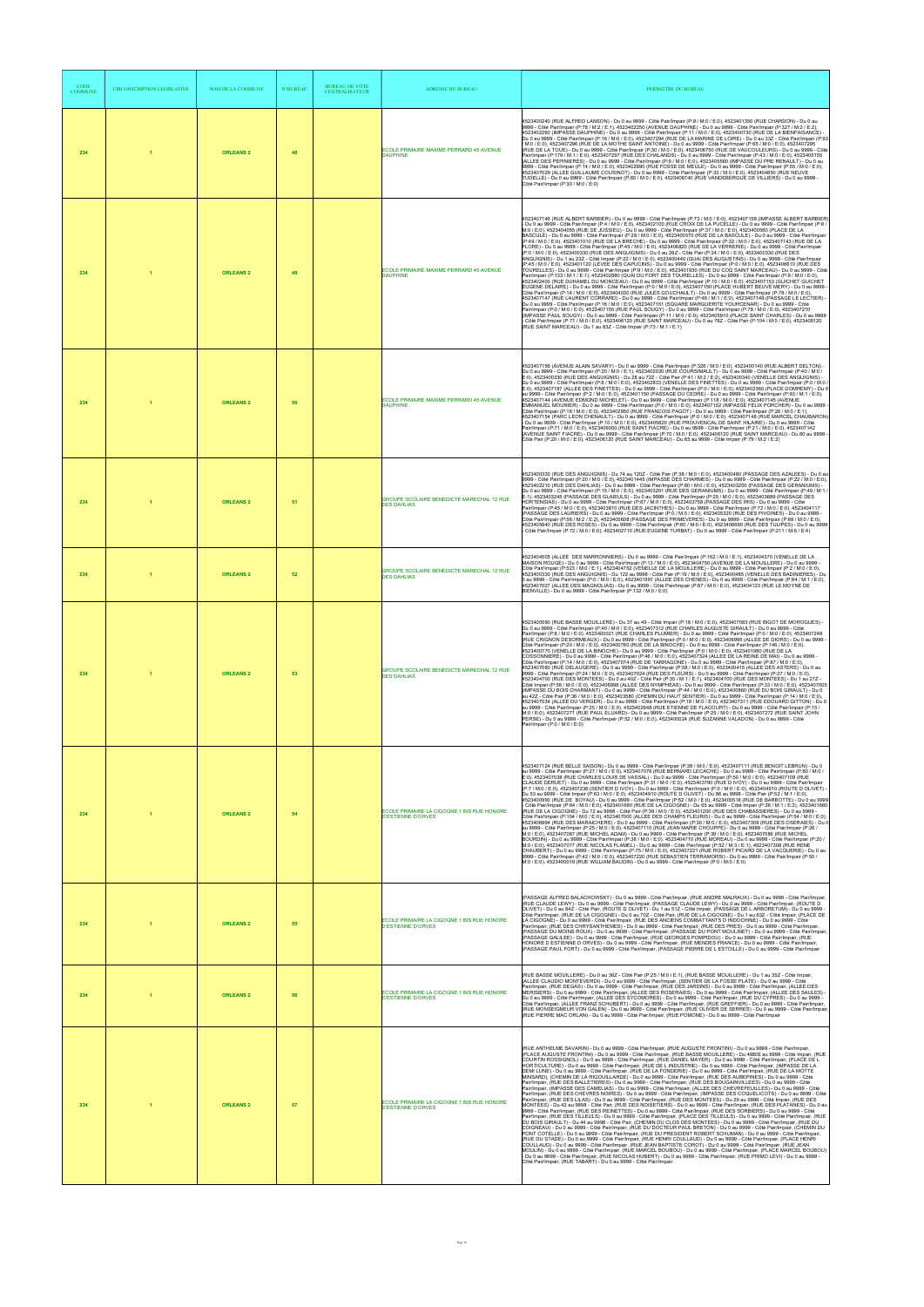| <b>CODE</b><br><b>COMMUNE</b> | CIRCONSCRIPTION LEGISLATIVE   | NOM DE LA COMMUNE                                          | <b>N°BUREAU</b> | <b>BUREAU DE VOTE</b><br><b>CENTRALISATEUR</b> | <b>ADRESSE DU BUREAU</b>                                               | PERIMETRE DU BUREAU                                                                                                                                                                                                                                                                                                                                                                                                                                                                                                                                                                                                                                                                                                                                                                                                                                                                                                                                                                                                                                                                                                                                                                                                                                                                                                                                                                                                                                                                                                                                                                                                                                                                                                                                                                                                                                                                                                                                                                                                                                                                                                                                                                                                                                                                                                                                                                                                                                                                                                                                                                                                                                                                                                                                                                                                                                                                                                                                                                                                                                                                                                                                                                                           |
|-------------------------------|-------------------------------|------------------------------------------------------------|-----------------|------------------------------------------------|------------------------------------------------------------------------|---------------------------------------------------------------------------------------------------------------------------------------------------------------------------------------------------------------------------------------------------------------------------------------------------------------------------------------------------------------------------------------------------------------------------------------------------------------------------------------------------------------------------------------------------------------------------------------------------------------------------------------------------------------------------------------------------------------------------------------------------------------------------------------------------------------------------------------------------------------------------------------------------------------------------------------------------------------------------------------------------------------------------------------------------------------------------------------------------------------------------------------------------------------------------------------------------------------------------------------------------------------------------------------------------------------------------------------------------------------------------------------------------------------------------------------------------------------------------------------------------------------------------------------------------------------------------------------------------------------------------------------------------------------------------------------------------------------------------------------------------------------------------------------------------------------------------------------------------------------------------------------------------------------------------------------------------------------------------------------------------------------------------------------------------------------------------------------------------------------------------------------------------------------------------------------------------------------------------------------------------------------------------------------------------------------------------------------------------------------------------------------------------------------------------------------------------------------------------------------------------------------------------------------------------------------------------------------------------------------------------------------------------------------------------------------------------------------------------------------------------------------------------------------------------------------------------------------------------------------------------------------------------------------------------------------------------------------------------------------------------------------------------------------------------------------------------------------------------------------------------------------------------------------------------------------------------------------|
| 234                           |                               | <b>ORLEANS 2</b>                                           | 58              |                                                | ECOLE PRIMAIRE PAULINE KERGOMARD 8 RUE DE<br><b>CRACOVIE</b>           | (ALLEE ANDRE GIDE) - Du 0 au 9999 - Côté Pair/Impair, (RUE ANDRE GIDE) - Du 0 au 9999 - Côté Pair/Impair, (RUE CHARLES DE<br>COULOMB) - Du 0 au 9999 - Côté Pair/Impair, (RUE CHARLES MAURAIN) - Du 0 au 9999 - Côté Pair/Impair, (RUE CONDORCET) -<br>Du 0 au 9999 - Côté Pair/Impair, (RUE D ALSACE) - Du 0 au 9999 - Côté Pair/Impair, (RUE D AMBOISE) - Du 0 au 9999 - Côté<br>Pair/Impair, (RUE D ISSOUDUN) - Du 0 au 9999 - Côté Pair/Impair, (RUE DE BEAUMARCHAIS) - Du 0 au 9999 - Côté Pair/Impair,<br>(RUE DE BLOIS) - Du 0 au 9999 - Côté Pair/Impair, (RUE DE CHARTRES) - Du 0 au 9999 - Côté Pair/Impair, (RUE DE<br>CHATEAUROUX) - Du 0 au 9999 - Côté Pair/Impair, (RUE DE CRACOVIE) - Du 0 au 8Z - Côté Pair, (RUE DE CRACOVIE) - Du 1 au<br>5Z - Côté Impair, (AVENUE DE L HOPITAL) - Du 0 au 9998 - Côté Pair, (PLACE DE L INDIEN) - Du 0 au 9999 - Côté Pair/Impair,<br>(ESPLANADE DE L UNIVERSITE) - Du 0 au 9999 - Côté Pair/Impair, (AVENUE DE LA BOLIERE) - Du 0 au 10Z - Côté Pair, (RUE DE<br>LUGOJ) - Du 0 au 9999 - Côté Pair/Impair, (RUE DE MONTARGIS) - Du 0 au 9999 - Côté Pair/Impair, (RUE DE PITHIVIERS) - Du 0 au<br>9999 - Côté Pair/Impair, (RUE DE SAINT AMAND) - Du 0 au 9999 - Côté Pair/Impair, (RUE DE TOURS) - Du 0 au 9999 - Côté<br>Pair/Impair, (RUE DE VENDOME) - Du 0 au 9999 - Côté Pair/Impair, (AVENUE DIDEROT) - Du 1 au 9999 - Côté Impair, (CHEMIN DU<br>BOUCHET) - Du 0 au 9999 - Côté Pair/Impair, (RUE DU CARBONE) - Du 0 au 9999 - Côté Pair/Impair, (ALLEE DU CHATEAU) - Du 0<br>au 9999 - Côté Pair/Impair, (RUE DU CRISTAL) - Du 0 au 9999 - Côté Pair/Impair, (CHEMIN DU GOBSON) - Du 0 au 9999 - Côté<br>Pair/Impair, (RUE DU LANGUEDOC) - Du 0 au 9999 - Côté Pair/Impair, (AVENUE DU PARC FLORAL) - Du 0 au 9999 - Côté<br>Pair/Impair, (AVENUE DU PRESIDENT JOHN KENNEDY) - Du 0 au 9998 - Côté Pair, (AVENUE DU PRESIDENT JOHN KENNEDY) -<br>Du 9BIS au 9999 - Côté Impair, (ALLEE DU TITANE) - Du 0 au 9999 - Côté Pair/Impair, (RUE FRANCIS BLANCHE) - Du 0 au 9999 -<br>Côté Pair/Impair, (AVENUE GASTON GALLOUX) - Du 0 au 9999 - Côté Pair/Impair, (RUE HENRI TROYAT) - Du 0 au 9999 - Côté<br>Pair/Impair, (PLACE LEONARD DE VINCI) - Du 0 au 9999 - Côté Pair/Impair, (RUE LEONARD DE VINCI) - Du 0 au 9999 - Côté<br>Pair/Impair, (RUE LEOPOLD SEDAR SENGHOR) - Du 0 au 8Z - Côté Pair, (RUE LEOPOLD SEDAR SENGHOR) - Du 1 au 5Z - Côté<br>Impair, (RESIDENCE LES CHARMES) - Du 0 au 9999 - Côté Pair/Impair, (RESIDENCE LES DAHLIAS) - Du 0 au 9999 - Côté<br>Pair/Impair, (RESIDENCE LES HETRES) - Du 0 au 9999 - Côté Pair/İmpair, (RESIDENCE LES ORMES) - Du 0 au 9999 - Côté<br>Pair/Impair, (RESIDENCE LES ROSES) - Du 0 au 9999 - Côté Pair/Impair, (ALLEE PIERRE BEREGOVOY) - Du 0 au 9999 - Côté<br>Pair/Impair, (RUE PIERRE DAC) - Du 0 au 9999 - Côté Pair/Impair, (AVENUE POMME DE PIN) - Du 0 au 9998 - Côté Pair, (AVENUE<br>POMME DE PIN) - Du 1 au 9999 - Côté Impair, (AVENUE RECHERCHE SCIENTIFIQUE) - Du 0 au 15Z - Côté Pair/Impair, (AVENUE<br>RECHERCHE SCIENTIFIQUE) - Du 16 au 9999 - Côté Pair/Impair, (RUE ROMAIN ROLLAND) - Du 0 au 9998 - Côté Pair, (AVENUE<br>VOLTAIRE) - Du 1 au 9999 - Côté Impair |
| 234                           |                               | <b>ORLEANS CANTON 5 (LA</b><br><b>FERTÉ ST AUBIN)</b>      | 59              |                                                | ECOLE PRIMAIRE ROMAIN ROLLAND 2 RUE JULES<br>FERRY                     | (ALLEE ADELAIDE DE SAVOIE) - Du 0 au 9999 - Côté Pair/Impair, (RUE ALAIN FOURNIER) - Du 0 au 9999 - Côté Pair/Impair, (RUE<br>ARSENE D ARSONVAL) - Du 0 au 9999 - Côté Pair/Impair, (RESIDENCE BEAUCHAMPS) - Du 0 au 9999 - Côté Pair/Impair, (RUE<br>BOSSUET) - Du 0 au 9999 - Côté Pair/Impair, (RUE CHARLES BAUDELAIRE) - Du 0 au 9999 - Côté Pair/Impair, (RUE DE CRACOVIE)<br>- Du 7 au 9999 - Côté Impair, (RUE DE CRACOVIE) - Du 10 au 9998 - Côté Pair, (AVENUE DE L HOPITAL) - Du 1 au 11Z - Côté<br>Impair, (RUE DES FRERES CHAPPE) - Du 0 au 9999 - Côté Pair/Impair, (RUE GASTON PLANTE) - Du 0 au 9999 - Côté Pair/Impair,<br>(RUE JEAN D AULON) - Du 0 au 9999 - Côté Pair/Impair, (RUE JULES FERRY) - Du 0 au 9999 - Côté Pair/Impair, (RUE LEOPOLD<br>SEDAR SENGHOR) - Du 7 au 9999 - Côté Impair, (RUE LEOPOLD SEDAR SENGHOR) - Du 10 au 9998 - Côté Pair, (RESIDENCE<br>LES BOULEAUX) - Du 0 au 9999 - Côté Pair/Impair, (RESIDENCE LES FOUGERES) - Du 0 au 9999 - Côté Pair/Impair, (RESIDENCE<br>LES GENETS) - Du 0 au 9999 - Côté Pair/Impair, (RUE LOUIS PERGAUD) - Du 0 au 9999 - Côté Pair/Impair, (RUE LOUIS VI LE<br>GROS) - Du 0 au 9999 - Côté Pair/Impair, (RUE MAURICE ASSELIN) - Du 0 au 9999 - Côté Pair/Impair, (RUE ROMAIN ROLLAND) -<br>Du 1 au 9999 - Côté Impair, (RUE THEOPHRASTE RENAUDOT) - Du 0 au 9999 - Côté Pair/Impair, (RUE THOMAS EDISON) - Du 0 au<br>9999 - Côté Pair/Impair                                                                                                                                                                                                                                                                                                                                                                                                                                                                                                                                                                                                                                                                                                                                                                                                                                                                                                                                                                                                                                                                                                                                                                                                                                                                                                                                                                                                                                                                                                                                                                                                                                                                                                                                                                                 |
| 234                           |                               | <b>ORLEANS CANTON 5 (LA</b><br><b>FERTÉ ST AUBIN)</b>      | 60              |                                                | ECOLE PRIMAIRE DENIS DIDEROT 1 PLACE ALBERT<br><b>CAMUS</b>            | (PLACE CHARLES JEAN DESVERGNES) - Du 0 au 9999 - Côté Pair/Impair, (RUE CHARLES SADRON) - Du 0 au 9999 - Côté<br>Pair/Impair, (PLACE D ALEMBERT) - Du 0 au 9999 - Côté Pair/Impair, (RUE D ALEMBERT) - Du 0 au 9999 - Côté Pair/Impair,<br>(AVENUE DE LA BOLIERE) - Du 1 au 7Z - Côté Impair, (PLACE DU BOIS) - Du 0 au 9999 - Côté Pair/Impair, (PLACE DU<br>COMMERCE) - Du 0 au 9999 - Côté Pair/Impair, (AVENUE DU PRESIDENT JOHN KENNEDY) - Du 1 au 9 - Côté Impair, (PLACE DU<br>VAL) - Du 0 au 9999 - Côté Pair/Impair, (PLACE ERNEST RENAN) - Du 0 au 9999 - Côté Pair/Impair, (RUE FONTENELLE) - Du 0 au<br>9999 - Côté Pair/Impair, (ALLEE GAUDIER BRZESKA) - Du 0 au 9999 - Côté Pair/Impair, (ALLEE GEORGES BATAILLE) - Du 0 au<br>9999 - Côté Pair/Impair, (PLACETTE GEORGES BATÁILLE) - Du 0 au 9999 - Côté Pair/Impair, (RUE JEAN JACQUES ROUSSEAU) -<br>Du 0 au 9999 - Côté Pair/Impair, (PLACE MARCEL TEMPLIER) - Du 0 au 9999 - Côté Pair/Impair, (RUE NICOLAS BOILEAU) - Du 0 au<br>9999 - Côté Pair/Impair, (PLACE ROBERT HOUBART) - Du 0 au 9999 - Côté Pair/Impair, (ALLEE ROLAND DORGELES) - Du 0 au<br>9999 - Côté Pair/Impair, (PLACE SAINTE BEUVE) - Du 0 au 9999 - Côté Pair/Impair, (ALLEE SALVADOR ALLENDE) - Du 0 au 9999 -<br>Côté Pair/Impair, (AVENUE VOLTAIRE) - Du 0 au 9998 - Côté Pair, (PLACE VOLTAIRE) - Du 0 au 9999 - Côté Pair/Impair                                                                                                                                                                                                                                                                                                                                                                                                                                                                                                                                                                                                                                                                                                                                                                                                                                                                                                                                                                                                                                                                                                                                                                                                                                                                                                                                                                                                                                                                                                                                                                                                                                                                                                                                                                                                                                |
| 234                           |                               | <b>ORLEANS CANTON 5 (LA</b><br><b>FERTÉ ST AUBIN)</b>      | 61              |                                                | ECOLE PRIMAIRE DENIS DIDEROT 1 PLACE ALBERT<br>CAMUS                   | (PLACE ALBERT CAMUS) - Du 0 au 9999 - Côté Pair/Impair, (ALLEE ALEXIS DE TOCQUEVILLE) - Du 0 au 9999 - Côté Pair/Impair,<br>(PLACE CHOISEUL) - Du 0 au 9999 - Côté Pair/Impair, (RUE CLAUDE BERNARD) - Du 0 au 9999 - Côté Pair/Impair, (AVENUE<br>CLAUDE GUILLEMIN) - Du 0 au 13Z - Côté Pair/Impair, (RUE CLEMENT MAROT) - Du 0 au 9999 - Côté Pair/Impair, (AVENUE DE LA<br>BOLIERE) - Du 9 au 21Z - Côté Impair, (AVENUE DE LA BOLIERE) - Du 12 au 16Z - Côté Pair, (RUE DE LA FEROLLERIE) - Du 0 au<br>9999 - Côté Pair/Impair, (AVENUE DIDEROT) - Du 0 au 9998 - Côté Pair, (RUE DU GENERAL FERRIE) - Du 0 au 9999 - Côté<br>Pair/Impair, (RUE EDOUARD BRANLY) - Du 0 au 9999 - Côté Pair/Impair, (RUE ERNEST RENAN) - Du 0 au 9999 - Côté Pair/Impair<br>(ALLEE ETIENNE DE LA BOETIE) - Du 0 au 9999 - Côté Pair/Impair, (RUE HONORE DE MIRABEAU) - Du 0 au 9999 - Côté<br>.<br>Pair/Impair, (RUE JULES MICHELET) - Du 0 au 9999 - Côté Pair/Impair, (RUE LA FAYETTE) - Du 0 au 9999 - Côté Pair/Impair<br>(AVENUE MONTESQUIEU) - Du 0 au 9999 - Côté Pair/Impair, (RUE PAUL LANGEVIN) - Du 0 au 9999 - Côté Pair/Impair, (RUE RENE<br>.<br>COTY) - Du 0 au 9999 - Côté Pair/Impair, (RUE TEILHARD DE CHARDIN) - Du 0 au 9999 - Côté Pair/Impair, (RUE VINCENT AURIOL)<br>- Du 0 au 9999 - Côté Pair/Impair                                                                                                                                                                                                                                                                                                                                                                                                                                                                                                                                                                                                                                                                                                                                                                                                                                                                                                                                                                                                                                                                                                                                                                                                                                                                                                                                                                                                                                                                                                                                                                                                                                                                                                                                                                                                                                                                                            |
| 234                           |                               | <b>ORLEANS CANTON 5 (LA</b><br><b>FERTÉ ST AUBIN)</b>      | 62              |                                                | ECOLE MATERNELLE LAVOISIER 4 RUE AMPERE                                | (RUE ALFRED DE MUSSET) - Du 0 au 9999 - Côté Pair/Impair, (RUE ALFRED DE VIGNY) - Du 0 au 9999 - Côté Pair/Impair, (RUE<br>AMBROISE PARE) - Du 0 au 9999 - Côté Pair/Impair, (PLACE ANATOLE FRANCE) - Du 0 au 9999 - Côté Pair/Impair, (RUE ANDRE<br>AMPERE) - Du 0 au 9999 - Côté Pair/Impair, (RUE ANTOINE LAURENT DE LAVOISIER) - Du 0 au 9999 - Côté Pair/Impair, (ALLEE<br>CHRISTINE DE PISAN) - Du 0 au 9999 - Côté Pair/Impair, (RUE CLOVIS 1ER ROI DES FRANCS) - Du 0 au 9999 - Côté Pair/Impair,<br>(AVENUE DE LHOPITAL) - Du 13 au 9999 - Côté Impair, (AVENUE DE LA BOLIERE) - Du 18 au 9998 - Côté Pair, (AVENUE DE LA<br>BOLIERE) - Du 23 au 9999 - Côté Impair, (RUE DU DOCTEUR SCHWEITZER) - Du 0 au 9999 - Côté Pair/Impair, (RUE DU DUC DE<br>SULLY) - Du 0 au 9999 - Côté Pair/Impair, (RUE FRANCOIS DE LA ROCHEFOUCAULD) - Du 0 au 9999 - Côté Pair/Impair, (RUE<br>FRANCOIS II) - Du 0 au 9999 - Côté Pair/Impair, (RUE HENRI IV) - Du 0 au 9999 - Côté Pair/Impair, (RUE HONORE DE BALZAC) - Du<br>0 au 4Z - Côté Pair/Impair, (RUE JEAN BAPTISTÈ COLBERT) - Du 0 au 9999 - Côté Pair/Impair, (RUE JEAN PERRIN) - Du 0 au 9999 -<br>Côté Pair/Impair, (RUE JEAN RACINE) - Du 0 au 9999 - Côté Pair/Impair, (RUE LOUIS JOSEPH GAY LUSSAC) - Du 0 au 9999 - Côté<br>Pair/Impair, (RUE MADAME DE SEVIGNE) - Du 0 au 9999 - Côté Pair/Impair, (RUE MICHAEL FARADAY) - Du 0 au 9999 - Côté<br>Pair/Impair, (RUE MICHEL DE MONTAIGNE) - Du 0 au 9999 - Côté Pair/Impair, (RUE NICOLAS LEBLANC) - Du 0 au 9999 - Côté<br>Pair/Impair, (RUE PIERRE CORNEILLE) - Du 0 au 9999 - Côté Pair/Impair, (RUE PIERRE DE LAPLACE) - Du 0 au 9999 - Côté<br>Pair/Impair, (RUE PIERRE DE RONSARD) - Du 0 au 9999 - Côté Pair/Impair, (RUE STENDHAL) - Du 0 au 9999 - Côté Pair/Impair,<br>(RUE STEPHANE MALLARME) - Du 0 au 9999 - Côté Pair/Impair                                                                                                                                                                                                                                                                                                                                                                                                                                                                                                                                                                                                                                                                                                                                                                                                                                                                                                                                                                                                                                                                                                                                                                                                                                                                                                                                                         |
| 234                           |                               | <b>ORLEANS CANTON 5 (LA</b><br><b>FERTÉ ST AUBIN)</b>      | 63              |                                                | ECOLE PRIMAIRE HENRI POINCARE 27 RUE HENRI<br><b>POINCARE</b>          | (RUE ALAIN RENE LESAGE) - Du 0 au 9999 - Côté Pair/Impair, (RUE DE LA BECASSE) - Du 0 au 9999 - Côté Pair/Impair, (RUE DE<br>.<br>LA PETITE FADETTE) - Du 0 au 9999 - Côté Pair/Impair, (RUE DES MAITRES SONNEURS) - Du 0 au 9999 - Côté Pair/Impair, (RUE<br>DU DOCTEUR SIMONIN) - Du 0 au 9999 - Côté Pair/Impair, (RUE DU DOUANIER ROUSSEAU) - Du 0 au 9999 - Côté Pair/Impair,<br>(RUE GEORGE SAND) - Du 0 au 9999 - Côté Pair/Impair, (RUE GUY DE MAUPASSANT) - Du 0 au 9999 - Côté Pair/Impair, (RUE<br>HONORE DE BALZAC) - Du 5 au 25Z - Côté Pair/Impair, (RUE LOUIS ANTOINE MACAREL) - Du 0 au 9999 - Côté Pair/Impair, (RUE<br>MAURICE GENEVOIX) - Du 0 au 9999 - Côté Pair/Impair, (RUE PABLO PICASSO) - Du 0 au 9999 - Côté Pair/Impair, (RUE RENE<br>BARTHELEMY) - Du 0 au 9999 - Côté Pair/Impair, (RUE RENE CASSIN) - Du 0 au 9999 - Côté Pair/Impair, (RUE ROBERVAL) - Du 0<br>au 9999 - Côté Pair/Impair, (RUE THEOPHILE GAUTIER) - Du 0 au 9999 - Côté Pair/Impair                                                                                                                                                                                                                                                                                                                                                                                                                                                                                                                                                                                                                                                                                                                                                                                                                                                                                                                                                                                                                                                                                                                                                                                                                                                                                                                                                                                                                                                                                                                                                                                                                                                                                                                                                                                                                                                                                                                                                                                                                                                                                                                                                                                                                          |
| 234                           |                               | <b>ORLEANS CANTON 5 (LA</b><br><b>FERTÉ ST AUBIN)</b>      | 64              |                                                | ECOLE PRIMAIRE HENRI POINCARE 27 RUE HENRI<br><b>POINCARE</b>          | (RUE ALAIN) - Du 0 au 9999 - Côté Pair/Impair, (RUE ANTOINE PARMENTIER) - Du 0 au 9999 - Côté Pair/Impair, (RUE ANTOINE<br>WATTEAU) - Du 0 au 9999 - Côté Pair/Impair, (RUE AUGUSTE RENOIR) - Du 0 au 9999 - Côté Pair/Impair, (AVENUE CLAUDE<br>GUILLEMIN) - Du 14 au 9999 - Côté Pair/Impair, (RUE CLAUDE MONET) - Du 0 au 9999 - Côté Pair/Impair, (AVENUE DE CONCYR) -<br>Du 5 au 9999 - Côté Pair/Impair, (RUE DOMINIQUE INGRES) - Du 0 au 9999 - Côté Pair/Impair, (RUE EDOUARD HERRIOT) - Du 0 au<br>9999 - Côté Pair/Impair, (RUE EDOUARD MANET) - Du 0 au 9999 - Côté Pair/Impair, (RUE EUGÈNE DELACROIX) - Du 0 au 9999 -<br>Côté Pair/Impair, (RUE HENRI POINCARE) - Du 0 au 9999 - Côté Pair/Impair, (RUE JULES FAVRE) - Du 0 au 9999 - Côté Pair/Impair,<br>(RUE LAZARE CARNOT) - Du 0 au 9999 - Côté Pair/Impair, (RUE LEON BLUM) - Du 0 au 9999 - Côté Pair/Impair, (RESIDENCE LES<br>NOISETIERS) - Du 0 au 9999 - Côté Pair/Impair, (RUE NICOLAS POUSSIN) - Du 0 au 9999 - Côté Pair/Impair, (RUE PAUL CEZANNE)<br>- Du 0 au 9999 - Côté Pair/Impair                                                                                                                                                                                                                                                                                                                                                                                                                                                                                                                                                                                                                                                                                                                                                                                                                                                                                                                                                                                                                                                                                                                                                                                                                                                                                                                                                                                                                                                                                                                                                                                                                                                                                                                                                                                                                                                                                                                                                                                                                                                                                                                                          |
| 234                           |                               | <b>ORLEANS CANTON 5 (LA</b><br><b>FERTÉ ST AUBIN)</b>      | 65              |                                                | ECOLE PRIMAIRE LES GUERNAZELLES 6 RUE DES<br><b>COMBATTANTS EN AFN</b> | (RUE ABBE GUILLAUME) - Du 0 au 9999 - Côté Pair/Impair, (RUE ALBERT EINSTEIN) - Du 0 au 9999 - Côté Pair/Impair, (RUE<br>.<br>ALEXANDRE DUMAS) - Du 0 au 9999 - Côté Pair/Impair, (RUE CHARLES BEAURAIN) - Du 0 au 9999 - Côté Pair/Impair, (RUE<br>CHRISTOPHE MOYREAU) - Du 0 au 9999 - Côté Pair/Impair, (AVENUE DE CONCYR) - Du 0 au 4Z - Côté Pair/Impair, (RUE DES<br>COMBATTANTS EN A F N) - Du 0 au 9999 - Côté Pair/Impair, (RUE DU GENERAL EISENHOWER) - Du 0 au 9999 - Côté Pair/Impair,<br>(RUE DU MARECHAL GALLIENI) - Du 0 au 9999 - Côté Pair/Impair, (RUE DU MARECHAL JUIN) - Du 0 au 9999 - Côté Pair/Impair,<br>.<br>(RUE FRANCOIS LUPOT) - Du 0 au 9999 - Côté Pair/Impair, (RUE GUSTAVE FLAUBERT) - Du 0 au 9999 - Côté Pair/Impair, (RUE<br>HONORE DE BALZAC) - Du 26 au 45Z - Côté Pair/Impair, (RUE JEAN BAPTISTE ISNARD) - Du 0 au 9999 - Côté Pair/Impair, (RUE<br>LAMARCK) - Du 0 au 9999 - Côté Pair/Impair, (RUE WINSTON CHURCHILL) - Du 0 au 9999 - Côté Pair/Impair                                                                                                                                                                                                                                                                                                                                                                                                                                                                                                                                                                                                                                                                                                                                                                                                                                                                                                                                                                                                                                                                                                                                                                                                                                                                                                                                                                                                                                                                                                                                                                                                                                                                                                                                                                                                                                                                                                                                                                                                                                                                                                                                                                                                              |
| 234                           |                               | <b>ORLEANS CANTON 5 (LA</b><br><b>FERTÉ ST AUBIN)</b>      | 66              |                                                | ECOLE PRIMAIRE LES GUERNAZELLES 6 RUE DES<br><b>COMBATTANTS EN AFN</b> | (RUE ALEXANDER FLEMING) - Du 0 au 9999 - Côté Pair/Impair, (RUE ARISTIDE MAILLOL) - Du 0 au 9999 - Côté Pair/Impair, (RUE<br>AUGUSTE RODIN) - Du 0 au 9999 - Côté Pair/Impair, (RUE BERTHOLLET) - Du 0 au 9999 - Côté Pair/Impair, (AVENUE BUFFON) -<br>Du 0 au 9999 - Côté Pair/Impair, (RUE CLAUDE LERUDE) - Du 0 au 9999 - Côté Pair/Impair, (RUE CLEMENT ADER) - Du 0 au 9999 -<br>Côté Pair/Impair, (RUE DE CHATEAUBRIAND) - Du 0 au 9999 - Côté Pair/Impair, (CHEMIN DEPARTEMENTAL 326) - Du 0 au 9999 -<br>Côté Pair/Impair, (ALLEE DES CHANTERELLÉS) - Du 0 au 9999 - Côté Pair/İmpair, (RUE FRANCOIS MARCHAND) - Du 0 au 9999 -<br>Côté Pair/Impair, (ALLEE GEORGES BRASSENS) - Du 0 au 9999 - Côté Pair/Impair, (RUE GEORGES CUVIER) - Du 0 au 9999 - Côté<br>Pair/Impair, (RUE HENRI MONDOR) - Du 0 au 9999 - Côté Pair/Impair, (RUE HONORE DE BALZAC) - Du 46 au 9999 - Côté<br>Pair/Impair, (RUE HUBERT CURIEN) - Du 0 au 9999 - Côté Pair/Impair, (RUE JACQUES MONOD) - Du 0 au 9999 - Côté Pair/Impair,<br>(RUE LAENNEC) - Du 0 au 9999 - Côté Pair/Impair, (RUE PAUL LANDOWSKI) - Du 0 au 9999 - Côté Pair/Impair, (RUE PIERRE<br>NARCISSE ROMAGNESI) - Du 0 au 9999 - Côté Pair/Impair, (RUE RAOUL FOLLEREAU) - Du 0 au 9999 - Côté Pair/Impair, (RUE<br>ROBERT DESNOS) - Du 0 au 9999 - Côté Pair/Impair                                                                                                                                                                                                                                                                                                                                                                                                                                                                                                                                                                                                                                                                                                                                                                                                                                                                                                                                                                                                                                                                                                                                                                                                                                                                                                                                                                                                                                                                                                                                                                                                                                                                                                                                                                                                                                                                                    |
| 235                           | $\overline{2}$                | <b>ORMES</b>                                               | 01              | $\boldsymbol{\mathsf{x}}$                      | <b>SALLE FRANCOIS RABELAIS</b>                                         | allée de la Vivandière, allée du portillon, Avenue Charles de GAULLE, Bois de Montaigu, Chemin de l'Allée, DOMAINE DE MONTAIGU<br>impasse de la Ranconnière, IMPASSE MAURICE BRUANT, LA GARENNE DE MONTAIGU, LE BOIS GIRARD, Le Petit Sarry, PLACE<br>DU CLOSEAU, Route d'Orléans, Route de SARAN, rue Passée à Balance, RUE DE GIDY, RUE DE GOURVILLE, RUE DE LA BORDE,<br>RUE DE LA MOUSSETERIE, RUE DE MONBARY, RUE DES CHABASSES, RUE DES CHARRONNERIES, RUE DES SABLONS, Rue<br>des Varennes, Rue du Bois Girard, RUE DU BOURGNEUF, RUE DU PARADIS, RUE DU PETIT CLOS DE GOUCHOT, RUE DU VAL<br>D'ORMES, RUE MAURICE BRUANT, rue Nationale (n°pairs), RUE DE LA BOETIE                                                                                                                                                                                                                                                                                                                                                                                                                                                                                                                                                                                                                                                                                                                                                                                                                                                                                                                                                                                                                                                                                                                                                                                                                                                                                                                                                                                                                                                                                                                                                                                                                                                                                                                                                                                                                                                                                                                                                                                                                                                                                                                                                                                                                                                                                                                                                                                                                                                                                                                                   |
| 235                           |                               | <b>ORMES</b>                                               | 02              |                                                | <b>SALLE FRANCOIS RABELAIS</b>                                         | allée Philippe de Commines, Ancienne route du Mans, BEL AIR, BOISSAY, BOULEVARD MONTAIGNE, COULVREUX, DOMAINE DE<br>LA CANAUDIERE, impasse Charles d'Orléans, Impasse du Bois d'Ormes, IMPASSE ETIENNE JODELLE, La Gondonnière, La<br>Martinière, LA FERME D'ORMES, RUE BLAISE PASCAL, PASSAGE JACQUES PELLETIER, CHEMIN DES PLANTES, LA<br>RIFFAUDIERE, BOULEVARD PIERRE DE RONSARD, La Ferme Vessard, impasse G. de VILLEHARDOUIN, PLACE FRANCOIS<br>VILLON LES MAZURES, Place Clément Marot, Route de Crève Sec, Rue AGRIPPA d'AUBIGNE, RUE COLIN MUSET, rue de LA<br>BOËTIE. RUE DE LA POULE BLANCHE. RUE DES TROIS CORNETS, RUE DESCARTES, RUE DU CHEMIN DE LA MESSE (coté<br>pair à partir du n°22), RUE DU CHEMIN DE LA MESSE(coté impair à partir du n°31), Rue du Désert, Rue Jean Antoine De BAÏF, RUE<br>.<br>JEAN DORAT, RUE JOACHIM DU BELLAY, Rue Malherbe, rue Mathurin Régnier, rue Montaigne, rue Nationale (côté impair à partir du<br>n°95), RUE Rémy BELLEAU, Sainte Hélène                                                                                                                                                                                                                                                                                                                                                                                                                                                                                                                                                                                                                                                                                                                                                                                                                                                                                                                                                                                                                                                                                                                                                                                                                                                                                                                                                                                                                                                                                                                                                                                                                                                                                                                                                                                                                                                                                                                                                                                                                                                                                                                                                                                                               |
| 235                           | $\overline{2}$                | <b>ORMES</b>                                               | 03              |                                                | SALLE FRANCOIS RABELAIS                                                | allée de CHARMOY, allée de la Chaumette, PLACE DE LA FONTAINE, RUE DE CORROY, Rue de la Sagette, Rue des Coudriers, Rue<br>des Forges, Rue des Glazières, rue des Roseaux, rue du Bas de Corroy, RUE DU CHEMIN DE LA MESSE (côté impair n°1 à 29), RUE<br>DU CHEMIN DE LA MESSE (côté pair n°2 à 20), Rue du Vivier, rue Nationale (côté impair n°1 à 93)                                                                                                                                                                                                                                                                                                                                                                                                                                                                                                                                                                                                                                                                                                                                                                                                                                                                                                                                                                                                                                                                                                                                                                                                                                                                                                                                                                                                                                                                                                                                                                                                                                                                                                                                                                                                                                                                                                                                                                                                                                                                                                                                                                                                                                                                                                                                                                                                                                                                                                                                                                                                                                                                                                                                                                                                                                                     |
| 237<br>238                    | 5<br>3 <sup>2</sup>           | <b>ORVILLE</b><br><b>OUSSON-SUR-LOIRE</b>                  | 01<br>01        |                                                | <b>MAIRIE</b><br>SALLE POLYVALENTE<br><b>MAIRIE</b>                    | Toute la commune<br>Toute la commune<br>Toute la commune                                                                                                                                                                                                                                                                                                                                                                                                                                                                                                                                                                                                                                                                                                                                                                                                                                                                                                                                                                                                                                                                                                                                                                                                                                                                                                                                                                                                                                                                                                                                                                                                                                                                                                                                                                                                                                                                                                                                                                                                                                                                                                                                                                                                                                                                                                                                                                                                                                                                                                                                                                                                                                                                                                                                                                                                                                                                                                                                                                                                                                                                                                                                                      |
| 239<br>240                    | 6<br>-5                       | <b>OUSSOY-EN-GÂTINAIS</b><br><b>OUTARVILLE</b>             | 01<br>01        | $\mathbf{x}$                                   | SALLE DES FETES AVENUE D'ARCONVILLE                                    | Toute la commune d'Outarville et les communes associées                                                                                                                                                                                                                                                                                                                                                                                                                                                                                                                                                                                                                                                                                                                                                                                                                                                                                                                                                                                                                                                                                                                                                                                                                                                                                                                                                                                                                                                                                                                                                                                                                                                                                                                                                                                                                                                                                                                                                                                                                                                                                                                                                                                                                                                                                                                                                                                                                                                                                                                                                                                                                                                                                                                                                                                                                                                                                                                                                                                                                                                                                                                                                       |
| 241<br>242                    | $\overline{\mathbf{3}}$<br>-6 | <b>OUVROUER-LES-CHAMPS</b><br><b>OUZOUER-DES-CHAMPS</b>    | 01<br>01        |                                                | <b>MAIRIE</b><br><b>MAIRIE</b>                                         | Toute la commune<br>Toute la commune                                                                                                                                                                                                                                                                                                                                                                                                                                                                                                                                                                                                                                                                                                                                                                                                                                                                                                                                                                                                                                                                                                                                                                                                                                                                                                                                                                                                                                                                                                                                                                                                                                                                                                                                                                                                                                                                                                                                                                                                                                                                                                                                                                                                                                                                                                                                                                                                                                                                                                                                                                                                                                                                                                                                                                                                                                                                                                                                                                                                                                                                                                                                                                          |
| 243<br>244                    | 5 <sub>5</sub>                | <b>OUZOUER-SOUS-BELLEGARDE</b><br><b>OUZOUER-SUR-LOIRE</b> | 01<br>01        | $\boldsymbol{\mathsf{x}}$                      | <b>MAIRIE</b><br>FOYER FAMILIAL 147 RUE H.MILLET                       | Toute la commune<br>LIEU DIT BOISQUENOUILLE, BUISSONS MORIN, CHAMPLONG, CHEMIN DE CHAMPLONG, CHEMIN DE CHATILLON, CHEMIN DE<br>FLACARNEUX, CHEMIN DE LA CAUCHOICHE, CHEMIN DE LA JOUANNE, RUE DE L'ETANG D'AMONT, CHEMIN DE L'ETANG<br>D'AMONT, ROUTE DE MONTEREAU, RUE DES AULNES - LA CROIX ST LOUIS, CHEMIN DES BROSSES, CHEMIN DES BRULES,<br>RUE DES CHATAIGNIERS, RUE DES ERABLES, CHEMIN DES GIRARDS, RUE DES MURIERS, RUE DES NOUES, RUE DES<br>PRATEAUX, CHEMIN DU GRAND PUITS, RUE DU PARC COSSON, CHEMIN DU POMMEREAU, RESIDENCE LA PINEDE, LA<br>REPOSEE DU CHEVREUIL, LA VAGUE DES SOUCHERONS, L'ARDILLEUX, LE GROS THAU, LE PETIT SOUCHERON, LE<br>RANCON, LES GIRARDS, LES GRELOTS, LES LONGS REAUX, LES PIOCHIS, LES SOUCHERONS, MAISON FORESTIERE, LIEU<br>DIT MARCHAIS MIGNON, MOULIN DE CHAMBOIS                                                                                                                                                                                                                                                                                                                                                                                                                                                                                                                                                                                                                                                                                                                                                                                                                                                                                                                                                                                                                                                                                                                                                                                                                                                                                                                                                                                                                                                                                                                                                                                                                                                                                                                                                                                                                                                                                                                                                                                                                                                                                                                                                                                                                                                                                                                                                                                           |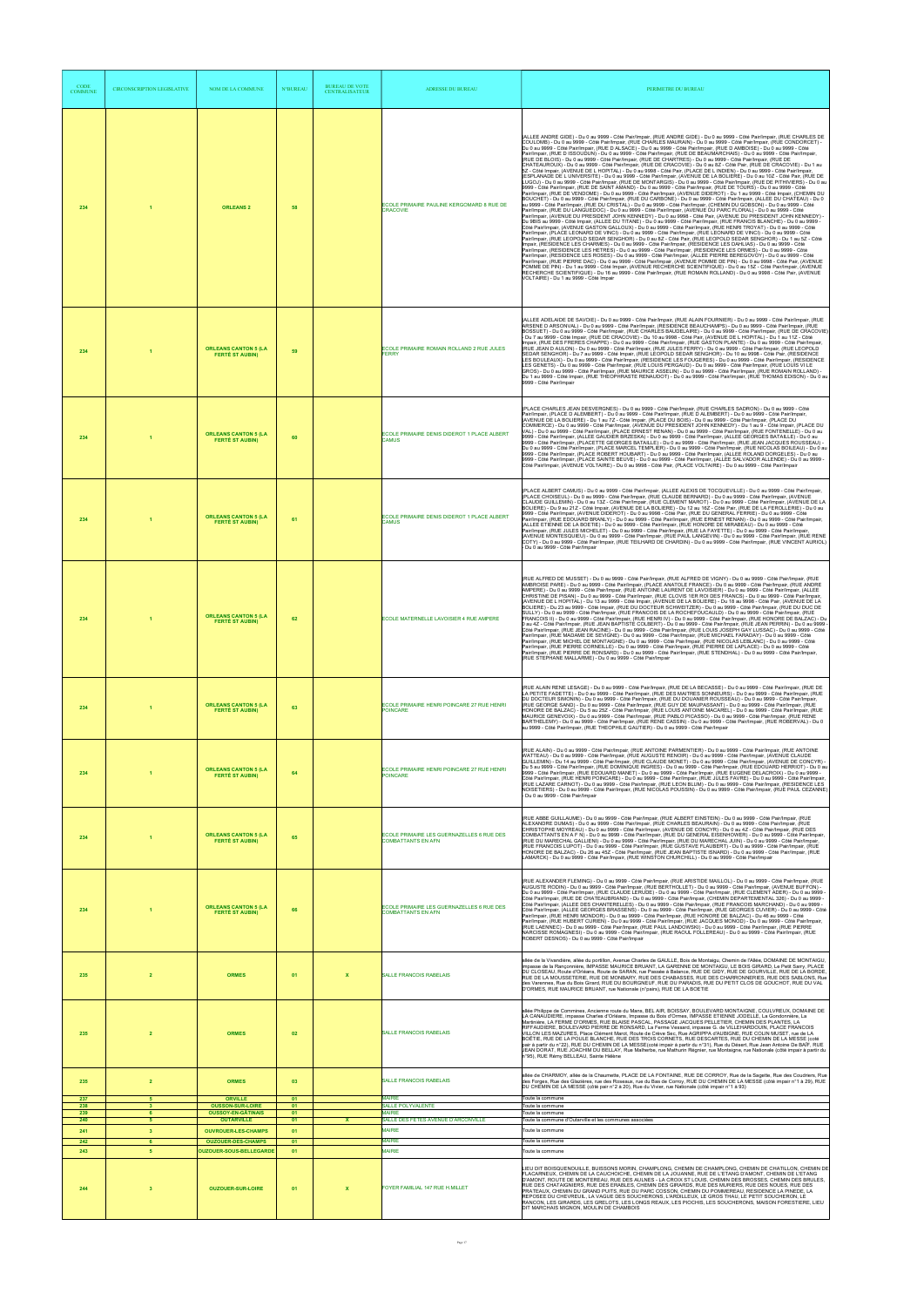| <b>CODE</b><br><b>COMMUNE</b> | <b>CIRCONSCRIPTION LEGISLATIVE</b> | <b>NOM DE LA COMMUNE</b>                           | <b>N°BUREAL</b> | <b>BUREAU DE VOTE</b><br><b>CENTRALISATEUR</b> | <b>ADRESSE DU BUREAU</b>                                                           | PERIMETRE DU BUREAU                                                                                                                                                                                                                                                                                                                                                                                                                                                                                                                                                                                                                                                                                                                                                                                                                                                                                                                                                                                                                                                                                                                                                                                                                                                                                                                                                  |
|-------------------------------|------------------------------------|----------------------------------------------------|-----------------|------------------------------------------------|------------------------------------------------------------------------------------|----------------------------------------------------------------------------------------------------------------------------------------------------------------------------------------------------------------------------------------------------------------------------------------------------------------------------------------------------------------------------------------------------------------------------------------------------------------------------------------------------------------------------------------------------------------------------------------------------------------------------------------------------------------------------------------------------------------------------------------------------------------------------------------------------------------------------------------------------------------------------------------------------------------------------------------------------------------------------------------------------------------------------------------------------------------------------------------------------------------------------------------------------------------------------------------------------------------------------------------------------------------------------------------------------------------------------------------------------------------------|
| 244                           | $\overline{\mathbf{3}}$            | <b>OUZOUER-SUR-LOIRE</b>                           | 02              |                                                | FOYER FAMILIAL 147 RUE H.MILLET                                                    | LIEU DIT ALOPIN, RESIDENCE BEL AIR, RUE CARNOT, CHEMIN D'ALOPIN, RUE DE BEL AIR, RUE DE BELLEVUE, FERME DE<br>CHAMBOIS, RUE DE LA VEUVE, SENTIER DE L'ANE, RUE DE L'EGALITE, RESIDENCE DE L'ORATOIRE, DOMAINE DE L'ORME,<br>RUE DE ST MARTIN, ROUTE DE SULLY, RUE DES FAUVETTES - LE RONDEAU, RUE DES IRIS, RUE DES LILAS, RUE DES<br>MESANGES -LE RONDEAU, CHEMIN DES NUSSEAUX, RUE DES ROSEAUX, RUE DES ROSES, CHEMIN DES RUELLES, RUE DU<br>CAMPING, RUE DU PORT, RUE HENRI ARMENAULT, RUE HENRI MILLET, JOLIVET, L'ORME, LA CHAUME, LA COUARDE, LA<br>FORTINIERE, LA GAITE, LA LOCHE, LOTISSEMENT LA PENARDIERE, LA VALLEE, LE BOUCARD, LE CLOS ST LOUIS, LE<br>CRAPAUD, RESIDENCE LE PARADIS, LE PETIT ALOPIN, LES AVENIERES, LES COTEAUX, LES GUES, MAISON NEUVE, RAVOIR,<br>CHEMIN REMY, RUELLE DU PUITS, THILLAUME, RESIDENCE VILLAINE, LIEU DIT VILLAINE, RUE DE L'ETANG                                                                                                                                                                                                                                                                                                                                                                                                                                                                                    |
| 244                           | $\overline{\mathbf{3}}$            | <b>OUZOUER-SUR-LOIRE</b>                           | 03              |                                                | CENTRE CULTUREL 40, RUE DE LA FORET                                                | RUE A. DIEU, RESIDENCE BOIS VILLAGE, RUE DE FLACARNEUX, LOTISSEMENT DE FLACARNEUX, RUE DE GIEN, RUE DE LA<br>CROIX ST JEAN, RUE DE LA FORET, RUE DE L'ECU, RUE DES CHENES, PLACE DE L'HOTEL DE VILLE, RUE DES DEPORTES,<br>IMPASSE DES JARDINS, RUE D'ORLEANS, PLACE DU COMICE, RUE DU MICHELET, RUE DU 14 AOUT, LOTISSEMENT<br>FLACARNEUX, RUE FOUCHARD, RESIDENCE LA POMMERAIE, LE MICHELET                                                                                                                                                                                                                                                                                                                                                                                                                                                                                                                                                                                                                                                                                                                                                                                                                                                                                                                                                                        |
| 245<br>246                    | $\mathbf{3}$<br>-5                 | <b>OUZOUER-SUR-TRÉZÉE</b><br><b>PANNECIÈRES</b>    | 01<br>01        |                                                | SALLE DES FETES<br><b>MAIRIE</b>                                                   | Toute la commune<br>Toute la commune                                                                                                                                                                                                                                                                                                                                                                                                                                                                                                                                                                                                                                                                                                                                                                                                                                                                                                                                                                                                                                                                                                                                                                                                                                                                                                                                 |
| 247                           |                                    | <b>PANNES</b>                                      | 01              | $\mathbf x$                                    | <b>MAIRIE 250 RUE M. DONETTE</b>                                                   | Impasse de la Belle au Lait, Rue des Billards, Rue des Blés, Rue du Bois de Fourches, Rue de Bois Morin, Rue de Bois Rond, Rue de<br>Bois Roux, Impasse de la Brulatte, Rue Camille Thierry, Rue des Châlons, Rue du Clos du Bourg, Rue de Corquilleroy, Rue du Parc,<br>Rue du Fousseau, Rue de la Gare, Rue de l'Eglise, La Hicquerie, Le Souchet, Rue Marcel Donette, Rue des Mésanges, Impasse de<br>Montbonnin, Rue de Montraversier, Rue des Petits, Rue des Pinsons, Rue de Saint Maurice, Rue des Saints Georges, Rue du<br>Sauvageon, Rue des Tourterelles, Rue des Tresles, Rue de la Varenne, Rue de Villemandeur, Rue des Rossignols, Impasse de la<br>Varenne                                                                                                                                                                                                                                                                                                                                                                                                                                                                                                                                                                                                                                                                                           |
| 247                           |                                    | <b>PANNES</b>                                      | 02              |                                                | SALLE JEAN CORBIN 1100 RUE DES BLEUETS                                             | Aisance de la Ronce, Rue des Anciens Combattants, Rue André Péguy, Rue de la Bezonde, Rue des Bleuets, Chemin des Cailloux,<br>Rue du Château d'Eau, Rue du Clos de la Ronce, Rue des Coquelicots, Rue Jean Frouté, Rue de l'Aubépine, Rue de l'Ecluse, Rue de la<br>Libération, Rue des Lilas, Rue de la Lisique, Rue des Luats, Rue de Mercy, Rue du Moulin, Rue Mozart, Rue Paul Chesnel, Rue de la<br>Petite Ronce, Rue Ravel, Chemin de la Ronce, Rue de Sainte Catherine, Chemin des Vergers, Rue Wagner, Chemin de Bouy, Rue<br>Monet                                                                                                                                                                                                                                                                                                                                                                                                                                                                                                                                                                                                                                                                                                                                                                                                                         |
| 247                           |                                    | <b>PANNES</b>                                      | 03              |                                                | CANTINE GEORGES BRAIBANT 250 RUE DES<br><b>PERVENCHES</b>                          | Rue des Acacias, Rue André Messager, Impasse du Bois Bert, Impasse du Buisson, Rue du Casseau, Rue de la Charbonnière, Rue des<br>Eglantines, Rue des Erables, Rue du Fourchet, Rue de Gaudry, Allée des Genêts, Rue des Jarriers, Rue des Jonquilles, Le Paradis, Le<br>Tourneau, Rue de la Manche, Route d'Orléans, Rue des Pâquerettes, Rue Paul Marlin, Rue des Pensées, Rue des Pervenches, Allée<br>des Pins, Rue du Pont de Feuillet, Rue des Saules, Rue du Solin, Rue des Tilleuls, Rue de Vésines, Rue des Vignes, Les Landes                                                                                                                                                                                                                                                                                                                                                                                                                                                                                                                                                                                                                                                                                                                                                                                                                              |
| 248                           | $\overline{2}$                     | <b>PATAY</b>                                       | 01              | $\boldsymbol{\mathsf{x}}$                      | SALLE MUNICIPALE 4 R COQUILLETTE                                                   | Route de villeneuve, Rue Trianon, Boulevard de Vaucouleurs, Rue des trois Maillets, Rue Pierre de Coubertin, Rue Coquillette,<br>Boulevard du 15 aout 1944, Faubourg de la Croix Blanche, Rue de la Grosse Pierre, Rue Talbot, Allée des églantiers, Rue de la Croix<br>Blanche, Place de la Halle, Rue du 8 mai 1945, Rue des Flandres Dunkerque, Le clos des loges, Rue de Beaulieu, Route du Pont, Place<br>Jeanne d'Arc, Grande Rue, Place des Halles, Chemin de la Justice, Rue des Beaumonts, Zone Industrielle, Rue de l'abreuvoir, Passage<br>à niveau 60, Allée du Breuil, Impasse Coquillette                                                                                                                                                                                                                                                                                                                                                                                                                                                                                                                                                                                                                                                                                                                                                              |
| 248                           | $\overline{2}$                     | <b>PATAY</b>                                       | 02              |                                                | SALLE MUNICIPALE 4 R COQUILLETTE                                                   | Boulevard de Verdun, Faubourg Blavetin, Rue Hélène Boucher, Cité Saint Exupéry, Passage de la Poterne, Rue de la Gare, Boulevard<br>du 2 décembre 1870, Rue Guynemer, La croix Cassée, Rue Pasteur, Rue Louis Joseph Soulas, Place de la Poterne, Rue Lavoisier, Cité<br>Charles Péguy, Rue Jean Mermoz, Route d'Orléans, Route de Moret, Chemin de la Guide, Rue du Parc, Rue de Poil Girard, Rue<br>Emmanuel Leger, Rue de la Cure, Allée des Chardons, Rue Clément Ader, Allée de la Grenouillère, Allée des Cadets, Rue Domrémy<br>Lièvre d'Or, Impasse du Lièvre d'Or, Rue de Reims, Rue de Chinon                                                                                                                                                                                                                                                                                                                                                                                                                                                                                                                                                                                                                                                                                                                                                              |
| 249                           | $\overline{4}$                     | <b>PAUCOURT</b>                                    | 01              |                                                | SALLE POLYVALENTE                                                                  | Toute la commune                                                                                                                                                                                                                                                                                                                                                                                                                                                                                                                                                                                                                                                                                                                                                                                                                                                                                                                                                                                                                                                                                                                                                                                                                                                                                                                                                     |
| 250<br>251                    | $\blacktriangle$                   | <b>PERS-EN-GÂTINAIS</b><br>PIERREFITTE-ÈS-BOIS     | 01<br>01        |                                                | <b>MAIRIE</b><br><b>MAIRIE</b>                                                     | Toute la commune<br>Toute la commune                                                                                                                                                                                                                                                                                                                                                                                                                                                                                                                                                                                                                                                                                                                                                                                                                                                                                                                                                                                                                                                                                                                                                                                                                                                                                                                                 |
| 252                           |                                    | <b>PITHIVIERS</b>                                  | 01              | $\boldsymbol{\mathsf{x}}$                      | SALLE DES FETES PLACE CHANTOISEAU                                                  | Rue ARISTIDE BRIAND, Rue ASHBY DE LA ZOUCH, Square BOILEAU, Place CHANTOISEAU, Place CHANTOISEAU, Place<br>CHARLES PEGUY, Place CLEMENT MAROT, Rue CORNEILLE, Rue D'AUVERGNE, Rue DE BITRY, Chemin DE BITRY, Rue DE<br>BOURGOGNE, Route DE BOUZONVILLE EN BEAUCE, Allée DE BRETAGNE, Place DE FONTAINEBLEAU, Avenue DE FRANCE,<br>Rue DE LA CROIX FALAISE, Chemin DE LA FERME DE SENIVES, Rue DE MAISONS ROUGES, Rue DE MARCEREAU, Square DE<br>MARCEREAU, Rue DE MARSAINVILLIERS, Square DE MARSAINVILLIERS, Chemin DE MARSAINVILLIERS, Rue DE<br>MONCHARVILLE, Square DE MONTAUBAN, Square DE NORMANDIE, Faubourg DE PARIS (n° pairs à partir du 48, n°impairs à partir<br>du 33), Rue DE SAINT ELOI, Rue DE TOURAINE, Rue DE VERDUN, Rue DES ABEILLES, Rue DES ACACIAS, Rue DES<br>AUBEPINES, Avenue DU 11 NOVEMBRE, Avenue DU 8 MAI, Allee DU CIMETIERE, Rue DU CLOS BEAUVOYS, Rue DU CLOS<br>MARCEREAU, Rue DU MOULIN DE LA CANNE, Rue DU SAFRAN, Rue FERME DE JOINVILLE, Square FRANCOIS VILLON, Ferme<br>de senives, Rue Flora tristan, Place JOACHIM DU BELLAY, Square LA BRUYERE, Place LA FONTAINE, Rue LOUIS ROBERT, Rue<br>MARC SANGNIER, Rue MOLIERE, Rue RACINE, Rue RONSARD, Place SAINT EXUPERY, Square SAINT SIMON, Rue DES<br><b>ROULOIRS</b>                                                                                                      |
| 252                           |                                    | <b>PITHIVIERS</b>                                  | 02              |                                                | MAIRIE PLACE DENIS POISSON                                                         | Rue ABBE MOUFLET, Rue ALIX DE LA TOUR DU PIN, Rue AMIRAL GOURDON, Rue BASSE, Rue COLARDEAU, Rue DE BEAUCE,<br>Rue DE L ABBE REGNARD, Rue DE L ECU, Rue DE L EGLISE, Impasse DE L EGLISE, Place DE L ETAPE, Rue DE LA CHARITE,<br>Impasse DE LA COUR DU COQ, Rue DE LA COURONNE, Rue DE LA PIE, Avenue DE LA REPUBLIQUE (du 2 au 18 et du 1 au 23),<br>Rue DE LA RIBELLERIE, Faubourg DE PARIS (Du 2 au 46 et du 1 au 31), Rue DE SENIVES, Ruelle DEMAY, Place DENIS POISSON,<br>ESSARTS, Rue DES FORGES, Allée DES FRERES LUMIERE, Place DES HALLES, Passage DES<br>HALLES, Rue DES QUATRE VENTS, Rue DU BARIL VERT, Rue DU CAPITAINE GIRY (du 2 au 34 et du 1er au 33), Rue DU<br>CHARBON, Rue DU CROISSANT, Faubourg DU CROISSANT, Place DU MARTROI, Allée DU PARC, Rue DU PARC, Rue DU<br>SANITAS, Rue DU VAL SAINT JEAN, Place Denis POISSON, Rue GATINAIS, Rue JEAN-PAUL CHARIE, Place JEAN-PAUL CHARIE,<br>Place JEHAN DE LA TAILLE, Rue JULES LEGENDRE, MAIL EST, MAIL NORD, MAIL OUEST, MAIL SUD, Rue NEUVE DU MAIL, Rue<br>PRUD'HOMME, Ruelle SAINT AVOYE, Rue SAINT GEORGES, Rue SAINT HONORE, Rue TRAVERSIERE,                                                                                                                                                                                                                                            |
| 252                           |                                    | <b>PITHIVIERS</b>                                  | 03              |                                                | CENTRE SOCIAL RUE MADELEINE ROLLAND                                                | Boulevard BEAUVALLET, Rue BORDELET, Rue CAMILLE MOREAU, Rue CARNOT, Boulevard COCHERY, Impasse COCHERY,<br>Route D ANGERVILLE, Allée DE BURGLENGENFELD, Rue DE L ANCIEN CAMP, Rue DE LA CITE CROIX ST MARTIN, Place DE LA<br>GARE, Rue DE LA GARE DES MARCHANDISE, Avenue DE LA REPUBLIQUE (n° pairs à partir du 20, n° impairs à partir du 25), Rue<br>DE PITHIVIERS LE VIEIL, Rue DE SEGRAY, Rue DE VENOUILLE, Impasse DE VENOUILLES, Rue DES JARDINS DE SOPHIE, Rue<br>DU CAPITAINE GIRY (nº pairs à partir du 36, nº impairs à partir du 35), Rue GABRIEL LELONG, Rue JEAN MOULIN, Rue JULES<br>MORIN, Rue LAMARTINE, LIEUDIT BARDY, Rue MADELEINE ROLLAND, Avenue MARCEL DONON, Boulevard PASTEUR, Rue<br>PILON. Rue SERGE DEGREGNY                                                                                                                                                                                                                                                                                                                                                                                                                                                                                                                                                                                                                             |
| 252                           |                                    | <b>PITHIVIERS</b>                                  | 04              |                                                | ESPACE DE GAULLE, PLACE DU GENERAL DE GAULLE                                       | Rue ALBERT SCHWEITZER, Rue AMIRAL DELAHAYE, Rue BEAURIEUX, Faubourg D ORLEANS, Rue D'YEVRE, Avenue DE<br>BELLECOUR, Rue DE BOYNES, Rue DE CAQUEREAU, Rue DE CHANTALOUP, Ruelle DE FRICAMBAULT, Rue DE FRICAMBAULT<br>Rue DE L ABBAYE, Ruelle DE L ABREUVOIR, Place DE L'ABBAYE, Rue DE LAAS, Rue DE PONTOURNOIS, Rue DES ALOUETTES,<br>Allée DES IRIS, Rue DES PRESSOIRS, Allée DES PRIMEVERES, Rue DES TOITS, Place DU GENERAL DE GAULLE, Chemin DU<br>PRIEURE, Avenue GAMBETTA, Avenue GAMBETTA PROLONGEE, Faubourg GATINAIS, Rue GEORGES TONNELAT, Rue HENRI<br>DUNANT, Rue HENRI LEPAGE, Rue JULES DEVAUX, Square JULES DEVAUX, Rue LEON DAURIOS, Rue LEON HURSIN, Rue<br>MADELEINE LORGERON, Avenue MARECHAL BERTHIER, Impasse SAINT PIERRE                                                                                                                                                                                                                                                                                                                                                                                                                                                                                                                                                                                                                     |
| 252                           |                                    | <b>PITHIVIERS</b>                                  | 05              |                                                | <b>CENTRE CAMILLE CLAUDEL</b>                                                      | Rue AUGUSTE RENOIR, Square AUGUSTE RODIN, Rue AUGUSTE RODIN, Square CLAUDE DEBUSSY, Rue DE NEMOURS,<br>Square FRANZ SCHUBERT, Place MAURICE RAVEL, Rue PAUL CEZANNE, Square RICHARD WAGNER, Rue SAINT AIGNAN, Rue<br>DE BEL AIR, Rue DE BELLEVUE, Sentier DE BONDAROY, Rue DE LA GARENNE, Rue DE MONTAUBAN, Route DE PUISEAUX, Rue<br>DES EPIS, Rue DES MEUNIERS, Impasse DES MEUNIERS, Ruelle DU VAL SAINT JEAN, Rue SAINT GREGOIRE, Ruelle DE<br><b>BELLEVUE</b>                                                                                                                                                                                                                                                                                                                                                                                                                                                                                                                                                                                                                                                                                                                                                                                                                                                                                                   |
| 253<br>253                    | 5                                  | PITHIVIERS-LE-VIEIL<br>PITHIVIERS-LE-VIEIL         | 01<br>02        | $\mathbf x$                                    | <b>MAIRIE</b><br>MAIRIE ANNEXE BOUZONVILLE EN BEAUCE                               | COMMUNE DE Pithiviers le Vieil<br>COMMUNE ASSOCIEE DE Bouzonville en Beauce                                                                                                                                                                                                                                                                                                                                                                                                                                                                                                                                                                                                                                                                                                                                                                                                                                                                                                                                                                                                                                                                                                                                                                                                                                                                                          |
| 254                           | $\mathbf{3}$                       | POILLY-LEZ-GIEN                                    | 01              |                                                | SALLE GUINCHERE PLACE DE LA GUINCHERE                                              | Route des Riots, Les Terres-Noires, Avenue des Roses, Route de Port Gallier, Rue du 11 Novembre, Rue des Primevères, Rue du Petit<br>Caillou, Les Clorisseaux, Rue du 8 Mai, Rue de Sully, Rue de Coullons, La Bichonnière, Rue de Chauffour, Route de la Coeurerie, Rue<br>des Bleuets, Place de l'Eglise, Place des marguerites, Rue de Nantes, Les Rochereaux, Allée des Lilas, La tête d'eau, Rue de la Gare,<br>Les avoins, La Renaudière, Les Gallards, L'Hermitage, Rue des Marguerites, Rue des Iris, Les Riots du Haut, Les Bergers, La<br>Gachinière, La Carcaudière, Les quatres vents, Chaumont, La Golinière, Place de la Guinchère, Le Moulin des Rochereaux, Le Moulin<br>Ralot, Château de Marcault, Collège les Clorisseaux, Rue de Coullons, Rue de la Loire                                                                                                                                                                                                                                                                                                                                                                                                                                                                                                                                                                                       |
| 254                           | $\mathbf{3}$                       | POILLY-LEZ-GIEN                                    | 02              |                                                | SALLE GUINCHERE PLACE DE LA GUINCHERE                                              | Route de Gien, Allée du Genièvre, Route de Bourges, Route du Bardelet, Route de Saint-Martin, Rue de Chezeau, Rue des Tilleuls, Rue<br>de Courcelles, Grand-Champ, Rue des Gascons, La Brossetière, Route du Coudray, Le Champ Nizeau, Rue d'Autry, Allée de Vieux-<br>Cours, Le gros Caillou, Marcault, Route du Patureau, Le Petit Bardelet, Les Quatre Chemins, Route du Grand Chemin, Rue des Fleurs,<br>Allée des Thuyas, Le Grand Berton, La Vilaisie, Rue de L'Espérance, Le Buisson, Le Bois des Bouleaux, Rue du Puits Tournant, La<br>Ruellée, Route de Lucy, Le Mont blanc, Montaubin, Le Rousson, Moulin des Rochereaux, La Coutellerie, Le Grand Bardelet, Pisseloup,<br>La Gouadière, Le Palot, Le petit Berton, Chezeau, Rue des Soupirs, Les Gaults, Les Coinches, Chemin de Chezeau, Les Alliots, Le<br>Genièvre, Le chene madore, Le pont de pierre, Les bruyères, Les péee, Moulin Godard, Fort Bois, Les Malards, Moulin de la Place,<br>Route de la Pemerie, Moulin Ralot, Chemin de la borne blanche, Vieux-cours, Maison rouge, Les Bruyères de l'étang, Chemin de la<br>Turquie, Le petit Marcault, Route de Gien "La Verdine de l'arche", Allée des Frenes, Allée des Merisiers, Allée des Chataigniers                                                                                                                                     |
| 255<br>256                    |                                    | <b>PRÉFONTAINES</b><br><b>PRESNOY</b>              | 01<br>01        |                                                | MAIRIE - SALLE DE REUNION -15 RUE CHÂTEAU LANDON Toute la commune<br><b>MAIRIE</b> | oute la commune                                                                                                                                                                                                                                                                                                                                                                                                                                                                                                                                                                                                                                                                                                                                                                                                                                                                                                                                                                                                                                                                                                                                                                                                                                                                                                                                                      |
| 257                           |                                    | PRESSIGNY-LES-PINS                                 | 01              |                                                | <b>MAIRIE - 9 PLACE DU BOURG</b>                                                   | Toute la commune                                                                                                                                                                                                                                                                                                                                                                                                                                                                                                                                                                                                                                                                                                                                                                                                                                                                                                                                                                                                                                                                                                                                                                                                                                                                                                                                                     |
| 258                           |                                    | <b>PUISEAUX</b>                                    | 01              | $\boldsymbol{\mathsf{x}}$                      | <b>MAIRIE</b>                                                                      | allée des Acacias, Allée des Granges, Allée des Vergers, avenue Maison de Retraite, Chemin d' Obsonville, chemin Pélerin, Faubourg<br>Saint Mathurin, Faubourg Saint Pere, impasse de Gonesse, Jardin de la Mairie, Mairie, passage des Chaumes, passage des Roches,<br>passage Duchene, passage Gallerand, place de la Méziere, place de la Pierre des Clés, place de la République, place des Chaumes,<br>place des Déportés, place du Brissard, place du Jeu de Paume, place du Martroi, place du Renard, place Saint Jean, Promenade du<br>Parc, promenade Gasson (n°s pairs), Résidence le Clos, route de Bromeilles, route de Desmonts, route de Fontainebleau, route de<br>Montargis, rue Blanchard, rue de Chicago, rue de l' Abreuvoir, rue de l' Arville, rue de l' Eglise, rue de l' Hotel Dieu, rue de la Croix Saint<br>Anne, rue de la République, rue de la Riviere Seche, rue de la Tourelle, rue de Paris, rue des Ormeaux, rue des Pélerins, rue des<br>Quillots, rue des Viviers, rue du Brissard, rue du Cagnard, rue du Colombier, rue du Fort, rue du Poete Bézille, rue du Pourtour, Rue du<br>Prieur de Rély, rue du quatorze Juillet, rue du Renard, rue Duthuard, rue Gallerand, rue Jules Dumesnil, rue Lesesne, rue Mignon, rue<br>Neuve, rue Rabatté, Rue René Barthélémy, rue Saint Jacques, rue Saint Victor, Ruelle du Point du Jour |
| 258                           |                                    | <b>PUISEAUX</b>                                    | 02              |                                                | <b>GYMNASE - RUE NIEDER RODEN</b>                                                  | allée Claude Debussy, allée des Alouettes, allée des Colombes, allée des Fauvettes, allée Jean Cocteau, avenue des Chardonnerets,<br>avenue du Gué, avenue Emile Tinet, Bardilly, chemin de la Messe, chemin Latéral, circuit des Roses, Le Pont, P N 55, place de la Gare,<br>promenade Gasson (n°s impairs), route de Briarres, route de Grangermont, route de Malesherbes, rue Charles Peguy, rue de Buisseau,<br>rue de la B?te, rue de la Garenne, rue de la Montagne, rue de la Noue, rue des aubépines, rue des Bleuets, rue des Lilas, rue des<br>pinsons, rue du Grippet, rue du Haut du Mez, rue du Huit Mai, Rue Gare des Marchandises, rue Hector Berlioz, rue Maurice Ravel, rue<br>Max Jacob, rue Moulin de Charreau, rue Nieder Roden, rue Paul Eluard, Sentier des Mésanges                                                                                                                                                                                                                                                                                                                                                                                                                                                                                                                                                                          |
| 259<br>260                    | -5<br>5                            | QUIERS-SUR-BÉZONDE                                 | 01<br>01        |                                                | SALLE POLYVALENTE 67 RUE EGLISE<br><b>MAIRIE</b>                                   | Toute la commune<br>Toute la commune                                                                                                                                                                                                                                                                                                                                                                                                                                                                                                                                                                                                                                                                                                                                                                                                                                                                                                                                                                                                                                                                                                                                                                                                                                                                                                                                 |
| 261                           | 5 <sub>5</sub>                     | <b>RAMOULU</b><br><b>REBRÉCHIEN</b>                | 01              |                                                | SALLE AREA BACCHI PLACE DE L'EGLISE                                                | Toute la commune                                                                                                                                                                                                                                                                                                                                                                                                                                                                                                                                                                                                                                                                                                                                                                                                                                                                                                                                                                                                                                                                                                                                                                                                                                                                                                                                                     |
| 262<br>263                    | -5                                 | ROUVRAY-SAINTE-CROIX<br><b>ROUVRES-SAINT-JEAN</b>  | 01<br>01        |                                                | MAIRIE<br><b>MAIRIE</b>                                                            | Toute la commune<br>Toute la commune                                                                                                                                                                                                                                                                                                                                                                                                                                                                                                                                                                                                                                                                                                                                                                                                                                                                                                                                                                                                                                                                                                                                                                                                                                                                                                                                 |
| 264<br>265                    | $\overline{2}$<br>$\overline{4}$   | <b>ROZIÈRES-EN-BEAUCE</b><br><b>ROZOY-LE-VIEIL</b> | 01<br>01        |                                                | <b>MAIRIE</b><br><b>MAIRIE</b>                                                     | Toute la commune<br>Toute la commune                                                                                                                                                                                                                                                                                                                                                                                                                                                                                                                                                                                                                                                                                                                                                                                                                                                                                                                                                                                                                                                                                                                                                                                                                                                                                                                                 |
| 266<br>268                    | $\overline{2}$<br>$\mathbf{3}$     | <b>RUAN</b><br>SAINT-AIGNAN-LE-JAILLARD            | 01<br>01        |                                                | <b>MAIRIE</b><br>SALLE DES ASSOCIATIONS - 2 RUE DE LA MAIRIE                       | Toute la commune<br>Toute la commune                                                                                                                                                                                                                                                                                                                                                                                                                                                                                                                                                                                                                                                                                                                                                                                                                                                                                                                                                                                                                                                                                                                                                                                                                                                                                                                                 |
| 269                           | $\overline{2}$                     | <b>SAINT-AY</b>                                    | 01              | $\mathbf{x}$                                   | MAIRIE Annexe - Rue du Général Lucas                                               | Allée des Larris, Allée des Mauves, Chemin de la De la plage, Place de la Mairie, Route de Blois, Rue Basse, Rue Creuse, Rue Croix<br>boisset, Rue Cyrille faucheux, Rue de la Boissandiere, Rue de la Croix-boisset, Rue de la Galere, Rue de la Planche, Rue de la Planche<br>foucher, Rue de la Seigneurie, Rue de Voisinas, Rue du General m.lucas, Rue du Rivage, Rue Gaston Coute (côté impair), Rue Maurice<br>meunier, Rue Sainte-barbe, Rue Des Vignes                                                                                                                                                                                                                                                                                                                                                                                                                                                                                                                                                                                                                                                                                                                                                                                                                                                                                                      |
| 269                           | $\overline{2}$                     | <b>SAINT-AY</b>                                    | 02              |                                                | <b>GROUPE SCOLAIRE</b>                                                             | Avenue des Fleurs, Avenue des Lilas, Avenue des Mimosas, Avenue des Roses, Route de la Bretagne, Route de Montafiland, Rue des<br>Anemones, Rue des Bleuets, Rue des Chevrefeuilles, Rue des Dahlias, Rue des Eglantines, Rue des Genets, Rue des Glaieuls, Rue<br>des Hortensias, Rue des Iris, Rue des Jacinthes, Rue des Jonquilles, Rue des Marquerites, Rue des Pensees, Rue des Tulipes, Rue<br>des Violettes, Rue du Muguet, Rue Jean BOUGUEREAU, Allée De la Corbonne, Rue Agylus                                                                                                                                                                                                                                                                                                                                                                                                                                                                                                                                                                                                                                                                                                                                                                                                                                                                            |
| 269                           | $\overline{2}$                     | <b>SAINT-AY</b>                                    | 03              |                                                | ECOLE MATERNELLE - RUE DE LA METAIRIE                                              | Chemin des Carmes, La Bardonnerie, Route de Huisseau, Route de la Chaise, Route d' Orleans, Route Nationale, Rue Alain fournier,<br>Rue Camille lefevre, Rue Charles pequy, Rue de la Metairie, Rue de la Pourcilliere, Rue de l' Europe, Rue des Cerisiers, Rue des<br>Lapres, Rue des Pommiers, Rue des Pruniers, Rue Gaston Coute (côté pair), Rue George sand, Rue Maurice gabriel, Rue Maurice<br>genevoix, Rue de la Forêt, Impasse des Peupliers, Impasse Du Moulin à Charles                                                                                                                                                                                                                                                                                                                                                                                                                                                                                                                                                                                                                                                                                                                                                                                                                                                                                 |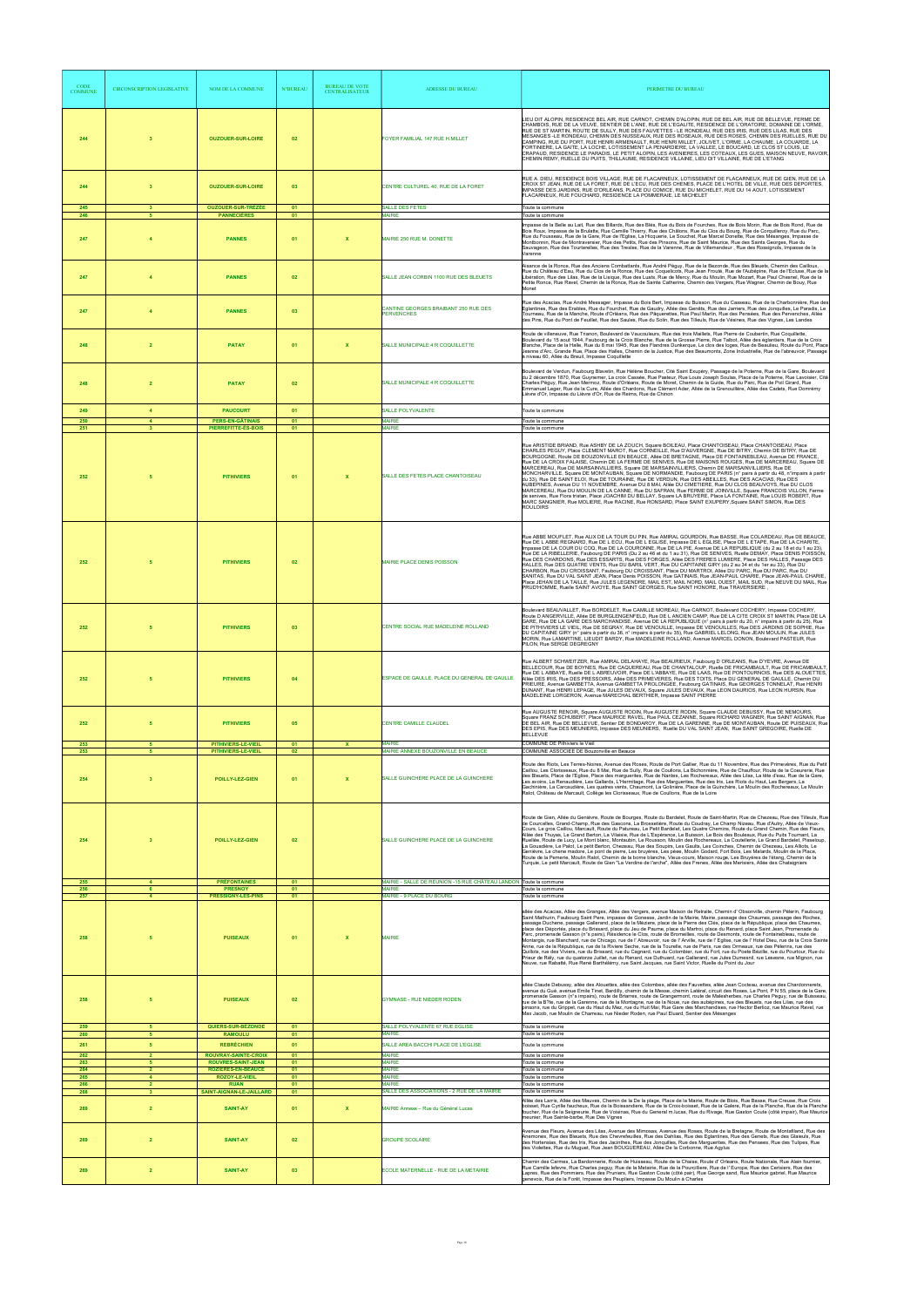| <b>CODE</b><br><b>COMMUNE</b> | <b>CIRCONSCRIPTION LEGISLATIVE</b> | NOM DE LA COMMUNE                                        | <b>N°BUREAU</b> | <b>BUREAU DE VOTE</b><br><b>CENTRALISATEUR</b> | <b>ADRESSE DU BUREAU</b>                                                 | PERIMETRE DU BUREAU                                                                                                                                                                                                                                                                                                                                                                                                                                                                                                                                                                                                                                                                                                                                                                                                                                                                                                                                                                                                                                                                                                                                                                                                                                                                                                  |
|-------------------------------|------------------------------------|----------------------------------------------------------|-----------------|------------------------------------------------|--------------------------------------------------------------------------|----------------------------------------------------------------------------------------------------------------------------------------------------------------------------------------------------------------------------------------------------------------------------------------------------------------------------------------------------------------------------------------------------------------------------------------------------------------------------------------------------------------------------------------------------------------------------------------------------------------------------------------------------------------------------------------------------------------------------------------------------------------------------------------------------------------------------------------------------------------------------------------------------------------------------------------------------------------------------------------------------------------------------------------------------------------------------------------------------------------------------------------------------------------------------------------------------------------------------------------------------------------------------------------------------------------------|
| 270                           | $\overline{\mathbf{3}}$            | <b>SAINT-BENOÎT-SUR-LOIRE</b>                            | 01              | $\mathbf x$                                    | SALLE DES FETES RUE MAX JACOB                                            | Rue CHARLEMAGNE, Rue CHARLES LE CHAUVE, Route DE BONNEE, Route DE BRAY, Impasse DE LA BATE, Chemin DE LA<br>BORDE, Rue DE LA MOTTE LE ROY, Place DE L'UNIVERSITE, Chemin DE NOMBUREAU, Route DE ST AIGNAN, Rue DE THOLEY,<br>Chemin DE TIZY, Chemin DE TUBOEUF, Rue DE VERDUN, Route DES BOUTRONS, Chemin DES BOUTRONS, Rue DES GRIVES,<br>Rue DES MESANGES, Allée DES MOUETTES, Chemin DES NOUES, Chemin DU BOURGNEUF, Impasse DU CARFATON, Rue DU<br>CARFATON. Impasse DU CHALLANT, Chemin DU CROT AUX CANNES, Rue DU DR PERSILLARD, Rue DU GUE DE MARGOT.<br>Place DU MARTROI CH. DE GAULLE, Route DU POINT DU JOUR, Route DU VIEUX CHEMIN, Chemin ENTRE DEUX VOIES, Rue<br>FLANDRES DUNKERQUE, Rue FRANCOIS 1ER, Rue JEANNE D'ARC, CHEMIN DE LA NOUE ARCHENAUDE, Rue LEODEBOLD,<br>LES AGATHES, Rue LOUIS LE DEBONNAIRE, Rue MAX JACOB, Rue ORLEANAISE, Rue SANGUIN, Chemin SENTIER A L'ANE,<br>Place ST ANDRE, Chemin STE SCHOLASTIQUE                                                                                                                                                                                                                                                                                                                                                                          |
| 270                           | $\overline{\mathbf{3}}$            | SAINT-BENOIT-SUR-LOIRE                                   | 02              |                                                | SALLE DES FETES RUE MAX JACOB                                            | Avenue C. CHATEIGNER, Rue DE BEAUMONT, Route DE BONNEE, Route DE FLEURY, Chemin DE GROS JONC, Rue DE LA<br>FORTERESSE, Chemin DE LA LEVEE, Chemin DE LA PIGEONNIERE, Chemin DE LA TOMBE HAUTE, Avenue DE L'ABBAYE, Route<br>DE LAZY, Chemin DE NARBONNE, Route DE SULLY, Route DES BRAUDINS, Rue DES GABELLES, Chemin DES MOISIAUX, Route<br>DES PLACES, Route DES PROUTEAUX, Chemin DES RIPENEAUX, Rue DU CALVAIRE, Chemin DU CAS ROUGE, Route DU<br>CHIGNARD, Place DU GRAND ARCIS, Chemin DU MARCHAIS, Place DU PETIT ARCIS, Chemin DU PLEU, Chemin DU PORT, Rue<br>DU PORT, Chemin DU VAL, Rue HENRI NAVARRE, Rue JEHAN DE FLEURY, LE CLOS, LES VALLEES DES SABLES, Rue<br>ORLEANAISE, Rue RICHELIEU, Rue ST LAZARE, Rue VERTE, Chemin DES VIGNES BERAULT                                                                                                                                                                                                                                                                                                                                                                                                                                                                                                                                                        |
| 271<br>272                    | $\mathbf{3}$                       | SAINT-BRISSON-SUR-LOIRE<br><b>SAINT-CYR-EN-VAL</b>       | 01<br>01        | $\mathbf x$                                    | <b>SALLE POLYVALENTE</b><br>ECOLE CLAUDE DE LOYNES 1 RUE ANDRE CHAMPAULT | Toute la commune<br>Allée de l'Orme, Allée du Clos du Mesnil, Allée Maurice Genevoix, Chemin des Solognots, Impasse de l'Orée du Bois, Impasse de la<br>Croix Rouge, Impasse Jean de la Fontaine, Impasse Marcelin Berthelot, Impasse Victor Hugo, La Commanderie, La Harre, La Patte<br>d'Oie, La Petite Bretache, La Planche, Le Bouchet, Le Bréau, Le Dhuy, Le Petit Bouchet, Le Plessis, Le Saut de la Puce, Les Closeux,<br>es Courtes, Les Peupliers, Montplont, Préau, Reyville, Rue Alexandre Dumas, Rue Charles Baudelaire, Rue d'Orléans, Rue de Cornay<br>Rue de l'Orée du Bois, Rue de la Motte, Rue de Ligny, Rue de Marcilly, Rue de Vienne, Rue de Viéville, Rue des Montées prolongées,<br>Rue des Serres, Rue de Parc Floral, Rue Paul Verlaine, Rue René Godin, Saint Jacques, Saint Benoît, Viéville, Villesancien                                                                                                                                                                                                                                                                                                                                                                                                                                                                                |
| 272                           | $\blacktriangleleft$               | <b>SAINT-CYR-EN-VAL</b>                                  | 02              |                                                | ECOLE CLAUDE DE LOYNES 1 RUE ANDRE CHAMPAULT                             | Allée de la Planchette, Allée des Peupliers, Allée des Vignes, Allée Val et Sologne, Chemin de la Course, Clos des Gâtinettes, Impasse<br>des Lilas, Impasse du Gobson, La Racinerie, Rue Basse, Rue d'Olivet, Rue de la Chalotière, Rue de la Pucelle, Rue de la Racinerie,<br>Rue de Sandillon, Rue des Déportés, Rue des Erables, Rue des Gâtinettes, Rue des Jardins de Saint Cyr, Rue des Primevères, Rue<br>des Prunus, Rue du Dhuy, Rue du Petit Pont, Rue du Pont des Planches, Rue Haute                                                                                                                                                                                                                                                                                                                                                                                                                                                                                                                                                                                                                                                                                                                                                                                                                    |
| 272                           | $\blacktriangleleft$               | SAINT-CYR-EN-VAL                                         | 03              |                                                | ECOLE CLAUDE DE LOYNES 1 RUE ANDRE CHAMPAULT                             | Allée de la Sablière, Allée Jacques Brel, Avenue de la Pomme de Pin, Bellevue, Cormes, Galvaux, Gautray, Impasse de la Course,<br>Impasse de la Haie Vive, Impasse des Chardonnerets, Impasse des Ecureuils, Impasse des Hirondelles, Impasse des Iris, Impasse des<br>Mésanges, Impasse des Pinsons, L'Hautblanc, La Chenaye, La Gare, La Noue, La Taquinerie, Le Gazon, Le Haut Blanc, Le Petit<br>Cabaret, Le Petit Saint Denis, Les Acacias, Les Longères, Les Saint Pères, Les Trois Sœurs, Mérinthiers, PN 100, PN 99, Route<br>d'Ardon, Rue André Champault, Rue de Concyr, Rue de Cormes, Rue de Gautray, Rue de l'Eglise, Rue de la Gare, Rue de la Planche,<br>Rue des Alouettes, Rue des Bouvreuils, Rue des Chênes, Rue des Ecureuils, Rue des Fauvettes, Rue des Iris, Rue des Pépinières, Rue<br>des Petites Vallées, Rue du 11 Novembre 1918, Rue du 8 Mai 1945, Rue du Coteau, Rue du Rond d'eau, Rue Maurice Michaud,<br>Villeneuve                                                                                                                                                                                                                                                                                                                                                                 |
| 273                           |                                    | SAINT-DENIS-DE-L'HÔTEL                                   | 01              | $\boldsymbol{\mathsf{x}}$                      | SALLE POLYVAL AV DES FONTAINES                                           | Allée de la Fosse aux Blancs,Allée du Champ de la Brie,Avenue de la Tête Verte,Avenue des Fontaines,Avenue d'Orléans,Bd des<br>chénats, Boulevard des Dords, Chemin des Grandes Beaugines, Cemin des Beaugines, Chemin des Cierges, Clos de la Fosse aux<br>Blancs, Grande Rue, Impasse de la Crèche, Impasse des Tilleuls, Impasse du Clos d'OR, Le Port, Place du Cloître, Quai de la Crèche, Quai<br>du Port,Rue de Bellevue,Rue de la Borde,Rue de la Butte,Rue de la Cure,Rue de la Masure,Rue de la Solaie,Rue des Eglantines,Rue<br>des Genêts, Rue des Juifs, Rue des Pichons, Rue des Poutils, Rue des Vignes, Rue du Clos d'or, Rue du Port, Rue Luzeau, Rue Neuve, Rue<br>Sainte Anne, Venelle de la Tête Verte                                                                                                                                                                                                                                                                                                                                                                                                                                                                                                                                                                                           |
| 273                           |                                    | SAINT-DENIS-DE-L'HÔTEL                                   | 02              |                                                | SALLE POLYVAL AV DES FONTAINES                                           | Avenue des Beaugines, Avenue de la Bône, Avenue de la Gare, Avenue du Stade, Allée de la Croix Saint Fiacre, Boulevard du Chapeau<br>rouge,Boulevard des Chéniers,Boulevard du Grand Clos,Rue des Catalpas,Rue de Chenailles,Rue de la Croix Saint Fiacre,Rue de Faux<br>Juif, Rue de la Grange, Rue de l'Hermitage, Rue des Hortensias, Rue de l'Industrie, Rue des Moulins, Rue du Placis, Rue des Prunelles, Rue<br>Saint Nicolas, Impasse des Beaugines, Impasse des Cerisiers, Impasse du Chapeau Rouge, Impasse du Clos Myot, Impasse du Clos de la<br>Fosse aux BlancsImpasse de la Croix Saint Fiacre, Impasse des Lilas, Impasse des Merisiers, Impasse du Pré Vert, Impasse de la<br>Solaie, Impasse de l'Hermitage, Chemin Saint Nicolas, Chemin des Petites Vernelles, Chemin de la Solaie, Chemin d'exploitation N°<br>15, 15 Chemin des comtesses Sentier des vernelles Route de chenailles Route de Fay Stade des Crebezeaux Lieux dits<br>Bouleaux, Beauregard, Le Buisson, Chenailles, Chevenière, La Coinche, Le Colibri, Les Comtesses, Le Dhuy, Faux Juif, La Fringale, Les<br>Grandes Bordes,La Grange,Les Hirondelles,La Lande,L'Orme Pinon,La Petite Maison,Les Pichons,Les quatre vents,La Roche aux<br>Moines, Saint Aignan, Les Grandes Vernelles, Vieille Noue, Aérodrome, Le Gué Girault |
| 274                           |                                    | SAINT-DENIS-EN-VAL                                       | 01              | $\mathbf{x}$                                   | <b>ECOLE ELEMENTAIRE BOURGNEUF</b>                                       | ALLÉE DE LA MEUNERIE, ALLÉE DE L'ENCLUME, ALLEE DE PRE DU REFUGE, ALLEE DES BLANCS BOULEAUX, ALLEE DU PIC<br>EN FER. ALLEE DU PRE REFUGE, DU BOURGNEUF, HAMEAU DES BRULIS, PLACE DU 8 MAI, RUE DE BEAULIEU, RUE DE<br>BELLEVUE, RUE DE LA CORNAILLERE (n°pairs et impairs du 186 au 700), RUE DE LA FOLIE, RUE DE VERDUN 14-18, RUE DES<br>ACACIAS, RUE DES CASSINES, RUE DES PINELLES, RUE DINETARD, RUE DU BOURGNEUF, RUE DU CHATEAU D'EAU, Rue du<br>Frene, RUE DU HAUT DE BEAULIEU, RUE DU LIMOUSIN, RUE DU MOULIN, RUE DU VAL, RUE DU VIEUX PUITS, RUE FLANDRES<br>DUNKERQUE, ALLEE DES CAPUCINES                                                                                                                                                                                                                                                                                                                                                                                                                                                                                                                                                                                                                                                                                                               |
| 274                           |                                    | SAINT-DENIS-EN-VAL                                       | 02              |                                                | <b>MAIRIE</b>                                                            | ALLEE DE DOMREMY, ALLEE DE LA PRUNELAIE, ALLEE DES ALBIZIAS, ALLEE DES BRUYERES, Allée des Carnutes, ALLEE DES<br>CEDRES, ALLEE DES CHAMPS D'ORLEANS, ALLEE DES GRANDS BRULIS, ALLEE DES MAISONS FLEURIES, Allée des<br>Maraīchers, ALLEE DES NOISETIERS, ALLEE DES THUYAS, ALLEE DU BERRY, ALLEE DU BOIS JOLI, AVENUE DU GENERAL DE<br>GAULLE, CLOS DE LA PUCELLE, RUE DE L'AIR, RUE DE LA CORNAILLERE (n°pairs et impairs du 1 au 185), RUE DE LA GARE,<br>RUE DE LA PUCELLE (n°pairs et impairs du 1 au 176), RUE DE ROSETTE, RUE DE SAINT DENIS, RUE DE SOLOGNE, RUE<br>DEMAY, RUE DES CORDELLES (n°impairs), RUE DES PETITES CORDELLES, RUE DES TILLEULS, RUE DU CHALET (n°pairs et<br>impairs du 1 au 272), RUE DU CLOS ST DENIS, rue du Pressoir, RUE DU ROUSSILLON, RUE DU SICANTIN, ALLEE DES ROSES                                                                                                                                                                                                                                                                                                                                                                                                                                                                                                         |
| 274                           |                                    | SAINT-DENIS-EN-VAL                                       | 03              |                                                | ECOLE ELEMENTAIRE CHAMPDOUX                                              | ALLEE DES BLES D'OR, ALLEE DES BLEUETS, ALLEE DES CHATAIGNIERS, ALLEE DES COQUELICOTS, ALLEE DES<br>ECUREUILS, ALLEE DES MOUSSERONS, ALLEE DES PRIMEVERES, ALLEE DES SABLONS, ALLEE DU PONT DES PLANCHES,<br>ALLEE DU SENTIER, allée du Séquoia, ALLEES DES SABLONS, CLIMAT DE BRULAS, CLOS DE CHAMPDOUX, RUE DE<br>CHAMPDOUX, RUE DE FAGNY, RUE DE MELLERAY (n°pairs et impairs du 1 au 636), RUE DE MORPOIX, RUE DES<br>CHATAIGNIERS, RUE DES ECOLES, RUE DES FONTAINES, RUE DES GLYCINES, RUE DU BOIS DES PRES, RUE DU PRIEURE,<br>SQUARE DE LA LIBERTE.                                                                                                                                                                                                                                                                                                                                                                                                                                                                                                                                                                                                                                                                                                                                                          |
| 274                           |                                    | SAINT-DENIS-EN-VAL                                       | 04              |                                                | ECOLE MATERNELLE BOURGNEUF                                               | ALLE DES CHAMPS FLEURIS, ALLE DU CARREFOUR LAROUSSE, allée de l'Oseraie, ALLEE DE LA MAZURE, ALLEE DES<br>CHAMPS FLEURIS, ALLEE DES ERABLES, ALLEE DES MOISSONNEURS, ALLEE DU CARREFOUR LAROUSSE, ALLEE DU<br>CHALET, CHEMIN DES HAUTES BORDES, CLOS DU LOUMIGNON, RUE DE BRANSLES, RUE DE CHAMPBOURDON, RUE DE<br>L'ORME, RUE DE L'ORMET, RUE DE LA BRETACHE, Rue de la Grisonniere, RUE DE LA LOIRE, RUE DE LA PORTE ROUGE, RUE<br>DE LA PUCELLE (n°pairs et impairs du 177 au 430), RUE DES CORDELLES (n°pairs), RUE DES ERABLES, RUE DES<br>MOISSONNEURS, RUE DES TROIS CHENES, RUE DU CHALET (n°pairs et impairs du 273 au 500), RUE DU DESERT, RUE DU<br>FORT, RUE DU HAUT DE BRANSLES, RUE DU SAUL, RUE DU SAULE, RUE FOSSE VILAINE,                                                                                                                                                                                                                                                                                                                                                                                                                                                                                                                                                                          |
| 274                           |                                    | SAINT-DENIS-EN-VAL                                       | 05              |                                                | <b>ECOLE MATERNELLE BRUYERES</b>                                         | ALLEE DE LA SAPINIERE, ALLEE DE L'OTHELLO, ALLEE DE LA SCIERIE, ALLEE DES RUELLES, ALLEE DU GAILLARD, ALLEE<br>DU GAMAY, ALLEE DU NOAH, ALLEE DU SEIBEL, AVENUE DES AUVERNATS, CLOS DE LA BALOREE, CLOS DU PETIT CAILLOT,<br>LA TERRE AUX MOINES, LE COLOMBIER, LE PETIT COLOMBIER, LOTISSEMENT DU PETIT CAILLOT, PASSAGE DES<br>AUVERNATS, PLACE COEUR JOLY, ROUTE DE SANDILLON, Rue de la Galarne, RUE DES AUVERNATS, RUE DES VIGNES, RUE<br>DU CABERNET, RUE DU CAILLOT, RUE DU CHENIN, rue du Doucin, RUE DU GRIS MEUNIER, RUE DU PETIT CAILLOT, RUE DU<br>RAYON D'OR, rue du Rouet, RUE DU SAUVIGNON                                                                                                                                                                                                                                                                                                                                                                                                                                                                                                                                                                                                                                                                                                            |
| 274                           |                                    | SAINT-DENIS-EN-VAL                                       | 06              |                                                | <b>ECOLE ELEMENTAIRE BRUYERES</b>                                        | ALLEE DES PERCE-NEIGE, ALLEE DES POMMIERS, ALLEE DES SEGALAS, Allée du Petit Mont, allée du Verger, CHATEAU DE<br>MELLERAY, Chemin de l'Herbemont, CHEMIN DE VRIGNY, CLOS DE LA FROMENTEE, RUE DE BONNEVAUX, RUE DE BRULAS,<br>RUE DE CHEMEAU, RUE DE L'ISLE, RUE DE LA BOULAIE, RUE DE LA FROMENTEE, RUE DE LA LEVEE, RUE DE MAISON<br>NEUVE, RUE DE MELLERAY (n°pairs et impairs du 637 au 2500), RUE DE PICHERIEUX, RUE DE VRIGNY, RUE DES GARENNES,<br>RUE DES MONTAUDINS, RUE DU 26 SEPTEMBRE 1866, RUE DU BAILLIS GROSLOT, RUE DU BOIS SAINT FRANCOIS, RUE DU<br>CHATEAU, RUE DU PETIT BONNEVAUX, rue du Petit Melleray, RUE FURCE DE MAINVILLE, RUE HENRI PETIET, RUE JEHAN DU<br>LYS, RUE JEHANNE LA BOURDONNE, RUE LOUET DE TERROUENNE, RUE NEUVE, RUE NICOLE GUIGNAGE, ALLEE DE<br>L'HERMITAGE                                                                                                                                                                                                                                                                                                                                                                                                                                                                                                             |
| 275<br>276                    | $\overline{a}$<br>$\mathbf{3}$     | SAINT-FIRMIN-DES-BOIS<br>SAINT-FIRMIN-SUR-LOIRE          | 01<br>01        |                                                | <b>MAIRIE</b><br>MAIRIE - SALLE DU CONSEIL                               | loute la commune<br>loute la commune                                                                                                                                                                                                                                                                                                                                                                                                                                                                                                                                                                                                                                                                                                                                                                                                                                                                                                                                                                                                                                                                                                                                                                                                                                                                                 |
| 277<br>278                    | 3 <sup>2</sup><br>$\overline{4}$   | <b>SAINT-FLORENT</b><br>SAINTE-GENEVIÈVE-DES-BOIS        | 01<br>01        |                                                | <b>ESPACE SOLOGNE</b><br><b>MAIRIE</b>                                   | Toute la commune<br>Toute la commune                                                                                                                                                                                                                                                                                                                                                                                                                                                                                                                                                                                                                                                                                                                                                                                                                                                                                                                                                                                                                                                                                                                                                                                                                                                                                 |
| 279                           |                                    | <b>SAINT-GERMAIN-DES-PRES</b>                            | 01              | $\boldsymbol{\mathsf{x}}$                      | MAIRIE - SALLE DES MARIAGES                                              | LOTISSEMENT DES BEAUDENONS, AVENUE DE ST THIBAULT, ALLEE DES PEUPLIERS, ALLEE DES TILLEULS, RUE DE ST<br>FIRMIN, ALLEE DES ROSES, ALLEE DES CHARDONNERETS, IMPASSE DES BOUSSARDS, CHEMIN NEUF, CHEMIN DES GIES,<br>CHEMIN DES PARNETS, CHEMIN DES BONNINS, CHEMIN DES BEAUDENONS, AVENUE DE LA METAIRIE, CHEMIN DES<br>ESSARTS, ALLEE DES PINSONS, AVENUE DE LA CLAUDINERIE, IMPASSE DE L'ALLOUETTIERE, CHEMIN DES MICHAUX.<br>ALLEE DES JONQUILLES, ALLEE DES MESANGES, IMPASSE DES GUILLOTS, RESIDENCE LES BEAUDENONS, CHEMIN DES<br>GALLEPOIRES, ALLEE DES MARGUERITES, CHEMIN DES GRIBOULETS, IMPASSE JEANNE D'ARC, ALLEE DES BOUVREUILS,<br>CHEMIN DE LA MOULOIRE, CHEMIN DE VOLTEAU, ALLEE DES LAURIERS, LES GUILLINS, LA CHAPONNIERE, LA PETITE<br>CHAPONNIERE, LES PETITS LYES, ALLEE DES ACACIAS, LES GUEZARDS, MOULIN A TAN, CHEMIN DES CHAILLOTS,<br>BEAUNES, COURBEVAUX, IMPASSE DES HOUZONS, RUE DES COMMAILLES, AVENUE DE ST FIRMIN-DES-BOIS, ALLEE DES<br>VIOLETTES, CHEMIN DE POULIGNY, COUR DES CORNETS, LES PETITS PINGRINS, RUE DE LA GARENNE, LA COMMAILLERIE,<br>CHEMIN DES GUILLINS                                                                                                                                                                                                            |
| 279                           |                                    | <b>SAINT-GERMAIN-DES-PRÉS</b>                            | 02              |                                                | MAIRIE - SALLE DU CONSEIL                                                | AVENUE DE MOULIN PLATEAU, CHEMIN DE LA ROUSSIERE, RUE DU PRESBYTERE, CHEMIN DES GODARDS<br>MONTANTAUME, AVENUE DE POURPRIX, AVENUE DES GUIBERTS AUX DUCOINS, CHEMIN DES GRANDS JAVOTS, AVENUE<br>DE VARENNES, LE PETIT POURPRIX, AVENUE DE LA PIERRE DU CARREAU, CHEMIN DE LA PICHOTTERIE, AVENUE<br>PRINCIPALE, AVENUE DU BREUILLOIS, RUE BASSE, RUE DE LA CHAPELLE, LES TROIS CHAPEAUX, JAVOTS, CHEMIN DES<br>PETITS JAVOTS, RUE CHEVRETTE, IMPASSE DE CUFROID, POSTE RESTANTE, CHEMIN DES MOREAUX, CHEMIN DES<br>BILLONS, RUE DU MOULIN, RUE DE LA FONDERIE, POURPRIX, RUE DE L'IMPASSE, IMPASSE DES COCARDS, IMPASSE DE LA<br>CHENAIE, MOULIN PLATEAU, IMPASSE DE LA TRONCE, CHEMIN DES GUIBERTS, RUE DU DEBARQUEMENT DU 06-06-1944,<br>RUE DE CONFLANS, RUE DES ANCIENS COMBATTANTS, LA MONTAGNE, LES FORETS, IMPASSE DE MAUTANTAUME,<br><b>AVENUE PRINCIPALE</b>                                                                                                                                                                                                                                                                                                                                                                                                                                               |
| 280<br>281                    | $\mathbf{3}$<br>$\overline{4}$     | <b>SAINT-GONDON</b><br><b>SAINT-HILAIRE-LES-ANDRÉSIS</b> | 01<br>01        |                                                | SALLE DE REUNION DE LA MAIRIE<br>MAIRIE 9 GRANDE RUE                     | Toute la commune<br>Toute la commune                                                                                                                                                                                                                                                                                                                                                                                                                                                                                                                                                                                                                                                                                                                                                                                                                                                                                                                                                                                                                                                                                                                                                                                                                                                                                 |
| 282                           | $\blacksquare$                     | SAINT-HILAIRE-SAINT-MESMIN                               | 01              | $\mathbf{x}$                                   | MAIRIE SALLE DU CONSEIL 494 ROUTE D'ORLEANS                              | Allée de la Pie,Chemin du Caillou, Impasse fu Chaussy, Passage du Carolus, Petite Rue, Route d'ORLEANS, Rue de Fleury, Rue de la<br>Bierre, Rue de la Croix, Rue de L'archer Rue de L'eglise, Rue de Verdun, Rue de Villeneuve, Rue des Maugéres, Rue des Vaslins, Rue<br>du Bouillon,Rue du Chatelet,Rue du Clos De La Millasse, Rue du Four,Rue Voie, Sentier du Loiret,Venelle de la Millasse, Venelle du<br>Cloitre                                                                                                                                                                                                                                                                                                                                                                                                                                                                                                                                                                                                                                                                                                                                                                                                                                                                                              |
| 282                           |                                    | SAINT-HILAIRE-SAINT-MESMIN                               | 02              |                                                | SALLE DE LA GARDERIE 1010 ROUTE D'ORLEANS                                | Allée de la Monesse, Allée des Glatignys,Allée des Griottes,Bellecour, Charennes, Clos des Buttes,Clos du Four A Chaux,<br>Folleville, Impasse du Bel Endroit, La Fosse aux Loups, Place du Cas Rouge, Route des Muids, Route d'Olivet, Rue aux Chats, Rue de la<br>Bouchetières,Rue de la Fourrière,Chemin de la franquette,Rue de la Gobette, Rue de la Grange, Rue de Quincaille, Rue des Grandes<br>Martinieres, Rue des Martinieres, Rue des Perriéres, Rue du Bel Endroit, Ru du Bout, Rue du Cas Rouge, Rue du Château D'eau, Rue du<br>Fourneau, Rue du Fresne, Rue du Haut Midi, Rue du Trembleau                                                                                                                                                                                                                                                                                                                                                                                                                                                                                                                                                                                                                                                                                                           |
| 283                           | -6                                 | SAINT-HILAIRE-SUR-PUISEAUX                               | 01              |                                                | <b>MAIRIE</b>                                                            | Toute la commune                                                                                                                                                                                                                                                                                                                                                                                                                                                                                                                                                                                                                                                                                                                                                                                                                                                                                                                                                                                                                                                                                                                                                                                                                                                                                                     |
| 284                           | 6                                  | <b>SAINT-JEAN-DE-BRAYE</b>                               | 01              | $\mathbf x$                                    | SALLE DES FETES RUE JEAN ZAY                                             | ALLEE BEAU SOLEIL, ALLEE CLEMENT ADER, ALLEE DES FRERES VOISIN, AV. PIERRE MENDES FRANCE, BOULEVARD<br>EMILE BERNON (N° PAIRS du 2 au 6), PLACE BEL AIR, PLACE DE LA COMMUNE, PLACE DE L'EGLISE, PROMENADE FRONT DE<br>LOIRE (N° IMPAIRS A PARTIR DU 5), RESID. LE CLOS DU MOULIN, RUE ADRIENNE BOLLAND, RUE ALBERT CAMUS, RUE DE<br>BELLEVUE, RUE DE LA CORNE DE CERF, RUE DE LA GALERE, RUE DE LA TUILERIE, RUE DES CHAUMES, RUE DU BAILLI,<br>RUE DU CLOS DE L'ARCHE, RUE DU PONT FERRE, RUE DU 19 MARS 1962, RUE RAYMOND GRANGER, SQUARE LE<br><b>CORBUSIER</b>                                                                                                                                                                                                                                                                                                                                                                                                                                                                                                                                                                                                                                                                                                                                                  |
| 284                           | 6                                  | SAINT-JEAN-DE-BRAYE                                      | 02              |                                                | SALLE DES FETES RUE JEAN ZAY                                             | ALLEE GEORGES BRASSENS, ALLEE HELENE BOUCHER, ALLEE JACQUES MONOD, ALLEE LOUIS BROUARD, BOULEVARD<br>JEAN MERMOZ, PASSAGE DE L'HOTEL DE VILLE, R. HENRI GAUDIER-BRZESKA, RUE DE GRADOUX, RUE DE LA<br>GRIFFONNERIE (N° PAIRS), RUE DE LA HAUTE CROIX, RUE DES GRAZONS, RUE GEORGES DANTON, RUE GEORGES<br>GUYNEMER, RUE HENRI BECQUEREL, RUE JEAN MOULIN, RUE JULES FERRY                                                                                                                                                                                                                                                                                                                                                                                                                                                                                                                                                                                                                                                                                                                                                                                                                                                                                                                                            |
| 284                           | 6                                  | SAINT-JEAN-DE-BRAYE                                      | 03              |                                                | SALLE DES FETES RUE JEAN ZAY                                             | ALLEE JEAN ROSTAND, BOULEVARD JEAN ROSTAND, RUE DES LONGUES ALLEES, RUE JEAN ZAY (N° PAIRS A PARTIR DU<br>90). RUE JEANNE D'ARC (N° IMPAIRS A PARTIR DU 39). RUE JEANNE D'ARC (N° PAIRS). RUE LOUIS BLERIOT. RUE MARC<br>SANGNIER, ALLÉE DES BORDS DE LOIRE                                                                                                                                                                                                                                                                                                                                                                                                                                                                                                                                                                                                                                                                                                                                                                                                                                                                                                                                                                                                                                                          |
| 284                           | 6                                  | SAINT-JEAN-DE-BRAYE                                      | 04              |                                                | ECOLE LOUIS PETIT 15 RUE DU PONT BORDEAU                                 | ALLEE DU COURTIL LOISON, ALLEE MARIE LAURENCIN, AVENUE CHARLES PEGUY (N° IMPAIRS A PARTIR DU 77), AVENUE<br>CHARLES PEGUY (N° PAIRS A PARTIR DU 90). LES BOUGAINVILLEES. RESID. LES CHATAIGNIERS. RUE DES ARMENAULT.<br>RUE DU GRAND CARRE                                                                                                                                                                                                                                                                                                                                                                                                                                                                                                                                                                                                                                                                                                                                                                                                                                                                                                                                                                                                                                                                           |
| 284                           | 6                                  | SAINT-JEAN-DE-BRAYE                                      | 05              |                                                | ECOLE LOUIS PETIT 16 RUE DU PONT BORDEAU                                 | AL CHEVALIER DE LOUVILLE, AL. DE L'ETOILE DU NORD, AL.DU PETIT SAINT-MARTIN, ALLEE DE L'ECHARBEAU, ALLEE DES<br>BLEUETS, ALLEE DES BRUYERES, ALLEE DES GENETS, ALLEE DES MARINIERS, ALLEE RAYMOND QUENEAU, ALLEE RENE<br>CHAR, AVENUE FRANCOIS RABELAIS, BOULEVARD JOHN F.KENNEDY, CHEMIN DE HALAGE (N° IMPAIRS A PARTIR DU 75),<br>PLACE AVICENNE, PROMENADE FRONT DE LOIRE (N° IMPAIRS du 1 au 3), RUE DE LA GRIFFONNERIE (N° IMPAIRS), RUE<br>GEORGES CLEMENCEAU, RUE JEAN DE LA FONTAINE, RUE JEAN JAURÉS, RUE JEAN ZAY (N° IMPAIRS du 1 au 89), RUE<br>JEANNE D'ARC (N° IMPAIRS du 1 au 37), RUE RENE CHAR                                                                                                                                                                                                                                                                                                                                                                                                                                                                                                                                                                                                                                                                                                      |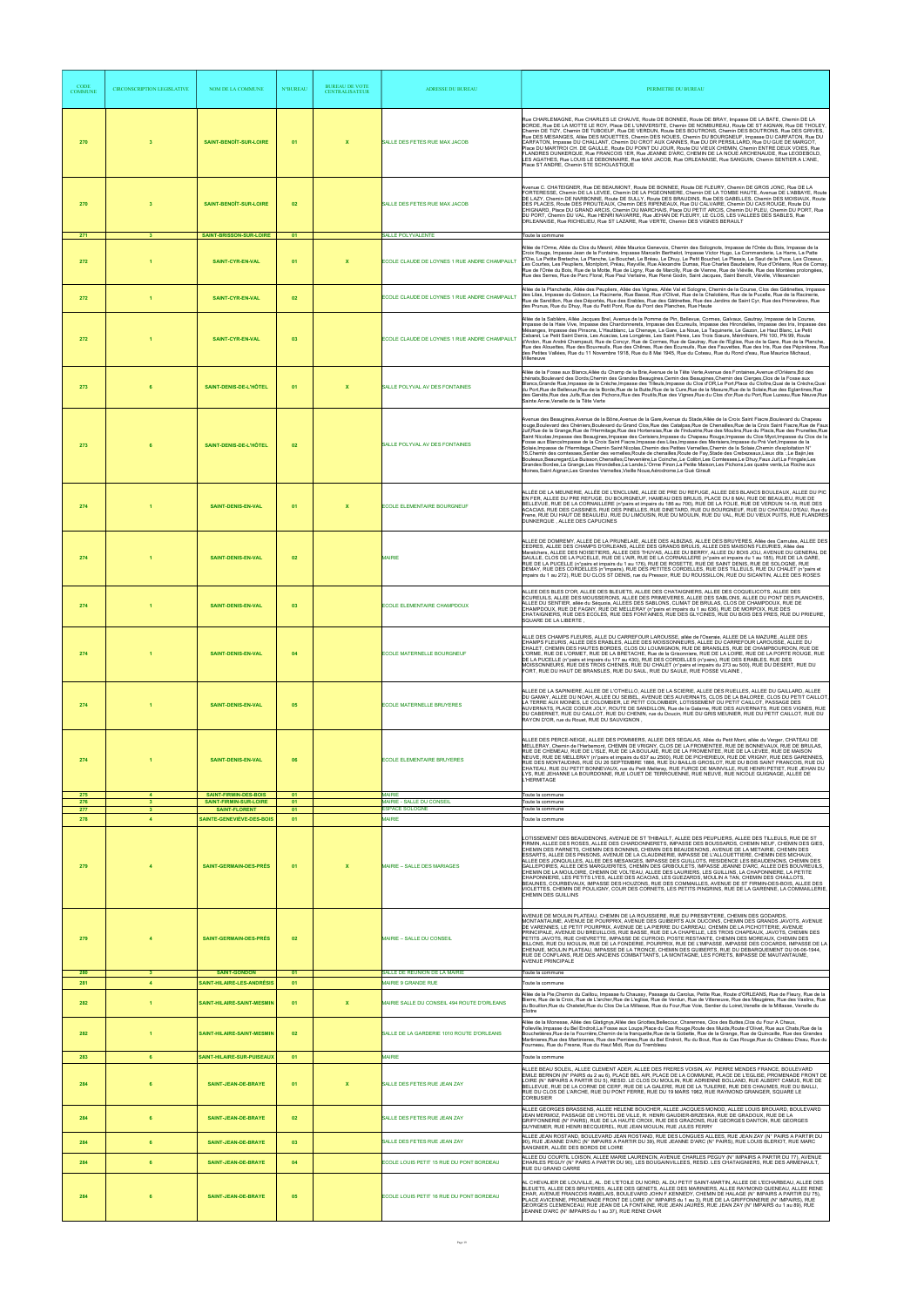| <b>CODE</b><br><b>COMMUNE</b> | <b>CIRCONSCRIPTION LEGISLATIVE</b> | NOM DE LA COMMUNE                                  | <b>N°BUREAU</b> | <b>BUREAU DE VOTE</b><br><b>CENTRALISATEUR</b> | <b>ADRESSE DU BUREAU</b>                                                                               | PERIMETRE DU BUREAU                                                                                                                                                                                                                                                                                                                                                                                                                                                                                                                                                                                                                                                                                                                                                                                                                                                                                                                                         |
|-------------------------------|------------------------------------|----------------------------------------------------|-----------------|------------------------------------------------|--------------------------------------------------------------------------------------------------------|-------------------------------------------------------------------------------------------------------------------------------------------------------------------------------------------------------------------------------------------------------------------------------------------------------------------------------------------------------------------------------------------------------------------------------------------------------------------------------------------------------------------------------------------------------------------------------------------------------------------------------------------------------------------------------------------------------------------------------------------------------------------------------------------------------------------------------------------------------------------------------------------------------------------------------------------------------------|
| 284                           |                                    | SAINT-JEAN-DE-BRAYE                                | 06              |                                                | ECOLE GALLOUEDEC 2 RUE GALLOUEDEC                                                                      | ALLEE DE LA BASTILLE SAINT-LOUP, AVENUE CHARLES PEGUY (N° IMPAIRS du 1 au 75), AVENUE CHARLES PEGUY (N°<br>PAIRS du 2 au 88), AVENUE DU CAPITAINE JEAN (N° IMPAIRS du 1 au 107), AVENUE DU CAPITAINE JEAN (N° IMPAIRS A<br>PARTIR DU 109), AVENUE DU CAPITAINE JEAN (N° PAIRS du 2 au 94), AVENUE DU CAPITAINE JEAN (N° PAIRS A PARTIR DU<br>96), IMP. VICTOR SCHOELCHER, IMPASSE ELECTRA, IMPASSE EMILE, IMPASSE GRANDS CHAMPS, R. DE LA CROIX DE<br>PIËRRE, R. DU FAUBOURG BOURGOGNE (N° IMPAIRS A PARTIR DU 97), R. DU FAUBOURG BOURGOGNE (N° PAIRS A PARTIR<br>DU 146), RUE ALFRED NOBEL, RUE ANDRE MARIE AMPERE (N° IMPAIRS du 1 au 29), RUE ANDRE MARIE AMPERE, RUE AUX<br>LIGNEAUX, RUE BERNARD PALISSY, RUE D'AMBERT (N° IMPAIRS du 1 au 35), RUE D'AMBERT, RUE DE LA BURELLE, RUE DE<br>LA GLACIERE, VENELLE GRANDS CHAMPS                                                                                                                         |
| 284                           |                                    | SAINT-JEAN-DE-BRAYE                                | 07              |                                                | ECOLE P. LANGEVIN 214 RUE FREDEVILLE                                                                   | ALLEE DE GUIGNEGAULT, ALLEE DES ACACIAS, ALLEE DES BOUVREUILS, ALLEE DES CATALPAS, ALLEE DES ETOURNEAUX<br>ALLEE DES FAUVETTES. ALLEE HECTOR BERLIOZ. IMPASSE DE FREDEVILLE (Des n° 309 au 328). ROUTE DE BOIGNY. RUE<br>DE FREDEVILLE (N° PAIRS du 2 au 64), RUE DE FREDEVILLE (Des n° 66 à 308), RUE DE FREDEVILLE (N° IMPAIRS A PARTIR DU<br>329). RUE DE GENOUILLY. RUE DE LA BINOCHE. RUE DE LA BIONNE. RUE DE LA BISSONNERIE. RUE DE LA GERBERIE. RUE<br>DE LA HAUTINIERE, RUE DE LA PETITE NOUE, RUE DES CEDRES, RUE DES ERABLES, RUE DES TILLEULS, RUE DES TROIS<br>CLES, RUE DU CLOZEAU, RUE DUKE ELLINGTON, RUE FRANCIS POULENC, RUE HECTOR BERLIOZ, RUE ROCHEFORT,<br>SENTIER DES VENELLES                                                                                                                                                                                                                                                       |
| 284                           |                                    | SAINT-JEAN-DE-BRAYE                                | 08              |                                                | ECOLE J. PREVERT RUE CLOCHETON                                                                         | ALLEE AIME CESAIRE, RUE ALAIN FOURNIER, RUE ALPHONSE DAUDET, RUE ANATOLE FRANCE, RUE ARTHUR RIMBAUD,<br>RUE CHARLES BAUDELAIRE, RUE DE CHARBONNIERE (pair et impair du 42 au 9999), RUE DE LA BORDE, RUE DE LA<br>BOUILLERE, RUE DES BAS AVAUX, RUE DES BONS ENFANTS, RUE DU BIGNON, RUE DU CARREFOUR RIGAULT, RUE DU<br>CLOCHETON, RUE DU CLOS SAINT FRANCOIS, RUE DU COIN BUFFET, RUE LOUIS ARAGON, RUE MARCEL PAGNOL, RUE<br>MAURICE GENEVOIX, RUE MAX JACOB                                                                                                                                                                                                                                                                                                                                                                                                                                                                                             |
| 284                           |                                    | <b>SAINT-JEAN-DE-BRAYE</b>                         | 09              |                                                | ECOLE J. PREVERT RUE CLOCHETON                                                                         | AL.DU CLOS DE CHAMPRAY, ALLEE DU CLOS DU CASTEL, ALLEE FREDERIC MISTRAL, ALLEE GASTON COUTE, ALLEE DE<br>MONPLAISIR, AVENUE DENIS PAPIN (N° PAIRS A PARTIR DU 88), IMPASSE DES FRAMBOISIERS, IMPASSE DES<br>GROSEILLIERS, IMPASSE DES MURIERS, R. DE LA CROIX DES HAIES, R. DU DOCTEUR SCHWEITZER, R. GUILLAUME<br>APOLLINAIRE, RUE ANDRE MARIE AMPERE (N° IMPAIRS A PARTIR DU 31), RUE DE COMPOINT, RUE DE LA FOSSE BELAUDE,<br>RUE DE LA FOSSE GOUJON. RUE DE LA FOÙGERE. RUE DE LA GODDE. RUE DE LA GRAND'MAISON. RUE DE LA<br>GRENOUILLERE, RUE DE LA GUEULE NOIRE, RUE D'ENFER, RUE DES DEPORTES, RUE DES POIRIERS, RUE DES POMMIERS<br>RUE DES VERGERS, RUE DU CLOS DE CHAMPRAY, RUE DU CLOS DE LA HERSE, RUE DU HUIT MAI 1945, RUE EDOUARD<br>BRANLY, RUE GEORGE SAND, RUE ISAAC JOGUES, RUE LOUIS PERGAUD, RUE NORBERT DUFOURCQ, SENTIER DE LA<br><b>BRAYE</b>                                                                                      |
| 284                           |                                    | <b>SAINT-JEAN-DE-BRAYE</b>                         | 10              |                                                | SALLE DES FETES RUE JEAN ZAY                                                                           | ALLEE DES OUCHERONS, ALLEE DES PINS, ALLEE DU SAUMON DE LOIRE, ALLEE LE CORBUSIER, ALLEE MARYSE BASTIE,<br>ALLEE NUNGESSER ET COLI, ALLEE PABLO PICASSO, AV. LOUIS-JOSEPH SOULAS (N° IMPAIRS A PARTIR DU 25), AV. LOUIS-<br>JOSEPH SOULAS (N° PAIRS A PARTIR DU 30), PLACE DES QUATRE OEUFS, PLACE LONGUE, R. DE L'ORME AUX LOUPS, R.<br>PLANCHE DE PIERRE, R.MAXIMILIEN ROBESPIERRE, RUE DE LA BRAYE, RUE DE LA MAIRIE, RUE DE LA REPUBLIQUE, RUE<br>DE LA SENTE, RUE DE MALVOISINE, RUE DE MONDESIR, RUE LEON BLUM, RUE RENE CASSIN, VENELLE DE VOMIMBERT                                                                                                                                                                                                                                                                                                                                                                                                 |
| 284                           |                                    | <b>SAINT-JEAN-DE-BRAYE</b>                         | 11              |                                                | ECOLE L. PETIT 15 RUE DU PONT BORDEAU                                                                  | ALLEE DES COQUELICOTS. ALLEE DES MARGUERITES. ALLEE DES OEILLETS. ALLEE DES ROSES. ALLEE DES VIOLETTES.<br>ALLEE DU LARRY, ALLEE DU MUGUET, ALLEE DU PUITS DE VILLE, ALLEE RESIDENCE VERVILLE, AV. LOUIS-JOSEPH SOULAS<br>(N° IMPAIRS du 1 au 23), AV. LOUIS-JOSEPH SOULAS (N° PAIRS du 2 au 28), AVENUE DE LA PAIX (N° IMPAIRS du 1 au 45),<br>ÀVENUE DE LA PAIX (N° PAIRS du 2 au 94), AVENUE DE LA PAIX (N° PAIRS A PARTIR DU 96), R. ALPHONSE DE LAMARTÍNE,<br>RUE DE LA LIBERTE, RUE DE VERVILLE, RUE DES CHATAIGNIERS, RUE DU PONT BORDEAU, RUE DU PUITS DE VILLE, RUE<br>JEAN ZAY (N° PAIRS du 2 au 88), RUE LOUIS PASTEUR, RUE PABLO NERUDA, RUE PIERRE DEZARNAULDS, RUE SALVADOR<br>ALLENDE, RUE VICTOR HUGO                                                                                                                                                                                                                                       |
| 284                           |                                    | SAINT-JEAN-DE-BRAYE                                | 12              |                                                | ECOLE P. LANGEVIN 214 RUE FREDEVILLE                                                                   | ALLEE DE LA MARJOLAINE, ALLEE DE LA SARIETTE, ALLEE DE L'AUBEPINE, ALLEE DES HIRONDELLES, ALLEE DES<br>MARTINETS, ALLEE DES MESANGES, ALLEE DES TILLEULS, ALLEE DU ROMARIN, AL PETIT CLOS GENOUILLY, BOULEVARD<br>DE LA SALLE, R.DE LA MOTTE ST-EUVERTE, RUE DE LA PICARDIERE, RUE DE MAISON PLATE, RUE DES BOULEAUX, RUE<br>DES PEUPLIERS, RUE DES SAULES, RUE DU CLOS DES VENELLES, RUE DU MOULIN PINAULT, RUE DU POIRIER BONNEAU,<br>RUE JULIETTE DROUET, RUE MOLIERE, RUE SIDONIE GABRIELLE COLETTE                                                                                                                                                                                                                                                                                                                                                                                                                                                     |
| 284                           |                                    | SAINT-JEAN-DE-BRAYE                                | 13              |                                                | ECOLE J. PREVERT RUE CLOCHETON                                                                         | ALLEE DE LA MOTTE FRESNAIE, ALLEE DU CLOS GOBERT, ALLEE DU GRAND COQUILLE, ALLEE DU QUIARD, ALLEE GUY-<br>MARIE RIOBE, AV. DU GENERAL LECLERC, AVENUE DE LA PAIX (N° IMPAIRS A PARTIR DU 47), AVENUE DE VERDUN,<br>AVENUE DE VERDUN (N° PAIRS du 2 au 68), AVENUE DE VERDUN (N° PAIRS A PARTIR DU 70), R. JEAN-JACQUES ROUSSEAU.<br>RUE DE LA LATTE, RUE DE LA MOTTE LUQUET, RUE DE LA PROVIDENCE, RUE DE L'ORME DU MARTROI, RUE DE<br>VILLESERIN, RUE DES QUATRE VENTS, RUE DU GRIS MEUNIER, RUE DU PETIT VOMIMBERT, RUE DU POT VERT, RUE PAUL<br>ELUARD, RUE PAUL VERLAINE, RUE ROBERT DESNOS, RUE ROBERT SCHUMAN, RUE SENTE AUX VENEURS, RUE WINSTON<br>CHURCHILL, ALLÉE DU PETIT PAVILLON                                                                                                                                                                                                                                                               |
| 284                           |                                    | <b>SAINT-JEAN-DE-BRAYE</b>                         | 14              |                                                | ECOLE L. GALLOUEDEC 2 RUE GALLOUEDEC                                                                   | ALLEE AUGUSTE RENOIR, ALLEE CLAUDE MONET, ALLEE DES GROUETTES, ALLEE MARCEL PILONGERY, ALLEE PAUL<br>CEZANNE, AVENUE DENIS PAPIN, AVENUE DENIS PAPIN (N° PAIRS du 2 au 86), AVENUE L.J. GAY LUSSAC, BOULEVARD<br>MARIE STUART (N° IMPAIRS du 1 au 111), BOULEVARD MARIE STUART (N° IMPAIRS A PARTIR DU 113), BOULEVARD MARIE<br>STUART (N° PAIRS du 2 au 112), BOULEVARD MARIE STUART (N° PAIRS A PARTIR DU 114), CHEMIN DE HALAGE (Des n° 51 à<br>73). CITE SAINT LOUP, CLOS DU MONT, RUE ANDRE LE NOTRE, RUE ANTOINE DE LAVOISIER, RUE BENJAMIN FRANKLIN.<br>RÚE BLAISE PASCAL, RUE DE CHARBONNIERE (N° IMPAIRS du 1 au 41), RUE DE CHARBONNIERE (N° PAIRS du 2 au 40), RUE<br>DE L'ORBETTE, RUE DE L'ORME GATEAU, RUE DES FRERES LUMIERE, RUE DES HAUTS DE SAINT-LOUP, RUE DU PARADIS.<br>RUE DU PORT SAINT-LOUP, RUE DU TROUSSET, RUE DU VIVIEN, RUE LOUIS GALLOUEDEC, RUE PIERRE LOUGUET, RUE<br>VINCENT VAN GOGH, VENELLE DU MONT                     |
| 284                           |                                    | SAINT-JEAN-DE-BRAYE                                | 15              |                                                | ECOLE P. LANGEVIN 214 RUE FREDEVILLE                                                                   | AL.JEAN-PHILIPPE RAMEAU, ALLEE BORIS VIAN, ALLEE CLAUDE DEBUSSY, ALLEE DU CLOS DE BIONNE, ALLEE ELLA<br>FITZGERALD, ALLEE ERIK SATIE, ALLEE RENE THOMAS FAUNEAU, AL.M.ANTOINE CHARPENTIER, AV.PIERRE ET MARIE<br>CURIE (N° IMPAIRS A PARTIR DU 73), RUE ARISTIDE BRIAND, RUE CLARA MALRAUX, RUE CLAUDE DEBUSSY, RUE DE<br>GUIGNEGAULT, RUE DE LA BEDINIERE, RUE DE LA FEULARDE, RUE DES AUBRAIES, RUE DES GRANGERS, RUE DU<br>PORTEAU, RUE JEAN-PHILIPPE RAMEAU, RUE LOUIS ARMSTRONG, RUE MAURICE RAVEL, RUE SIDNEY BECHET, ALLEE DE<br>LA PRAIRIE DE BIONNE                                                                                                                                                                                                                                                                                                                                                                                                |
| 284                           |                                    | <b>SAINT-JEAN-DE-BRAYE</b>                         | 16              |                                                | ESPACE ANNE FRANCK - 10 RUE PIERRE EMILE<br><b>ROSSIGNOL</b>                                           | ALLEE ATHANASE MERAULT DE BIZY, ALLEE BERNARD VIOLON, ALLEE DE LA GRILLERE, ALLEE DES VIGNERONS, ALLEE DU<br>CEDRE BLEU, ALLEE DU CLOS DU HAMEAU, ALLEE JEAN D'ALEMBERT, ALLEE VOLTAIRE, AV PIERRE ET MARIE CURIE (N°<br>IMPAIRS du 1 au 71), AV.PIERRE ET MARIE CURIE, BELLE ALLEE, BOULEVARD EMILE BERNON, BOULEVARD EMILE BERNON<br>(N° PAIRS A PARTIR DU 8), LA CLAIRIERE, RUE ARNAUD DE SAXCE, RUE BERNARD COGNET, RUE DE FREDEVILLE (N°<br>IMPAIRS du 1 au 65), RUE DE LA FRATERNITE, RUE DE LA GARE, RUE DE LA POULARDE, RUE DE LA RICHAUDIERE, RUE DE<br>LA SOLIDARITE, RUE DE L'ARDOISE, RUE DE ROCHE, RUE DE SAINTE-MARIE, RUE DENIS DIDEROT, RUE DU PETIT BOIS,<br>RUE DU PETIT BOIS (pair du 2 au 9998), RUE JEAN RACINE, RUE JEANNE CHAMPILOU, RUE MONTESQUIEU, RUE PIERRE<br>EMILE ROSSIGNOL, RUE RENE DESCARTES, SQUARE DE LA LAICITE, RUE DES FERS A BOEUFS, RUE DE LA LOIRE, RUE<br>GAETAN FROGER, RUE HELENE CAILLARD ALLEE DES AVIATEURS |
| 285                           | $\overline{2}$                     | SAINT-JEAN-DE-LA-RUELLE                            | 01              | X                                              | REST SCO J LENORMAND SQUARE J FERRY                                                                    | Rue ABBE DE L'EPEE (jusqu'au n°28), Rue ABBE DUGUE, Rue BERNARD MILLION, Rue BERNARD-JEAN CREICHE, Rue CROIX<br>FAUCHET, Rue DE LA JEUNETTE, Rue DE LA VAUDIERE, MAIL DES JUSTES DE FRANCE, Rue DES TREMBLARDS, Rue DU<br>COLONEL FOUREST, Chemin DU FROMENTIN, Rue DU ONZE OCTOBRE (N° pairs jusqu'au 76, N° impairs jusqu'au 69), Rue DU<br>VIEUX BOURG, Place EDITH PIAF, Avenue FRANCOIS PAVARD, Rue FRANCOIS TRUFFAUT, Rue LOUIS SANSON, Rue MAURICE<br>GUIGNARD, Rue PIERRE DUMAS, Rue ROGER TOULOUSE                                                                                                                                                                                                                                                                                                                                                                                                                                                 |
| 285                           | $\overline{2}$                     | SAINT-JEAN-DE-LA-RUELLE                            | 02              |                                                | REST SCO J LENORMAND SQUARE J FERRY                                                                    | Rue CHARLES BEAUHAIRE, Rue CHARLES COULOMB, Rue CLAUDE CHAPPE, Chemin DE LA BATE, Rue DE LA FOURNELLERIE<br>Rue DE LA VALLEE, Rue DOYENNE DU COMICE, Rue DU CLOS DU MOINE, Rue DU CLOUSEAU, Chemin DU PETIT ORME, Rue<br>EDME MARIOTTE, Rue JEAN PAINLEVE, Rue LUCIEN BOIS                                                                                                                                                                                                                                                                                                                                                                                                                                                                                                                                                                                                                                                                                  |
| 285                           | $\overline{2}$                     | SAINT-JEAN-DE-LA-RUELLE                            | 03              |                                                | REST SCO J LENORMAND SQUARE J FERRY                                                                    | Rue BERNARD PALISSY, Rue DANIEL MAYER, Rue DE LA BATARDIERE, Allée DE LA BATE D'OR, Allée DE LA FAUVETTE, Rue<br>DES ESSARTS, Rue DES FONTAINES, Rue DES MARCHAIS, Rue DES VERGERS, Impasse DU CEDRE, Rue DU LANGEVIN, Rue<br>E.I.LANCELOT, Rue HENRI BOUSSION, Rue JEAN JAURES, Rue JEAN NICOT, Square JULES FERRY, Rue JULES LENORMAND,<br>Rue PAUL DOUMER (n° pairs à partir du 80, n° impairs à partir du 71), Rue MARIE-CLAUDE VAILLANT-COUTURIER, Rue<br>GERMAINE TILLION, Rue JOSÉPHINE BAKER                                                                                                                                                                                                                                                                                                                                                                                                                                                        |
| 285                           | $\overline{2}$                     | SAINT-JEAN-DE-LA-RUELLE                            | 04              |                                                | REST SCO J LENORMAND SQUARE J FERRY                                                                    | Rue CHARLES DE GAULLE, Place CONDORCET, Rue CLEMENT ADER, Rue DAMAS BLANC, Rue DE BAGNEAUX, Rue DE LA<br>GUILLAUMIERE, Rue DES PETITS OSIERS, Résidence DES TULIPES, Place DU CANADA, Rue DU CHATEAU D'EAU, Rue JEAN<br>MONNET, Rue REINE DES REINETTES<br>Place D'AMPOSTA, Allée DE LA CHILESSE, Rue DE LA GRANDE PIECE, Rue DU PONT DE TOURS, Rue GAMBETTA (pairs à partir                                                                                                                                                                                                                                                                                                                                                                                                                                                                                                                                                                                |
| 285                           | $\overline{2}$                     | SAINT-JEAN-DE-LA-RUELLE                            | 05              |                                                | REST SCO PAUL DOUMER - 55, RUE PAUL DOUMER                                                             | du n°66, impairs à partir du n°41), Venelle GAMBETTA, Allée GUY MARIE RIOBE, Rue PAUL DOUMER (n° pairs jusqu'au 78T, n°<br>impairs jusqu'au 69), Rue PIERRE BROSSOLETTE, Rue RENE CASSIN, Allée ROGER COUTE,<br>Allée ANNA MARLY, Rue DE LA BATE, Rue DE LA GUETTE, Rue DES DIX ARPENTS, Rue DES MARCOMANS, Impasse DES                                                                                                                                                                                                                                                                                                                                                                                                                                                                                                                                                                                                                                     |
| 285<br>285                    | $\overline{2}$<br>$\overline{2}$   | SAINT-JEAN-DE-LA-RUELLE<br>SAINT-JEAN-DE-LA-RUELLE | 06<br>07        |                                                | REST SCO PAUL DOUMER - 55, RUE PAUL DOUMER<br>REST SCO PAUL DOUMER - 55, RUE PAUL DOUMER               | MARGROUX, Rue DU CLOS NEUF, Rue DU PETIT CHASSEUR, Rue DU PRESSOIR BRULE, Allée MAURICE RAPINE, Impasse<br>PINCEVENT, Rue RAYMOND GAUDRY,<br>Rue BRISE PAIN, Allée DE LA PAIX, Rue DES BOULEAUX, Impasse DES CASTORS, Impasse DES CASTORS, Rue DES CHAMPS<br>FRAIS, Rue DES ERABLES, Rue DES PEUPLIERS, Rue DES SORBIERS, Allée DES SYCOMORES, Venelle DES VIGNES, Rue DU                                                                                                                                                                                                                                                                                                                                                                                                                                                                                                                                                                                   |
|                               |                                    |                                                    |                 |                                                | GROUPE SCOLAIRE 13 R DES ECOLES - RESTAURANT                                                           | CLOS DU RENARD, Rue FELIX MAULIEN, Rue GAMBETTA (pairs n° 60 à 64), Rue HENRI PAVARD, Rue OLYMPE DE GOUGES<br>(pairs à partir du n°52, impairs à partir du n°89), Rue REMI COSSON<br>Rue AMEDEO MODIGLIANI, Chemin DE CHAINGY, Chemin DE HALAGE, Rue DE LA CIRERIE, Allée DE LA CIRERIE, Rue DE LA                                                                                                                                                                                                                                                                                                                                                                                                                                                                                                                                                                                                                                                          |
| 285<br>285                    | $\overline{2}$<br>$\overline{2}$   | SAINT-JEAN-DE-LA-RUELLE                            | 08<br>09        |                                                | SCOL.<br>GROUPE SCOLAIRE 13 R DES ECOLES - RESTAURANT                                                  | COLLINE, Résidence DE LA MOUCHETIERE, Rue DE LA ROCHE AUX FEES, Rue DE MARMOGNE, Rue DEDALE (DEDALE),<br>Impasse DES CYPRES BLEUS, Rue DU CLOS AZUR, Rue ESPADON, Rue LEON BLUM, Rue VIVIANE,<br>Rue ANTOINE DE SAINT EXUPERY, Rue DE CHANTELOUP, Rue DE LA PRAIRIE, Rue DES BENARDIERES, Résidence DES<br>BENARDIERES, Impasse DES GLYCINES, Rue DES SALMONERIES, Rue FRANCOISE GIROUD, Rue GEORGES GUYNEMER, Rue                                                                                                                                                                                                                                                                                                                                                                                                                                                                                                                                          |
|                               |                                    | SAINT-JEAN-DE-LA-RUELLE                            |                 |                                                | SCOL<br>GROUPE SCOLAIRE 13 R DES ECOLES - RESTAURANT                                                   | JEAN MERMOZ, Rue PAUL GAUGUIN, Rue PIERRE LOTI,<br>Résidence BEAUSEJOUR, Rue DE LA BUTTE, Rue DE LA MADELEINE, Avenue DE LA PETITE ESPERE, Rue DE MAISON ROUGE,<br>Rue DES ECOLES, Place DROUOT, Rue DU CLOS DE LA MONTESPAN, Rue DU CLOS ST GABRIEL, Rue DU DUC D'ANTIN, Rue                                                                                                                                                                                                                                                                                                                                                                                                                                                                                                                                                                                                                                                                               |
| 285                           |                                    | SAINT-JEAN-DE-LA-RUELLE                            | 10              |                                                | SCOL.                                                                                                  | DU STADE, Rue GAMBETTA (n° pairs jusqu'au 58, n° impairs jusqu'au 39), Avenue GEORGES CLEMENCEAU, Rue HENRI PAVARD<br>(n° pairs jusqu'au 50, n° impairs jusqu'au 87), Allée JEAN GENET, Rue MELUSINE, Rue MOTHIRON, Impasse PAUL BERT, Place<br>PAUL BERT, Avenue PIERRE MENDES FRANCE,                                                                                                                                                                                                                                                                                                                                                                                                                                                                                                                                                                                                                                                                     |
| 285<br>285                    | $\overline{2}$<br>$\overline{2}$   | SAINT-JEAN-DE-LA-RUELLE<br>SAINT-JEAN-DE-LA-RUELLE | 11<br>12        |                                                | GROUPE SCO CHAISES 15 R DIAMANTS - RESTAURANT<br>SCOL.<br>GROUPE SCO CHAISES 15 R DIAMANTS -RESTAURANT | Allée CLAUDE DEBUSSY, Rue DES AGATES, Rue DES AYDES PROLONGEE, Rue DES CHAISES, Rue DES CLOSIERS, Rue DES<br>CORNALINES, Rue DES GRENATS, Rue DES OPALINES, Rue ERIK SATIE, Rue JACQUES OFFENBACH, Rue ROBERT<br><b>SCHUMANN</b><br>Rue D'ALLEVILLE, Chemin DAME ROSE, Rue DE FOSSIANTE, Rue DE LA GRADE, Rue DES AMETHYSTES, Rue DES BERYLS,                                                                                                                                                                                                                                                                                                                                                                                                                                                                                                                                                                                                               |
| 285                           |                                    | SAINT-JEAN-DE-LA-RUELLE                            | 13              |                                                | SCOL<br>GROUPE SCO CHAISES 15 R DIAMANTS - RESTAURANT<br>SCOL.                                         | Rue DES EMERAUDES, Rue DES SAPHIRS, Rue MARCEL REGGUI,<br>Chemin DU CHAMP HUET, Rue MAX JACOB, Rue ABBE DE L'EPEE (pairs à partir du n°30, impairs à partir du n°29), Rue CROIX<br>BAUDU, Rue DE L'AUMONE, Rue DE LA BASSE JARRETIERE, AIIée DE LA GRANGE, Rue DE LA HAUTE JARRETIERE, Rue DE<br>LOCY, Rue DES DIAMANTS, Place DES DIAMANTS, Rue DES ECHATS, Rue DES JADES, Allée DES KIWIS, Impasse DES<br>MERISES, Rue DES PERLES, Rue DES RUBIS, Place DES TOURMALINES, Rue DES TURQUOISES, Rue DU ONZE OCTOBRE<br>(pairs à partir du n°78, impairs à partir du n°71), Rue DU POIRIER, Rue FREDERIC CHOPIN, Rue MAURICE MILLET, Rue MAURICE<br>RAVEL, RUE JOSÉPHINE BAKER, RUE GERMAINE TILLION, RUE MARIE CLAUDE VAILLANT COUTURIER                                                                                                                                                                                                                     |
| 286                           | $\blacktriangleleft$               | SAINT-JEAN-LE-BLANC                                | 01              | $\mathbf{x}$                                   | MAIRIE (SALLE DES MARIAGES)                                                                            | Allée d'Idalie, Allée des Erables, Allée Etienne Dolet, Allée Pierre Constant, Allée Pierre Godillon, Impasse Saint-Charles, Levée des<br>Capucins, Place de l'Eglise, Place Saint-Charles, Rue Adèle Lanson Chenault, Rue de la Brèche, Rue de la Verrerie, Rue des<br>Anguignis, Rue des Capucins, Rue du Général de Gaulle, Allée de la Baleinière, Rue du Ballon                                                                                                                                                                                                                                                                                                                                                                                                                                                                                                                                                                                        |
| 286                           |                                    | SAINT-JEAN-LE-BLANC                                | 02              |                                                | SALLE POLYVALENTE 18 R GL DE GAULLE                                                                    | Allée des Airelles, Allée des Arminiers, Allée des Eglantines, Allée des Florentides, Allée des Helvelles, Allée des Mousserons, Allée des<br>Sorbiers. Allée des Troënes. Allée du Clos des Alisiers. Allée du Verdois. Impasse des Lactaires. Impasse des Morilles. Impasse du<br>Ballon, Rue Charles Jeune, Rue de la Prasle, Rue Demay (jusqu'au n° 69), Rue des Balles, Rue des Bolets, Rue des Chanterelles, Rue<br>des Coulemelles. Rue des Grisets, Rue des Morilles, Rue des Pleurotes, Rue des Varennes (jusqu'au n° 74), Rue du Clos de<br>Champeaux                                                                                                                                                                                                                                                                                                                                                                                             |
| 286                           | $\overline{1}$                     | SAINT-JEAN-LE-BLANC                                | 03              |                                                | COLLEGE J PREVERT RUE CREUSE                                                                           | Allée de la Brède, Allée de la Brette, Allée de la Pointe, Allée des Alouettes, Allée des Grandes Dames, Allée des Rauches, Allée du<br>Clos de la Cerisaille, Allée du Pont de Bois, Allée Roland Corbery, Allée Rolande Chenault-Fix, Avenue Antoine Carré, Avenue Jacques<br>Douffiagues, Levée de la Chavauchée, Rue Charles Baubault, Rue Creuse, Rue de Bad Friedrichshall, Rue de l'Ile de Corse, Rue de la<br>Cerisaille, Rue de la Porte Rouge, Rue de Rosette, Rue des Epicéas,                                                                                                                                                                                                                                                                                                                                                                                                                                                                   |
| 286                           | $\overline{1}$                     | <b>SAINT-JEAN-LE-BLANC</b>                         | 04              |                                                | ECO PRIM J BONNET 131 RUE DEMAY                                                                        | Allée d'Alésia, Allée d'Aurélia, Allée du Génabum, Allée de Gergovie, Allée de l'Arche, Allée de l'Armandière, Allée de la Louve, Allée de<br>Lutèce, Allée des Bouvreuils, Allée des Champs Fleuris, Allée des Jardins du Val, Allée des Mésanges, Allée des Roses, Allée des<br>Vanneaux, Allée du Moutheau, Allée du Parc, Allée du Petit Montission, Allée Jeanne Champillou, Route de Saint-Cyr-en-Val, Route de<br>Sandillon, Rue de Saint Denis, Rue Demay (du n°83 au n°154), Rue du Pavé Romain, Rue du Cygne d'Or                                                                                                                                                                                                                                                                                                                                                                                                                                 |
| 286                           |                                    | SAINT-JEAN-LE-BLANC                                | 05              |                                                | ECO MATER J BONNET 131 RUE DEMAY                                                                       | Allée des Balletières. Allée des Camélias, Allée des Lilas, Allée des Lys, Allée des Violettes, Allée du Cas Rouge, Allée du Clos des<br>Varennes, Allée du Vieux Poirier, Allée Ernest Levavasseur, Allée Flandres Dunkerque, Allée Renée Laure, Allée Valbert, Impasse du<br>Clos Pasquies, Rue Cour Charrette, Rue de la Cornaillère, Rue de la Cossonnière, Rue de la Mothe au Coq, Rue de Pontcourt, Rue des<br>Bordes, Rue des Carmes, Rue des Feuillantines, Rue des Pépinières, Rue des Varennes (du n°76 au n°162), Rue du Blinet, Rue du<br>Bois Glrault, Rue du Clos du Fourreau, Rue du Clos Pasquie, Rue du Moulin, Rue Paul Héroult, Sentier du Moulin                                                                                                                                                                                                                                                                                        |
| 286                           | -1                                 | <b>SAINT-JEAN-LE-BLANC</b>                         | 06              |                                                | SALLE DES FETES AVE J. DOUFFIAGUES                                                                     | Allée des Peupliers, Allée des Platanes, Allée des Tilleuls, Allée Louis-Madeleine Rigault, Allée Pierre Nicolas Hue, Impasse Antoine<br>Watteau, Impasse Camille Corot, Impasse Eugène Delacroix, Impasse Gustave Courbet, Impasse Gustave Doré, Impasse Jean Honoré<br>Fragonard, Impasse Nicolas Poussin, Place André Malraux, Rue Chèvre, Rue de l'Abbé Bibault, Rue Gaucher de Rochefort, Rue<br>Lancelot Barat, Rue Paul Cézanne, Rue Paul Gauguin, Rue Paul Ratouis, Rue Pierre Heuslin, Rue Pierre Mac Orlan, Rue Pierre<br>Thorain, Venelle Colin Jeanne, Avenue Antoine Carré, Rue du Clos des Charmes, Rue du Clos des Chênes, Rue Georges Lejeune, Rue<br>Haute, Rue de la Corne, Impasse du Clos des Frênes, Impasse du Clos de la Sicile, Impasse du clos des Cerisiers, Rue du clos des<br>Erables, Impasse du clos des Erables, Impasse du clos de la Corne, Rues des Saules                                                                |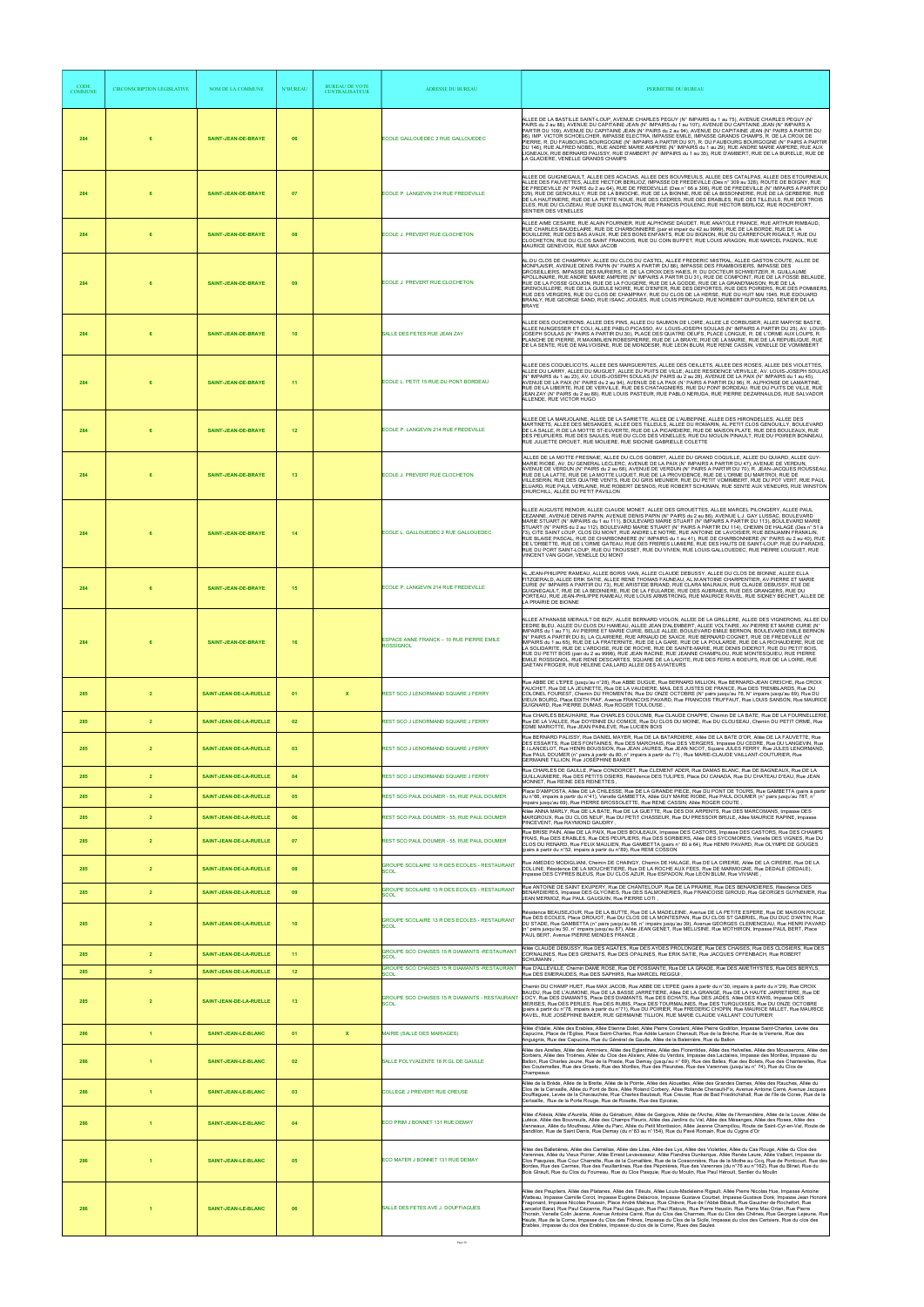| <b>CODE</b><br><b>COMMUNE</b> | <b>CIRCONSCRIPTION LEGISLATIVE</b>        | NOM DE LA COMMUNE                                                                             | <b>N°BUREAU</b> | <b>BUREAU DE VOTE</b><br><b>CENTRALISATEUR</b> | <b>ADRESSE DU BUREAU</b>                                             | PERIMETRE DU BUREAU                                                                                                                                                                                                                                                                                                                                                                                                                                                                                                                                                                                                                                                                                                                                                                                                                                                                                                |
|-------------------------------|-------------------------------------------|-----------------------------------------------------------------------------------------------|-----------------|------------------------------------------------|----------------------------------------------------------------------|--------------------------------------------------------------------------------------------------------------------------------------------------------------------------------------------------------------------------------------------------------------------------------------------------------------------------------------------------------------------------------------------------------------------------------------------------------------------------------------------------------------------------------------------------------------------------------------------------------------------------------------------------------------------------------------------------------------------------------------------------------------------------------------------------------------------------------------------------------------------------------------------------------------------|
| 288<br>289                    | 5 <sub>5</sub><br>5 <sup>5</sup>          | <b>SAINT-LOUP-DES-VIGNES</b><br>SAINT-LYÉ-LA-FORÊT                                            | 01<br>01        |                                                | <b>MAIRIE</b><br>SALLE DE LA FORET, 15 route d'ORLEANS               | Toute la commune<br>Toute la commune                                                                                                                                                                                                                                                                                                                                                                                                                                                                                                                                                                                                                                                                                                                                                                                                                                                                               |
| 290                           | 6                                         | <b>SAINT-MARTIN-D'ABBAT</b>                                                                   | 01              |                                                | <b>SALLE DES FETES</b>                                               | Toute la commune                                                                                                                                                                                                                                                                                                                                                                                                                                                                                                                                                                                                                                                                                                                                                                                                                                                                                                   |
| 291                           | $\mathbf{3}$                              | SAINT-MARTIN-SUR-OCRE                                                                         | 01              |                                                | SALLE MAURICE BIRAUD, 145 rue du Puits                               | Toute la commune                                                                                                                                                                                                                                                                                                                                                                                                                                                                                                                                                                                                                                                                                                                                                                                                                                                                                                   |
| 292<br>293                    | $\overline{4}$<br>$\overline{4}$          | SAINT-MAURICE-SUR-AVEYRON<br>SAINT-MAURICE-SUR-FESSARD                                        | 01<br>01        |                                                | MAIRIE, 42 rue du Docteur Charpentier<br><b>MAIRIE</b>               | Toute la commune<br>Toute la commune                                                                                                                                                                                                                                                                                                                                                                                                                                                                                                                                                                                                                                                                                                                                                                                                                                                                               |
| 294                           | 5                                         | <b>SAINT-MICHEL</b>                                                                           | 01              |                                                | <b>MAIRIE</b>                                                        | Toute la commune                                                                                                                                                                                                                                                                                                                                                                                                                                                                                                                                                                                                                                                                                                                                                                                                                                                                                                   |
| 296<br>297                    | $\overline{2}$<br>$\overline{\mathbf{3}}$ | SAINT-PÉRAVY-LA-COLOMBE<br><b>SAINT-PÈRE-SUR-LOIRE</b>                                        | 01<br>01        |                                                | <b>MAIRIE</b><br><b>SALLE POLYVALENTE</b>                            | Toute la commune<br>Toute la commune                                                                                                                                                                                                                                                                                                                                                                                                                                                                                                                                                                                                                                                                                                                                                                                                                                                                               |
| 298                           |                                           | <b>SAINT-PRYVÉ-SAINT-MESMIN</b>                                                               | 01              | X                                              |                                                                      | Champ Du Noyer (Rue du), Cartaudière (Rue de la), Claude Joliot (Rue), Cossonnière (Rue de la), Déportés (Rue des), Gros Chêne<br>(Rue du), Hautes Levées (Rue des) côté impair du 101 au 1741, Loup Pendu (Rue du), Lucien Péan (Rue), Montauban (Rue de), Puits<br>Rond (Rue du), Quinze Pierres (Rue des), Saint Santin (Rue), Sittelles (Rue des), Tacreniers (Rue des), Verdiers (Rue des), Saint<br>SITE DE LA BELLE ARCHE, RUE DE LA SALLE DES FETES Mesmin (Route de) côté impair du 217 au 999 et côté pair du 174 au 360, Basses Levées (Impasse des), Petite Farinière (Allée de la),<br>Meunerie (Allée de la), Pommiers (Allée des), Vignes (Impasse des), Nivelle (Sentier de la), Prés (Sentier des), Rochelle (Ia), Tuilerie<br>Neuve, Champs Neufs, Montauban, Tacreniers (Lieu-dit), Tacreniers (Chemin des), Saint Santin, Louis d'Illiers (Allée), Roger Secrétain<br>(Rue), Moulins (Rue des) |
| 298                           |                                           | SAINT-PRYVÉ-SAINT-MESMIN                                                                      | 02              |                                                | SITE DE LA BELLE ARCHE, RUE DE LA SALLE DES FETES                    | Ermitage (Rue de l') côté impair du 1 au 41 et côté pair du 2 au 60, Flandres Dunkerque (Rue), Gros Raisin (Rue du), Hautes Levées<br>(Rue des) côté pair du 2 au 100 et côté impair du 9 au 39, Pépinière (Rue de la), Quatre Tourelles (Rue des), Saint Michel (Rue), Saint<br>Pryvé (Rue de) côté impair du 27 au 49, Saint Mesmin (Route de) côté pair du 56 au 106, Genévriers (Impasse des), Henri Dunant<br>(Impasse), Sapins Bleus (Impasse des), Ermitage (Impasse de l'), René Cassin (Allée), Docteur Schweitzer (Allée du), Maraichers (Allée<br>des), Serres (Allée des), Jacques Monod (Allée), Horticulteurs (Allée des), Clos Clouet (Allée du), Louis Trançon (Allée), Auvernat (Allée<br>de l'), Trois Cheminées (Rue des), Petit Pont (Rue du), Orme Rond (Rue de l')                                                                                                                           |
| 298                           |                                           | SAINT-PRYVÉ-SAINT-MESMIN                                                                      | 03              |                                                |                                                                      | Bel Air (Rue de) côté pair du 2 au 50 et côté impair du 1 au 37, Bleuets (Rue des), Capucines (Rue des), Coquelicots (Rue des),<br>Ponceau (Rue du), Iris (Rue des), Moines (Rue des) côté pair du 34 au 48 et côté impair du 29 au 45 + n°51, Myosotis (Rue des),<br>SITE DE LA BELLE ARCHE, RUE DE LA SALLE DES FETES Sablons (Rue des), Saint Mesmin (Route de) côté pair du 156 au 174 et côté impair du 195 au 215, Lac (Allée du), Vergers (Allée des),<br>Camélias (Passage des), Eglantines (Passage des), Clovis (Place), Arthur Michel (Avenue), Desfriches (Avenue), Ablettes (Passage<br>des), Briquetiers (Allée des), Maurice Genevoix (Rue), Clos Du Chat (Allée du), Bourgneuf (Allée du)                                                                                                                                                                                                          |
| 298                           |                                           | <b>SAINT-PRYVÉ-SAINT-MESMIN</b>                                                               | 04              |                                                |                                                                      | Bel Air (Rue de) côté pair du 52 au 100 et côté impair du 39 au 69, Bizette (Rue de), Bonne Entente (Rue de la), Cros à Pigeon (Rue<br>SITE DE LA BELLE ARCHE, RUE DE LA SALLE DES FETES (du), Fontaine (Rue de la), Grange (Rue de la), Theodulf (Rue), Hatton (Rue), Merisiers (Rue des), Planchette (Rue de la), Plantes (Rue<br>SITE DE LA BELLE ARCHE, RUE DE LA SA<br>des), Plantes (Impasse des), Cormiers (Passage des), Noisetiers (Passage des), Mauvignons (Rue des), Condillac (Rue), J.B.<br>Perronneau (Allée), Cygnes (Rue des), Clos Aubert (Rue du), Saint Fiacre (Rue), Saint Vincent (Allée), Bordets (Rue des)                                                                                                                                                                                                                                                                                 |
| 298                           |                                           | SAINT-PRYVÉ-SAINT-MESMIN                                                                      | 05              |                                                | SITE DE LA BELLE ARCHE, RUE DE LA SALLE DES FETES                    | Cabredée (Rue de la), Clos De Marvilliers (Rue du), Ermitage (Rue de l') côté pair du 62 au 98 et côté impair du 43 au 81, Gaston Deffie<br>(Rue), Hautes Levées (Rue des) côté impair du 41 au 81, Moines (Rue des) côté pair du 2 au 32 et côté impair du 1 au 27, Neuve (Rue).<br>Saint Pryvé (Rue de) côté pair du 2 au 48 et côté impair du 1 au 23, Saussaye (Rue de la), Vieux Bourg (Rue du), 8 Mai 1945 (Rue du),<br>Saint Mesmin (Route de) côté pair du 108 au 154 et côté impair du 165 au 193, Cèdre (Impasse du), Parc (Impasse du), Salle Des Fêtes<br>(Rue de la), Chesnaye (Allée de la), Malettes (Allée des), Mariniers (Allée des), Clos Des Sablons (Allée du), Jean Monnet (Allée), Croix<br>Blanche (Allée de la), Haute Maison (Rue de la), Gerbaudière (Allée de la), Grand Clos (Rue du)                                                                                                 |
| 299                           | $\overline{2}$                            | <b>SAINT-SIGISMOND</b>                                                                        | 01              |                                                | <b>MAIRIE</b>                                                        | Toute la commune<br>AVENUE DES CHATAIGNIERS, RUE VERTE, ROUTE DE ST CYR, IMPASSE DES ACACIAS, RUE DE BORDEBURE, RUE DE                                                                                                                                                                                                                                                                                                                                                                                                                                                                                                                                                                                                                                                                                                                                                                                             |
| 300                           | $\overline{\mathbf{3}}$                   | <b>SANDILLON</b>                                                                              | 01              | $\mathbf{x}$                                   | <b>SALLE DES FETES (Petite Salle)</b>                                | SANDILLE, RUE DES COURTINIERES, IMPASSE DES PEUPLIERS, RUE DE LA JEUNESSE, IMPASSE DES ERABLES, IMPASSE<br>DES TILLEULS, RUE DES BOSNES, RUE DE LA CHARMILLE, RUE DE L'ESPERANCE                                                                                                                                                                                                                                                                                                                                                                                                                                                                                                                                                                                                                                                                                                                                   |
| 300                           | $\overline{\mathbf{3}}$                   | <b>SANDILLON</b>                                                                              | 02              |                                                | <b>SALLE DES FETES (Grande Salle)</b>                                | RUE DU MOULIN, RUE D'ALLOU, RUE DES ALLOTS, RUE DES SABLONS, ROUTE DE FEROLLES, RUE CASIMIR TOLLET,<br>CHEMIN DE LA FERME D'ALLOU, RUE DE SAVIGNY, RUE DES CAILLOUX, ROUTE DE VANNES, PLACE DU 8 MAI 45, RUE DES                                                                                                                                                                                                                                                                                                                                                                                                                                                                                                                                                                                                                                                                                                   |
|                               |                                           |                                                                                               |                 |                                                |                                                                      | DEPORTES, RUE DE ST PATRICE, CHEMIN DE LA VERDOIN<br>ROUTE D'ORLEANS, RUE DE VILAINE, RUE DE LA GRANDE COUR, CHEMIN DE BAGNEAUX, RUE DE CHAMPVALLINS, RUE                                                                                                                                                                                                                                                                                                                                                                                                                                                                                                                                                                                                                                                                                                                                                          |
| 300                           | $\overline{\mathbf{3}}$                   | <b>SANDILLON</b>                                                                              | 03              |                                                | <b>SALLE DES FETES (Grande Salle)</b>                                | ISABELLE ROMEE, ALLEE JEAN MOULIN, RUE DES NOISETIERS, RUE DE LA COUDRAIE, RUE DU MAQUIS DE SAMATHA, RUE<br>DE LA TUILERIE, RUE D'HUIT, IMPASSE DES SENTIERS                                                                                                                                                                                                                                                                                                                                                                                                                                                                                                                                                                                                                                                                                                                                                       |
| 300                           | 3                                         | <b>SANDILLON</b>                                                                              | 04              |                                                | <b>SALLE DES FETES (Grande Salle)</b>                                | RUE DE CHAMPMARCOU, RUE DU DHIOT, ROUTE DE JARGEAU, RUE DE LA FECULERIE, RUE DE LA VILLETTE, RUE DU<br>PORT, RUE DU STADE, ALLEE DU BOIS VERT, RUE DE CHAMPCRAPAUD, RUE DE GRATTELOUP, PUCHESSE, SAMATHA, LES<br>CLOZEUX, LA MOTTE, LA MADELEINE, LA FONTAINE, VILDE, ST JOSEPH, DOMAINE DE BARBEREAU, LA PORTE, MAIL DE<br>LOIRE, LES NOUES, SOULAS, LE GAMEREAU, CHEMIN DU PLESSY, LA HAUTE ILE, CHAMP HOUDRY, LES BOIRES DE LA<br>MOTHE, RUE DE LA SAPINIERE, CHEMIN DU CLOS FINET                                                                                                                                                                                                                                                                                                                                                                                                                              |
| 301                           | 5                                         | <b>SANTEAU</b>                                                                                | 01              |                                                | <b>MAIRIE</b>                                                        | Toute la commune<br>ALLEE DE LA BERTINERIE, ALLEE DE LA CHENAIE, ALLEE DE L'OBERLIN, ALLEE DU CLOS FLEURI, ALLEE DU RAYON D'OR.                                                                                                                                                                                                                                                                                                                                                                                                                                                                                                                                                                                                                                                                                                                                                                                    |
| 302                           | $\overline{2}$                            | <b>SARAN</b>                                                                                  | 01              | $\mathbf x$                                    | SALLE DES FETES-RUE DU BOURG                                         | ALLEE DU SEQUOIA, ANC. ROUTE DE CHARTRES (2401 à 9999), RUE DE LA FONTAINE, RUE DES FRENES, RUE DU BOURG (1<br>à 299), RUE GEORGES COIGNET                                                                                                                                                                                                                                                                                                                                                                                                                                                                                                                                                                                                                                                                                                                                                                         |
| 302                           |                                           | <b>SARAN</b>                                                                                  | 02              |                                                | SALLE DES FETES-RUE DU BOURG                                         | ALLEE DES GRANDS CHAMPS, ALLEE DES NARCISSES, ALLEE DES PERVENCHES, ALLEE DES PRIMEVERES, ALLEE DES<br>VIOLETTES, ALLEE JEAN LURCAT, AVENUE DU STADE (700 à 9999), RUE DE LA MONTJOIE, RUE DES CARNUTES, RUE DES<br>RERES LUMIERES, RUE DES GENETS, RUE DES JACINTHES, RUE DES JONQUILLES, RUE DES PERCE-NEIGE, RUE DU<br>MUGUET, RUE GUSTAVE COURBET, RUE MAURICE GENEVOIX, RUE NATIONALE (1571 à 9999)                                                                                                                                                                                                                                                                                                                                                                                                                                                                                                           |
| 302                           | $\overline{2}$                            | <b>SARAN</b>                                                                                  | 03              |                                                | SALLE DES FETES-RUE DU BOURG                                         | ALLEE DE LA GUIGNACE, ALLEE DE LA VENTE MAUGARS, ALLEE DES NENUPHARS, ALLEE DU KIOSQUE, ANC. ROUTE DE<br>CHARTRES (651 à 999), CHEMIN DES SABLONS, CHEMIN DU BOURG, de la Source Saint Martin, IMPASSE DE LA PELLETERIE,<br>L'EPINEUX, LES SAINT AIGNAN, ROUTE D'ORMES, RUE DE LA MEDECINERIE, RUE DE LA MOTTE PETREE, RUE DE L'ORME<br>AU COIN (1501 à 9999), RUE DES OLIVIERS, RUE DES VERGERS, RUE DU BOURG (300 à 9998), RUE DU CHAMP ROUGE, RUE<br>DU LAC, RUE PAUL LANGEVIN                                                                                                                                                                                                                                                                                                                                                                                                                                  |
| 302                           | $\overline{2}$                            | <b>SARAN</b>                                                                                  | 04              |                                                | SALLE DES FETES-RUE DU BOURG                                         | ALLEE DE LA MONTJOIE, ALLEE DES PILLIERS, ALLEE DU BOIS JOLY, ALLEE DU CLOS DU PICHET, ALLEE DU PARC DES<br>SPORTS, ALLEE FERNAND LEGER, ALLEE GEORGES BRAQUE, ALLEE HENRI MATISSE, ALLEE JEAN BOUIN, ALLEE JEAN<br>PICART LE DOUX, ALLEE JOSEPH LOQUET, ALLEE ROGER TOULOUSE, ALLEE ROLAND GARROS, ALLEE ROLAND RABARTIN<br>AVENUE DU STADE (1 à 699), HAMEAU DU BOIS JOLY, RUE DE LA POTERIE, RUE DU BOIS JOLY, RUE MAURICE CLARET, RUE<br>NATIONALE (1 à 1569), RUE NICOLE DUCLOS, RUE PABLO PICASSO, RUE PIERRE DE COUBERTIN                                                                                                                                                                                                                                                                                                                                                                                   |
| 302                           | $\overline{2}$                            | <b>SARAN</b>                                                                                  | 05              |                                                | CENTRE MARCEL PAGNOL RUE DU VEAU                                     | ALLEE ALFRED KASTLER, ALLEE DE LA BERGERIE, ALLEE DE LA RULETTE, ALLEE DE LA TOURNIERE, ALLEE DES BLES<br>D'OR, ALLEE DES LABOUREURS, ALLEE DES MOISSONNEURS, ALLEE DU BOIS BOUCHET, ALLEE GEORGES CHARPAK,<br>ALLEE SADI CARNOT, RUE DE LA CHIPERIE, RUE DE LA PELLETERIE, RUE DES GLAISES, RUE DES POIRIERS, RUE DES<br>TOITS, RUE DU CHENE VERT, RUE DU GRAND CLOS, RUE DU RAN D'ABBAS, RUE DU VEAU, RUE HENRI BECQUEREL                                                                                                                                                                                                                                                                                                                                                                                                                                                                                        |
| 302                           | $\overline{2}$                            | <b>SARAN</b>                                                                                  | 06              |                                                | CENTRE MARCEL PAGNOL RUE DU VEAU                                     | ALLEE DE LA HAUTE MAISON, ALLEE DES CHIMOUTONS, ALLEE GEORGES GUYNEMER, ALLEE SAINT EXUPERY, IMPASSE<br>VILLARMOY, RUE CHARLOTTE DELBO, RUE DE LA HAUTE MAISON, RUE DE L'ORME AU COIN (1 à 1500), RUE DES<br>CHIMOUTONS, RUE DES DEPORTES, RUE DES QUINTAUX, RUE MARYSE BASTIE                                                                                                                                                                                                                                                                                                                                                                                                                                                                                                                                                                                                                                     |
|                               |                                           |                                                                                               |                 |                                                |                                                                      | ALLEE DE LA TORTELLERIE, ALLEE DES BARBINS, ALLÉE SIMONNE ET DÉSIRÉ POISSON, CHEMIN DE PIMELIN, CHEMIN DES                                                                                                                                                                                                                                                                                                                                                                                                                                                                                                                                                                                                                                                                                                                                                                                                         |
| 302                           | $\overline{2}$                            | <b>SARAN</b>                                                                                  | 07              |                                                | CENTRE MARCEL PAGNOL RUE DU VEAU                                     | BOURDINS, CHEMIN DU MOULIN, LES BROSSES, RUE ALBERT GARNIER, RUE ANATOLE FAUCHEUX, RUE DE GRATIGNY,<br>RUE DE LA FASSIERE, RUE DE LA GRADE, RUE DE PIMELIN, RUE DES AYDES PROLONGEE, RUE DES BARBINS, RUE DES<br>BORDES (1 à 119), RUE DU CLOS DES VIGNES, RUE DU GRAND PUITS, RUE DU PRESSOIR, RUE JEAN JAURES<br>ALLEE ADRIENNE BOLLAND, ALLEE DES BORDES, ALLEE DES BOUTILLIERES, ALLEE DES TONNELETS, ALLEE DU FOULOIR,                                                                                                                                                                                                                                                                                                                                                                                                                                                                                        |
| 302                           | $\overline{2}$                            | <b>SARAN</b>                                                                                  | 08              |                                                | GROUPE SCOLAIRE 392 RUE DES SABLONNIERES                             | ALLEE DU VALLON, ALLEE GERARD CLOCET, ALLEE HELENE BOUCHER, ALLEE JEAN MERMOZ, ALLEE LOUIS BLERIOT,<br>Avenue Jacqueline AURIOL, Charles NUNGESSER, Henri GUILLAUMET, RUE DES BORDES, RUE DES CLOSIERS, RUE DES<br>VALLEES, RUE DES VENDANGEURS, RUE PASSE DEBOUT (751 à 9999)<br>ALLEE DE LA FOLLE PRISE, ALLEE DE VILLAMBLAIN, ALLEE DES BRUANTS, ALLEE DES FAUVETTES, ALLEE DES                                                                                                                                                                                                                                                                                                                                                                                                                                                                                                                                 |
| 302                           | $\overline{2}$                            | <b>SARAN</b>                                                                                  | 09              |                                                | GROUPE SCOLAIRE 392 RUE DES SABLONNIERES                             | SABLONNIERES, ALLEE DES SITTELLES, ALLEE DES TOURTERELLES, ALLEE DES VERDIERS, RUE DE VILLAMBLAIN, RUE<br>DES ALOUETTES, RUE DES BERGERONNETTES, RUE DES BOUVREUILS, RUE DES CHARDONNERETS, RUE DES MESANGES,<br>RUE DES PINSONS, RUE DES ROITELETS, RUE DES ROSSIGNOLS, RUE DES ROUGES-GORGES, SQUARE DES<br><b>HIRONDELLES</b><br>ALLEE D'ARTOIS, ALLEE DE L'ALSACE, ALLEE DE L'ANJOU, ALLEE DE PICARDIE, ALLEE DE PROVENCE, ALLEE DES                                                                                                                                                                                                                                                                                                                                                                                                                                                                           |
| 302                           | $\overline{2}$                            | <b>SARAN</b>                                                                                  | 10 <sub>1</sub> |                                                | GROUPE SCOLAIRE 392 DES SABLONNIERES                                 | PYRENEES, ALLEE DU CROC AU RENARD, ALLEE DU POITOU, RUE CHARLES PEGUY, RUE DES AYDES (48 à 9998), RUE DES<br>SABLONNIERES, RUE ELSA TRIOLET, RUE GEORGE SAND, RUE HENRI FERCHAUD P & F<br>ALLEE DE BOURGOGNE, ALLEE DE BRETAGNE, ALLEE DE CHAMPAGNE, ALLEE DE LORRAINE, ALLEE DES MELINIERES,<br>ALLEE DU BEARN, ALLEE DU BERRY, ALLEE DU BOURBONNAIS, ALLEE DU LANGUEDOC, ALLEE DU LIMOUSIN, ALLEE                                                                                                                                                                                                                                                                                                                                                                                                                                                                                                                |
| 302                           | $\overline{2}$                            | <b>SARAN</b>                                                                                  | 11 <sub>1</sub> |                                                | SALLE DES AYDES - RUE LOUIS CHEVALLIER                               | GEORGES BRASSENS, PLACE DES ROUCHES, RUE DE GASCOGNE, RUE DES GUETTES, RUE DU 8 MAI 1945, RUE JACQUES<br>PREVERT, RUE PASSE DEBOUT (1 à 750)                                                                                                                                                                                                                                                                                                                                                                                                                                                                                                                                                                                                                                                                                                                                                                       |
| 302                           | $\overline{2}$                            | <b>SARAN</b>                                                                                  | 12 <sub>2</sub> |                                                | SALLE DES AYDES - RUE LOUIS CHEVALLIER                               | ALLEE DE L'ORLEANAIS, ALLEE DU NIVERNAIS, ALLEE MARCEL PILONGERY, ALLEE PASCUAL AMELA, ALLEE PAUL<br>VAILLANT-COUTURIER, ANC. ROUTE DE CHARTRES (1 à 650), AVENUE ANDRE CHENE, FBG BANNIER, RUE DES AYDES (2 à<br>44), RUE HENRI BARBUSSE, RUE LOUIS ARAGON, RUE LOUIS CHEVALLIER                                                                                                                                                                                                                                                                                                                                                                                                                                                                                                                                                                                                                                  |
| 302                           | $\overline{2}$                            | <b>SARAN</b>                                                                                  | 13              |                                                | CENTRE J BREL RUE DE MONTARAN                                        | ALLEE ANTONIO VIVALDI, ALLEE CHARLES GOUNOD, ALLEE DU COLOMBIER, ALLEE DU HAMEAU, ALLEE FRANCIS<br> POULENC, ALLEE FRANZ LISZT, ALLEE GABRIEL FAURE, ALLEE GEORGES BIZET, ALLEE JACQUES BREL, ALLEE JEAN<br>BAPTISTE LULLY, ALLEE JEAN PHILIPPE RAMEAU, ALLEE PAUL DUKAS, AVENUE DES CHAMPS GAREAUX, PLACE MAURICE<br>RAVEL, RUE DU HAMEAU, RUE ERIK SATIE, RUE GABRIEL DEBACQ, RUE JEAN SEBASTIEN BACH, SQUARE CECILE<br>CHAMINADE                                                                                                                                                                                                                                                                                                                                                                                                                                                                                |
| 302                           | $\overline{2}$                            | <b>SARAN</b>                                                                                  | 14              |                                                | CENTRE J BREL RUE DE MONTARAN                                        | ALLEE ANNE FRANK, ALLEE DE LA BEURRIERE, ALLEE DE L'HOPITEAU, ALLEE DES BICHARDIERES, ALLEE DES QUATRE<br>CLES, ALLEE JEANNE LABOURBE, ALLEE LOUISE MICHEL, ALLEE MARCELLE RIVIERE, ALLEE RENEE DELATTRE, ALLEE<br>ROSA LUXEMBURG, PLACE CECILE PAINCHAULT, RUE DE LA COMMUNE DE PARIS, RUE DES BRUERES, RUE DES QUATRE<br>CLES, RUE DU CHAT, RUE DU CHENE MAILLARD (361 à 9999), RUE DU GOULET, RUE DU POLYGONE, RUE RENEE DELATTRE                                                                                                                                                                                                                                                                                                                                                                                                                                                                               |
| 302                           |                                           | <b>SARAN</b>                                                                                  | 15              |                                                | CENTRE J BREL RUE DE MONTARAN                                        | ALLEE DE L'OREE DE LA FORET, ALLEE DE MONTARAN, ALLEE DES BOURGEOISIES, ALLEE DES FOSSES GUILLAUME<br>ALLEE DU BOIS SALE, CHAMP MOUTON, CHEMIN SAINT ANTOINE, IMPASSE DE LA FOULONNERIE, IMPASSE DES MOULINS,<br>RUE CORNEILLE, RUE DE LA CHENILLE, RUE DE LA FOSSE AUX LOUPS, RUE DE LA HALTE, RUE DE LA TUILERIE, RUE DE<br>L'ORMETEAU, RUE DE MONTARAN, RUE DES MARAIS, RUE DU BOIS SALE, RUE DU CHAMP MOUTON, RUE DU CHENE<br>MAILLARD (1 à 360), RUE DU PETIT MONTARAN, RUE DU 19 MARS 1962, RUE MARCEL PAUL, RUE NATIONALE (2 à 9998)                                                                                                                                                                                                                                                                                                                                                                        |
| 303                           | $\overline{4}$                            | <b>SCEAUX-DU-GÂTINAIS</b>                                                                     | 01              |                                                | <b>MAIRIE</b>                                                        | Toute la commune                                                                                                                                                                                                                                                                                                                                                                                                                                                                                                                                                                                                                                                                                                                                                                                                                                                                                                   |
| 305<br>306                    | 6<br>$\blacktriangle$                     | <b>SEICHEBRIÈRES</b>                                                                          | 01              |                                                | MAIRIE<br>MAISON DES ASSOCIATIONS - 7 RUE DU BOURG                   | Toute la commune<br>Toute la commune                                                                                                                                                                                                                                                                                                                                                                                                                                                                                                                                                                                                                                                                                                                                                                                                                                                                               |
| 307<br>307                    | $\overline{4}$<br>$\overline{4}$          | <b>SELLE-EN-HERMOY (LA)</b><br><b>SELLE-SUR-LE-BIED (LA)</b><br><b>SELLE-SUR-LE-BIED (LA)</b> | 01<br>01<br>02  |                                                | MAIRIE - 18 RUE DU LIMOUSIN<br>MAIRIE ANNEXE DE SAINT-LOUP-DE-GONOIS | Tout le territoire de l'ancienne commune de la Selle-sur-le-Bied<br>Tout le territoire la commune déléguée de Saint-Loup-de-Gonois                                                                                                                                                                                                                                                                                                                                                                                                                                                                                                                                                                                                                                                                                                                                                                                 |
| 308                           | 6                                         | <b>SEMOY</b>                                                                                  | 01              | X                                              | CENTRE CULTUREL RUE DU CHAMP LUNEAU                                  | Allée Abel Angenault, Rue des Barrois, Rue du Bignon, Rue du Bourg (n° pairs du 2 au 482), Rue des Châtelliers, Rue Maurice<br>Genevoix, Rue des Lipharderies, Rue du Champ Luneau, Place Jean Moulin, Rue Mozart, Allée René Pavard, Rue du Champ de Pie,<br>Rue de Pierre, Rue Rouget de Lisle, Rue du Champ Sablon, Rue des Tarêtes, Rue des Terres Faures, Allée Camille Thiercelin, Rue<br>Emile Zola                                                                                                                                                                                                                                                                                                                                                                                                                                                                                                         |
| 308                           | 6                                         | <b>SEMOY</b>                                                                                  | 02              |                                                | CENTRE CULTUREL RUE DU CHAMP LUNEAU                                  | Rue de l'Alisier, Rue de l'Ancre, Allée du Clos de l'Aumône, Rue Barbara, Rue du Bois Bordier, Place de Brehna, Rue de Brehna, La<br>Chalopinière, Rue de la Clef, Rue de Compoint, Rue de la Coopérative, Rue de la Fosse au Curé, Rue de Curembourg (n° impairs du 1<br>au 417, n°pairs du 2 au 414), Rue de la Folie, Rue de la Gaubardière, Allée du Clos des Lampes, La Valinière, Rue de Marigny, Rue<br>Pierre Mendes-France, place François Mitterrand, Rue de la Monnerie, Allée du Clos Morin, Rue de la Motte du Moulin, Rue du Chemin<br>Noir, Rue du Puits Gal, Rue de la Rocquemolle, Rue du Bourg le Rond, route de St-Jean de Braye, Hameau de Villeserin, Rue de<br>Villeserin                                                                                                                                                                                                                    |
| 308                           | 6                                         | <b>SEMOY</b>                                                                                  | 03              |                                                | CENTRE CULTUREL RUE DU CHAMP LUNEAU                                  | Rue de la Bailly, Rue Joachim du Bellay, Rue de la Bergère, Rue du Bignon (n° pairs à partir du 484), Place Georges Brassens, Rue<br>Jacques Brel, Route de Chanteau, Rue de Curembourg (n° impairs à partir du 419, n°pairs à partir du 416). Allée Jean Dorat, Allée Léo<br>Ferré, avenue Gallouédec, Rue de la Gourdonnerie, Rue des Grapinières, Rue de l'Herveline, Rue de la Huchetterie, Rue Etienne<br>Jodelle, Allée Marcel Mouloudii, Rue du Pressoir Vert, Rue de la Valinière                                                                                                                                                                                                                                                                                                                                                                                                                          |
| 309                           | 3 <sup>2</sup>                            | <b>SENNELY</b>                                                                                | 01              |                                                | <b>MAIRIE</b>                                                        | Toute la commune                                                                                                                                                                                                                                                                                                                                                                                                                                                                                                                                                                                                                                                                                                                                                                                                                                                                                                   |
| 310<br>311                    | 5 <sup>5</sup><br>$\overline{\mathbf{3}}$ | <b>SERMAISES</b><br><b>SIGLOY</b>                                                             | 01<br>01        |                                                | MAIRIE - 16 RUE DE PARIS<br><b>SALLE DES FETES</b>                   | Toute la commune<br>Toute la commune                                                                                                                                                                                                                                                                                                                                                                                                                                                                                                                                                                                                                                                                                                                                                                                                                                                                               |
| 312                           | 4                                         | <b>SOLTERRE</b>                                                                               | 01              |                                                | <b>MAIRIE</b>                                                        | Toute la commune                                                                                                                                                                                                                                                                                                                                                                                                                                                                                                                                                                                                                                                                                                                                                                                                                                                                                                   |
| 313<br>314                    | $\overline{\mathbf{2}}$<br>5              | <b>SOUGY</b><br><b>SULLY-LA-CHAPELLE</b>                                                      | 01<br>01        |                                                | SALLE DU CONSEIL MUNICIPAL, 304 GRANDE RUE<br><b>MAIRIE</b>          | Toute la commune<br>Toute la commune                                                                                                                                                                                                                                                                                                                                                                                                                                                                                                                                                                                                                                                                                                                                                                                                                                                                               |
|                               |                                           |                                                                                               |                 |                                                |                                                                      |                                                                                                                                                                                                                                                                                                                                                                                                                                                                                                                                                                                                                                                                                                                                                                                                                                                                                                                    |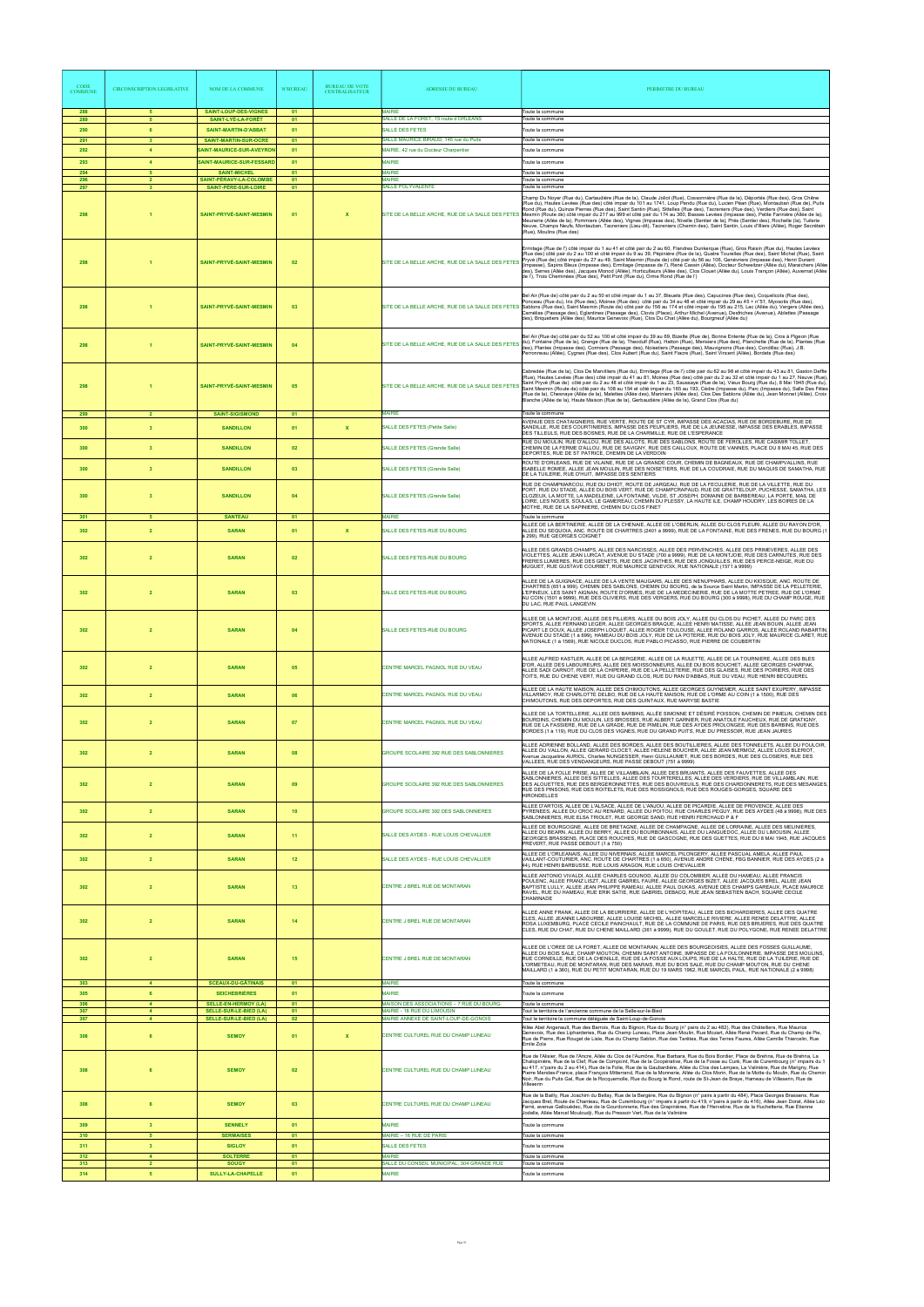| <b>CODE</b><br><b>COMMUNE</b> | <b>CIRCONSCRIPTION LEGISLATIVE</b>               | NOM DE LA COMMUNE                                                | <b>N°BUREAU</b> | <b>BUREAU DE VOTE</b><br><b>CENTRALISATEUR</b> | ADRESSE DU BUREAU                                                             | PERIMETRE DU BUREAU                                                                                                                                                                                                                                                                                                                                                                                                                                                                                                                                                                                                                                                                                                                                                                                                                                                                                                                                                                                                                                                                                                                                                                                                                                                                                                                                                                                                                                                                                                                                                                                                     |
|-------------------------------|--------------------------------------------------|------------------------------------------------------------------|-----------------|------------------------------------------------|-------------------------------------------------------------------------------|-------------------------------------------------------------------------------------------------------------------------------------------------------------------------------------------------------------------------------------------------------------------------------------------------------------------------------------------------------------------------------------------------------------------------------------------------------------------------------------------------------------------------------------------------------------------------------------------------------------------------------------------------------------------------------------------------------------------------------------------------------------------------------------------------------------------------------------------------------------------------------------------------------------------------------------------------------------------------------------------------------------------------------------------------------------------------------------------------------------------------------------------------------------------------------------------------------------------------------------------------------------------------------------------------------------------------------------------------------------------------------------------------------------------------------------------------------------------------------------------------------------------------------------------------------------------------------------------------------------------------|
| 315                           | $\overline{\mathbf{3}}$                          | <b>SULLY-SUR-LOIRE</b>                                           | 01              | $\mathbf{x}$                                   | CENTRE F KUYPERS 3 RUE DEPORTES                                               | Allée de Plaisance, Allée des Jardiniers, Avenue de Béthune, Avenue de la Vénerie, Avenue du Petit Parc, Boulevard du Champ de<br>Foire, Boulevard Jeanne d'Arc, Chemin de la Levée, Chemin de la Tuilerie, Chemin du Bord de Buge, Ferme de la Marlière, Ferme de la<br>Martière, Forêt, Impasse de la Chantrerie, La Cossonnière, La Plaudière, Le Grand Briou, Les Nées, Place Boige, Place de la Liberté,<br>Place dela Trémoille, Place Henri IV, Place Maurice de Sully, Place Saint Germain, Quai des Mariniers, Route d'Orléans (n° impairs<br>1/67), Route d'Orléans (n° pairs 2/76), Rue aux Pommes, Rue de L'Abreuvoir, Rue de la Vieille Prison, Rue des Barrés, Rue des<br>Cordiers, Rue des Déportés, Rue des Ecoles, Rue des Guerres, Rue des Huilliers, Rue des Mariniers, Rue des Marronniers, Rue des<br>Petits Fossés, Rue du Bout du Monde, Rue du Faubourg Saint François, Rue du Faubourg Saint Germain, Rue du Grand Sully, Rue du<br>Grenier à Sel, Rue du Marché, Rue du Maréchal Foch, Rue du Port au Bois, Rue du Puit à l'Avoine, Rue du Sullias, Rue Jean Jaurès,<br>Rue Porte Berry, Rue Porte de Sologne, Rue des Sables, Verotte                                                                                                                                                                                                                                                                                                                                                                                                                                                        |
| 315                           | $\mathbf{3}$                                     | <b>SULLY-SUR-LOIRE</b>                                           | 02              |                                                | CENTRE F KUYPERS 3 RUE DEPORTES                                               | Allée du Rû d'Oison, Allée Saint Fiacre, Bellevue, Chemin de la Chevesserie, Chemin de la Cossonnière, Chemin de la Picaudière,<br>Chemin de la Tuile, La Lande, La Picaudière, La Tuile, Le Petit Briou, Le Tuilier, Les Buissons, Les Crotats, Les Frappiers, Les<br>Gorgeats, Les Hurisses, Résidence de la Picaudière, Résidence de la Cossonnière, Résidence du Chêne, Route de Cerdon, Route de<br>Coullons, Route de Gien, Route de Saint Aignan, Rue de la Blanchisserie, Rue de la Cossonnière, Rue de la Faisanderie, Rue des<br>Médecins, Rue Descartes, Rue du Clos Duché, Rue du Panama, Rue du Petit Grappé, Rue du Séchoy, Rue Etienne Nollet, Rue Kléber,<br>Rue Mal. De Lattre de Tassigny, Ter Route de Gien                                                                                                                                                                                                                                                                                                                                                                                                                                                                                                                                                                                                                                                                                                                                                                                                                                                                                          |
| 315                           | $\overline{\mathbf{3}}$                          | <b>SULLY-SUR-LOIRE</b>                                           | 03              |                                                | ECOLE PRIM.CENTRE 13 RUE DU COQ                                               | Avenue de la Gare, Avenue du Chemin de Fer, Avenue du Hameau, Chemin de la Brelotte, Chemin du Hameau, Gros Bois, Haut<br>Balnoce, Impasse de la Souricette, Impasse des Prés, Impasse Jules Ferry, L'Etang, La Ferrandière, La Pillardière, Le Bourg d'Oiseaux,<br>Le Brelan, Le Murier, Le Nid du Bourg d'Oiseaux, Le Parterre, PN de la Ferrandière, Place de la Gare, Place du Parterre, Résidence de<br>Béthune, Résidence des Prés, Route d'Isdes, Rue de Boucicault, Rue de Gros Bois, Rue de la Pillardière, Rue de Verdun, Rue des<br>Epinettes, Rue des Grands Champs, Rue du Coq, Rue du Général Leclerc, Rue Jules Ferry, Rue René Cassin                                                                                                                                                                                                                                                                                                                                                                                                                                                                                                                                                                                                                                                                                                                                                                                                                                                                                                                                                                   |
| 315                           | $\overline{\mathbf{3}}$                          | <b>SULLY-SUR-LOIRE</b>                                           | 04              |                                                | ECOLE MATER DU HAMEAU RUE H PAD                                               | Allée de Grand Pont, Allée du Bec d'Able, Avenue des Terres Noires, Chemin du Muid à Quaiboeuf, Corbon, Grand Pont, Impasse<br>Baron Ythier Prive, Impasse Corsembleu Desmahis, Impasse de la Pellicule, Impasse Jacques Bossuet, Impasse Molière, L'Epine, La<br>Boucherie, La Boussole, La Boussolière, La Chardonnière, La Grande Boucherie, La Huardière, La Loge, La Maison Blanche, La Noue,<br>La Petite Brosse, La Porte, La Prairie du Pont, La Reprenellière, La Villanderie, Le Muids, Le Petit Reuilly, Le Trembloy, Les<br>Chataigniers, Les Genêts, Les Grands Gauriers, Les Prés, Les Quatre Vents, Les Terres Noires, Lotissement de Grand Pont,<br>Montsoueche, Pavie le Jeune, Pavie le Vieux, Petit Pont, Place de la Founellerie, Place des Chataigniers, Quaiboeuf, Quater rue Albert<br>Cossonnet, Remours, Résidence de la Villanderie, Résidence de Grand Pont, Résidence Val de Sully, Route d'Orléans (n° impairs<br>69/165), Route d'Orléans (n° pairs 78/166), Route de Grand Pont, Route de Petit Pont, Route de Viglain, Rue Abbe Lenormant, Rue<br>Abel Perronnet, Rue Albert Cossonnet, Rue Ampère, Rue Anthony Morlon, Rue de la Fontaine Boissac, Rue de la Fournellerie, Rue de<br>la Prêle, Rue des Aulnois, Rue des Chataigniers, Rue des Quatre Vents, Rue du Docteur Louis Boullet, Rue du Nord, Rue Flandres<br>Dunkergue, Rue Henry Jahan, Rue Henri Pad, Rue Jean Racine, Rue Pierre Corneille, Rue Voltaire, Vautre, Rue des Sarcelles, Rue<br>des Bécasses, Rue de la Perdrix rouge, rue du Faisan Doré, Impasse des Hespérides                                             |
| 316                           | 6                                                | <b>SURY-AUX-BOIS</b>                                             | 01              |                                                | <b>MAIRIE ECOLE</b>                                                           | Toute la commune                                                                                                                                                                                                                                                                                                                                                                                                                                                                                                                                                                                                                                                                                                                                                                                                                                                                                                                                                                                                                                                                                                                                                                                                                                                                                                                                                                                                                                                                                                                                                                                                        |
| 317<br>320                    | 5                                                | <b>TAVERS</b><br><b>THIGNONVILLE</b>                             | 01<br>01        |                                                | ECOLE PRIMAIRE - 1, RUE ABEL ADAM<br><b>MAIRIE</b>                            | Toute la commune<br>Toute la commune                                                                                                                                                                                                                                                                                                                                                                                                                                                                                                                                                                                                                                                                                                                                                                                                                                                                                                                                                                                                                                                                                                                                                                                                                                                                                                                                                                                                                                                                                                                                                                                    |
| 321<br>322<br>323             | 6<br>$\blacktriangle$<br>$\overline{\mathbf{3}}$ | <b>THIMORY</b><br><b>THORAILLES</b><br><b>THOU</b>               | 01<br>01<br>01  |                                                | <b>MAIRIE</b><br><b>MAIRIE</b><br><b>MAIRIE</b>                               | Toute la commune<br>Toute la commune<br>Toute la commune                                                                                                                                                                                                                                                                                                                                                                                                                                                                                                                                                                                                                                                                                                                                                                                                                                                                                                                                                                                                                                                                                                                                                                                                                                                                                                                                                                                                                                                                                                                                                                |
| 324                           | $\overline{\mathbf{3}}$                          | <b>TIGY</b>                                                      | 01              |                                                | ECOLE MATERNELLE - PLACE RABOLIOT                                             | LIEUX-DITS : Bel air, Courtemanche, climat des Crots, Champlong, Forcelles, l'Aisance, l'Ousson, l'Oseraie, La Devinière, la Croix de la<br>Devinière, la Petite Maison Rouge, la Vallée, le Cornet, le Haut des Sablons, le Pouligny, les 4 Chemins, la Bouchardière, la Grange, la<br>Noue St Aignan, la Sablonnière, la Trotonnière, le Chenêt, le Petit Nemoy, les Avrils, les Branchets, les Crots, les Grands Marais, les<br>Nemoys, Maison Blanche, Maison Rouge, Maison Neuve, Pont Mouton, Villegaunois, Villame, le Paurois, les Places.<br>Chemin de l'Oeuf, place de l'Eglise, chemin des Guettes, rue d'Orléans, route d'Orléans, route d'Ouvrouer les Champs, chemin de<br>Beauchamps, route de Chateauneuf, route de Jargeau, route de Vienne à Jargeau, rue de la Côte, rue de la Devinière, chemin de la<br>Petite Vallée, rue de la Vieille Eglise, rue des Champs, chemin des Marais, chemin des Moines, impasse des Moines, chemin des<br>Nemoys, rue des Vignes, chemin du Chevalleret, rue du Chevalleret, rue du Chateau Gaillard, rue du Val                                                                                                                                                                                                                                                                                                                                                                                                                                                                                                                                                    |
| 324                           | $\mathbf{3}$                                     | <b>TIGY</b>                                                      | 02              |                                                | ECOLE MATERNELLE - PLACE RABOLIOT                                             | LIEUX-DITS : Balesme, Clairbois, Etang de Javesy, Ferme de Mondonnet, Ferme de Montizambert, Ferme de Bellevue, Ferme de<br>Pomone, l'Argilière, la Grande Brosse, le Coteau de Molaine, les Petites Timbelles, les Timbelles, la Taille Haute, la Bretonnerie, la<br>Brévine, la Chataigneraie, la Guette Brulée, la Ferme du Poirier, la Messardière, la Petite Brosse, la Ravassière, la Verdoie, le Chêne, le<br>Ménage, les Brémailles, les Guilleux, les Petites Ralleries, Malivoy, Mongerlon, Pomone, le Gué Robert, le Ponceau, domaine de<br>Chérupeaux, chateau de Montizambert, la Brévine, hameau de Chérupeaux.<br>Allée des Fougères, rue de l'Ancienne Gare, chemin de la Petite Brosse, place Raboliot, place d'Armes, rue de Champfleury, chemin de<br>Fouguiche, chemin de la Brosse, route de Molaine, rue de Montapeine, chemin de Plaisance, chemin de St ILgen, route de Sennely, rue<br>de Sologne, rue de Sully, route de Sully, route de Vannes, route de Vannes à Sandillon, route de Viglain, rue de l'Ancienne Gare, rue<br>des Acacias, allée des Bouleaux, allée des Bruyères, allée des Brémailles, place des Eglantines, rue des Etangs, impasse des Jardins,<br>chemin des Ralleries, rue du 20 aout, rue du Chateau d'Eau, rue du Moulin, chemin du Pauroy, allée du Petit Bois, lotissement du<br>Poirier, rue du Stade.                                                                                                                                                                                                                                                            |
| 325<br>326                    |                                                  | <b>TIVERNON</b><br><b>TOURNOISIS</b>                             | 01<br>01        |                                                | <b>MAIRIE</b><br><b>AAIRIE</b>                                                | Toute la commune<br>Toute la commune                                                                                                                                                                                                                                                                                                                                                                                                                                                                                                                                                                                                                                                                                                                                                                                                                                                                                                                                                                                                                                                                                                                                                                                                                                                                                                                                                                                                                                                                                                                                                                                    |
| 327                           |                                                  | <b>TRAÎNOU</b>                                                   | 01              | $\mathbf{x}$                                   | <b>GYMNASE</b>                                                                | Rue Joséphine Corneaud, Place Pierre Desproges, Rue Michel Colucci, Rue de la Carrière, Rue de la Motte Moreau, Rue du Landy,<br>Rue Thierry Le Luron, Rue Maurice Ravel, Rue du Grand Fouqueau, Place Jean Philippe Rameau, Allée du Landy, Rue de la Croix des<br>Forgerons, Place de l'Eglise, Rue de l'Hôtel Dieu, Route de Loury, Rue Georges Bizet, Allée du Vieux Moulin, Rue du Vieux Moulin,<br>Allée du Petit Chapitre, Rue du Clos Rossignol, Rue de la Garenne, Rue du Grand Verger, Rue des Vallées, Les Groues, Rue Lavoisier,<br>Rue de la République (n° pairs du 968 au 1572 et n° impairs du 1041 au 1431), Rue Jean Grancher, Rue Pierre Sailleau, Rue de l'Orme<br>Creux                                                                                                                                                                                                                                                                                                                                                                                                                                                                                                                                                                                                                                                                                                                                                                                                                                                                                                                            |
| 327                           |                                                  | <b>TRAÎNOU</b>                                                   | 02              |                                                | <b>GYMNASE</b>                                                                | Rue du Chemin Pavé, rue de la Giraudière, rue de la Fosse aux Noyers, Rue du Gros Baril, Route de Fay Aux Loges, Rue de la<br>République, Rue de la Noue-Veslée, Rue de la Claye, Rue de l'Orme Tiseau, Impasse du Bourg, Rue de Saint Mathurin, Rue du Stade,<br>Rue de la Laurendière, Rue de la Plaine Poteau, Rue Charles Péguy, Route de Sully La Chapelle, Rue Pasteur, Rue Maurice Genevoix,<br>Impasse du Gros Baril, Rue des Puiseaux, Rue de la Croix aux Prêtres, Rue Pierre et Marie Curie, Rue de Cottainville, Rue de la<br>Scierie, Impasse de la Giraudière, Rue de la Rosetterie, Rue du Parc. Le Petit Puits Branger, Rue de la République (n° pairs du 72 au<br>864 et n° impairs du 373 au 1023), Rue des Bourdons                                                                                                                                                                                                                                                                                                                                                                                                                                                                                                                                                                                                                                                                                                                                                                                                                                                                                  |
| 327                           | 5<br>$\mathbf{A}$                                | <b>TRAÎNOU</b>                                                   | 03              |                                                | <b>GYMNASE</b><br>SALLE POLYVALENTE, 15 rue du bourg                          | Rue de l'Ane Vert, Rue de Fonteny, Rue des Trois Croix, Rue des Prés, Rue des Cillardières, Route de Donnery, Rue du Clos Hardy,<br>Rue de la Gervaise, La Bretagne, Rue des Erables, Route de Cléchy, Rue de la Mardelle, Le Buisson des Barres, Rue de Champagne,<br>Rue de la Forterie, Impasse des Trois Croix, Rue du Chemin Blanc, Rue de Laizeau, Rue de la Chenillerie, Route d'Orléans, Les Armes<br>Blanches, Impasse de la Bellevillière, Route de Chécy, Rue des Etangs, Rue de la Champagne, Chemin de la Petite Forterie, Rue de la<br>Vallée, Le Placeau, Rue de la Petite Bretagne                                                                                                                                                                                                                                                                                                                                                                                                                                                                                                                                                                                                                                                                                                                                                                                                                                                                                                                                                                                                                      |
| 328<br>329<br>330             | $\overline{4}$<br>$\overline{2}$                 | <b>TREILLES-EN-GÂTINAIS</b><br><b>TRIGUÈRES</b><br><b>TRINAY</b> | 01<br>01<br>01  |                                                | <b>MAIRIE</b><br><b>MAIRIE</b>                                                | Toute la commune<br>Toute la commune<br>Toute la commune                                                                                                                                                                                                                                                                                                                                                                                                                                                                                                                                                                                                                                                                                                                                                                                                                                                                                                                                                                                                                                                                                                                                                                                                                                                                                                                                                                                                                                                                                                                                                                |
| 331                           | 3 <sup>7</sup>                                   | <b>VANNES-SUR-COSSON</b>                                         | 01              |                                                | <b>MAIRIE</b>                                                                 | Toute la commune                                                                                                                                                                                                                                                                                                                                                                                                                                                                                                                                                                                                                                                                                                                                                                                                                                                                                                                                                                                                                                                                                                                                                                                                                                                                                                                                                                                                                                                                                                                                                                                                        |
| 332<br>333                    | 6<br>5                                           | <b>VARENNES-CHANGY</b><br><b>VENNECY</b>                         | 01<br>01        | $\mathbf{x}$                                   | SALLE SOCIOCULTURELLE - RUE DU MOULINET<br>SALLE POLYVALENTE, RUE DE L'AVENIR | Toute la commune<br>Toute la commune pour les électeurs dont le nom commence par les lettres A à H                                                                                                                                                                                                                                                                                                                                                                                                                                                                                                                                                                                                                                                                                                                                                                                                                                                                                                                                                                                                                                                                                                                                                                                                                                                                                                                                                                                                                                                                                                                      |
| 333                           | 5                                                | <b>VENNECY</b>                                                   | 02              |                                                | SALLE POLYVALENTE, RUE DE L'AVENIR                                            | Toute la commune pour les électeurs dont le nom commence par les lettres I à Z                                                                                                                                                                                                                                                                                                                                                                                                                                                                                                                                                                                                                                                                                                                                                                                                                                                                                                                                                                                                                                                                                                                                                                                                                                                                                                                                                                                                                                                                                                                                          |
| 334                           | 6                                                | <b>VIEILLES-MAISONS-SUR-</b><br><b>JOUDRY</b>                    | 01              |                                                | <b>MAIRIE</b>                                                                 | Toute la commune                                                                                                                                                                                                                                                                                                                                                                                                                                                                                                                                                                                                                                                                                                                                                                                                                                                                                                                                                                                                                                                                                                                                                                                                                                                                                                                                                                                                                                                                                                                                                                                                        |
| 335                           | $\mathbf{3}$                                     | <b>VIENNE-EN-VAL</b>                                             | 01              |                                                | MAIRIE - 13 ROUTE D'ORLEANS                                                   | PLACE DU PRIEURE, PIECE DU COLOMBIER, LA MICHELIERE, RUE DU COMMERCE, CHEMIN DE MONTMASSE, LOTISSEMENT<br>DE RIGOTTE, ST GERMAIN, ROUTE DE TIGY, ZA SAINT GERMAIN, RUE DU PRE AUX MOINES, L'ECHARDON, ROUTE DE<br>MARCILLY, LE PETIT CHALUMEL, LES SABLONS, MONTMASSE, POULANON, CHEMIN DU HAUT VERGER, COURCELLES, LE<br>GUE DE LA THAS, LE GRAND CHALUMEL, LA BATHE, LE GUE ROBERT, ROUTE D ORLEANS, LA TREMELIERE, IMPASSE DES<br>AUNETTES, LA NOUE AUX FILLES, SENTIER DE SAINTE ANNE, LES QUATRE VENTS, LA POINTE, CHEMIN DE RONDE, LE<br>PLESSIS, LA CHALONNIERE, LA FOLIE - ROUTE DE MARCILLY, RUE DE L ANCIENNE GARE, BEAUREGARD, LA PETITE CROIX,<br>LA BASILIERE, MARYVILLE, LES GRANDES BRUYERES, FRANKVILLE, LE KILLOY, LA MOTHE, IMPASSE DU CHAPEAU A 3<br>CORNES, LA VIOLIERE, ROUTE DE SENNELY, MAISON ROUGE, PLACE DE L EGLISE, LES BRUYERES, CHEMIN DE L ANCIEN<br>MOULIN, LE HAUT VERGER, L AUDILLERE, TROMPE-SOURIS, LA CHOUARDIERE, L AURORE, LA CRESSONNIERE, L<br>ORANDIERE, RIGOTTE, LA VANNELIERE, LA SABLONNIERE, LA CHAMONNIERE, LE CERCLE, LA BOUILLIE, LA TREPINIERE,<br>MON IDEE, MONTGAUGER, CHEMIN DES VIGNES, IMPASSE DU CLOS DE BELLEVUE, FERME DE RIGOTTE, LA MINAUDIERE,<br>LA GRANDIERE, LA MAYERE D EN HAUT, LA COURTAUDIERE, CHEMIN DE RIGOTTE, L IRIS, LA BERGERIE ROUTE DE<br>MARCILLY, LA POUTRIERE ROUTE DE MARCILLY, LA CAILLE, MALAFAYA ROUTE DE MARCILLY, LA CRESSONNIERE, LE PETIT<br>SAINT MARTIN, LE PAVILLON, PREFONTAINE, LA RIGOTTE, CHEMIN DES PRATEAUX, CHEMIN DU CARREFOUR, CHEMIN DE<br>LA GALLETIERE, MAISON NEUVE, ALLEE DES CHATAIGNIERS, LES MAISONS NEUVES, |
| 335                           |                                                  | <b>VIENNE-EN-VAL</b>                                             | 02              |                                                | CENTRE CULTUREL DE LA MAUGERIE - 39 ROUTE DE<br>JARGEAU                       | RUE DE MOSAIS, IMPASSE DE LA BERGERESSE, RUE DE SOLOGNE, RUE DE LA MAUGERIE, RUE NEUVE, ROUTE DE<br>JARGEAU, RUE DU PUITS, IMPASSE DES BOULEAUX, LA PAURIVIERE, CHEMIN DU PARADIS, RUE DU PRE AUX MOINES, LA<br>GRELOTTIERE, IMPASSE DES SYLVAINS, IMPASSE DES CHENES, RUE DE LA FONTAINE, IMPASSE DES GENETS, RUE DES<br>PRES, LES CAILLOUX, LES CABASSIERES, LE DESERT, RUE DE FERRIERE, LES MARAIS, LA THOMASSINIERE, L'ŒUF, LA<br>FAZOIRE, LES PRATEAUX, CHEMIN DU BOURG, LE MARCHAIS A L'ANE, BERGERESSE, LES JARRIAUX, LES LONGUES RAIES,<br>LA COURNEUVE, PRAIRIE LE LEU, CHEMIN DES MARNES, LE CHAMPLET, MARIE-LOUISE, PLAISANCE, FERME DES<br>PRATEAUX, IMPASSE DU MOULIN A EAU, BEL AIR, IMPASSE SAINT MARTIN, LES HATIERS, LE PETIT BERGERESSE, LES<br>GROSLIERES, RUE DU PUITS, L'ORME DES BONNES. LE COLOMBIER, IMPASSE DU PUITS, IMPASSE DE LA CLA, PRAIRIE DE<br>MOZA, IMPASSE DES AUDEBRETS, RUE DU PETIT BOURG.                                                                                                                                                                                                                                                                                                                                                                                                                                                                                                                                                                                                                                                                                        |
| 336<br>337                    |                                                  | <b>VIGLAIN</b><br><b>VILLAMBLAIN</b>                             | 01<br>01        |                                                | MAIRIE - 2 RUE ROMAINE<br><b>MAIRIE</b>                                       | Toute la commune<br>Toute la commune                                                                                                                                                                                                                                                                                                                                                                                                                                                                                                                                                                                                                                                                                                                                                                                                                                                                                                                                                                                                                                                                                                                                                                                                                                                                                                                                                                                                                                                                                                                                                                                    |
| 338                           |                                                  | <b>VILLEMANDEUR</b>                                              | 01              |                                                | <b>GYMNASE-17, RUE ALPHONSE DAUDET</b>                                        | Retraite Notre Foyer (Maison de), Rattachement (Commune de), Retraite De Gien (Maison de), Crières (Allée des), Petit Bois - Rond<br>(Allée du), Chantemerle (Impasse de), Retraite Dordives (Maison de), Louis Blériot (Rue), Cormenin (Rue de), Chambon (Impasse),<br>Croix Falleau (Rue de la), Chauvigny (Aisance de), Yann Simeoni (Rue), Bois Lorrain (Rue du), Bois Rond - La Brosse (Rue de),<br>Cannetiere (Rue de la), Courtil Cabot (Rue du), Chambon (Rue), Chantemerle (Rue de), Colombiers (Rue des), Flamanderie (Rue de<br>la), Goncourt (Rue), Bois Lorrain (Impasse du), Ponets (Aisance des), Honore De Balzac (Rue), Petit Bois - Rond (Rue du), Plume<br>Rouge (Rue de la), Sablières (Rue des),                                                                                                                                                                                                                                                                                                                                                                                                                                                                                                                                                                                                                                                                                                                                                                                                                                                                                                   |
|                               |                                                  | <b>VILLEMANDEUR</b>                                              |                 |                                                | <b>GYMNASE-17, RUE ALPHONSE DAUDET</b>                                        | Huit Mai (Rue du), Touratier (Rue), Sainte Colombe (Rue), Maurice Cousin (Rue), Rural Des Mollets (Chemin), Solin (Aisance du), Clos<br>De La Cour Moussoy (Chemin du), Bois (Aisance des), Parc (Impasse du), Aristide Briand (Rue), Anciens Combattants (Rue des),<br>3audry (Rue de), Glycines (Rue des), Grimbonnerie (Rue de la), Jarriers (Rue des), Lisledon (Rue de), Lorris (Route de), Manche (Rue<br>de la), Parc (Rue du), Pervenches (Rue des), Pont De Feuillet (Rue du), Rue des Primevères, Rosiers (Rue des), Surandière (Rue de la)                                                                                                                                                                                                                                                                                                                                                                                                                                                                                                                                                                                                                                                                                                                                                                                                                                                                                                                                                                                                                                                                   |
| 338                           | $\overline{4}$                                   | <b>VILLEMANDEUR</b>                                              | 03              |                                                | GYMNASE-17, RUE ALPHONSE DAUDET                                               | Becquerel (Rue), Colette (Impasse), Buisson (Rue du), Clément Baudeau (Rue), Chaintreau (Rue), Alphonse Daudet (Rue), Déportes<br>(Rue des), Alexandre Dumas (Rue), Fleurs (Rue des), Frédéric Mistral (Rue), Henri Chaintreau (Rue), Jodon (Rue), Jules Verne (Rue),<br>Lamartine (Rue), Pierre Loti (Rue), Pasteur (Rue), Libération (Rue), George Sand (Rue), Antoine De St Exupéry (Rue),<br>Léonard De Vinci (Rue), Vivaldi (Rue), Gavinettes (Rue des), 4 Saisons (Rue des), Bel Air (Aisance de), Castors (Rue des), Château                                                                                                                                                                                                                                                                                                                                                                                                                                                                                                                                                                                                                                                                                                                                                                                                                                                                                                                                                                                                                                                                                     |
| 338                           | $\overline{4}$                                   | <b>VILLEMANDEUR</b>                                              | 04              |                                                | GYMNASE-17, RUE ALPHONSE DAUDET                                               | (Rue du), Beau Moine (Aisance de), Georges Clémenceau (Rue), Charles Gounod (Rue), Général De Salles (Rue du), Henri Barbusse<br>(Avenue), Victor Hugo (Rue), Jean Jaurès (Rue), Kennedy (Boulevard), Libération (Avenue de la), Bel Air (Rue de), Pontonnerie (Rue de<br>la), Stade (Rue du),                                                                                                                                                                                                                                                                                                                                                                                                                                                                                                                                                                                                                                                                                                                                                                                                                                                                                                                                                                                                                                                                                                                                                                                                                                                                                                                          |
| 338<br>339                    | $\overline{4}$<br>-5                             | <b>VILLEMANDEUR</b><br><b>VILLEMOUTIERS</b>                      | 05<br>01        |                                                | GYMNASE-17, RUE ALPHONSE DAUDET<br><b>MAIRIE</b>                              | Thomas Barreau (Rue), Vieux Bourg (Rue du), Hélène Boucher (Allée), Maréchal De Lattre De Tassigny (Rue du), Bichat (Rue),<br>Edouard Branly (Rue), Jean Mermoz (Impasse), Docteur Calmette (Rue du), Comtée (Rue de la), Croix Du Sud (Impasse de la), Joliot<br>Curie (Rue), Falour (Rue), Baraudière (Ferme de la), Jules Ferry (Rue), Hélène Boucher (Rue), Docteur Laënnec (Rue du), Gay Lussac<br>(Rue), Jean Mermoz (Rue), Jean Moulin (Rue), Pellerins (Rue des), Picardière (Rue de la), Plantes (Rue des), Pres (Rue des),<br>Baraudière (Rue de la), Puiseaux (Rue du), Dr Schweitzer (Rue du),<br>Toute la commune                                                                                                                                                                                                                                                                                                                                                                                                                                                                                                                                                                                                                                                                                                                                                                                                                                                                                                                                                                                          |
| 340<br>341                    | $\mathbf{3}$<br>2 <sup>1</sup>                   | <b>VILLEMURLIN</b><br><b>VILLENEUVE-SUR-CONIE</b>                | 01<br>01        |                                                | MAIRIE 8 ROUTE DE CERDON<br><b>MAIRIE</b>                                     | Toute la commune<br>Toute la commune                                                                                                                                                                                                                                                                                                                                                                                                                                                                                                                                                                                                                                                                                                                                                                                                                                                                                                                                                                                                                                                                                                                                                                                                                                                                                                                                                                                                                                                                                                                                                                                    |
| 342<br>343                    | 5 <sub>1</sub><br>$\blacktriangle$               | <b>VILLEREAU</b><br><b>VILLEVOQUES</b>                           | 01<br>01        |                                                | SALLE DE REUNIONS (PRES MAIRIE)<br><b>MAIRIE</b>                              | Toute la commune<br>Toute la commune                                                                                                                                                                                                                                                                                                                                                                                                                                                                                                                                                                                                                                                                                                                                                                                                                                                                                                                                                                                                                                                                                                                                                                                                                                                                                                                                                                                                                                                                                                                                                                                    |
| 344<br>345                    | $\blacktriangleleft$<br>$\overline{4}$           | <b>VILLORCEAU</b><br><b>VIMORY</b>                               | 01<br>01        |                                                | <b>MAIRIE</b><br><b>MAIRIE</b>                                                | Toute la commune<br>Toute la commune                                                                                                                                                                                                                                                                                                                                                                                                                                                                                                                                                                                                                                                                                                                                                                                                                                                                                                                                                                                                                                                                                                                                                                                                                                                                                                                                                                                                                                                                                                                                                                                    |